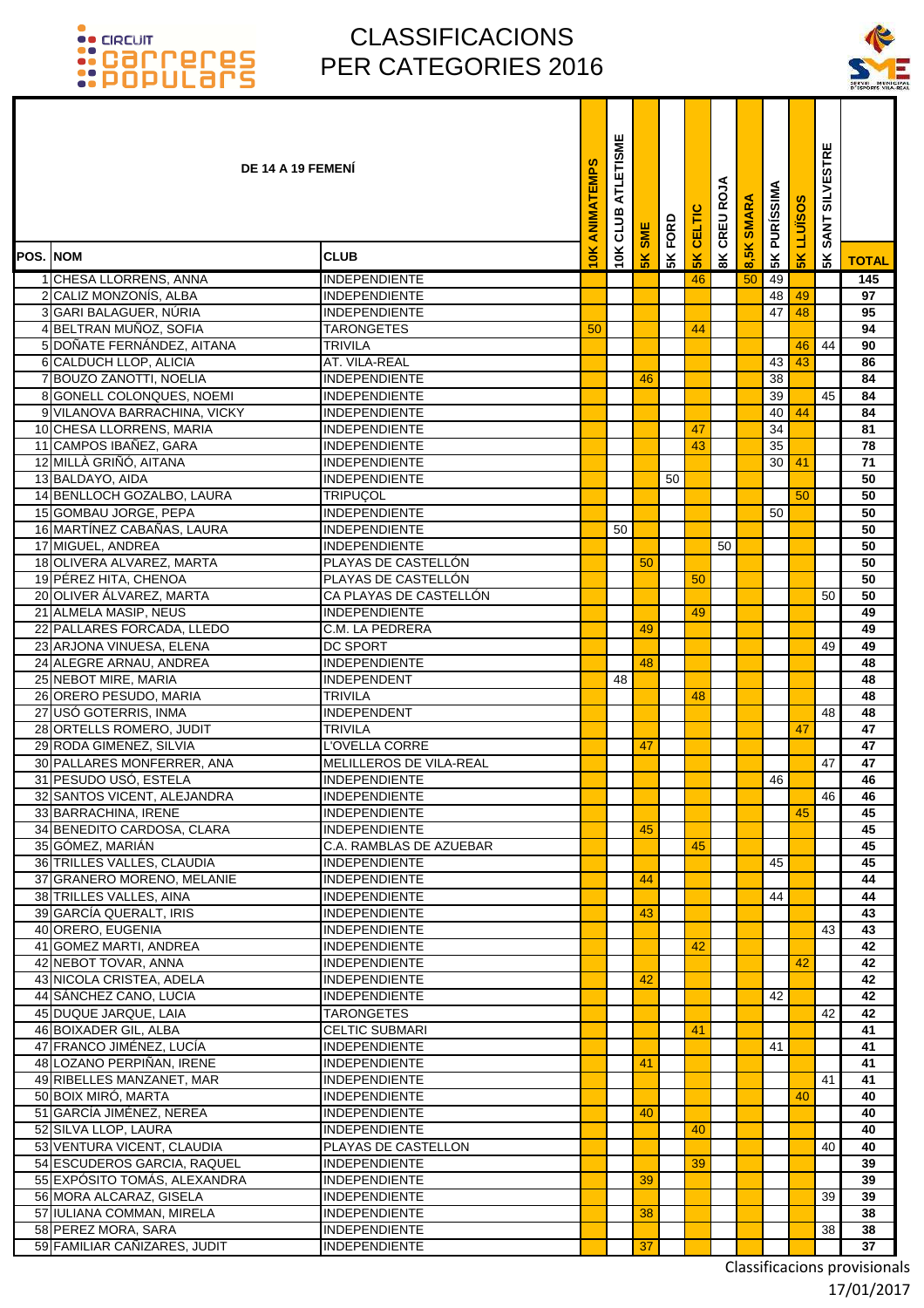

|                 | DE 14 A 19 FEMENÍ            |                      | ANIMATEMPS    | ATLETISME<br>10K CLUB | <b>SME</b>     | FORD | CELTIC        | CREU ROJA     | <b>SMARA</b> | PURÍSSIMA       | <b>LLUISOS</b> | <b>SILVESTRE</b><br><b>SANT</b> |                 |
|-----------------|------------------------------|----------------------|---------------|-----------------------|----------------|------|---------------|---------------|--------------|-----------------|----------------|---------------------------------|-----------------|
| <b>POS. NOM</b> |                              | <b>CLUB</b>          | $\frac{1}{2}$ |                       | 5 <sup>K</sup> | 5K   | $\frac{8}{5}$ | $\frac{8}{3}$ | 8,5K         | 5K              | 5K             | 5K                              | <b>TOTAL</b>    |
|                 | 60 QUEROL LÓPEZ, PAULA       | <b>INDEPENDIENTE</b> |               |                       |                |      |               |               |              | $\overline{37}$ |                |                                 | $\overline{37}$ |
|                 | 61 FORTUÑO MORA, ANNE        | <b>INDEPENDIENTE</b> |               |                       |                |      |               |               |              |                 |                | 37                              | 37              |
|                 | 62 CATALÁN BERNABEU, BLANCA  | <b>INDEPENDIENTE</b> |               |                       |                |      |               |               |              | 36              |                |                                 | 36              |
|                 | 63 MIRAVET GARCIA, ALEJANDRA | <b>INDEPENDIENTE</b> |               |                       |                |      |               |               |              |                 |                | 36                              | 36              |
|                 | 64 CARDA CLAUSELL, PAULA     | <b>INDEPENDIENTE</b> |               |                       |                |      |               |               |              |                 |                | 35                              | $\overline{35}$ |
|                 | 65 BATALLA GARCÍA, MARIA     | <b>INDEPENDIENTE</b> |               |                       |                |      |               |               |              | 33              |                |                                 | 33              |
|                 | 66 SARRIA FIESTAS, Mª JOSE   | <b>INDEPENDIENTE</b> |               |                       |                |      |               |               |              | 32              |                |                                 | 32              |
|                 | 67 MATA CASTILLO, MARIA      | <b>INDEPENDIENTE</b> |               |                       |                |      |               |               |              | 31              |                |                                 | 31              |
|                 | 68 MACIAS NAZARENO, DAYANARY | <b>INDEPENDIENTE</b> |               |                       |                |      |               |               |              | 29              |                |                                 | 29              |
|                 | 69 CUBERTORER GUMBAU, MARTA  | <b>INDEPENDIENTE</b> |               |                       |                |      |               |               |              | 28              |                |                                 | 28              |
|                 | 70 ESPAÑA SÁNCHEZ, LAURA Mª  | <b>INDEPENDIENTE</b> |               |                       |                |      |               |               |              | 27              |                |                                 | 27              |
|                 | 71 CANOS GIL, AMELIA         | <b>INDEPENDIENTE</b> |               |                       |                |      |               |               |              | 26              |                |                                 | 26              |
|                 | 72 GIL SÁNCHEZ, ELSA         | <b>INDEPENDIENTE</b> |               |                       |                |      |               |               |              | 25              |                |                                 | 25              |
|                 | 73 NEBOT LÓPEZ, CARMEN       | <b>INDEPENDIENTE</b> |               |                       |                |      |               |               |              | 24              |                |                                 | 24              |
|                 | 74 TOLEDO AYET, RAQUEL       | <b>INDEPENDIENTE</b> |               |                       |                |      |               |               |              | 23              |                |                                 | 23              |
|                 | 75 NAVARRO MANZANARES, LYDIA | <b>INDEPENDIENTE</b> |               |                       |                |      |               |               |              | 22              |                |                                 | 22              |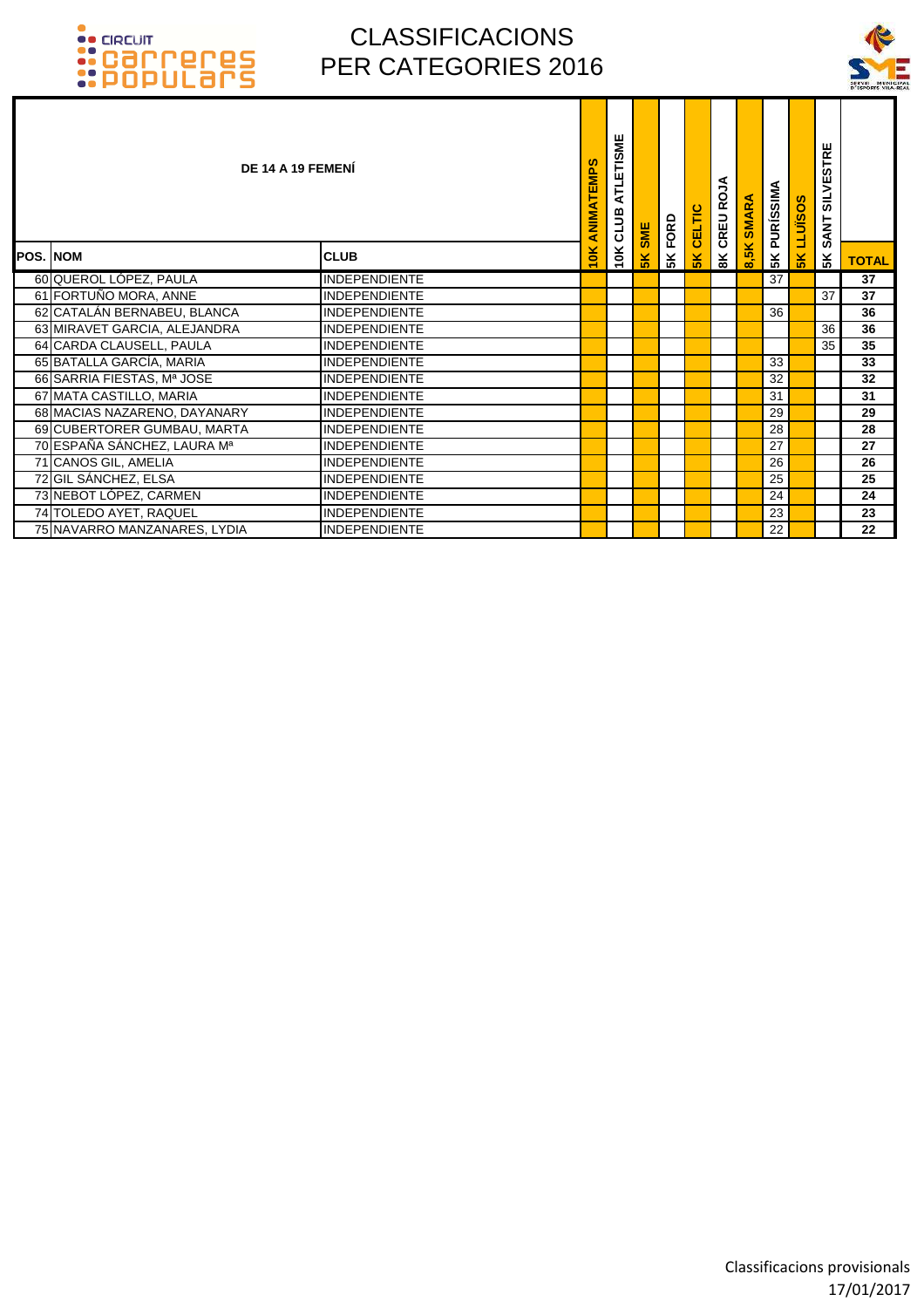T

### CLASSIFICACIONS PER CATEGORIES 2016



|                 | <b>DE 14 A 19 MASCULI</b>                             |                                       | ANIMATEMPS | ATLETISME<br>CLUB | SME           | 5K FORD | CELTIC        | <b>8K CREU ROJA</b> | <b>SMAR</b> | PURÍSSIMA       | <b>SOSINT1</b>  | <b>SILVESTRE</b><br><b>SANT</b> |                       |
|-----------------|-------------------------------------------------------|---------------------------------------|------------|-------------------|---------------|---------|---------------|---------------------|-------------|-----------------|-----------------|---------------------------------|-----------------------|
| <b>POS. NOM</b> |                                                       | <b>CLUB</b>                           | 10K        | 10K               | $\frac{2}{5}$ |         | $\frac{1}{5}$ |                     | 8,5K        | 5K              | 5 <sub>K</sub>  | 5K                              | <b>TOTAL</b>          |
|                 | 1 GIL VAQUER, NELO                                    | <b>DEMATIMAÑANA</b>                   | 50         | 48                | 46            | 47      | 41            | 48                  | 46          | 47              | 42              | 43                              | 458                   |
|                 | 2 TORNER MUNDO, FERRAN                                | <b>CELTIC SUBMARI</b>                 |            | 50                |               | 43      | 45            | 47                  | 47          | 48              | 43              | 36                              | 359                   |
|                 | 3 POZO PEREZ, JAVI                                    | <b>ATHLETIC RUNNING ANIMATEMPS</b>    | 43         | 44                | 33            | 41      | 27            | 41                  | 40          | 29              | 25              | $\mathbf{1}$                    | 324                   |
|                 | 4 FONT BELTRAN, VICENTE                               | <b>INDEPENDIENTE</b>                  | 47         | 46                | 41            | 42      |               |                     | 44          | 30              | 29              | 26                              | 305                   |
|                 | 5 CLARO CARRERAS, PABLO                               | <b>INDEPENDIENTE</b>                  |            |                   | 38            | 44      | 34            | 46                  |             |                 | 33              |                                 | 195                   |
|                 | 6 ARCHELA BARRACHINA, SERGIO                          | <b>TRIVILA</b>                        |            |                   |               |         | 50            |                     | 45          |                 | 50              | 47                              | 192                   |
|                 | 7 RIVERA USO, JAIME                                   | <b>TRIVILA</b>                        |            |                   |               |         | 49            |                     | 49          |                 | 49              | 23                              | 170                   |
|                 | 8 MUÑOZ CONTRERAS, ENRIQUE                            | TRIVILA                               |            |                   | 47            |         | 48            |                     |             |                 | 48              |                                 | 143                   |
|                 | 9 RIVERA USO, JORGE                                   | <b>TRIVILA</b>                        |            |                   |               |         | 44            |                     | 48          |                 | 46              |                                 | 138                   |
|                 | 10 ORTIZ GALLEGO, ALEJANDRO                           | <b>INDEPENDIENTE</b>                  |            |                   |               |         |               |                     |             | 49              | 39              | 39                              | 127                   |
|                 | 11 ARNAL BELLMUNT, JORDI                              | <b>INDEPENDIENTE</b>                  |            |                   |               |         |               | 42                  |             |                 | 41              | 40                              | 123                   |
|                 | 12 FUSTER GOMEZ, JORGE                                | TRIVILA                               |            |                   |               |         | 43            |                     |             |                 | 38              | 41                              | 122                   |
|                 | 13 ULLOA GURILLO, SERGIO                              | C.A. VILA-REAL                        |            |                   | 43            |         |               |                     |             |                 | 34              | 33                              | 110                   |
|                 | 14 NAJIM, ANASS<br>15 HERNÁNDEZ LUIS, PABLO           | C.A. ONDA<br><b>INDEPENDIENTE</b>     |            |                   | 50            | 49      |               |                     |             |                 |                 |                                 | 99                    |
|                 | 16 LLOP MIGUEL, HUGO                                  | <b>TRIVILA</b>                        |            |                   |               |         | 46<br>38      | 50                  |             | 34              |                 | 22                              | 96<br>94              |
|                 | 17 FORTEA GARCÍA, VÍCTOR                              | DC SPORT CLUB                         |            |                   |               |         |               |                     |             |                 | 47              | 46                              | 93                    |
|                 | 18 YAGÜE PERIS, RAÚL                                  | DC SPORT CLUB                         |            |                   |               |         |               |                     |             |                 | 45              | 45                              | 90                    |
|                 | 19 PINEL GUMBAU, GUILLEM                              | INDEPENDIENTE                         | 44         | 45                |               |         |               |                     |             |                 |                 |                                 | 89                    |
|                 | 20 BECKER PERIS, ALFREDO                              | <b>INDEPENDIENTE</b>                  | 46         |                   |               |         |               |                     | 42          |                 |                 |                                 | 88                    |
|                 | 21 CONESA HERNANDEZ, SAMUEL                           | <b>INDEPENDIENTE</b>                  |            |                   | 42            | 45      |               |                     |             |                 |                 |                                 | 87                    |
|                 | 22 DIAZ CLAUSELL, GUILLEM                             | PLAYAS DE CASTELLÓN                   |            |                   |               |         |               |                     |             | 45              |                 | 42                              | 87                    |
|                 | 23 ALBA SANZ, PABLO                                   | PLAYAS DE CASTELLÓN                   |            |                   |               |         | 42            |                     |             | 44              |                 |                                 | 86                    |
|                 | 24 PARDO FORES, MARIO                                 | <b>INDEPENDIENTE</b>                  | 48         |                   |               |         |               |                     |             | 36              |                 |                                 | 84                    |
|                 | 25 TORRES RENAU, PABLO                                | <b>TRIVILA</b>                        |            |                   |               |         | 37            |                     |             |                 | 26              | 20                              | 83                    |
|                 | 26 MUNUERA MORENO, MIGUEL                             | C.A. VILA-REAL                        |            |                   | 44            |         |               |                     |             |                 |                 | 37                              | 81                    |
|                 | 27 CUELLAR FAJARDO, MANUEL                            | INDEPENDIENTE                         |            |                   |               |         |               |                     |             | 19              | 29              | 32                              | 80                    |
|                 | 28 DORADO DOLÍ, JOSÉ                                  | <b>INDEPENDIENTE</b>                  |            |                   |               |         |               |                     |             | 42              | 37              |                                 | $\overline{79}$       |
|                 | 29 GIL CANTAVELLA, PAU                                | <b>INDEPENDIENTE</b>                  |            |                   |               |         |               |                     |             | 38              | 35              |                                 | 73                    |
|                 | 30 CHIVA GIL, ROMÁN                                   | <b>INDEPENDIENTE</b>                  |            | 47                |               |         |               |                     |             |                 |                 | 24                              | 71                    |
|                 | 31 GARCÍA BLASCO, PEPE                                | <b>INDEPENDIENTE</b>                  |            |                   |               |         |               |                     |             |                 | 44              | 13                              | 57                    |
|                 | 32 ABELLO FALCO. GERARD<br>33 FAUSTO RUBIO, CARLOS    | TRIVILA<br><b>INDEPENDIENTE</b>       |            |                   |               |         |               |                     |             | 50              | 31 <sup>2</sup> | 19                              | 50<br>50              |
|                 | 34 GARZARAN TELLO, JUANFRAN                           | <b>INDEPENDIENTE</b>                  |            |                   |               |         |               |                     | 50          |                 |                 |                                 | 50                    |
|                 | 35 VIVES HERRERO, VICTOR                              | CA ONDA                               |            |                   |               | 50      |               |                     |             |                 |                 |                                 | 50                    |
|                 | 36 ITACHAD, FAYSAL                                    | <b>INDEPENDIENTE</b>                  |            |                   |               |         |               |                     |             |                 |                 | 50                              | 50                    |
|                 | 37 CID CASAS, PABLO                                   | <b>INDEPENDIENTE</b>                  |            |                   |               |         |               |                     |             | 21 <sup>1</sup> | 28              |                                 | 49                    |
|                 | 38 GARCIA LLOPIS, CARLOS                              | TRIVILA                               |            |                   | 49            |         |               |                     |             |                 |                 |                                 | 49                    |
|                 | 39 GOZALBO, HECTOR                                    | <b>INDEPENDIENTE</b>                  |            |                   |               |         |               | 49                  |             |                 |                 |                                 | 49                    |
|                 | 40 PALACIOS BOQUERA, PABLO                            | <b>TOPRUN TEAM BY METAESPORT</b>      | 49         |                   |               |         |               |                     |             |                 |                 |                                 | 49                    |
|                 | 41 SOLANELLES GARCIA, JOEL                            | <b>NEVER STOP</b>                     |            | 49                |               |         |               |                     |             |                 |                 |                                 | 49                    |
|                 | 42 SEGARRA MEDINA, VICTOR                             | TRILAVALL                             |            |                   |               |         |               |                     |             |                 |                 | 49                              | 49                    |
|                 | 43 MOLINA GOMEZ, SERGI                                | C.A. RAMBLAS DE AZUEBAR               |            |                   | 48            |         |               |                     |             |                 |                 |                                 | 48                    |
|                 | 44 MONZONIS INIESTA, ADRIAN<br>45 ALCUÑA ALEPUZ, JOSE | <b>INDEPENDIENTE</b><br>DC SPORT CLUB |            |                   |               | 48      |               |                     |             |                 |                 | 48                              | 48<br>48              |
|                 | 46 MARTINEZ MARTINNAVARRO, SERGIO                     | <b>INDEPENDIENTE</b>                  |            |                   |               |         | 47            |                     |             |                 |                 |                                 | 47                    |
|                 | 47 SEGARRA CASALTA, VICTOR                            | <b>TRIVILA</b>                        |            |                   |               |         |               |                     |             | 20 <sup>1</sup> | 27              |                                 | 47                    |
|                 | 48 BERNAT GUTIÉRREZ, PAU                              | <b>INDEPENDIENTE</b>                  |            |                   |               |         |               |                     |             | 46              |                 |                                 | 46                    |
|                 | 49 NAJIM, AMIN                                        | C.A ONDA                              |            |                   |               | 46      |               |                     |             |                 |                 |                                 | 46                    |
|                 | 50 BROCH GIMENO, PASQUAL                              | <b>INDEPENDIENTE</b>                  |            |                   | 40            |         |               |                     |             |                 |                 | 5                               | 45                    |
|                 | 51 CLEMENTE PIQUER, JORDI                             | <b>INDEPENDIENTE</b>                  |            |                   |               |         |               | 45                  |             |                 |                 |                                 | 45                    |
|                 | 52 GIL CLAROS, ALEJANDRO                              | <b>INDEPENDIENTE</b>                  |            |                   | 45            |         |               |                     |             |                 |                 |                                 | 45                    |
|                 | 53 PARDO FORES, ROBER                                 | <b>INDEPENDIENTE</b>                  | 45         |                   |               |         |               |                     |             |                 |                 |                                 | 45                    |
|                 | 54 GARCIA, ALEX                                       | <b>INDEPENDIENTE</b>                  |            |                   |               |         |               | 44                  |             |                 |                 |                                 | 44                    |
|                 | 55 RUBERT SALVADOR, MANEL                             | <b>INDEPENDENT</b>                    |            |                   |               |         |               |                     |             |                 |                 | 44                              | 44                    |
|                 | 56 BAUTISTA GARCÍA, NACHO                             | CLUB TRIATLÓ VILA-REAL                |            |                   |               |         |               |                     | 43          |                 |                 |                                 | 43                    |
|                 | 57 LUNA, FRANCISCO JAVIER                             | <b>INDEPENDIENTE</b>                  |            |                   |               |         |               | 43                  |             |                 |                 |                                 | 43                    |
|                 | 58 PINEL GUMBAU, JOAN                                 | SOLIDARIZA TU ENERGIA                 |            | 43                |               |         |               |                     |             |                 |                 |                                 | 43<br>$\overline{43}$ |
|                 | 59 SERIOLS RAMOS, MARC                                | <b>INDEPENDIENTE</b>                  |            |                   |               |         |               |                     |             | 43              |                 |                                 |                       |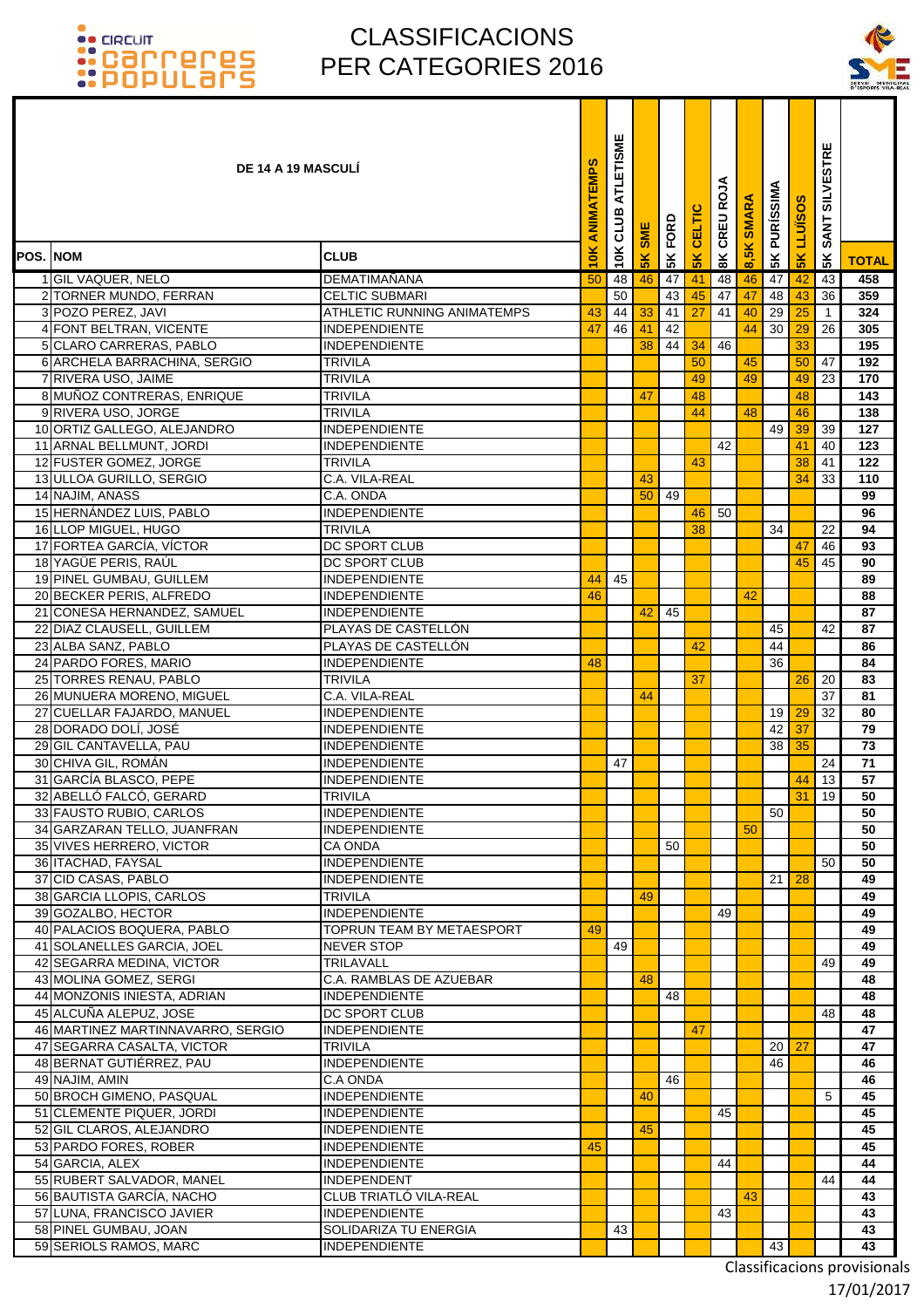### CLASSIFICACIONS PER CATEGORIES 2016

T T



|          | <b>DE 14 A 19 MASCULI</b>                             |                                              | ANIMATEMPS | ATLETISME<br>CLUB | <b>SME</b> | FORD | CELTIC        | CREU ROJA     | <b>SMARA</b>         | <b>PURÍSSIMA</b> | LLUÏSOS         | <b>SILVESTRE</b><br><b>SANT</b> |              |
|----------|-------------------------------------------------------|----------------------------------------------|------------|-------------------|------------|------|---------------|---------------|----------------------|------------------|-----------------|---------------------------------|--------------|
| POS. NOM |                                                       | <b>CLUB</b>                                  | 10K        | 10K               | 5K         | 5K   | $\frac{1}{5}$ | $\frac{8}{3}$ | $\frac{8}{15}$<br>ၹႜ | 5K               | $\frac{1}{2}$   | 5 <sup>K</sup>                  | <b>TOTAL</b> |
|          | 60 BARRACHINA, ROBERTO                                | <b>INDEPENDIENTE</b>                         |            |                   |            |      |               |               |                      | 41               |                 |                                 | 41           |
|          | 61 MIRÓ MARTINEZ, ALBERTO                             | <b>INDEPENDIENTE</b>                         |            |                   |            |      |               |               | 41                   |                  |                 |                                 | 41           |
|          | 62 FLICH OLIVER, VICENTE                              | <b>DC SPORT CLUB</b>                         |            |                   |            |      |               |               |                      |                  | 40              |                                 | 40           |
|          | 63 LLOP RIPOLLES, VICENT                              | <b>INDEPENDIENTE</b>                         |            |                   |            |      | 40            |               |                      |                  |                 |                                 | 40           |
|          | 64 NECULA, ROBERT                                     | <b>INDEPENDIENTE</b>                         |            |                   |            |      |               |               |                      | 40               |                 |                                 | 40           |
|          | 65 RAMIREZ MUÑOZ, RAUL                                | <b>INDEPENDIENTE</b>                         |            |                   |            |      |               | 40            |                      |                  |                 |                                 | 40           |
|          | 66 BATALLA ORIOLA, ELOY                               | <b>INDEPENDIENTE</b>                         |            |                   |            |      |               |               |                      | 39               |                 |                                 | 39           |
|          | 67 CASADO MIGUEL, JORGE                               | <b>INDEPENDIENTE</b>                         |            |                   | 39         |      |               |               |                      |                  |                 |                                 | 39           |
|          | 68 USÓ REDONDO, PASQUAL                               | <b>INDEPENDIENTE</b>                         |            |                   |            |      | 39            |               |                      |                  |                 |                                 | 39           |
|          | 69 NEALA, ROBERT                                      | <b>INDEPENDENT</b>                           |            |                   |            |      |               |               |                      |                  |                 | 38                              | 38           |
|          | 70 GUTIERREZ BROCH, FRANCISCO                         | <b>INDEPENDIENTE</b>                         |            |                   | 37         |      |               |               |                      |                  |                 |                                 | 37           |
|          | 71 ROMERO BONO, PAU                                   | <b>INDEPENDIENTE</b>                         |            |                   |            |      |               |               |                      | 37               |                 |                                 | 37           |
|          | 72 FORTUÑO MESEGUER, JOAN                             | <b>INDEPENDIENTE</b>                         |            |                   |            |      |               |               |                      |                  | 36              |                                 | 36           |
|          | 73 GARCÍA SOLSONA, DANIEL                             | <b>INDEPENDIENTE</b>                         |            |                   |            |      | 36            |               |                      |                  |                 |                                 | 36           |
|          | 74 GISBERT MATIAS, LUIS                               | <b>INDEPENDIENTE</b>                         |            |                   | 36         |      |               |               |                      |                  |                 |                                 | 36           |
|          | 75 ORTELLS LORENZO, JORGE                             | <b>INDEPENDIENTE</b>                         |            |                   |            |      |               |               |                      | 32               |                 | 4                               | 36           |
|          | 76 ALMELA MASIP, PAU                                  | <b>INDEPENDIENTE</b>                         |            |                   | 35         |      | 35            |               |                      |                  |                 |                                 | 35           |
|          | 77 PEDRO FERRANDIS, ADAN<br>78 SEMPERE FORCADA, DAVID | <b>FAM RUN</b><br><b>INDEPENDIENTE</b>       |            |                   |            |      |               |               |                      | 35               |                 |                                 | 35<br>35     |
|          | 79 NAVARRO CHOVARES, MIQUEL                           | <b>INDEPENDIENTE</b>                         |            |                   |            |      |               |               |                      |                  |                 | 35                              | 35           |
|          | 80 MURIEL JARAMILLO, SEBASTIAN                        | <b>INDEPENDIENTE</b>                         |            |                   | 34         |      |               |               |                      |                  |                 |                                 | 34           |
|          | 81 GONZALEZ MONTESINOS, ULISES                        | <b>INDEPENDIENTE</b>                         |            |                   |            |      |               |               |                      |                  |                 | 34                              | 34           |
|          | 82 LOPEZ MUÑOZ, JAVIER                                | <b>INDEPENDIENTE</b>                         |            |                   |            |      | 33            |               |                      |                  |                 |                                 | 33           |
|          | 83 VIDA GOMERA, RAFA                                  | <b>INDEPENDIENTE</b>                         |            |                   |            |      |               |               |                      | 33               |                 |                                 | 33           |
|          | 84 BAREA GARCIA, MARTIN                               | <b>INDEPENDIENTE</b>                         |            |                   |            |      | 32            |               |                      |                  |                 |                                 | 32           |
|          | 85 CABEDO ADELL, CRISTIAN                             | <b>IES LLOMBAI</b>                           |            |                   | 32         |      |               |               |                      |                  |                 |                                 | 32           |
|          | 86 PESUDO MARZA, ENRIC                                | <b>INDEPENDIENTE</b>                         |            |                   |            |      |               |               |                      |                  | 32              |                                 | 32           |
|          | 87 GARCIA BLASCO, ALEX                                | C. A. LA VALL D'UIXO                         |            |                   |            |      |               |               |                      |                  |                 | 32                              | 32           |
|          | 88 CABRERA COLLADO, JAVIER                            | <b>INDEPENDIENTE</b>                         |            |                   |            |      | 31            |               |                      |                  |                 |                                 | 31           |
|          | 89 ENE, ROBERTH                                       | <b>INDEPENDIENTE</b>                         |            |                   | 31         |      |               |               |                      |                  |                 |                                 | 31           |
|          | 90 LLORENS MANRIQUE, JAUME                            | <b>INDEPENDIENTE</b>                         |            |                   |            |      |               |               |                      | 31               |                 |                                 | 31           |
|          | 91 GARCIA BLASCO, MARIO                               | <b>CLUB ATLETISME VILA-REAL</b>              |            |                   |            |      |               |               |                      |                  |                 | 31                              | 31           |
|          | 92 BALFAGO CAUDET, ESTEBAN                            | <b>JESSICAJOIES</b>                          |            |                   |            |      |               |               |                      |                  | 30 <sup>°</sup> |                                 | 30           |
|          | 93 MARTÍNEZ SANZ, ÓSCAR                               | <b>INDEPENDIENTE</b>                         |            |                   |            |      | 30            |               |                      |                  |                 |                                 | 30           |
|          | 94 PORTA ALISEDA, ORIOL                               | <b>INDEPENDIENTE</b>                         |            |                   |            |      |               |               |                      |                  |                 | 30                              | 30           |
|          | 95 SANJUAN MATA, ALEJANDRO                            | <b>INDEPENDIENTE</b>                         |            |                   |            |      | 29            |               |                      |                  |                 |                                 | 29           |
|          | 96 GUEROLA MONGE, IKER                                | <b>INDEPENDIENTE</b>                         |            |                   |            |      |               |               |                      |                  |                 | 29                              | 29           |
|          | 97 GONZALEZ GARCÍA, CRISTIAN                          | <b>INDEPENDIENTE</b>                         |            |                   |            |      | 28            |               |                      |                  |                 |                                 | 28           |
|          | 98 VILANOVA PITARCH, MARC<br>99 MORATA DOLZ, RUBEN    | <b>INDEPENDIENTE</b><br><b>INDEPENDIENTE</b> |            |                   |            |      |               |               |                      | 28               |                 | 28                              | 28<br>28     |
|          | 100 CASALTA CUELLAR, JOAN                             | <b>INDEPENDIENTE</b>                         |            |                   |            |      |               |               |                      | 27               |                 |                                 | 27           |
|          | 101 MONROY SANCHEZ, RUBEN                             | <b>INDEPENDIENTE</b>                         |            |                   |            |      |               |               |                      |                  |                 | 27                              | 27           |
|          | 102 GÓMEZ, JAVI                                       | <b>INDEPENDIENTE</b>                         |            |                   |            |      | 26            |               |                      |                  |                 |                                 | 26           |
|          | 103 LLORENS PLIEGO, IVAN                              | EI A CORRER                                  |            |                   |            |      |               |               |                      | 26               |                 |                                 | 26           |
|          | 104 CLARO CONTRERAS, PABLO                            | <b>EVASION RUNNING</b>                       |            |                   |            |      |               |               |                      |                  |                 | 25                              | 25           |
|          | 105 MORENO SILVESTRE, MAURO                           | <b>INDEPENDIENTE</b>                         |            |                   |            |      |               |               |                      | 24               |                 |                                 | 24           |
|          | 106 SERIOLS, JOAN                                     | <b>INDEPENDIENTE</b>                         |            |                   |            |      |               |               |                      |                  | 24              |                                 | 24           |
|          | 107 BONILLO CORTÉS, HECTOR                            | <b>INDEPENDIENTE</b>                         |            |                   |            |      |               |               |                      |                  | 23              |                                 | 23           |
|          | 108 PARRA CERCÓS, JUANJO                              | <b>INDEPENDIENTE</b>                         |            |                   |            |      |               |               |                      | 23               |                 |                                 | 23           |
|          | 109 CID CASAS, MARCOS                                 | <b>INDEPENDIENTE</b>                         |            |                   |            |      |               |               |                      | 22               |                 |                                 | 22           |
|          | 110 PALMER PEIRO, CARLOS                              | <b>INDEPENDIENTE</b>                         |            |                   |            |      |               |               |                      |                  |                 | 21                              | 21           |
|          | 111 CUBERTORER GUMBAU, MANUEL                         | <b>INDEPENDIENTE</b>                         |            |                   |            |      |               |               |                      | 18               |                 |                                 | 18           |
|          | 112 CLAUSELL MIRO, OSCAR                              | <b>INDEPENDIENTE</b>                         |            |                   |            |      |               |               |                      |                  |                 | 18                              | 18           |
|          | 113 LOPEZ DIAZ, PABLO                                 | <b>INDEPENDIENTE</b>                         |            |                   |            |      |               |               |                      |                  |                 | 17                              | 17           |
|          | 114 SANTAFE MOLINER, IVAN                             | <b>INDEPENDIENTE</b>                         |            |                   |            |      |               |               |                      |                  |                 | 16                              | 16           |
|          | 115 LEAL SANCHEZ, ALVARO                              | <b>DC SPORT CLUB</b>                         |            |                   |            |      |               |               |                      |                  |                 | 15                              | 15           |
|          | 116 CHIVA LLORENS, ALBERT                             | CLUB ATLETISME VILA-REAL                     |            |                   |            |      |               |               |                      |                  |                 | 14                              | 14           |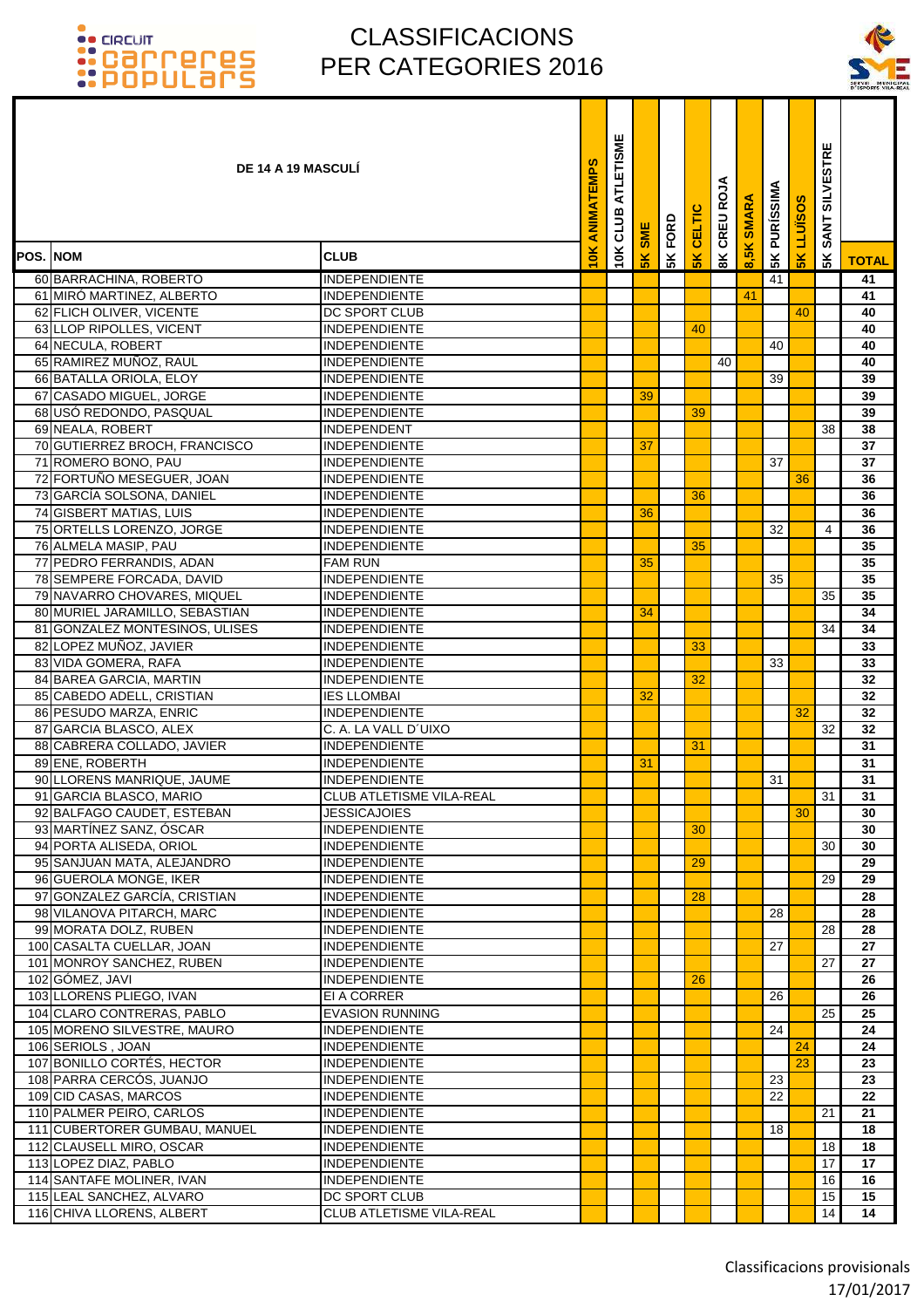

| DE 14 A 19 MASCULÍ            |                         | TEMPS<br>ANIMA | ATLETISME<br>10K CLUB | <b>SK SME</b> | FORD | CELTIC | CREU ROJA      | <b>SMARA</b> | <b>5K PURÍSSIMA</b> | <b>SOSINTI</b> | <b>SILVESTRE</b><br><b>SANT</b> |                |
|-------------------------------|-------------------------|----------------|-----------------------|---------------|------|--------|----------------|--------------|---------------------|----------------|---------------------------------|----------------|
| POS. INOM                     | <b>CLUB</b>             | 10K            |                       |               | 5K   | 5K     | $\frac{8}{10}$ | 8,5K         |                     | 5K             | 5K                              | <b>TOTAL</b>   |
| 117 LLISO COSIN, ALEJANDRO    | KING BANNANA KONG       |                |                       |               |      |        |                |              |                     |                | 12                              | 12             |
| 118 GIL CUERDA, PABLO         | KING BANNANA KONG       |                |                       |               |      |        |                |              |                     |                | 11                              | 11             |
| 119 PRADES BATALLA, RAMON     | KING BANNANA KONG       |                |                       |               |      |        |                |              |                     |                | 10                              | 10             |
| 120 DIAGO MONTESINOS, DAVID   | KING BANNANA KONG       |                |                       |               |      |        |                |              |                     |                | 9                               | 9              |
| 121 LLISO COSIN, VILO         | KING BANNANA KONG       |                |                       |               |      |        |                |              |                     |                | 8                               | 8              |
| 122 GARCÍA PORCAR, VICENT     | <b>INDEPENDIENTE</b>    |                |                       |               |      |        |                |              |                     |                |                                 | 7              |
| 123 PÉREZ AGUT, HUGO          | <b>INDEPENDIENTE</b>    |                |                       |               |      |        |                |              |                     |                | 6                               | 6              |
| 124 PALLARES MONFERRER, JAIME | MELILLEROS DE VILA-REAL |                |                       |               |      |        |                |              |                     |                | 3                               | 3              |
| 125 SAFONT, MIGUEL            | <b>INDEPENDIENTE</b>    |                |                       |               |      |        |                |              |                     |                | 2                               | $\overline{2}$ |
| 126 POZO PEREZ, ALEX          | C. A. VILA-REAL         |                |                       |               |      |        |                |              |                     |                |                                 |                |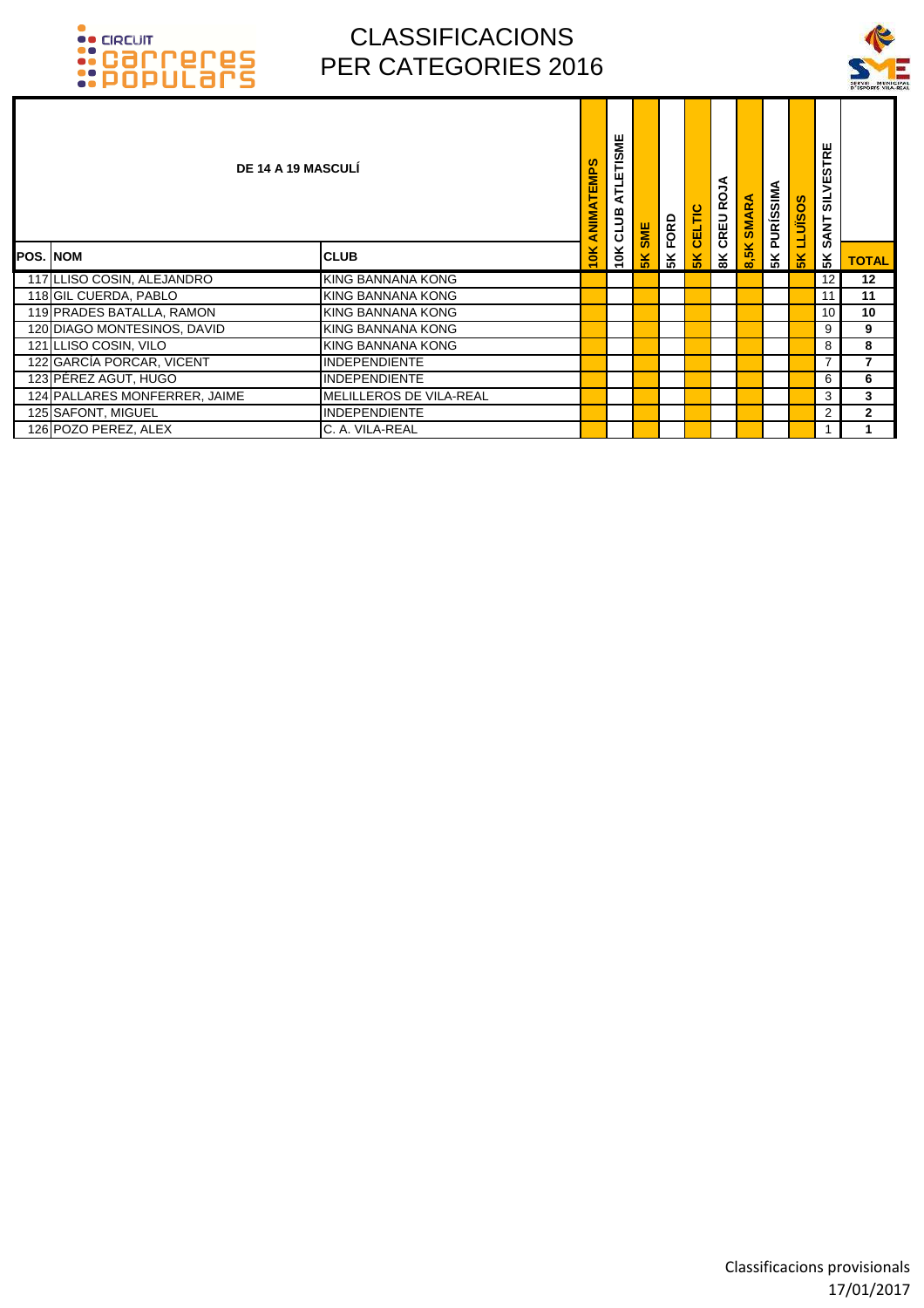

|                  | DE 20 A 24 FEMENI                 |                             | ANIMATEMPS | ш<br><b>ATLETISM</b><br>CLUB | <b>SME</b> | FORD | CELTIC    | CREU ROJA      | <b>SMARA</b> | <b>PURÍSSIMA</b> | <b>LLUÏSOS</b> | <b>SILVESTRE</b><br><b>SANT</b> |              |
|------------------|-----------------------------------|-----------------------------|------------|------------------------------|------------|------|-----------|----------------|--------------|------------------|----------------|---------------------------------|--------------|
| <b>POS. INOM</b> |                                   | <b>CLUB</b>                 | 10K        | 10K                          | 5K         | 5K   | <b>5K</b> | $\frac{8}{10}$ | 8,5K         | 5K               | 5 <sub>K</sub> | 5K                              | <b>TOTAL</b> |
|                  | 1 CARMONA FORTUÑO, IRENE          | ATHLETIC RUNNING ANIMATEMPS | 49         | 50                           | 48         | 48   | 49        | 47             | 48           | 48               | 48             | 47                              | 482          |
|                  | 2 FLOR ARASIL, PATRICIA           | <b>INDEPENDIENTE</b>        | 48         | 49                           | 47         | 47   | 48        |                | 47           | 47               | 49             | 48                              | 430          |
|                  | 3 CANTAVELLA REDON, AIXA          | AGAMEULES                   |            | 47                           | 49         | 50   |           | 50             | 50           | 50               |                |                                 | 296          |
|                  | 4 ALBIOL SOLER, LAURA             | <b>BLUERUNNERS</b>          |            |                              |            |      | 50        | 49             |              |                  | 50             |                                 | 149          |
|                  | 5 GONZALEZ ALONSO, TAMARA         | <b>INDEPENDIENTE</b>        |            | 46                           |            | 44   |           |                |              |                  |                | 43                              | 133          |
|                  | 6 BARRUE GARCIA, JULIA            | <b>INDEPENDIENTE</b>        |            |                              |            |      | 47        |                |              |                  |                | 44                              | 91           |
|                  | 7 MONTIEL ROMERO, AINHOA          | <b>INDEPENDIENTE</b>        |            |                              |            |      |           |                |              |                  | 46             | 45                              | 91           |
|                  | 8 GUIRAL RODRIGO, ANA             | ATMOSFERA SPORT RUNNING     |            |                              | 40         | 46   |           |                |              |                  |                |                                 | 86           |
|                  | 9 PONS IZQUIERDO, CIRSTINA        | <b>INDEPENDIENTE</b>        |            |                              | 41         |      |           |                | 45           |                  |                |                                 | 86           |
|                  | 10 CARDA MOLINER, ROSER           | <b>INDEPENDIENTE</b>        |            |                              |            |      |           |                |              | 40               | 44             |                                 | 84           |
|                  | 11 PLASENCIA LOZANO, CARMEN LUCIA | <b>INDEPENDIENTE</b>        |            | 34                           |            |      |           |                | 46           |                  |                |                                 | 80           |
|                  | 12 AGUILAR HERNÁNDEZ. LAURA       | PAREJA RUNNING MORÓ         |            |                              | 50         |      |           |                |              |                  |                |                                 | 50           |
|                  | 13 MARTI GARCIA, LLEDO            | <b>INDEPENDIENTE</b>        | 50         |                              |            |      |           |                |              |                  |                |                                 | 50           |
|                  | 14 CUEVAS DEL SALTO, RAQUEL       | <b>INDEPENDIENTE</b>        |            |                              |            |      |           |                |              |                  |                | 50                              | 50           |
|                  | 15 PARRA ESCRIG, ANDREA           | <b>FOTO FUTUR</b>           |            |                              |            | 49   |           |                |              |                  |                |                                 | 49           |
|                  | 16 TALLANTE CASTRO, INMACULADA    | <b>INDEPENDIENTE</b>        |            |                              |            |      |           |                | 49           |                  |                |                                 | 49           |
|                  | 17 CAMISÓN ALBA, MARIA            | <b>INDEPENDIENTE</b>        |            |                              |            |      |           |                |              |                  |                | 49                              | 49           |
|                  | 18 GUINOT FERNANDEZ, ARACELI      | <b>INDEPENDIENTE</b>        |            |                              |            |      |           | 48             |              |                  |                |                                 | 48           |
|                  | 19 MORA MONDÉJAR, PAULA CRISTINA  | <b>CORRELIANA</b>           |            | 48                           |            |      |           |                |              |                  |                |                                 | 48           |
|                  | 20 HEREDIA CORREDERA, NATALIA     | <b>INDEPENDIENTE</b>        | 47         |                              |            |      |           |                |              |                  |                |                                 | 47           |
|                  | 21 SANCHEZ FIGUEIRAS, JESSIC      | <b>INDEPENDIENTE</b>        |            |                              |            |      |           |                |              |                  | 47             |                                 | 47           |
|                  | 22 FERNANDEZ CASTRO, EIDER        | ATMOSFERA SPORT RUNNING     |            |                              | 46         |      |           |                |              |                  |                |                                 | 46           |
|                  | 23 RUBIO LÓPEZ, YAIZA             | <b>INDEPENDIENTE</b>        |            |                              |            |      |           |                |              | 46               |                |                                 | 46           |
|                  | 24 SANCHEZ REOLID, ALICIA         | <b>INDEPENDIENTE</b>        |            |                              |            |      | 46        |                |              |                  |                |                                 | 46           |
|                  | 25 RIBELLES MANZANET, EVA         | <b>INDEPENDIENTE</b>        |            |                              |            |      |           |                |              |                  |                | 46                              | 46           |
|                  | 26 BOUZÓ ZANOTTI, LAURA           | <b>INDEPENDIENTE</b>        |            |                              |            |      |           |                |              | 45               |                |                                 | 45           |
|                  | 27 GARCIA FERNANDEZ, BELEN        | <b>INDEPENDIENTE</b>        |            |                              |            | 45   |           |                |              |                  |                |                                 | 45           |
|                  | 28 LAFUENTE SANZ, MARIA           | ORPESACORRE                 |            |                              | 45         |      |           |                |              |                  |                |                                 | 45           |
|                  | 29 NEBOT TOVAR, PAULA             | <b>INDEPENDIENTE</b>        |            |                              |            |      |           |                |              |                  | 45             |                                 | 45           |
|                  | 30 MACIAS NAZARENO, ROMINA        | <b>INDEPENDIENTE</b>        |            |                              |            |      |           |                |              | 44               |                |                                 | 44           |
|                  | 31 MARTINEZ MARTINEZ, PAULA       | <b>INDEPENDIENTE</b>        |            |                              | 44         |      |           |                |              |                  |                |                                 | 44           |
|                  | 32 CORTELLS SOLSONA, MARINA       | <b>INDEPENDIENTE</b>        |            |                              |            |      |           |                |              | 43               |                |                                 | 43           |
|                  | 33 GARCIA LLOPIS, MARTA           | <b>INDEPENDIENTE</b>        |            |                              | 43         |      |           |                |              |                  |                |                                 | 43           |
|                  | 34 ALEGRE SEGLAR, SARA            | <b>INDEPENDIENTE</b>        |            |                              | 42         |      |           |                |              |                  |                |                                 | 42           |
|                  | 35 AYMERICH, PALOMA               | <b>INDEPENDIENTE</b>        |            |                              |            |      |           |                |              | 42               |                |                                 | 42           |
|                  | 36 CAMPOS RAMOS, MARINA           | <b>INDEPENDIENTE</b>        |            |                              |            |      |           |                |              | 41               |                |                                 | 41           |
|                  | 37 REJANO GUMBAU, MARIA           | C. N. VILA-REAL             |            |                              | 39         |      |           |                |              |                  |                |                                 | 39           |
|                  | 38 ARNAU OSET, MARIA              | <b>INDEPENDIENTE</b>        |            |                              | 38         |      |           |                |              |                  |                |                                 | 38           |
|                  | 39 MEMBRADO CORMA, CRISTINA       | <b>INDEPENDIENTE</b>        |            |                              | 37         |      |           |                |              |                  |                |                                 | 37           |
|                  | 40 IZQUIERDO GILA, LOURDES        | <b>IES LLOMBAI</b>          |            |                              | 36         |      |           |                |              |                  |                |                                 | 36           |
|                  | 41 FERRANDO CANSINO, LAURA        | <b>INDEPENDIENTE</b>        |            |                              | 35         |      |           |                |              |                  |                |                                 | 35           |
|                  | 42 CARRILLO GARCIA, BELEN         | <b>INDEPENDIENTE</b>        |            |                              | 34         |      |           |                |              |                  |                |                                 | 34           |
|                  |                                   |                             |            |                              |            |      |           |                |              |                  |                |                                 |              |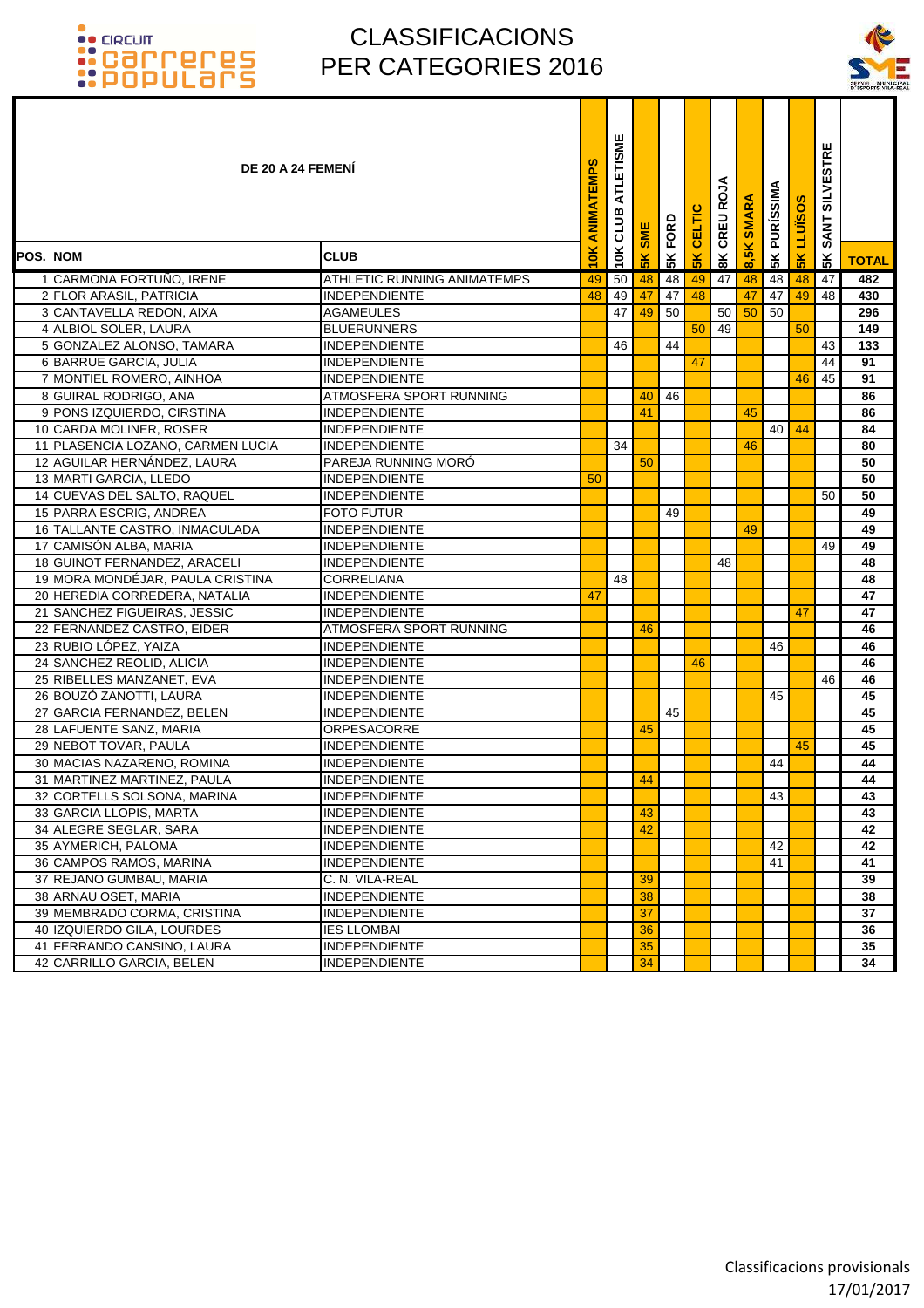### **OO CIRCUIT**

### CLASSIFICACIONS PER CATEGORIES 2016

T ٦



|                 | <b>DE 20 A 24 MASCULI</b>                              |                                              | ANIMATEMPS | ATLETISME<br>CLUB | <b>SME</b>    | FORD | <b>CELTIC</b>  | CREU ROJA      | <b>SMARA</b> | <b>PURÍSSIMA</b> | <b>LLUISOS</b> | <b>SILVESTRE</b><br><b>SANT</b> |                 |
|-----------------|--------------------------------------------------------|----------------------------------------------|------------|-------------------|---------------|------|----------------|----------------|--------------|------------------|----------------|---------------------------------|-----------------|
| <b>POS. NOM</b> |                                                        | <b>CLUB</b>                                  | 10K        | 10K               | $\frac{1}{2}$ | 5K   | 5 <sub>K</sub> | $\frac{8}{10}$ | 8,5K         | 5K               | $\frac{2}{3}$  | 5K                              | <b>TOTAL</b>    |
|                 | 1 MINGOL CUADROS, CARLOS                               | <b>INDEPENDIENTE</b>                         | 49         | 48                | 44            | 48   |                | 49             | 49           | 49               | 49             | 47                              | 432             |
|                 | 2 MARIN GARCIA, DAMIAN                                 | <b>ATHLETIC RUNNING ANIMATEMPS</b>           | 41         | 36                | 36            | 44   | 36             | 37             | 44           | 42               | 44             | 45                              | 405             |
|                 | 3 CUADROS LOZANO, AITOR                                | JARDINERIA HNOS, CUADROS                     | 50         |                   | 50            | 50   | 50             |                | 50           | 50               | 50             |                                 | 350             |
|                 | 4 LLOP BOTELLA, SANTIAGO                               | C.A. 42 Y PICO                               | 46         | 38                | 33            |      | 37             | 39             | 42           | 36               | 41             |                                 | 312             |
|                 | 5 SANCHEZ GOMEZ, MARTIN                                | <b>INDEPENDIENTE</b>                         |            |                   |               | 43   | 45             | 42             | 46           | 44               | 45             |                                 | 265             |
|                 | 6 ROMERO CALDUCH, SERGIO                               | <b>EVASION RUNNING</b>                       | 10         |                   | 31            | 45   | 43             | 35             |              |                  | 40             | 43                              | 247             |
|                 | 7 NAVARRO GARCIA, FERNANDO                             | <b>INDEPENDIENTE</b>                         | 48         | 46                | 40            |      |                | 46             | 47           |                  |                |                                 | 227             |
|                 | 8 CANTAVELLA REDON, VICTOR                             | JARDINERIA HERMANOS CUADROS                  |            | 45                | 39            | 46   |                | 48             | 48           |                  |                |                                 | 226             |
|                 | 9 CORCOLES VALENCIA, RAÜL                              | <b>INDEPENDIENTE</b>                         | 37         | 35                | 26            |      | 35             |                |              |                  | 39             |                                 | 172             |
|                 | 10 CORTES LLORENS, RAFAEL                              | <b>INDEPENDIENTE</b>                         |            |                   |               |      | 40             |                | 45           |                  |                | 44                              | 129             |
|                 | 11 MICHELI BOIX, PABLO                                 | <b>INDEPENDIENTE</b>                         | 40         |                   |               |      | 41             |                |              |                  |                | 36                              | 117             |
|                 | 12 PRADES MONZONÍS, JOSE MARIA                         | <b>VOL-K RUNNING</b>                         |            |                   | 48            |      |                | 50             |              |                  |                |                                 | 98              |
|                 | 13 APARICI DÍAZ, DANI                                  | <b>INDEPENDIENTE</b>                         |            |                   |               |      | 47             | 47             |              |                  |                |                                 | 94              |
|                 | 14 CASAÑA CARRATALA, RUBEN                             | <b>INDEPENDIENTE</b>                         |            |                   |               |      |                |                |              |                  | 48             | 46                              | 94              |
|                 | 15 DOÑATE LÓPEZ, JAVIER                                | DC SPORT CLUB                                |            |                   | 46            |      |                |                |              |                  |                | 48                              | 94              |
|                 | 16 NACHER PEREZ, ALEJANDRO                             | <b>CT TRIFITNESS31</b>                       |            | 49                | 45            |      |                |                |              |                  |                |                                 | 94              |
|                 | 17 AYET TOBIAS, JORDI                                  | <b>TRIVILA</b>                               |            |                   | 41            |      |                |                |              | 46               |                |                                 | 87              |
|                 | 18 EIXEA FONFRIA, ROMÁN                                | <b>INDEPENDIENTE</b>                         |            |                   | 37            |      |                | 45             |              |                  |                |                                 | 82              |
|                 | 19 TAMARIT BALLESTER, ERIC                             | <b>INDEPENDIENTE</b>                         |            |                   |               |      | 39             |                | 43           |                  |                |                                 | 82              |
|                 | 20 ESCRIVA GUMBAU, JOSE LUIS                           | <b>PUB 1800</b>                              | 42         | 37                |               |      |                |                |              |                  |                |                                 | $\overline{79}$ |
|                 | 21 RUBERT ROS, OSCAR                                   | <b>INDEPENDIENTE</b>                         |            |                   |               |      | 38             | 38             |              |                  |                |                                 | 76              |
| 22              | GARCÍA GÓMEZ, DAVID                                    | <b>INDEPENDIENTE</b>                         |            |                   | 35            |      |                | 40             |              |                  |                |                                 | $\overline{75}$ |
|                 | 23 HERREROS CASTILLO, ANICETO                          | <b>INDEPENDIENTE</b>                         |            |                   |               |      | 42             |                |              |                  |                | 33                              | 75<br>73        |
|                 | 24 CORCOLES CAÑONES, RAUL<br>25 BROCH PETIT, ALEJANDRO | <b>INDEPENDIENTE</b><br>OUTDOOR PT           |            |                   |               | 40   |                | 33             |              | 34               |                | 37                              | 71              |
|                 | 26 MARTINEZ JUAN, ALBERTO                              | <b>VOL-K RUNNING</b>                         |            |                   | 27            |      |                | 34             |              |                  |                |                                 | 61              |
|                 | 27 SASTRE SENDRA, RAFA                                 | C.E. DORSAL 19 PEGO                          |            | 50                |               |      |                |                |              |                  |                |                                 | 50              |
|                 | 28 MARQUÉS FAS, RAMIR                                  | TRILAVALL                                    |            |                   |               |      |                |                |              |                  |                | 50                              | 50              |
|                 | 29 ALFAJARÍN PEÑA, RUBÉN                               | <b>INDEPENDIENTE</b>                         |            |                   |               |      | 49             |                |              |                  |                |                                 | 49              |
|                 | 30 FUENTES MARTINEZ, MIGUEL                            | <b>ORPESACORRE</b>                           |            |                   | 49            |      |                |                |              |                  |                |                                 | 49              |
|                 | 31 TRAVER MACIAN, PABLO                                | <b>INDEPENDIENTE</b>                         |            |                   |               | 49   |                |                |              |                  |                |                                 | 49              |
| 32              | <b>GARCIA AGUILELLA, ENRIQUE</b>                       | <b>CLUB TRIATLON ONDA</b>                    |            |                   |               |      |                |                |              |                  |                | 49                              | 49              |
|                 | 33 ALFANJARIN PENA, RUBEN                              | <b>RUNNING MORO</b>                          |            |                   |               |      |                |                |              | 48               |                |                                 | 48              |
|                 | 34 MOLINA SEBASTIA, MIGUEL                             | <b>OBJETIVO FINISH</b>                       |            |                   |               |      | 48             |                |              |                  |                |                                 | 48              |
|                 | 35 CAPDEVILA FERNANDEZ, MIGUEL                         | <b>INDEPENDIENTE</b>                         | 47         |                   |               |      |                |                |              |                  |                |                                 | 47              |
|                 | 36 GARZAS MUÑOZ DE MORALES, FELIX                      | CORRECAMINOS 3.0 BODEGAS MORAL               |            |                   | 47            |      |                |                |              |                  |                |                                 | 47              |
|                 | 37 PITARCH, MIGUEL                                     | <b>INDEPENDIENTE</b>                         |            |                   |               |      |                |                |              |                  | 47             |                                 | 47              |
|                 | 38 RIAÑO PÉREZ, ADRIAN                                 | ORERO PATERNA RUNNER                         |            | 47                |               |      |                |                |              |                  |                |                                 | 47              |
|                 | 39 SALES MONTOLIU, MIGUEL                              | INDEPENDIENTE                                |            |                   |               |      |                |                |              | 47               |                |                                 | 47              |
|                 | 40 VALENCIA RUIZ DE OSMA, DIEGO NICOLAS INDEPENDIENTE  |                                              |            |                   |               | 47   |                |                |              |                  |                |                                 | 47              |
|                 | 41 BURGUETE RIBES, JAVIER                              | <b>INDEPENDIENTE</b>                         |            |                   |               |      |                |                |              |                  | 46             |                                 | 46              |
|                 | 42 CHUMILLAS MARTINEZ, ANGEL                           | <b>INDEPENDIENTE</b>                         |            |                   |               |      | 46             |                |              |                  |                |                                 | 46              |
|                 | 43 CARBONELL MOROS, FERRAN                             | <b>C.T. ALQUERIES TRYTEAM</b>                | 45         |                   |               |      |                |                |              |                  |                |                                 | 45              |
|                 | 44 SAUANE AMORIN, CARLOS                               | <b>RUNNING MORO</b>                          |            |                   |               |      |                |                |              | 45               |                |                                 | 45              |
|                 | 45 FALOMIR ARRUFAT, FABIA                              | <b>INDEPENDIENTE</b>                         |            |                   |               |      | 44             |                |              |                  |                |                                 | 44              |
|                 | 46 GARCIA GIMENEZ, ANGEL                               | <b>INDEPENDIENTE</b>                         |            |                   |               |      |                | 44             |              |                  |                |                                 | 44              |
|                 | 47 GOMEZ GARCIA, FERNANDO<br>48 LUQUE FONT, LUIS       | C.A. LA VALL DE SEGO<br><b>INDEPENDIENTE</b> | 44         | 44                |               |      |                |                |              |                  |                |                                 | 44<br>44        |
|                 | 49 BARREDA ARTIGAS, ALEX                               | CLUB TRIATLÓ JIJI-JAJA VINARÒS               |            | 43                |               |      |                |                |              |                  |                |                                 | 43              |
|                 | 50 EIXEA FERRER, JORDI                                 | <b>INDEPENDIENTE</b>                         |            |                   |               |      |                |                |              |                  | 43             |                                 | 43              |
|                 | 51 GARCIA FELIS, DANIEL                                | <b>VOL-K RUNNING</b>                         |            |                   | 43            |      |                |                |              |                  |                |                                 | 43              |
|                 | 52 IONUT COROBAN, RAUL                                 | <b>INDEPENDIENTE</b>                         |            |                   |               |      |                | 43             |              |                  |                |                                 | 43              |
|                 | 53 NAVIDAD MARTINEZ, ALEJANDRO                         | <b>INDEPENDIENTE</b>                         | 43         |                   |               |      |                |                |              |                  |                |                                 | 43              |
|                 | 54 AGUILELLA BURRIEL, VICENTE                          | <b>INDEPENDIENTE</b>                         |            |                   |               | 42   |                |                |              |                  |                |                                 | 42              |
|                 | 55 MIRÓ GALLÉN, DAVID                                  | <b>INDEPENDIENTE</b>                         |            |                   |               |      |                |                |              |                  | 42             |                                 | 42              |
|                 | 56 PUERTO PALOMERO, HECTOR                             | <b>ALQUERIES TRYTEAM</b>                     |            |                   | 42            |      |                |                |              |                  |                |                                 | 42              |
|                 | 57 SAN MATEO SANAHUJA, JOSEP                           | <b>INDEPENDIENTE</b>                         |            | 42                |               |      |                |                |              |                  |                |                                 | 42              |
|                 | 58 VERDEGUER OLIVERA, CARLOS                           | <b>INDEPENDIENTE</b>                         |            |                   |               |      |                |                |              |                  |                | 42                              | 42              |
|                 | 59 BALFAGON SANMARTIN, RAUL                            | <b>INDEPENDIENTE</b>                         |            |                   |               | 41   |                |                |              |                  |                |                                 | 41              |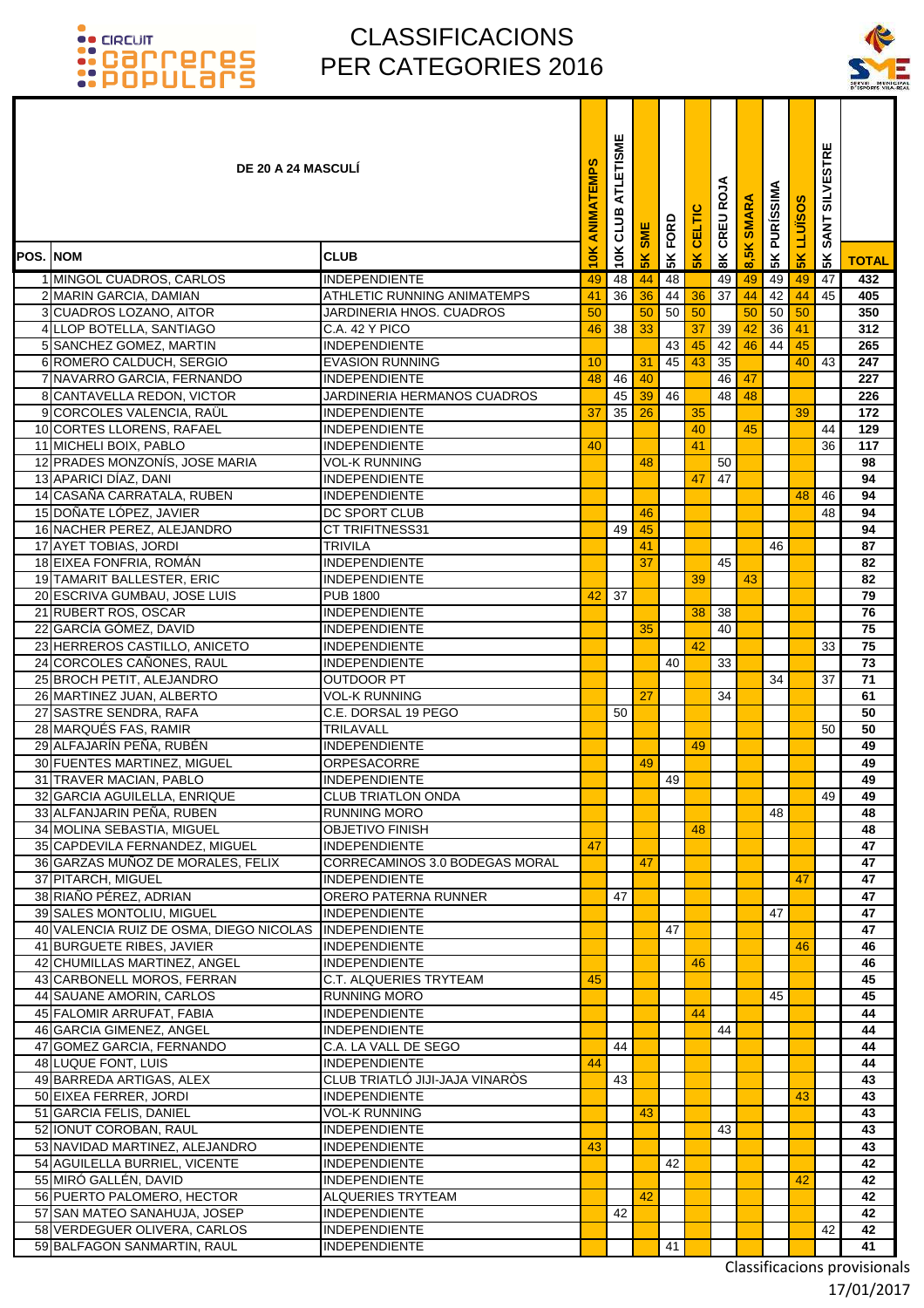

|                  | <b>DE 20 A 24 MASCULI</b>         |                          | ANIMATEMPS | ATLETISME<br>CLUB | SME            | FORD | CELTIC        | CREU ROJA      | <b>SMARA</b> | <b>PURÍSSIMA</b> | <b>SOSINTI</b> | <b>SILVESTRE</b><br><b>SANT</b> |                 |
|------------------|-----------------------------------|--------------------------|------------|-------------------|----------------|------|---------------|----------------|--------------|------------------|----------------|---------------------------------|-----------------|
| <b>POS. INOM</b> |                                   | <b>CLUB</b>              | 1OK        | 10K               | 5 <sub>K</sub> | 5K   | $\frac{2}{5}$ | $\frac{8}{10}$ | 8,5K         | 5K               | $\frac{8}{5}$  | 5K                              | <b>TOTAL</b>    |
|                  | 60 GIRALDO, FELIPE                | <b>INDEPENDIENTE</b>     |            |                   |                |      |               | 41             |              |                  |                |                                 | 41              |
|                  | 61 MARTÍ ARENÓS, ENRIC            | <b>HUEVO FRITO</b>       |            |                   |                |      |               |                |              | 41               |                |                                 | 41              |
|                  | 62 REYES RUIZ, JAVIER             | C.E. POBLA               |            | 41                |                |      |               |                |              |                  |                |                                 | $\overline{41}$ |
|                  | 63 LÓPEZ GARCÍA, MARCOS           | <b>INDEPENDIENTE</b>     |            |                   |                |      |               |                |              |                  |                | 41                              | 41              |
|                  | 64 DUMITRACHE, RAZVAN GABRIEL     | RUNNERS KMO CASTELLON    |            | 40                |                |      |               |                |              |                  |                |                                 | 40              |
|                  | 65 RUIZ MORCILLO, ROBERTO         | <b>INDEPENDIENTE</b>     |            |                   |                |      |               |                |              | 40               |                |                                 | 40              |
|                  | 66 HERNANDEZ GARCIA, ERIC         | <b>INDEPENDIENTE</b>     |            |                   |                |      |               |                |              |                  |                | 40                              | 40              |
|                  | 67 CAPITAN CARRO, IVAN            | <b>INDEPENDIENTE</b>     |            |                   |                | 39   |               |                |              |                  |                |                                 | 39              |
|                  | 68 DOLS CASANOVA, LLUIS           | <b>INDEPENDIENTE</b>     |            |                   |                |      |               |                |              | 39               |                |                                 | 39              |
|                  | 69 DUMITRACHE, ANDREI CATALIN     | RUNNERS KMO CASTELLÓN    |            | 39                |                |      |               |                |              |                  |                |                                 | 39              |
|                  | 70 SORIANO BAREA, PABLO           | <b>INDEPENDIENTE</b>     | 39         |                   |                |      |               |                |              |                  |                |                                 | 39              |
|                  | 71 PEIRÓ GUIJARRO, SALVADOR       | <b>INDEPENDIENTE</b>     |            |                   |                |      |               |                |              |                  |                | 39                              | 39              |
|                  | 72 CABALLER ESTEVE, PABLO         | <b>INDEPENDIENTE</b>     |            |                   | 38             |      |               |                |              |                  |                |                                 | 38              |
|                  | 73 CASALTA ORTELLS, JORDI         | <b>INDEPENDIENTE</b>     |            |                   |                |      |               |                |              |                  | 38             |                                 | 38              |
|                  | 74 GIL MUÑOZ, JOSE                | <b>INDEPENDIENTE</b>     | 38         |                   |                |      |               |                |              |                  |                |                                 | 38              |
|                  | 75 MELCHOR EIXIA, IGNASI          | <b>HUEVO FRITO</b>       |            |                   |                |      |               |                |              | 38               |                |                                 | 38              |
|                  | 76 SEBASTIA REDON, PASQUAL        | <b>MCM CONSOLACION</b>   |            |                   |                |      |               |                |              |                  |                | 38                              | 38              |
|                  | 77 ARRUFAT ANDREU, ALBERT         | <b>INDEPENDIENTE</b>     |            |                   |                |      |               |                |              |                  | 37             |                                 | 37              |
|                  | 78 SERRANO HERRERA, HECTOR        | <b>HUEVO FRITO</b>       |            |                   |                |      |               |                |              | 37               |                |                                 | 37              |
|                  | 79 CANTAVELLA PI, ROBERTO         | <b>INDEPENDIENTE</b>     |            |                   |                |      |               |                |              | 35               |                |                                 | 35              |
|                  | 80 ORTELLS CHIVA, JORGE           | MCM CONSOLACIÓN          |            |                   |                |      |               |                |              |                  |                | 35                              | 35              |
|                  | 81 ROIG GUEROLA, JAVIER           | <b>CORRELIANA</b>        |            | 34                |                |      |               |                |              |                  |                |                                 | 34              |
|                  | 82 VICENT CARREGUI, DAVID         | <b>ALQUERIES TRYTEAM</b> |            |                   | 34             |      |               |                |              |                  |                |                                 | 34              |
|                  | 83 GONZALEZ ROMERO, VICTOR        | MELILLEROS DE VILA-REAL  |            |                   |                |      |               |                |              |                  |                | 34                              | 34              |
|                  | 84 BISI QUERAL, MARIO             | <b>INDEPENDIENTE</b>     |            |                   |                |      |               |                |              | 33               |                |                                 | 33              |
|                  | 85 FLORES DIAGO, MARCOS           | <b>TERRA I ASFALT</b>    |            |                   | 32             |      |               |                |              |                  |                |                                 | 32              |
|                  | 86 GALMES LLUCH, SERGIO           | <b>INDEPENDIENTE</b>     |            |                   | 30             |      |               |                |              |                  |                |                                 | 30              |
|                  | 87 ARROGA MESTANZA, JAIME GABRIEL | <b>INDEPENDIENTE</b>     |            |                   | 29             |      |               |                |              |                  |                |                                 | 29              |
|                  | 88 DEL CAMPO SEBASTIAN, SALVADOR  | <b>INDEPENDIENTE</b>     |            |                   | 28             |      |               |                |              |                  |                |                                 | 28              |
|                  | 89 ORTUÑO FORCADA, CESAR          | <b>INDEPENDIENTE</b>     |            |                   | 25             |      |               |                |              |                  |                |                                 | 25              |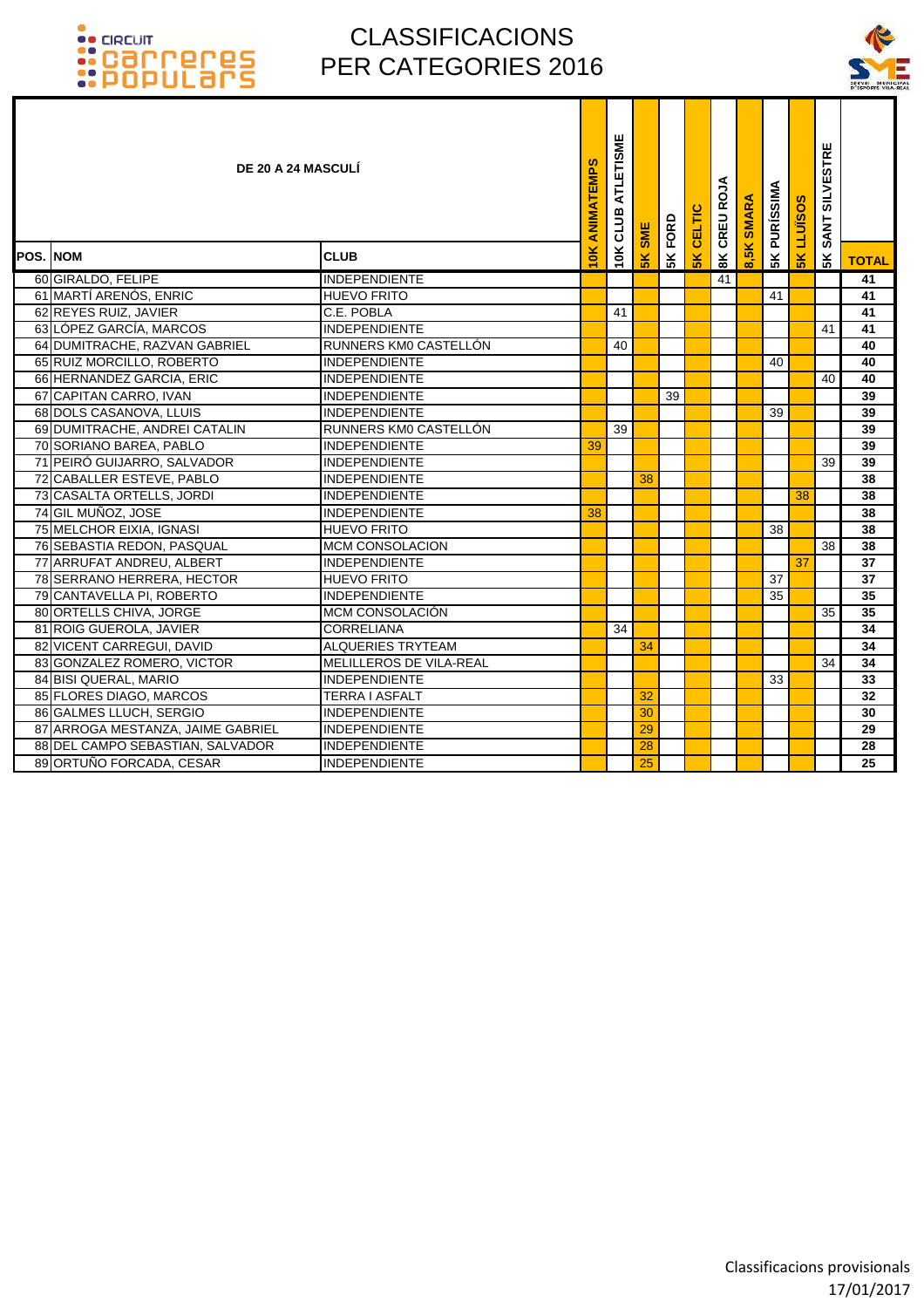### CLASSIFICACIONS PER CATEGORIES 2016

ī ۰ Т т



|                 | DE 25 A 29 FEMENI                                          |                                            | <b>ANIMATEMPS</b> | ATLETISME<br>CLUB | SME            | FORD | CELTIC | CREU ROJA              | <b>SMARA</b> | <b>PURÍSSIMA</b> | <b>LLUÏSOS</b> | <b>SILVESTRE</b><br><b>SANT</b> |              |
|-----------------|------------------------------------------------------------|--------------------------------------------|-------------------|-------------------|----------------|------|--------|------------------------|--------------|------------------|----------------|---------------------------------|--------------|
| <b>POS. NOM</b> |                                                            | <b>CLUB</b>                                | 10K               | 10K               | 5 <sub>K</sub> | 5K   | 5K     | $\mathsf{g}\mathsf{K}$ | 8,5K         | 5K               | <b>5K</b>      | 5K                              | <b>TOTAL</b> |
|                 | 1 GARCIA UBEDA, TANIA                                      | <b>TARONGETES</b>                          | 48                |                   | 47             | 49   | 50     | 50                     | 49           | 50               | 49             | $\overline{33}$                 | 425          |
|                 | 2 GALLARDO GARCIA, ALBA                                    | ORPESACORRE                                |                   | 41                | 30             | 44   | 47     | 49                     | 45           | 46               | 45             | 48                              | 395          |
|                 | 3 ARRUFAT GOTERRIS, FATIMA                                 | <b>CELTIC SUBMARI</b>                      | 47                | 47                |                | 48   | 49     |                        | 48           |                  | 47             |                                 | 286          |
|                 | 4 PITARCH MOROS, CHANTAL                                   | <b>TRIVILA</b>                             | 50                | 49                | 48             |      |        |                        |              |                  |                |                                 | 147          |
|                 | 5 MORENO ALMELA, LAURA                                     | <b>TRIVILA</b>                             |                   |                   |                |      | 46     |                        | 47           | 47               |                |                                 | 140          |
|                 | 6 PARRILLA RECUERO, LORENA                                 | ATHLETIC RUNNING ANIMATEMPS                | 44                |                   |                | 46   |        |                        | 46           |                  |                |                                 | 136          |
|                 | 7 LOZANO YESTE, BEATRIZ                                    | INDEPENDIENTE                              |                   |                   | 33             |      |        | 39                     | 44           |                  |                |                                 | 116          |
|                 | 8 GARCÍA MARTÍNEZ, MAITE                                   | <b>INDEPENDIENTE</b>                       |                   | 35                |                |      | 41     |                        |              |                  |                | 38                              | 114          |
|                 | 9 BONET FAS, INMA                                          | A4PELAT                                    |                   |                   | 50             |      |        |                        |              |                  | 50             |                                 | 100          |
|                 | 10 SERRA LIÑAN, NEREA                                      | <b>TRIVILA</b>                             |                   | 48                |                |      |        |                        | 50           |                  |                |                                 | 98           |
|                 | 11 LOPEZ ARTUÑEDO, SANDRA                                  | <b>CELTIC SUBMARI</b>                      | 45                |                   |                | 47   |        |                        |              |                  |                |                                 | 92           |
|                 | 12 LLOP RIPOLLES, PILAR                                    | INDEPENDIENTE                              |                   |                   |                |      | 44     |                        |              |                  |                | 47                              | 91           |
|                 | 13 FONT AGULLEIRO, ALEXANDRA                               | INDEPENDIENTE                              |                   |                   |                |      |        |                        |              | 44               | 46             |                                 | 90           |
|                 | 14 HERRERO GALINDO, PILAR                                  | <b>INDEPENDIENTE</b>                       |                   |                   |                |      |        |                        |              | 45               | 44             |                                 | 89           |
|                 | 15 CUBERTORER SERRADELL, RUT                               | ATHLETIC RUNNING ANIMATEMPS                | 42                | 46                |                |      |        |                        |              |                  |                |                                 | 88           |
|                 | 16 BROCH CALZADO, IRENE                                    | INDEPENDIENTE                              |                   |                   |                |      | 40     | 46                     |              |                  |                |                                 | 86           |
|                 | 17 IZQUIERDO GASPAR, CRISTINA                              | INDEPENDIENTE                              |                   |                   |                |      |        |                        |              | 43 <sup>1</sup>  | 43             |                                 | 86           |
|                 | 18 BAEZA PALAU, MARTA                                      | <b>INDEPENDIENTE</b>                       |                   | 42                |                | 41   |        |                        |              |                  |                |                                 | 83           |
|                 | 19 ARJONA LLIMOS, LAURA                                    | INDEPENDIENTE                              | 40                |                   | 37             |      |        |                        |              |                  |                |                                 | 77           |
|                 | 20 MEZQUITA PARRA, MARISA                                  | INDEPENDIENTE                              |                   |                   |                |      |        |                        |              | 37               |                | 39                              | 76           |
|                 | 21 BOUZO ZANOTTI, SOFIA                                    | INDEPENDIENTE                              |                   |                   | 35             |      |        |                        |              | 39               |                |                                 | 74           |
|                 | 22 MUÑOZ GARCÍA, CRISTINA                                  | INDEPENDIENTE                              |                   |                   |                |      |        |                        |              | $\overline{35}$  |                | 34                              | 69           |
|                 | 23 FELIX MIRO, SANDRA                                      | <b>INDEPENDIENTE</b>                       |                   |                   | 29             |      |        |                        |              |                  | 38             |                                 | 67           |
|                 | 24 CAMBRONERO LACASA, LAURA                                | ELS CARAGOLETS VALENCIA                    |                   | 50                |                |      |        |                        |              |                  |                |                                 | 50           |
|                 | 25 CASARES LOPEZ, RAQUEL<br>26 GALLEGO MADRIGAL, ANA MARIA | C.A ONDA<br>C.A. ONDA                      |                   |                   |                | 50   |        |                        |              |                  |                | 50                              | 50<br>50     |
|                 | 27 CANO CORRAL, SONIA                                      | <b>INDEPENDIENTE</b>                       | 49                |                   |                |      |        |                        |              |                  |                |                                 | 49           |
|                 | 28 NIETO, ANA ISABEL                                       | <b>INDEPENDIENTE</b>                       |                   |                   |                |      |        |                        |              | 49               |                |                                 | 49           |
|                 | 29 RUIZ MELGUIZO, SONIA                                    | <b>TRIVILA</b>                             |                   |                   | 49             |      |        |                        |              |                  |                |                                 | 49           |
|                 | 30 RUBIO ROGLA, PALOMA                                     | INDEPENDIENTE                              |                   |                   |                |      |        |                        |              |                  |                | 49                              | 49           |
|                 | 31 FERNANDEZ PIQUER, MIRIAM                                | C.D. EVASION TEAM                          |                   |                   |                |      |        |                        |              |                  | 48             |                                 | 48           |
|                 | 32 GALLEGO IGLESIAS, BEATRIZ                               | INDEPENDIENTE                              |                   |                   |                |      |        |                        |              | 48               |                |                                 | 48           |
|                 | 33 MORENO SOLER, MIREIA                                    | <b>INDEPENDIENTE</b>                       |                   |                   |                |      | 48     |                        |              |                  |                |                                 | 48           |
|                 | 34 VELASCO BECERRA, MARIELA                                | INDEPENDIENTE                              |                   |                   |                |      |        | 48                     |              |                  |                |                                 | 48           |
|                 | 35 ANTONINO QUERALT, AÏDA                                  | INDEPENDIENTE                              |                   |                   |                |      |        | 47                     |              |                  |                |                                 | 47           |
|                 | 36 ESCUDEROS JUAREZ, RUTH                                  | <b>INDEPENDIENTE</b>                       | 46                |                   |                |      |        |                        |              |                  |                |                                 | 46           |
|                 | 37 LAFUENTE SANZ, SANDRA                                   | <b>ORPESACORRE</b>                         |                   |                   | 46             |      |        |                        |              |                  |                |                                 | 46           |
|                 | 38 CACERES, SORAYA                                         | TRILAVALL                                  |                   |                   |                |      |        |                        |              |                  |                | 46                              | 46           |
|                 | 39 BARREDA VILLAFRANCA, CRISTINA                           | <b>INDEPENDIENTE</b>                       |                   |                   |                |      |        | 45                     |              |                  |                |                                 | 45           |
|                 | 40 ESTEVE SEGUÍ, ANA                                       | <b>INDEPENDIENTE</b>                       |                   | 45                |                |      |        |                        |              |                  |                |                                 | 45           |
|                 | 41 GARCIA MACIAN, LAURA                                    | <b>INDEPENDIENTE</b>                       |                   |                   |                | 45   |        |                        |              |                  |                |                                 | 45           |
|                 | 42 MATEU ROIG, MARIA                                       | ATMOSFERA SPORT P1                         |                   |                   | 45             |      |        |                        |              |                  |                |                                 | 45           |
|                 | 43 NAVARRO GAYA, ROSER                                     | <b>INDEPENDIENTE</b>                       |                   |                   |                |      | 45     |                        |              |                  |                |                                 | 45           |
|                 | 44 PARRA RODIEL, MARIA                                     | <b>INDEPENDIENTE</b>                       |                   |                   |                |      |        |                        |              |                  |                | 45                              | 45           |
|                 | 45 DIAZ GARZON, GEMA                                       | <b>INDEPENDIENTE</b>                       |                   |                   | 44             |      |        |                        |              |                  |                |                                 | 44           |
|                 | 46 SOLERA GONZÁLEZ, YOLANDA                                | <b>INDEPENDIENTE</b>                       |                   |                   |                |      |        | 44                     |              |                  |                |                                 | 44           |
|                 | 47 VIDRIER QUILES, ALBA                                    | C. T. A CORRECUITA<br><b>INDEPENDIENTE</b> |                   | 44                |                |      |        |                        |              |                  |                |                                 | 44           |
|                 | 48 GOTERRIS GUMBAU, ELENA<br>49 BENET LOPEZ, MARIA         | <b>INDEPENDIENTE</b>                       |                   |                   |                |      |        | 43                     |              |                  |                | 44                              | 44<br>43     |
|                 | 50 FERNANDEZ MUÑIZ, LUCIA                                  | <b>INDEPENDIENTE</b>                       |                   |                   |                | 43   |        |                        |              |                  |                |                                 | 43           |
|                 | 51 MEDINA LAZARO, ANA BELEN                                | <b>INDEPENDIENTE</b>                       | 43                |                   |                |      |        |                        |              |                  |                |                                 | 43           |
|                 | 52 MUÑOZ NICOLAU, RAQUEL                                   | TRIATLÓN ALTO PALANCIA                     |                   |                   | 43             |      |        |                        |              |                  |                |                                 | 43           |
|                 | 53 SALVADOR RAMAL, CRISTINA                                | <b>INDEPENDIENTE</b>                       |                   |                   |                |      | 43     |                        |              |                  |                |                                 | 43           |
|                 | 54 SEGURA BELTRAN, NÚRIA                                   | EP TURÍS                                   |                   | 43                |                |      |        |                        |              |                  |                |                                 | 43           |
|                 | 55 ILARIO SEGUÍ, LOURDES                                   | <b>INDEPENDIENTE</b>                       |                   |                   |                |      |        |                        |              |                  |                | 43                              | 43           |
|                 | 56 FORTEA ROMAN, BLANCA                                    | <b>CA NOULAS</b>                           |                   |                   |                | 42   |        |                        |              |                  |                |                                 | 42           |
|                 | 57 GARCIA LLOP, MARIA                                      | <b>INDEPENDIENTE</b>                       |                   |                   |                |      | 42     |                        |              |                  |                |                                 | 42           |
|                 | 58 GARCÍA SÁNCHEZ, ANGELA MARIA                            | <b>INDEPENDIENTE</b>                       |                   |                   |                |      |        |                        |              |                  | 42             |                                 | 42           |
|                 | 59 MARCO SERRANO, MARIA EUGENIA                            | <b>INDEPENDIENTE</b>                       |                   |                   |                |      |        |                        |              | 42               |                |                                 | 42           |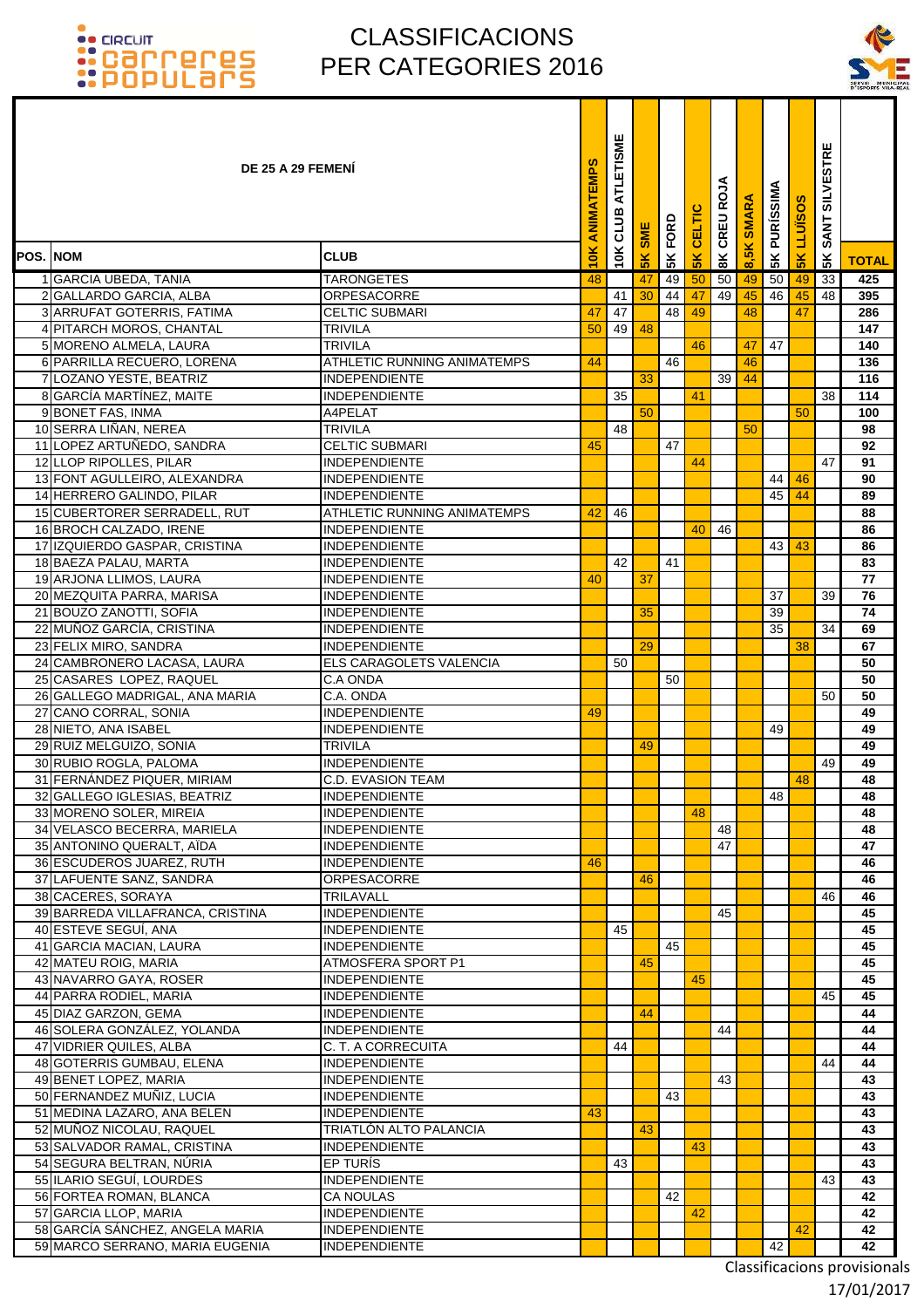

|                  | DE 25 A 29 FEMENI                  |                       | ANIMATEMPS | ATLETISME<br>CLUB | <b>SME</b>     | FORD | CELTIC        | CREU ROJA              | <b>SMARA</b> | <b>PURÍSSIMA</b> | ဖာ<br>LLUÏSO   | <b>SILVESTRE</b><br><b>SANT</b> |              |
|------------------|------------------------------------|-----------------------|------------|-------------------|----------------|------|---------------|------------------------|--------------|------------------|----------------|---------------------------------|--------------|
| <b>POS. INOM</b> |                                    | <b>CLUB</b>           | 10K        | 10K               | 5 <sub>K</sub> | 5K   | $\frac{2}{5}$ | $\mathsf{g}\mathsf{K}$ | 8,5K         | 5K               | 5 <sub>K</sub> | 5K                              | <b>TOTAL</b> |
|                  | 60 RAMIREZ CENTELLES, EVA          | C.A. ONDA             |            |                   | 42             |      |               |                        |              |                  |                |                                 | 42           |
|                  | 61 DOMINGO BLASCO, VICTORIA        | <b>INDEPENDIENTE</b>  |            |                   |                |      |               |                        |              |                  |                | 42                              | 42           |
|                  | 62 AMELA LLOBET, BEATRIZ           | <b>INDEPENDIENTE</b>  |            |                   |                |      |               |                        |              | 41               |                |                                 | 41           |
|                  | 63 GONZÁLEZ VICENT, LAURA          | <b>INDEPENDIENTE</b>  |            |                   |                |      |               |                        |              |                  | 41             |                                 | 41           |
|                  | 64 RENAU RIVERO, TAMARA            | <b>INDEPENDIENTE</b>  | 41         |                   |                |      |               |                        |              |                  |                |                                 | 41           |
|                  | 65 RODRIGUEZ MAGALLANES, BEATRIZ   | <b>INDEPENDIENTE</b>  |            |                   | 41             |      |               |                        |              |                  |                |                                 | 41           |
|                  | 66 GARCIA SANCHEZ, ANGY            | <b>INDEPENDIENTE</b>  |            |                   |                |      |               |                        |              |                  |                | 41                              | 41           |
|                  | 67 ALFARO CASTILLO, MARTA          | <b>INDEPENDIENTE</b>  |            |                   |                |      |               |                        |              | 40               |                |                                 | 40           |
|                  | 68 FELIX MIRÓ, MARIA               | <b>INDEPENDIENTE</b>  |            |                   |                |      |               |                        |              |                  | 40             |                                 | 40           |
|                  | 69 PEGUERO CADAVAL, ROSA           | <b>SANUS VITAE</b>    |            |                   | 40             |      |               |                        |              |                  |                |                                 | 40           |
|                  | 70 B.NAVARRO, REBECA               | <b>INDEPENDIENTE</b>  |            |                   |                |      |               |                        |              |                  |                | 40                              | 40           |
|                  | 71 CABEDO SERRANO, IRENE           | <b>INDEPENDIENTE</b>  |            |                   |                |      |               |                        |              |                  | 39             |                                 | 39           |
|                  | 72 MARÍN GARCÍA, LUCÍA             | <b>INDEPENDIENTE</b>  |            |                   |                |      | 39            |                        |              |                  |                |                                 | 39           |
|                  | 73 MONFORT ALBESA, LAURA           | <b>INDEPENDIENTE</b>  |            |                   | 39             |      |               |                        |              |                  |                |                                 | 39           |
|                  | 74 MONFORT ALBESA, ANA             | <b>INDEPENDIENTE</b>  |            |                   | 38             |      |               |                        |              |                  |                |                                 | 38           |
|                  | 75 MORENO SOLER, LLEDÓ             | <b>INDEPENDIENTE</b>  |            |                   |                |      |               |                        |              | 38               |                |                                 | 38           |
|                  | 76 ROVIRA BOSCA, LAURA             | <b>INDEPENDIENTE</b>  |            |                   |                |      | 38            |                        |              |                  |                |                                 | 38           |
|                  | 77 GARCIA BAQUERO PRADOS, CRISTINA | <b>INDEPENDIENTE</b>  |            |                   |                |      | 37            |                        |              |                  |                |                                 | 37           |
|                  | 78 SANCHO BALAGUER, ELENA          | <b>INDEPENDIENTE</b>  |            |                   |                |      |               |                        |              |                  | 37             |                                 | 37           |
|                  | 79 TORMO DELGADO, CLARA            | <b>INDEPENDIENTE</b>  |            |                   |                |      |               |                        |              |                  |                | 37                              | 37           |
|                  | 80 GONZÁLEZ MARTINEZ, ESTHER       | <b>INDEPENDIENTE</b>  |            |                   | 36             |      |               |                        |              |                  |                |                                 | 36           |
|                  | 81 GUARCH GUINOT, RUTH             | <b>INDEPENDIENTE</b>  |            |                   |                |      |               |                        |              |                  | 36             |                                 | 36           |
|                  | 82 MUÑOZ GARCÍA, BEATRIZ           | <b>INDEPENDIENTE</b>  |            |                   |                |      |               |                        |              | 36               |                |                                 | 36           |
|                  | 83 BARRUE GARCIA, PAULA            | AMICS DEL TERMET      |            |                   |                |      |               |                        |              |                  |                | 36                              | 36           |
|                  | 84 PUIG PARNAU, MARTA              | C. HANDBOL BORDILS    |            |                   |                |      |               |                        |              |                  | 35             |                                 | 35           |
|                  | 85 GARCIA SANCHEZ, ALICIA          | <b>INDEPENDIENTE</b>  |            |                   |                |      |               |                        |              |                  |                | 35                              | 35           |
|                  | 86 GRANEL FUSTER, LAURA            | <b>INDEPENDIENTE</b>  |            |                   |                |      |               |                        |              | 34               |                |                                 | 34           |
|                  | 87 MONTIEL ROMERO, NOELIA          | <b>INDEPENDIENTE</b>  |            |                   |                |      |               |                        |              |                  | 34             |                                 | 34           |
|                  | 88 ROIG PERAIRE, LORENA            | <b>INDEPENDIENTE</b>  |            |                   | 34             |      |               |                        |              |                  |                |                                 | 34           |
|                  | 89 BALAGUER GIMÉNEZ, JENNIFER      | <b>INDEPENDIENTE</b>  |            |                   |                |      |               |                        |              | 33               |                |                                 | 33           |
|                  | 90 ALVAREZ CHAMORRO, LAURA         | <b>TRIVILA</b>        |            |                   | 32             |      |               |                        |              |                  |                |                                 | 32           |
|                  | 91 MESKINE GUMBAU, FATIMA          | INDEPENDIENTE         |            |                   |                |      |               |                        |              | 32 <sub>1</sub>  |                |                                 | 32           |
|                  | 92 MONSONIS USO, ROSA              | <b>KEEP FIT</b>       |            |                   |                |      |               |                        |              |                  |                | 32                              | 32           |
|                  | 93 ARNAU OSET, CRISTINA            | <b>INDEPENDIENTE</b>  |            |                   | 31             |      |               |                        |              |                  |                |                                 | 31           |
|                  | 94 GALLEGO MARQUINO, SILVIA        | PAINTING RUNNERS      |            |                   | 28             |      |               |                        |              |                  |                |                                 | 28           |
|                  | 95 CANO PATON, NOELIA              | <b>INDEPENDIENTE</b>  |            |                   | 27             |      |               |                        |              |                  |                |                                 | 27           |
|                  | 96 MAZCUÑÁN MARTÍNEZ, CRISTINA     | <b>INDEPENDIENTE</b>  |            |                   | 26             |      |               |                        |              |                  |                |                                 | 26           |
|                  | 97 GASCON FELICES, SILVANA         | <b>INDEPENDIENTE</b>  |            |                   | 25             |      |               |                        |              |                  |                |                                 | 25           |
|                  | 98 IBÁÑEZ NAVA, CARLA              | A DIESTRA Y SINIESTRA |            |                   | 24             |      |               |                        |              |                  |                |                                 | 24           |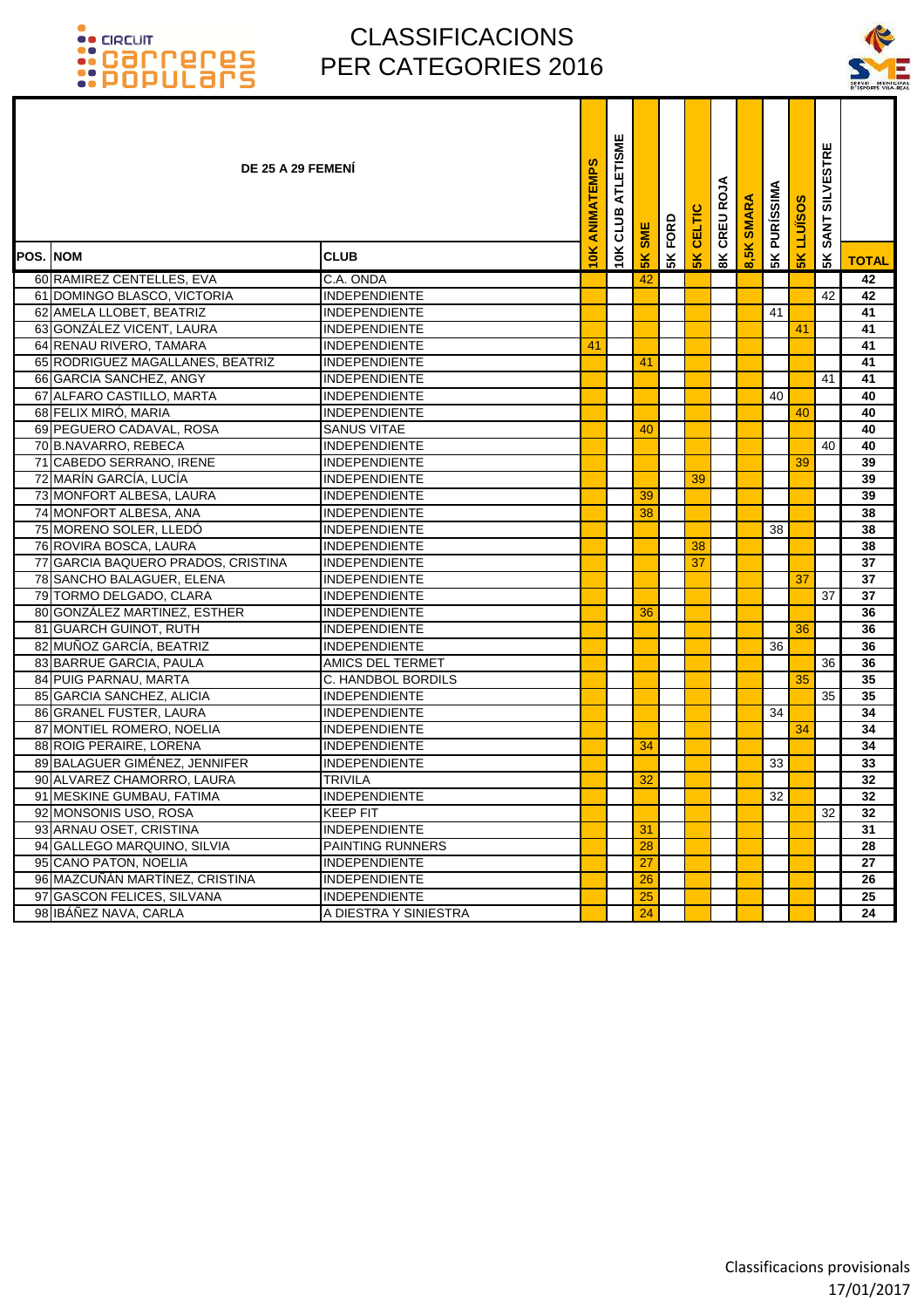### CLASSIFICACIONS PER CATEGORIES 2016



|          | <b>DE 25 A 29 MASCULI</b>                                            |                                              | ANIMATEMPS | ATLETISME<br>10K CLUB | <b>SME</b>     | FORD     | CELTIC    | CREU ROJA   | <b>SMARA</b> | <b>5K PURÍSSIMA</b> | <b>SOSINTI</b> | <b>SILVESTRE</b><br><b>SANT</b> |              |
|----------|----------------------------------------------------------------------|----------------------------------------------|------------|-----------------------|----------------|----------|-----------|-------------|--------------|---------------------|----------------|---------------------------------|--------------|
| POS. NOM |                                                                      | <b>CLUB</b>                                  | 10K        |                       | 5 <sub>K</sub> | 5K       | <b>5K</b> | $rac{8}{8}$ | 8,5K         |                     | <b>5K</b>      | 5K                              | <b>TOTAL</b> |
|          | 1 MUÑOZ MUÑOZ, RUBEN                                                 | <b>INDEPENDIENTE</b>                         | 48         | 45                    | 47             | 46       | 48        | 49          | 48           | 48                  | 49             | 49                              | 477          |
|          | 2 RUBERT ROS, GUILLERMO                                              | <b>INDEPENDIENTE</b>                         | 38         | 41                    | 42             | 40       | 45        | 45          | 45           | 45                  | 45             | 42                              | 428          |
|          | 3 BALFAGON SANMARTIN, DAMIAN                                         | <b>INDEPENDIENTE</b>                         |            | $\overline{27}$       | 43             | 45       | 47        | 46          | 47           | 47                  | 47             |                                 | 349          |
|          | 4 MIRALLES BORILLO, PASCUAL                                          | <b>INDEPENDIENTE</b>                         | 40         |                       |                | 28       | 46        | 43          |              | 33                  | 44             | 14                              | 248          |
|          | 5 DIAZ PLA, FRANCISCO                                                | JARDINERIA HNOS CUADROS                      |            | 33                    |                | 42<br>43 | 49        | 50          | 49           |                     |                |                                 | 223          |
|          | 6 CUELLAR LLOP, CRISTIAN<br>7 MEZQUITA MEZQUITA, JAVI                | <b>INDEPENDIENTE</b><br>C.M. SERRA ESPADA    | 41<br>42   | 28<br>36              | 44             | 44       |           |             | 46           |                     |                | 15                              | 171<br>168   |
|          | 8 HERNANDEZ MOR, JORDI                                               | <b>INDEPENDIENTE</b>                         |            |                       |                | 17       | 40        | 37          | 41           |                     |                | 28                              | 163          |
|          | 9 PEREZ JUAREZ, RAUL                                                 | ATHLETIC RUNNING ANIMATEMPS                  | 47         | 35                    |                | 32       |           |             |              |                     |                | 44                              | 158          |
|          | 10 VENTURA BONET, ANTONIO                                            | <b>INDEPENDIENTE</b>                         | 44         | 40                    |                | 18       |           |             |              |                     |                | 39                              | 141          |
|          | 11 GONZALEZ VIVO, FRAN                                               | <b>INDEPENDIENTE</b>                         | 46         | 42                    |                | 41       |           |             |              |                     |                |                                 | 129          |
|          | 12 JIMENEZ PUCHE, SAUL                                               | <b>ATHLETIC RUNNING ANIMATEMPS</b>           | 43         | 32                    |                | 38       |           |             |              |                     |                |                                 | 113          |
|          | 13 ZARAGOZA I TALAMANTES, ALBERTO                                    | TRILAVALL                                    | 37         |                       |                |          | 42        |             |              |                     |                | 33                              | 112          |
|          | 14 RUEDA MORA, ERIC                                                  | ATHLETIC RUNNING ANIMATEMPS                  | 35         | 39                    |                | 33       |           |             |              |                     |                |                                 | 107          |
|          | 15 MARIN RODRIGUEZ, BORJA                                            | <b>INDEPENDENT</b>                           | 49         | 30                    |                |          |           |             |              | 35 <sub>1</sub>     | 37<br>50       |                                 | 102          |
|          | 16 FOLCH BORDAS, CARLOS<br>17 NUÑEZ IBARROLA, GALDER                 | <b>INDEPENDIENTE</b><br>C. N. VILA-REAL      |            |                       | 49             |          |           |             |              | 49                  |                |                                 | 99<br>98     |
|          | 18 RUIZ NIETO, RICARDO                                               | <b>TRIVILA</b>                               | 39         | 29                    |                | 30       |           |             |              |                     |                |                                 | 98           |
|          | 19 CUBERTORER CASALTA, ADRIAN                                        | SEMSINOT GOLDEN GAMOS                        | 30         |                       |                | 19       |           | 42          |              |                     |                |                                 | 91           |
|          | 20 BADENAS BLAZQUEZ, ANTONIO                                         | <b>INDEPENDIENTE</b>                         | 33         | 34                    |                | 22       |           |             |              |                     |                |                                 | 89           |
|          | 21 STOIAN, ADAMITA IOSIF                                             | <b>INDEPENDIENTE</b>                         |            |                       |                | 39       |           | 48          |              |                     |                |                                 | 87           |
|          | 22 VILANOVA BARRACHINA, SANTI                                        | <b>INDEPENDIENTE</b>                         |            |                       |                |          |           |             |              | 43                  | 43             |                                 | 86           |
|          | 23 CERVERA VIDAL, RAIMUNDO                                           | ATHLETIC RUNNING ANIMATEMPS                  |            |                       |                |          |           |             |              | 38                  |                | 46                              | 84           |
|          | 24 BARBERA GARCIA, XAVI                                              | <b>INDEPENDIENTE</b>                         |            | 43                    |                | 35       |           |             |              |                     |                |                                 | 78           |
|          | 25 ALGUACIL GARCIA, JULIAN<br>26 BATALLA GIRONA, PABLO               | <b>INDEPENDIENTE</b><br><b>INDEPENDIENTE</b> |            |                       |                |          |           |             |              | 36                  | 40<br>39       | 36                              | 76<br>75     |
|          | 27 GARCIA BABILONI, DAVID                                            | <b>INDEPENDIENTE</b>                         |            |                       |                |          |           |             |              | 41                  |                | 32                              | 73           |
|          | 28 CLAUSELL CASALTA, HECTOR                                          | <b>INDEPENDIENTE</b>                         |            |                       |                |          | 41        |             |              |                     |                | 30                              | 71           |
|          | 29 CERISUELO ISERTE, JORDI                                           | C.D. DE MONTAÑA Y ESCALADA REFINERIA 36      |            | 31                    |                |          |           |             |              |                     |                |                                 | 67           |
|          | 30 CHACON GARCIA, JOSÉ PASCUAL                                       | ATHLETIC RUNNING ANIMATEMPS                  |            |                       |                |          | 44        |             |              |                     |                | 19                              | 63           |
|          | 31 ISERTE BATALLA, CRISTIAN                                          | <b>INDEPENDIENTE</b>                         |            |                       |                |          |           |             |              | 32                  |                | 31                              | 63           |
|          | 32 CHACON GARCIA, PABLO                                              | <b>ATHLETIC RUNNING ANIMATEMPS</b>           |            |                       |                |          | 43        |             |              |                     |                | 18                              | 61           |
|          | 33 NEBOT, CARLOS                                                     | <b>INDEPENDIENTE</b>                         |            |                       | 23             |          |           |             |              |                     |                | 38                              | 61           |
|          | 34 COLLADO TORRALBA, JORGE                                           | TRIVILA<br>AMICS DE LES CURSES POPULARS A    |            |                       | 50             |          |           |             | 50           |                     |                |                                 | 50           |
|          | 35 CRISTOBAL FUENTES, GERARD<br>36 MIGUEL GARCÍA. ERIC               | <b>INDEPENDIENTE</b>                         |            |                       |                |          | 50        |             |              |                     |                |                                 | 50<br>50     |
|          | 37 OLIVER GAVLDÁ, FRANCISCO JAVIER                                   | <b>DC SPORT CLUB</b>                         |            |                       |                |          |           |             |              | 50                  |                |                                 | 50           |
|          | 38 PEREZ SAURA, JOSE ANTONIO                                         | CA L'ALCUDIA                                 |            |                       |                | 50       |           |             |              |                     |                |                                 | 50           |
|          | 39 PORTOLES, MARC                                                    | 42 Y PICO                                    | 50         |                       |                |          |           |             |              |                     |                |                                 | 50           |
|          | 40 RAMA, SIMON                                                       | MUR I CASTELL-TUGA                           |            | 50                    |                |          |           |             |              |                     |                |                                 | 50           |
|          | 41 MARTINEZ OLIVARES, FERNANDO                                       | <b>INDEPENDIENTE</b>                         |            |                       |                |          |           |             |              |                     |                | 50                              | 50           |
|          | 42 PALOMERA SVENSSON, SAMUEL                                         | C.A. SALTAMONTES                             |            | 49                    |                |          |           |             |              |                     |                |                                 | 49           |
|          | 43 TORRES VILLAR, VICENT<br>44 DUEÑAS, ANDRES                        | COR I MUNTANYA PUCOL<br>INDEPENDIENTE        |            |                       |                | 49       |           |             |              |                     | 48             |                                 | 49<br>48     |
|          | 45 JEREZ CÁCERES, GERARD                                             | MAMUTS VALENCIA                              |            |                       | 48             |          |           |             |              |                     |                |                                 | 48           |
|          | 46 PALOMERA SVENSSON, GABRIEL                                        | C.A. SALTAMONTES                             |            | 48                    |                |          |           |             |              |                     |                |                                 | 48           |
|          | 47 TOUIMI, BILAL                                                     | <b>DESNIVEL+ TRAIL</b>                       |            |                       |                | 48       |           |             |              |                     |                |                                 | 48           |
|          | 48 REDON SOC, DANIEL                                                 | <b>KM VERTICAL</b>                           |            |                       |                |          |           |             |              |                     |                | 48                              | 48           |
|          | 49 BORRAS, JOSE                                                      | <b>INDEPENDIENTE</b>                         |            |                       |                |          |           | 47          |              |                     |                |                                 | 47           |
|          | 50 PALOMERA SVENSSON, DAVID                                          | <b>CA SALTAMONTES</b>                        |            | 47                    |                |          |           |             |              |                     |                |                                 | 47           |
|          | 51 PRADO, JONATHAN                                                   | PLAYAS DE CASTELLON                          |            |                       |                | 47       |           |             |              |                     |                |                                 | 47           |
|          | 52 NAVARRO CHOVARES, JESÚS                                           | INDEPENDIENTE                                |            |                       |                |          |           |             |              |                     |                | 47                              | 47           |
|          | 53 CARRATALÁ MEZQUITA, PABLO<br>54 FERNÁNDEZ GARCÍA, DAVID ALEJANDRO | INDEPENDIENTE<br>INDEPENDIENTE               |            |                       |                |          |           |             |              | 46                  | 46             |                                 | 46<br>46     |
|          | 55 LOPEZ RECHE, RUBEN                                                | <b>CAT HORADADA</b>                          |            | 46                    |                |          |           |             |              |                     |                |                                 | 46           |
|          | 56 SANTAMARIA IBAÑEZ, JONATHAN                                       | TRILAVALL                                    |            |                       | 46             |          |           |             |              |                     |                |                                 | 46           |
|          | 57 GARCIA MARTI, HECTOR                                              | <b>INDEPENDIENTE</b>                         |            |                       | 45             |          |           |             |              |                     |                |                                 | 45           |
|          | 58 SEGRERA LLORIS, RUBÉN                                             | ELS CARAGOLETS VALENCIA                      |            | 45                    |                |          |           |             |              |                     |                |                                 | 45           |
|          | 59 VILAR MELCHOR, JOEL                                               | L'EMBOLIC RUNNING TEAM                       | 45         |                       |                |          |           |             |              |                     |                |                                 | 45           |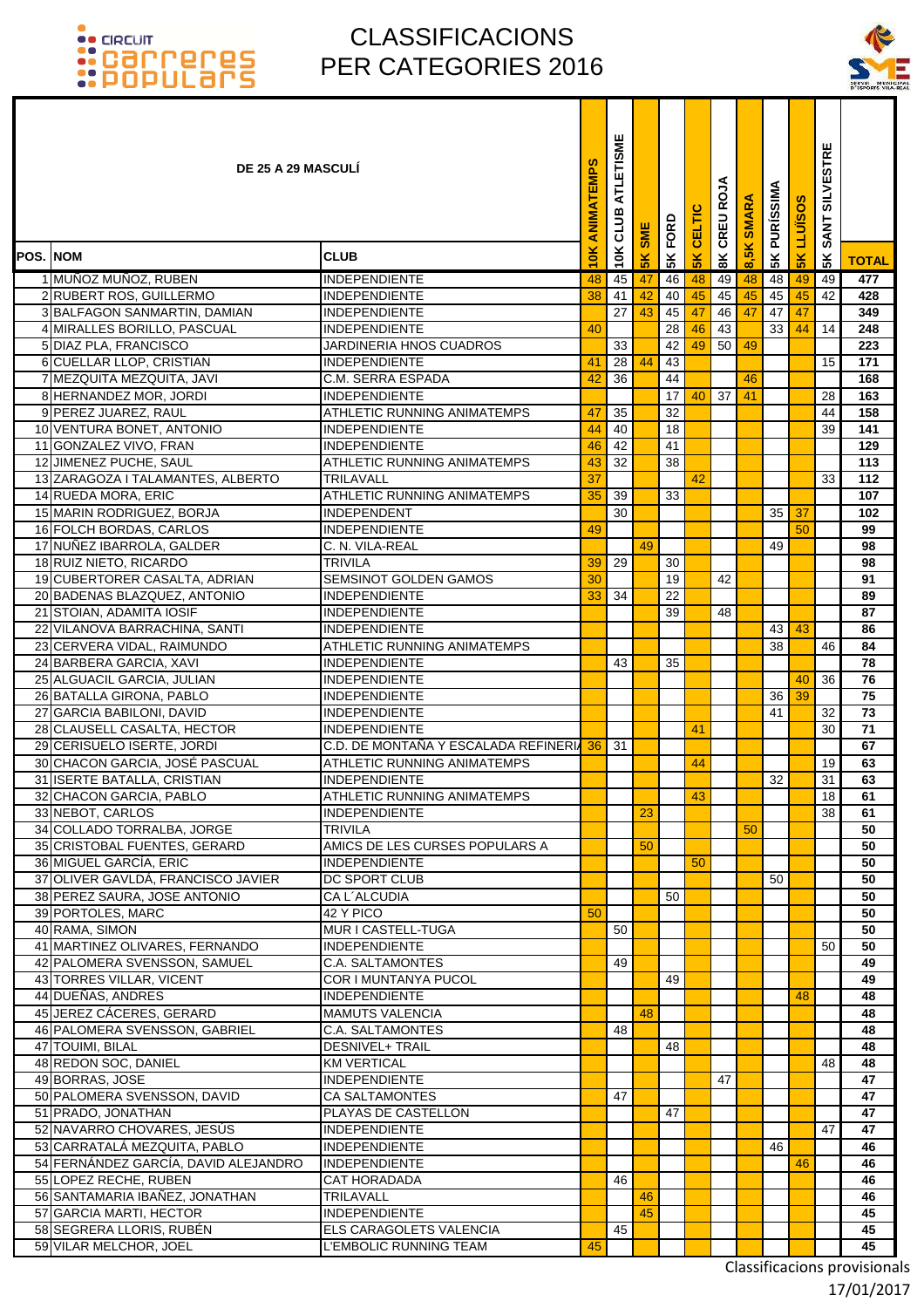### CLASSIFICACIONS PER CATEGORIES 2016

۰ Т Т



|                  | <b>DE 25 A 29 MASCULI</b>                              |                                              | ANIMATEMPS | ATLETISME<br>CLUB | <b>SME</b>     | FORD | CELTIC        | CREU ROJA     | <b>SMARA</b> | <b>PURÍSSIMA</b> | <b>LLUISOS</b> | <b>SILVESTRE</b><br><b>SANT</b> |              |
|------------------|--------------------------------------------------------|----------------------------------------------|------------|-------------------|----------------|------|---------------|---------------|--------------|------------------|----------------|---------------------------------|--------------|
| <b>POS. INOM</b> |                                                        | <b>CLUB</b>                                  | 10K        | 10K               | 5 <sub>K</sub> | 5K   | $\frac{1}{5}$ | $\frac{8}{3}$ | ထဲ           | 5K               | $\frac{1}{2}$  | 5K                              | <b>TOTAL</b> |
|                  | 60 RAMOS BALLESTEROS, ROBERTO                          | <b>INDEPENDIENTE</b>                         |            |                   |                |      |               |               |              |                  |                | 45                              | 45           |
|                  | 61 CORREDERA SANCHEZ, RAUL                             | <b>INDEPENDIENTE</b>                         |            |                   |                |      |               | 44            |              |                  |                |                                 | 44           |
|                  | 62 DURÁ VELASCO, ALFONSO                               | <b>INDEPENDIENTE</b>                         |            |                   |                |      |               |               | 44           |                  |                |                                 | 44           |
|                  | 63 OLIVER GAVALDÁ, CARLOS                              | <b>DC SPORT CLUB</b>                         |            | 44                |                |      |               |               |              |                  |                |                                 | 44           |
|                  | 64 ORTUÑO SOLER, DAVID                                 | <b>INDEPENDIENTE</b>                         |            |                   |                |      |               |               |              | 44               |                |                                 | 44           |
|                  | 65 GONZÁLEZ ORTIZ, JORGE                               | <b>INDEPENDIENTE</b>                         |            |                   |                |      |               |               | 43           |                  |                |                                 | 43           |
|                  | 66 RUIZ FORCADELL, IVÁN                                | <b>INDEPENDIENTE</b>                         |            |                   |                |      |               |               |              |                  |                | 43                              | 43           |
|                  | 67 CHAVESTA CUSTODIO, JONATHAN FRANCIS INDEPENDIENTE   |                                              |            |                   |                |      |               |               |              |                  | 42             |                                 | 42           |
|                  | 68 OCHANDO MANZANET, JUAN                              | <b>INDEPENDIENTE</b>                         |            |                   |                |      |               |               |              | 42               |                |                                 | 42           |
|                  | 69 TRAVER, NOÉ                                         | <b>INDEPENDIENTE</b>                         |            |                   |                |      |               |               | 42           |                  |                |                                 | 42           |
|                  | 70 FOLEY, ROBERTO                                      | <b>INDEPENDIENTE</b>                         |            |                   |                |      |               | 41            |              |                  |                |                                 | 41           |
|                  | 71 PERALTA GAUDES, JOAQUIN                             | <b>RUN ADDICTION CASTELLON</b>               |            |                   | 41             |      |               |               |              |                  |                |                                 | 41           |
|                  | 72 SEMPERE, DAVID                                      | <b>INDEPENDIENTE</b>                         |            |                   |                |      |               |               |              |                  | 41             |                                 | 41           |
|                  | 73 CABELLO DEL MAZO, LUIS                              | <b>INDEPENDIENTE</b>                         |            |                   |                |      |               |               |              |                  |                | 41                              | 41           |
|                  | 74 CANTAVELLA REDÓN, HECTOR                            | <b>INDEPENDIENTE</b>                         |            |                   |                |      |               |               | 40           |                  |                |                                 | 40           |
|                  | 75 CHEZA PEGUEROLES, MANU                              | <b>SANUS VITAE</b>                           |            |                   | 40             |      |               |               |              |                  |                |                                 | 40           |
|                  | 76 FANDOS USO, ADRIAN                                  | <b>INDEPENDIENTE</b>                         |            |                   |                |      |               | 40            |              |                  |                |                                 | 40           |
|                  | 77 GARCÍA MORO, DAVID                                  | <b>INDEPENDIENTE</b>                         |            |                   |                |      |               |               |              | 40               |                |                                 | 40           |
|                  | 78 MARTÍN TRUJILLO, RAÚL                               | <b>INDEPENDIENTE</b>                         |            |                   |                |      |               |               |              |                  |                | 40                              | 40           |
|                  | 79 BATALLA FUSTER, XAVI                                | <b>INDEPENDIENTE</b>                         |            |                   |                |      |               |               |              | 39               |                |                                 | 39           |
|                  | 80 FREDERICK SCHERER, JOHN<br>81 PERIS DEL RIO, HECTOR | <b>INDEPENDIENTE</b><br>IINDEPENDIENTE       |            |                   |                |      | 39            |               |              |                  |                |                                 | 39<br>39     |
|                  | 82 SANCHEZ GARCIA, VICTOR                              | <b>INDEPENDIENTE</b>                         |            |                   | 39             |      |               | 39            |              |                  |                |                                 | 39           |
|                  | 83 LOPEZ GARCIA, SERGIO                                | <b>INDEPENDIENTE</b>                         |            |                   | 38             |      |               |               |              |                  |                |                                 | 38           |
|                  | 84 NAVARRO GARCIA, MARIO                               | <b>INDEPENDIENTE</b>                         |            |                   |                |      |               | 38            |              |                  |                |                                 | 38           |
|                  | 85 RODRÍGUEZ MENDEZ, EDWIN                             | <b>GREEN POWER SPORT TEAM</b>                |            | 38                |                |      |               |               |              |                  |                |                                 | 38           |
|                  | 86 SIFRE ALBA, PABLO                                   | <b>INDEPENDIENTE</b>                         |            |                   |                |      |               |               |              |                  | 38             |                                 | 38           |
|                  | 87 VALERO JIMENEZ, CARLOS                              | <b>INDEPENDIENTE</b>                         |            |                   |                |      | 38            |               |              |                  |                |                                 | 38           |
|                  | 88 ALBUIXECH BOIX, CARLOS                              | <b>INDEPENDIENTE</b>                         |            | 37                |                |      |               |               |              |                  |                |                                 | 37           |
|                  | 89 ALMELA FABREGAT, SALVA                              | <b>INDEPENDIENTE</b>                         |            |                   |                |      |               |               |              | 37               |                |                                 | 37           |
|                  | 90 ESCRIG MAS, MIGUEL                                  | <b>TRIATLON EVASION CASTELLON</b>            |            |                   |                | 37   |               |               |              |                  |                |                                 | 37           |
|                  | 91 ROMERO BARRIL, ALEJANDRO                            | <b>INDEPENDIENTE</b>                         |            |                   |                |      | 37            |               |              |                  |                |                                 | 37           |
|                  | 92 FERNÁNDEZ BALLESTER, SALVADOR                       | <b>INDEPENDIENTE</b>                         |            |                   |                |      |               |               |              |                  |                | 37                              | 37           |
|                  | 93 DE LA CRUZ RIUS, RAFAEL                             | <b>INDEPENDENT</b>                           |            |                   |                | 36   |               |               |              |                  |                |                                 | 36           |
|                  | 94 MONFORT SOGUES, XAVIER                              | <b>INDEPENDIENTE</b>                         |            |                   |                |      |               |               |              |                  | 36             |                                 | 36           |
|                  | 95 SEVILLA MONTESINOS, LUCAS                           | <b>INDEPENDIENTE</b>                         |            |                   |                |      |               |               |              |                  | 35             |                                 | 35           |
|                  | 96 FELIU SALES, PACO                                   | <b>INDEPENDIENTE</b>                         |            |                   |                |      |               |               |              |                  |                | 35                              | 35           |
|                  | 97 BOJADOS BAYO, SERGIO                                | ATHLETIC RUNNING ANIMATEMPS                  | 34         |                   |                |      |               |               |              |                  |                |                                 | 34           |
|                  | 98 COLAS GILBA, JOSÉ PASCUAL                           | <b>INDEPENDIENTE</b>                         |            |                   |                |      |               |               |              | 34               |                |                                 | 34           |
|                  | 99 JAEN SANCHEZ, JUAN                                  | <b>INDEPENDIENTE</b>                         |            |                   |                |      |               |               |              |                  | 34             |                                 | 34           |
|                  | 100 VICTORIN CIVERA, JESUS                             | <b>DESNIVEL+ TRAIL</b>                       |            |                   |                | 34   |               |               |              |                  |                |                                 | 34           |
|                  | 101 FLORENCIA GARCÍA, RAUL                             | <b>INDEPENDIENTE</b>                         |            |                   |                |      |               |               |              |                  |                | 34                              | 34           |
|                  | 102 SALES FABREGAT, ALVARO                             | <b>INDEPENDIENTE</b>                         |            |                   |                |      |               |               |              |                  | 33<br>32       |                                 | 33           |
|                  | 103 FLOR ANDREU, RICARDO                               | <b>INDEPENDIENTE</b>                         | 32         |                   |                |      |               |               |              |                  |                |                                 | 32           |
|                  | 104 SABATER TENA, MARC<br>105 ALBERT ROIG, RAUL        | <b>INDEPENDIENTE</b><br><b>INDEPENDIENTE</b> |            |                   |                |      |               |               |              | 31               |                |                                 | 32<br>31     |
|                  | 106 CALAHORRA TOVAR, JAVIER                            | SOLIDARIZA TU ENERGIA                        | 31         |                   |                |      |               |               |              |                  |                |                                 | 31           |
|                  | 107 IBAÑEZ FERRER, CARLOS                              | <b>INDEPENDIENTE</b>                         |            |                   |                | 31   |               |               |              |                  |                |                                 | 31           |
|                  | 108 LLORENS DE LA TORRE, CRISTIAN                      | <b>INDEPENDIENTE</b>                         |            |                   |                |      |               |               |              |                  | 31             |                                 | 31           |
|                  | 109 CANOS SOLSONA, PASCUAL                             | <b>INDEPENDIENTE</b>                         |            |                   |                |      |               |               |              | 30               |                |                                 | 30           |
|                  | 110 MONFORT ROCA, JOSEP                                | <b>VILASWIM</b>                              |            |                   |                |      |               |               |              |                  | 30             |                                 | 30           |
|                  | 111 FERNANDEZ ROMERO, ALBERTO                          | <b>INDEPENDIENTE</b>                         | 29         |                   |                |      |               |               |              |                  |                |                                 | 29           |
|                  | 112 MARTINEZ FORTANET, LUIS                            | PLAER DE MA VIDA RUNNERS                     |            |                   |                | 29   |               |               |              |                  |                |                                 | 29           |
|                  | 113 OBIOL FONT, EMILIO                                 | <b>INDEPENDIENTE</b>                         |            |                   |                |      |               |               |              | 29               |                |                                 | 29           |
|                  | 114 MORA VEDRI, SEBASTIAN                              | <b>INDEPENDIENTE</b>                         |            |                   |                |      |               |               |              |                  |                | 29                              | 29           |
|                  | 115 PEREZ CHERMA, GERMAN                               | <b>INDEPENDIENTE</b>                         | 28         |                   |                |      |               |               |              |                  |                |                                 | 28           |
|                  | 116 VÁZQUEZ DOMÍNGUEZ, GUILLERMO                       | <b>INDEPENDIENTE</b>                         |            |                   |                |      |               |               |              | 28               |                |                                 | 28           |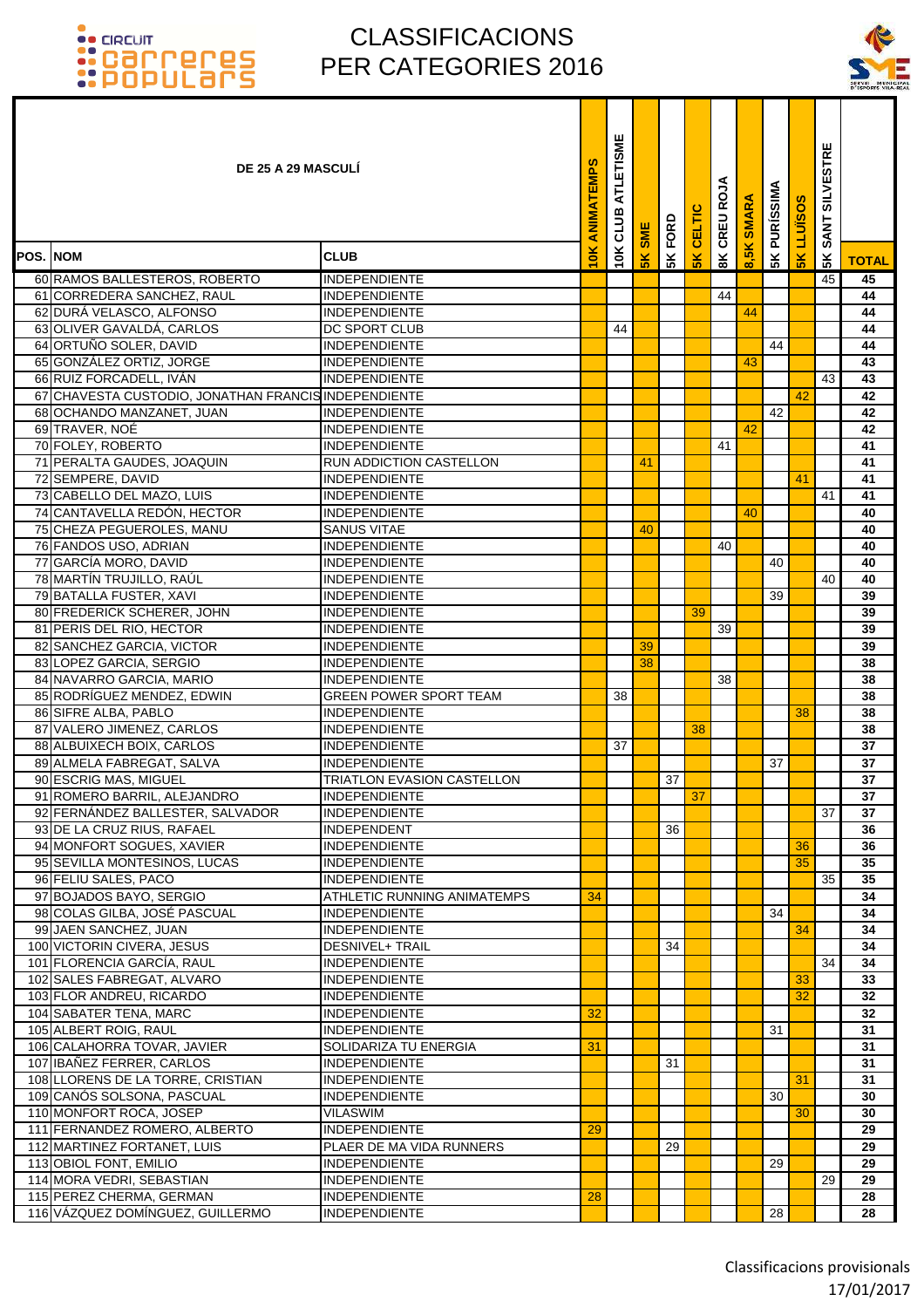

|                  | DE 25 A 29 MASCULÍ                 |                                | ANIMATEMPS | ATLETISME<br><b>10K CLUB</b> | <b>SME</b>     | FORD | <b>CELTIC</b> | CREU ROJA      | <b>SMARA</b> | <b>5K PURÍSSIMA</b> | <b>LLUISOS</b> | <b>SILVESTRE</b><br><b>SANT</b> |                 |
|------------------|------------------------------------|--------------------------------|------------|------------------------------|----------------|------|---------------|----------------|--------------|---------------------|----------------|---------------------------------|-----------------|
| <b>POS. INOM</b> |                                    | <b>CLUB</b>                    | 10K        |                              | 5 <sub>K</sub> | 5K   | $\frac{1}{2}$ | $\frac{8}{10}$ | 8,5K         |                     | 5K             | 5 <sup>K</sup>                  | <b>TOTAL</b>    |
|                  | 117 LOPEZ GONZALEZ, ERIC           | <b>INDEPENDIENTE</b>           | 27         |                              |                |      |               |                |              |                     |                |                                 | $\overline{27}$ |
|                  | 118 MEJIAS CAMARERO, ALBERTO       | <b>INDEPENDIENTE</b>           |            |                              |                | 27   |               |                |              |                     |                |                                 | 27              |
|                  | 119 FRANCH BARBERAN, SAMUEL        | <b>INDEPENDIENTE</b>           |            |                              |                |      |               |                |              |                     |                | 27                              | 27              |
|                  | 120 CERDAN GOMEZ, ROBERTO          | <b>RUNNERS DE L'HORTA</b>      |            | 26                           |                |      |               |                |              |                     |                |                                 | 26              |
|                  | 121 GARRIDO HERRERO, DAVID         | <b>INDEPENDIENTE</b>           | 26         |                              |                |      |               |                |              |                     |                |                                 | 26              |
|                  | 122 MOLINER GONZALEZ, MANUEL       | <b>INDEPENDIENTE</b>           |            |                              |                | 26   |               |                |              |                     |                |                                 | 26              |
|                  | 123 VILARREAL CALDUCH, ADRIAN      | <b>INDEPENDIENTE</b>           |            |                              |                |      |               |                |              |                     |                | 26                              | 26              |
|                  | 124 MORA FERRANDO, JAVIER          | <b>TEAM SILVESPORT</b>         |            | 25                           |                |      |               |                |              |                     |                |                                 | 25              |
|                  | 125 PEREZ MARTINEZ, SERGIO         | <b>INDEPENDIENTE</b>           |            |                              |                | 25   |               |                |              |                     |                |                                 | 25              |
|                  | 126 SOLSONA ALBALAT, HECTOR        | <b>BETXI RUNNERS</b>           | 25         |                              |                |      |               |                |              |                     |                |                                 | 25              |
|                  | 127 ILARIO SEGUÍ, MIGUEL           | <b>INDEPENDIENTE</b>           |            |                              |                |      |               |                |              |                     |                | 25                              | 25              |
|                  | 128 GIL TALI, JOSE YASIN           | <b>INDEPENDIENTE</b>           |            |                              |                | 24   |               |                |              |                     |                |                                 | 24              |
|                  | 129 MONFORT MAS, DAVID             | <b>INDEPENDIENTE</b>           |            | $\mathbf 1$                  |                | 23   |               |                |              |                     |                |                                 | 24              |
|                  | 130 SERRA PONSODA, MIGUEL          | <b>INDEPENDIENTE</b>           | 24         |                              |                |      |               |                |              |                     |                |                                 | 24              |
|                  | 131 CASTELLO POY, OSCAR            | <b>SEMSINOT GOLDEN GAMOS</b>   |            |                              |                |      |               |                |              |                     |                | 24                              | 24              |
|                  | 132 BALAGUER OSUNA, VICENTE        | <b>INDEPENDIENTE</b>           |            |                              |                |      |               |                |              |                     |                | 23                              | 23              |
|                  | 133 BELLMUNT VILLANUEVA, ALEJANDRO | <b>INDEPENDIENTE</b>           |            |                              |                |      |               |                |              |                     |                | 22                              | 22              |
|                  | 134 MARIN BALLESTER, OMAR          | <b>INDEPENDIENTE</b>           |            |                              |                | 21   |               |                |              |                     |                |                                 | 21              |
|                  | 135 LOPEZ TRIGUEROS, IVAN          | <b>CIERRABARES</b>             |            |                              |                |      |               |                |              |                     |                | 21                              | 21              |
|                  | 136 POVEDA, VICTOR                 | <b>INDEPENDIENTE</b>           |            |                              |                | 20   |               |                |              |                     |                |                                 | 20              |
|                  | 137 CHINCHILLA MIJAS, IVÁN         | <b>CIERRABARES</b>             |            |                              |                |      |               |                |              |                     |                | 20                              | 20              |
|                  | 138 ROMANO CONTRERAS, FRANCIS      | <b>CIERRABARES</b>             |            |                              |                |      |               |                |              |                     |                | 17                              | 17              |
|                  | 139 VALLEI CUCALA, IVAN            | <b>INDEPENDIENTE</b>           |            |                              |                | 16   |               |                |              |                     |                |                                 | 16              |
|                  | 140 CHACÓN GARCÍA, ALBERTO         | <b>CIERRABARES</b>             |            |                              |                |      |               |                |              |                     |                | 16                              | 16              |
|                  | 141 VILAR ROTGLA, BRUNO            | <b>MELILLEROS DE VILA-REAL</b> |            |                              |                |      |               |                |              |                     |                | 13 <sup>1</sup>                 | $\overline{13}$ |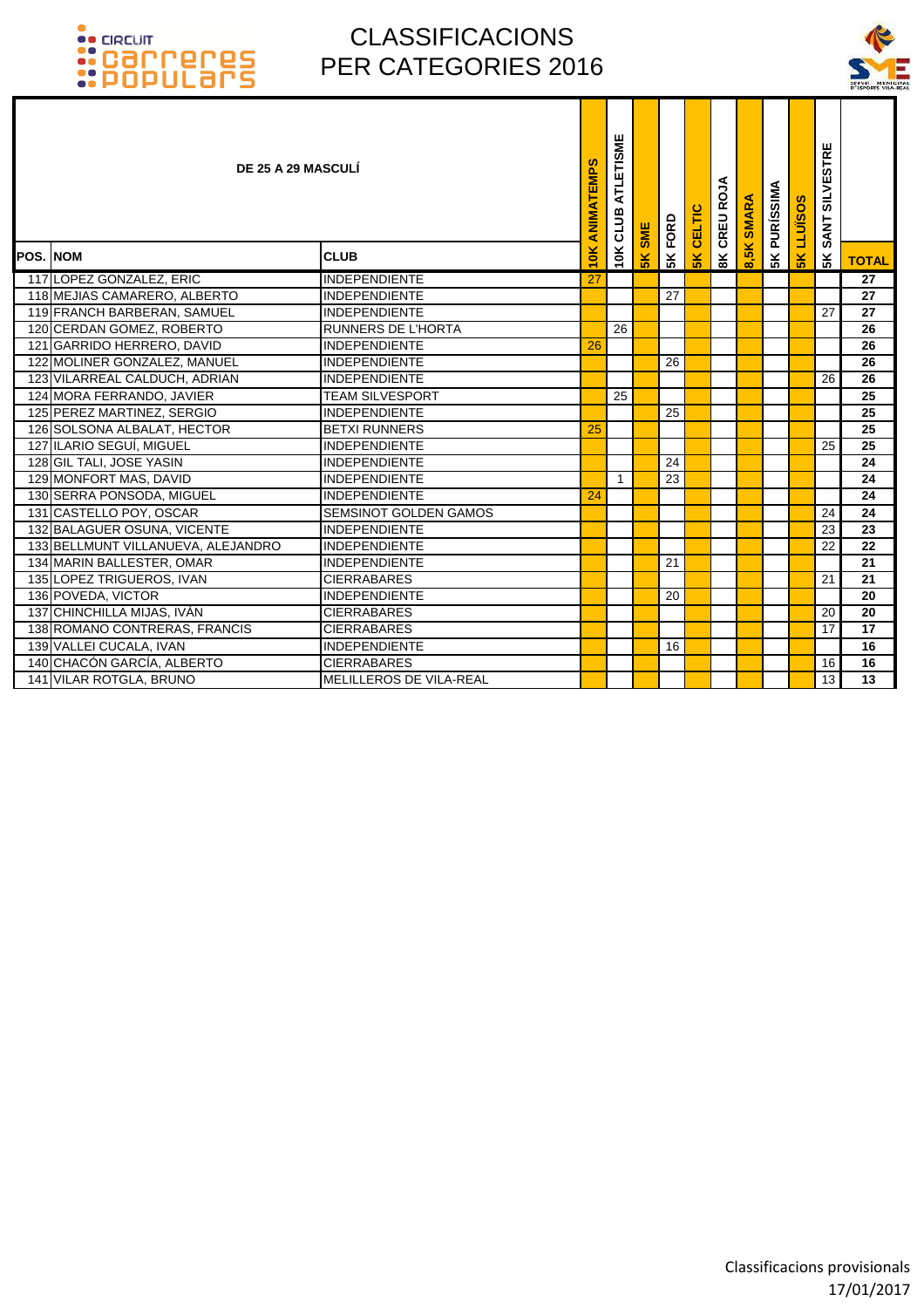### CLASSIFICACIONS PER CATEGORIES 2016



|                 | <b>DE 30 A 34 FEMENI</b>                                  |                                               | ANIMATEMPS    | ATLETISME<br>CLUB | <b>SME</b> | 5K FORD | CELTIC   | 8K CREU ROJA | 8,5K SMARA | <b>5K PURÍSSIMA</b> | LLUISO | SILVESTRE<br><b>SANT</b> |              |
|-----------------|-----------------------------------------------------------|-----------------------------------------------|---------------|-------------------|------------|---------|----------|--------------|------------|---------------------|--------|--------------------------|--------------|
| <b>POS. NOM</b> |                                                           | <b>CLUB</b>                                   | $\frac{1}{2}$ | 10K               | 5K         |         | 5K       |              |            |                     | 5K     | 5К                       | <b>TOTAL</b> |
|                 | 1 TARREGA GARCIA, MARIA                                   | <b>MUSICALCENTER</b>                          | 50            | 48                | 50         | 50      | 48       | 50           | 48         | 49                  | 47     | 49                       | 489          |
|                 | 2 SERRANO AGUILAR, SONIA                                  | AMICS DEL TERMET                              | 48            | 44                | 47         | 47      | 46       | 49           | 50         | 48                  | 46     | 47                       | 472          |
|                 | 3 AYMERICH BORDONAU, NEUS                                 | <b>TARONGETES</b>                             | 49            | 43                | 48         | 48      | 45       | 48           | 49         | 42                  | 48     | 48                       | 468          |
|                 | 4 PEDROS PIÑON, MARIA DE LOS DESAMPARAINDEPENDENT         |                                               | 36            | 33                | 37         | 34      | 33       | 38           | 43         | 40                  | 30     | 34                       | 358          |
|                 | 5 TRILLO LUMBRERAS, EVA                                   | <b>INDEPENDIENTE</b>                          | 43            | 38                |            |         | 42       | 43           | 46         | 49                  | 44     | 46                       | 351          |
|                 | 6 GRANELL VIDAL, LINA                                     | <b>CELTIC SUBMARI</b><br><b>INDEPENDIENTE</b> | 42<br>41      | 36                | 40         | 39      | 40<br>37 | 41           | 45         | 46                  | 43     | 44                       | 335<br>196   |
|                 | 7 PITARCH PIQUER, MARIA<br>8 PEIRO GUIJARRO, MARIA        | AMICS DEL TERMET                              |               | 37<br>42          |            | 46      |          |              | 47         |                     | 45     |                          | 180          |
|                 | 9 INTURIAZ USTAREZ, MARU                                  | MUR I CASTELL-TUGA                            |               | 49                |            |         | 50       |              |            |                     |        | 50                       | 149          |
|                 | 10 BALAGUER MORENO, ANDREA                                | <b>AMICS DEL TERMET</b>                       |               | 39                |            | 41      | 38       |              |            |                     |        |                          | 118          |
|                 | 11 LOZANO YESTE, MONTSE                                   | <b>INDEPENDIENTE</b>                          |               |                   | 35         |         |          | 37           | 44         |                     |        |                          | 116          |
|                 | 12 GALLENT MEZQUIDA, AMPARO                               | <b>MUSICALCENTER</b>                          |               |                   | 49         | 49      |          |              |            |                     |        |                          | 98           |
|                 | 13 SEBASTIA PALAU, ROSA                                   | <b>INDEPENDIENTE</b>                          |               |                   |            |         |          | 44           |            | 47                  |        |                          | 91           |
|                 | 14 CASTILLO LOPEZ, SUSI                                   | LUSUAL-RUNNING                                |               |                   |            | 40      | 41       |              |            |                     |        |                          | 81           |
|                 | 15 BALAGUER MORENO, ALEJANDRA                             | <b>INDEPENDIENTE</b>                          |               |                   |            |         | 39       |              |            |                     | 41     |                          | 80           |
|                 | 16 MORENO RETAMAL, AIDA<br>17 PERTEGAZ BENAJAS, MARIA     | <b>INDEPENDIENTE</b><br><b>INDEPENDIENTE</b>  |               |                   | 38         |         |          | 42           |            | 43 <sup>1</sup>     | 37     |                          | 80<br>80     |
|                 | 18 MARTINEZ MUÑOZ, ELENA                                  | <b>INDEPENDIENTE</b>                          |               |                   |            | 31      |          | 47           |            |                     |        |                          | 78           |
|                 | 19 NAVARRO TENA, NEU                                      | <b>INDEPENDIENTE</b>                          | 38            |                   |            |         |          | 40           |            |                     |        |                          | 78           |
|                 | 20 GONZALEZ ORTELLS, RAQUEL                               | <b>SME RUNNERS</b>                            |               |                   |            |         | 34       |              |            | 41                  |        |                          | 75           |
|                 | 21 JUAN RODRIGUEZ, ARIADNA                                | <b>INDEPENDIENTE</b>                          | 40            |                   |            |         |          |              |            |                     | 35     |                          | 75           |
|                 | 22 DEL CASTILLO RODRIGUEZ, INMA                           | <b>INDEPENDIENTE</b>                          |               |                   |            |         |          |              |            |                     | 36     | 38                       | 74           |
|                 | 23 OLUCHA MARTIN, MARIA                                   | <b>INDEPENDIENTE</b>                          |               |                   |            |         |          |              |            |                     | 29     | 35                       | 64           |
|                 | 24 MARZCUKI, BOUCHRA                                      | <b>CLUB MASKOKOTAS GUADASSUAR</b>             |               | 50                |            |         |          |              |            |                     |        |                          | 50           |
|                 | 25 PALAO SANTAMARIA, JESSICA<br>26 SANCHEZ MARIN, BEATRIZ | <b>C.A. CALAMBRES</b><br><b>INDEPENDIENTE</b> |               |                   |            |         |          |              |            | 50                  | 50     |                          | 50<br>50     |
|                 | 27 ESPINOSA ARASA, LAURA                                  | <b>TRIVILA</b>                                |               |                   |            |         |          |              |            |                     | 49     |                          | 49           |
|                 | 28 MARTORELL CANOS, DIANA                                 | <b>ARTANA AMUNT I AVALL</b>                   |               |                   |            |         | 49       |              |            |                     |        |                          | 49           |
|                 | 29 BRIONES GONZALEZ, MIREIA                               | C.D. NEVER STOP RUNNING                       |               | 47                |            |         |          |              |            |                     |        |                          | 47           |
|                 | 30 MONTON ISERTE, MARIAM                                  | <b>C.M. GR33</b>                              |               |                   |            |         | 47       |              |            |                     |        |                          | 47           |
|                 | 31 VILLANUEVA ANACLETO, RAQUEL                            | <b>INDEPENDIENTE</b>                          | 47            |                   |            |         |          |              |            |                     |        |                          | 47           |
|                 | 32 CALPE DOÑATE, MARIA                                    | GIMNAS 39                                     |               |                   | 46         |         |          |              |            |                     |        |                          | 46           |
|                 | 33 CALVO PERALVO, EVA                                     | REDOLAT TEAM<br><b>INDEPENDIENTE</b>          |               | 46                |            |         |          | 46           |            |                     |        |                          | 46<br>46     |
|                 | 34 DASCALU, TEODORA<br>35 RUBERT MARTINEZ, SONIA          | <b>INDEPENDIENTE</b>                          | 46            |                   |            |         |          |              |            |                     |        |                          | 46           |
|                 | 36 BALAGUER MARTINEZ, SHEILA                              | <b>INDEPENDIENTE</b>                          |               |                   |            |         |          |              |            | 45                  |        |                          | 45           |
|                 | 37 GUIRADO CUENCA, AGUEDA                                 | <b>CST CST-AZAHAR</b>                         |               |                   | 45         |         |          |              |            |                     |        |                          | 45           |
|                 | 38 HARZY CHENTOUF, NIHAL                                  | <b>NOULAS</b>                                 |               |                   |            | 45      |          |              |            |                     |        |                          | 45           |
|                 | 39 ORELLANA GOMEZ, LIDIA                                  | <b>INFINITRI</b>                              |               |                   |            |         |          | 45           |            |                     |        |                          | 45           |
|                 | 40 WALIÑO NAVARRO, SONIA                                  | <b>INDEPENDIENTE</b>                          | 45            |                   |            |         |          |              |            |                     |        |                          | 45           |
|                 | 41 ZUMAQUERO GARCIA, LORENA                               | TRILAVALL                                     |               |                   |            |         |          |              |            |                     |        | 45                       | 45           |
|                 | 42 BARBA JIMENEZ, SANDRA<br>43 BELLÉS VALLEJO, MAR        | <b>INDEPENDIENTE</b><br>INDEPENDIENTE         |               |                   |            | 44      |          |              |            | 44                  |        |                          | 44<br>44     |
|                 | 44 GOMEZ MANZANA, MARI CARMEN                             | <b>INDEPENDIENTE</b>                          |               |                   | 44         |         |          |              |            |                     |        |                          | 44           |
|                 | 45 RUIZ CLAUSELL, MARIA                                   | <b>INDEPENDIENTE</b>                          |               |                   |            |         | 44       |              |            |                     |        |                          | 44           |
|                 | 46 SALAZAR, FERNANDA                                      | <b>INDEPENDIENTE</b>                          | 44            |                   |            |         |          |              |            |                     |        |                          | 44           |
|                 | 47 CERISUELO TIRADO, HELENA                               | INDEPENDIENTE                                 |               |                   |            |         | 43       |              |            |                     |        |                          | 43           |
|                 | 48 GARCIA HARO, BEATRIZ                                   | INDEPENDIENTE                                 |               |                   |            | 43      |          |              |            |                     |        |                          | 43           |
|                 | 49 GIL BELTRÁN, ESTER                                     | <b>CST COSTA AZAHAR</b>                       |               |                   | 43         |         |          |              |            |                     |        |                          | 43           |
|                 | 50 RIPOLLES PI, MARIA                                     | <b>INDEPENDIENTE</b>                          |               |                   |            |         |          |              |            |                     |        | 43                       | 43<br>42     |
|                 | 51 ALCAIDE GINÉS, MARIA<br>52 DEVESA GIRONA, DIANA        | INDEPENDIENTE<br><b>INDEPENDIENTE</b>         |               |                   | 42         |         |          |              |            |                     | 42     |                          | 42           |
|                 | 53 GARCIA MACIAN, NURIA                                   | CLUB DE MUNTANYA SERRA ESPADA                 |               |                   |            | 42      |          |              |            |                     |        |                          | 42           |
|                 | 54 BOCCASINO, NOELIA                                      | <b>INDEPENDIENTE</b>                          |               |                   |            |         |          |              |            |                     |        | 42                       | 42           |
|                 | 55 ORTUÑO FORCADA, MIRIAM                                 | <b>INDEPENDIENTE</b>                          |               |                   | 41         |         |          |              |            |                     |        |                          | 41           |
|                 | 56 SAN MARTÍN MARÍN, ELVIRA                               | C.A.POBLATS MARÍTIMS                          |               | 41                |            |         |          |              |            |                     |        |                          | 41           |
|                 | 57 MONFORT SANZ, MARTINA                                  | <b>INDEPENDIENTE</b>                          |               |                   |            |         |          |              |            |                     |        | 41                       | 41           |
|                 | 58 SANCHEZ CERDA, PATRICIA                                | C.D. NEVER STOP RUNNING                       |               | 40                |            |         |          |              |            |                     |        |                          | 40           |
|                 | 59 SORIANO GUTIÉRREZ, VERÓNICA                            | C. A. LA VALL DE UXO                          |               |                   |            |         |          |              |            |                     | 40     |                          | 40           |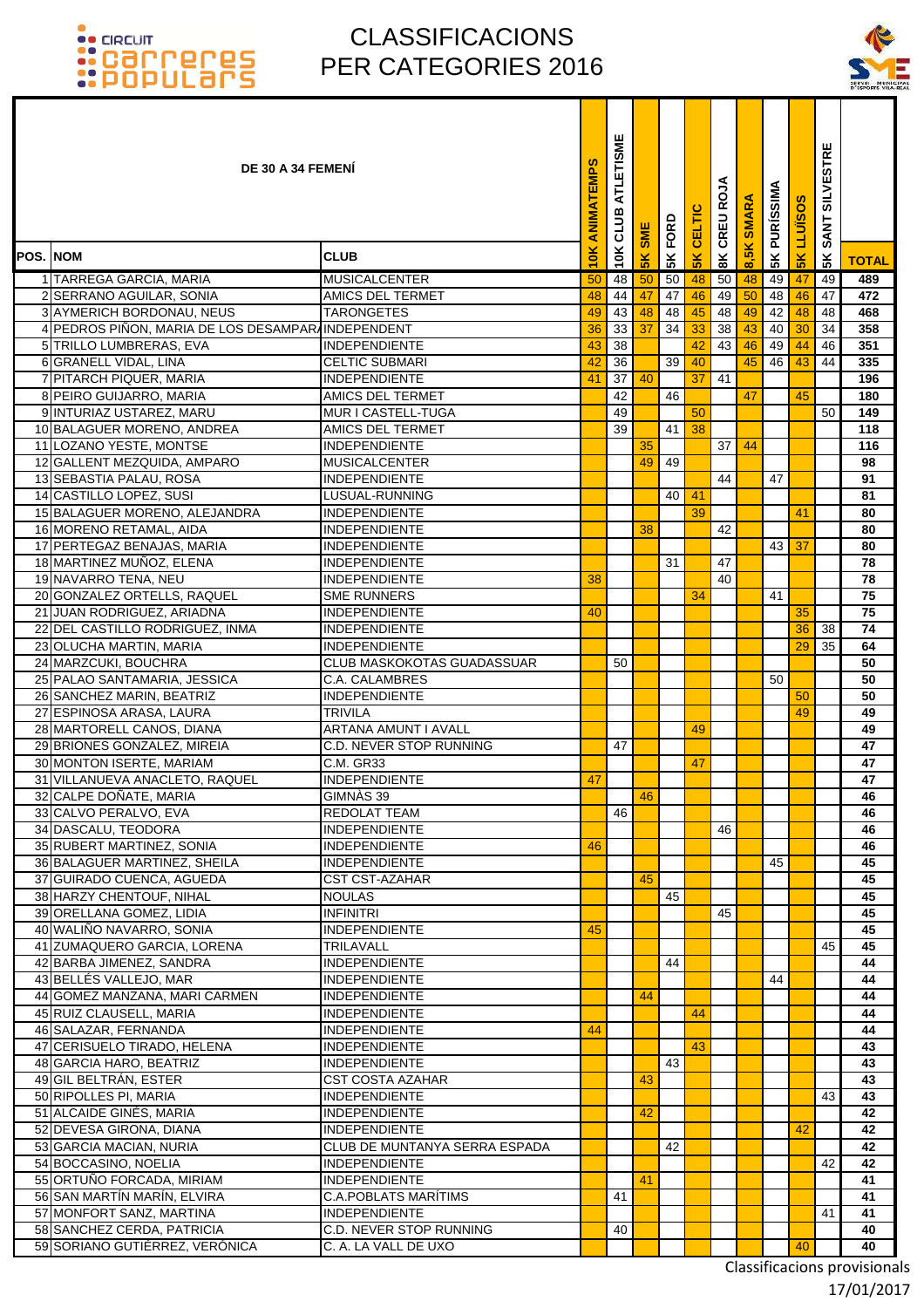

|                 | DE 30 A 34 FEMENI                 |                                  | ANIMATEMPS | ATLETISME<br>CLUB | SME | 5K FORD | <b>CELTIC</b> | CREU ROJA      | <b>SMARA</b> | <b>5K PURÍSSIMA</b> | <b>LLUISOS</b> | SANT SILVESTRE |              |
|-----------------|-----------------------------------|----------------------------------|------------|-------------------|-----|---------|---------------|----------------|--------------|---------------------|----------------|----------------|--------------|
| <b>POS. NOM</b> |                                   | <b>CLUB</b>                      | $\leq$     | 10K               | 5K  |         | $\frac{2}{5}$ | $\frac{8}{10}$ | 8,5K         |                     | 5K             | 5K             | <b>TOTAL</b> |
|                 | 60 DAUDÉN BLÁZQUEZ, CRISTINA      | <b>INDEPENDIENTE</b>             |            |                   |     |         |               |                |              |                     |                | 40             | 40           |
|                 | 61 BALAGUER MORENO, DEBORAH       | <b>INDEPENDIENTE</b>             |            |                   |     |         |               |                |              |                     | 39             |                | 39           |
|                 | 62 MARTIN, SABRINA                | E- FITNESS LIFE HOUSE            |            |                   | 39  |         |               |                |              |                     |                |                | 39           |
|                 | 63 TELLOLS BASELGA, SILVIA        | <b>INDEPENDIENTE</b>             | 39         |                   |     |         |               |                |              |                     |                |                | 39           |
|                 | 64 TORRES, TERESA                 | <b>INDEPENDIENTE</b>             |            |                   |     |         |               | 39             |              |                     |                |                | 39           |
|                 | 65 ROBLES TRUJILLO, MAMEN         | <b>INDEPENDENT</b>               |            |                   |     |         |               |                |              |                     |                | 39             | 39           |
|                 | 66 GORRIS SOLDEVILA, MIRIAM       | PLAER DE MA VIDA RUNNERS         |            |                   |     | 38      |               |                |              |                     |                |                | 38           |
|                 | 67 VICENT LLORENS, CRISTINA       | <b>INDEPENDIENTE</b>             |            |                   |     |         |               |                |              |                     | 38             |                | 38           |
|                 | 68 LLOPIS NIETO, GEMA             | PLAER DE MAVIDA                  | 37         |                   |     |         |               |                |              |                     |                |                | 37           |
|                 | 69 SILVESTRE MARTINEZ, JESSICA    | <b>INDEPENDIENTE</b>             |            |                   |     | 37      |               |                |              |                     |                |                | 37           |
|                 | 70 CANDAU BALAGUER, ISABEL        | <b>KEEP FIT</b>                  |            |                   |     |         |               |                |              |                     |                | 37             | 37           |
|                 | 71 ALONSO MECHO, MARIA            | <b>INDEPENDIENTE</b>             |            |                   |     | 36      |               |                |              |                     |                |                | 36           |
|                 | 72 FERNÁNDEZ QUESADA, ESTHER      | <b>INDEPENDIENTE</b>             |            |                   |     |         | 36            |                |              |                     |                |                | 36           |
|                 | 73 MORENO SEGLAR, ESTEFANIA       | <b>INDEPENDIENTE</b>             |            |                   | 36  |         |               |                |              |                     |                |                | 36           |
|                 | 74 VENTURA PEREZ, MARIA           | <b>KEEP FIT</b>                  |            |                   |     |         |               |                |              |                     |                | 36             | 36           |
|                 | 75 BALLESTER MARTI, CRISTINA      | <b>INDEPENDIENTE</b>             |            |                   |     | 35      |               |                |              |                     |                |                | 35           |
|                 | 76 MARCHANTE GALINDO, VERONICA    | TRILAVALL                        |            |                   |     |         | 35            |                |              |                     |                |                | 35           |
|                 | 77 FRANCO CAÑAS, MARTINA          | <b>INDEPENDIENTE</b>             |            |                   |     |         |               |                |              |                     | 34             |                | 34           |
|                 | 78 SAMPEDRO MENERO, SILVIA        | <b>INDEPENDIENTE</b>             |            |                   | 34  |         |               |                |              |                     |                |                | 34           |
|                 | 79 JARQUE BOU, ARANZAZU           | <b>PAINTING RUNNERS</b>          |            |                   | 33  |         |               |                |              |                     |                |                | 33           |
|                 | 80 SANCHEZ LOPEZ, BEATRIZ         | <b>INDEPENDIENTE</b>             |            |                   |     | 33      |               |                |              |                     |                |                | 33           |
|                 | 81 TRAVER AHICART, MARIA JESUS    | <b>INDEPENDIENTE</b>             |            |                   |     |         |               |                |              |                     | 33             |                | 33           |
|                 | 82 CABRERA TUBIO, LAURA           | <b>INDWPENDIENTE</b>             |            |                   |     |         |               |                |              |                     |                | 33             | 33           |
|                 | 83 AGUILAR BLASCO, CRISTINA       | <b>INDEPENDIENTE</b>             |            |                   |     |         | 32            |                |              |                     |                |                | 32           |
|                 | 84 BALLESTER MIRAVET, MIRIAM      | <b>INDEPENDENT</b>               |            | 32                |     |         |               |                |              |                     |                |                | 32           |
|                 | 85 FERNANDEZ MARTINEZ, AIDA       | <b>INDEPENDIENTE</b>             |            |                   |     |         |               |                |              |                     | 32             |                | 32           |
|                 | 86 MARQUES CANO, SHEILA           | <b>BICI MENSAJERÍA CASTELLON</b> |            |                   |     | 32      |               |                |              |                     |                |                | 32           |
|                 | 87 VEGA BARQUILLA, PATRICIA       | PAULA TEAM                       |            |                   | 32  |         |               |                |              |                     |                |                | 32           |
|                 | 88 GARCIA MARTINEZ, EVA           | <b>INDEPENDIENTE</b>             |            |                   |     |         |               |                |              |                     | 31             |                | 31           |
|                 | 89 LOPEZ CANO, LETICIA            | C.D. NEVER STOP RUNNING          |            | 31                |     |         |               |                |              |                     |                |                | 31           |
|                 | 90 MEDALL GONZÁLEZ, MARIA DEL MAR | <b>INDEPENDIENTE</b>             |            |                   | 31  |         |               |                |              |                     |                |                | 31           |
|                 | 91 BAYARRI NAVARRO, LAURA         | C.D. NEVER STOP RUNNING          |            | 30                |     |         |               |                |              |                     |                |                | 30           |
|                 | 92 CALVA MOLINER, PATRICIA        | <b>INDEPENDENT</b>               |            | 29                |     |         |               |                |              |                     |                |                | 29           |
|                 | 93 CALPE GIMENO, AMPARO           | <b>INDEPENDENT</b>               |            | 28                |     |         |               |                |              |                     |                |                | 28           |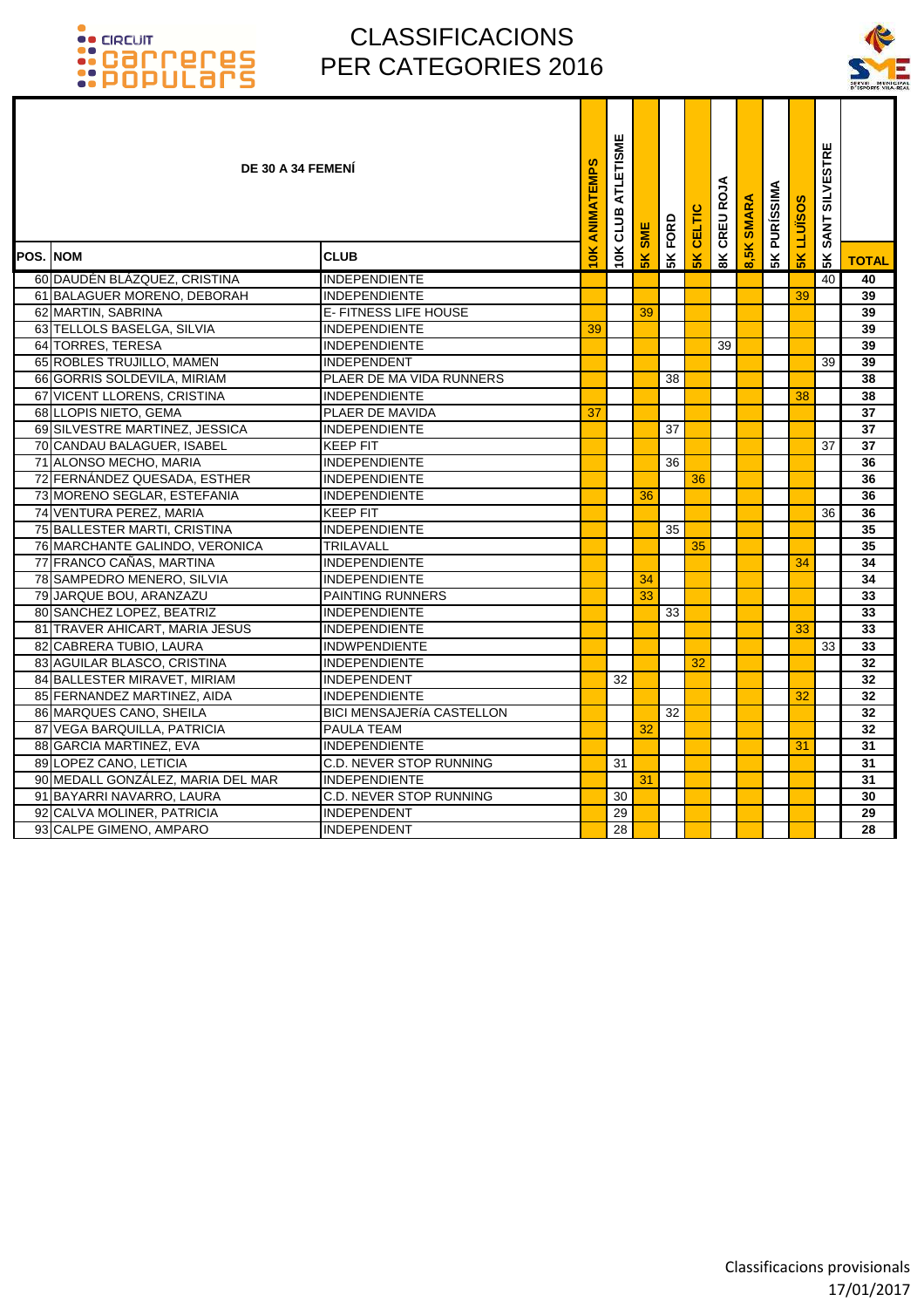T

### CLASSIFICACIONS PER CATEGORIES 2016



|                 | <b>DE 30 A 34 MASCULI</b>                                       |                                                        | ANIMATEMPS      | ATLETISME<br>CLUB | <b>SME</b>     | FORD     | CELTIC         | 8K CREU ROJA | <b>SMARA</b> | <b>PURÍSSIMA</b> | <b>LLUISOS</b> | <b>SILVESTRE</b><br><b>SANT</b> |              |
|-----------------|-----------------------------------------------------------------|--------------------------------------------------------|-----------------|-------------------|----------------|----------|----------------|--------------|--------------|------------------|----------------|---------------------------------|--------------|
| <b>POS. NOM</b> |                                                                 | <b>CLUB</b>                                            | $\frac{10}{10}$ | 10K               | $\frac{8}{10}$ | 5K       | $\frac{8}{10}$ |              | 8,5K         | 5K               | $\frac{8}{5}$  | 5K                              | <b>TOTAL</b> |
|                 | 1 LOPEZ OSTOS, RAFA                                             | JARDINERIA HNOS. CUADROS                               | 49              | 38                | 47             | 46       | 50             | 49           | 50           | 49               | 50             | 25                              | 453          |
|                 | 2 TERUEL COTO, JORGE                                            | <b>CELTIC SUBMARI</b>                                  | 50              | 46                | 36             | 48       | 41             | 47           |              | 44               | 47             | 32                              | 391          |
|                 | 3 BALLESTER ROS, SERGIO                                         | <b>MUSICALCENTER</b>                                   | 46              | 40                | 43             | 43       | 44             | 44           | 41           | 28               |                | 30                              | 359          |
|                 | 4 MARTINEZ MARTINEZ, PEDRO                                      | <b>INDEPENDENT</b>                                     |                 | 9                 | 41             | 36       | 38             | 42           | 42           | 40 <sup>1</sup>  | 45             | 39                              | 332          |
|                 | 5 CUADROS ORTIZ, PASCUAL VICENTE                                | JARDINERIA HNOS. CUADROS                               |                 | 15                | 42             |          |                | 48           | 48           | 50               | 49             | 35                              | 287          |
|                 | 6 SANCHEZ GOMEZ, RAMON                                          | <b>BLUERUNNERS</b>                                     |                 | 13                |                | 29       | 42             | 43           | 44           | 33               | 44             | 37                              | 285          |
|                 | 7 ALMELA LOPEZ, JUAN MANUEL                                     | <b>INDEPENDIENTE</b>                                   | 30              |                   | 21             | 18       | 20             | 34           | 33           | 29               | 30             | 18                              | 233          |
|                 | 8 MARTINEZ CEREZUELA, MIGUEL ANGEL                              | <b>INDEPENDIENTE</b>                                   | 40              |                   | 39             | 33       | 43             |              |              |                  |                | 27                              | 182          |
|                 | 9 CASALTA SALINAS, JORGE                                        | <b>AMICS DEL TERMET</b>                                | 37              | 11                |                |          |                |              | 36           | 41               | 46             | 6                               | 177          |
|                 | 10 NAREA, ALEX                                                  | <b>INDEPENDIENTE</b>                                   |                 |                   |                |          |                | 35           | 45           | 42               |                | 34                              | 156          |
|                 | 11 VALERA BERZOSA, CARLOS                                       | JARDINERIA HNOS CUADROS                                |                 |                   |                |          | 31             | 40           |              |                  | 42             | 33                              | 146          |
|                 | 12 MANZANET MONFORT, PABLO                                      | <b>TRIVILA</b>                                         |                 |                   |                |          | 48             |              |              | 48               | 48             |                                 | 144          |
|                 | 13 MONZÓ GUILLAMÓN, JOSE MIGUEL                                 | <b>AMICS DEL TERMET</b>                                |                 |                   | 34             | 34       | 37             |              |              |                  | 39             |                                 | 144          |
|                 | 14 IBÁÑEZ DOÑATE, HÉCTOR                                        | <b>TRIVILA</b>                                         |                 |                   |                |          | 49             |              | 46           | 47               |                |                                 | 142          |
|                 | 15 SALES RUBIO, JORGE                                           | <b>INDEPENDIENTE</b><br>AMICS DE LES CURSES POPULARS A |                 | 43                |                | 15<br>38 | 15             |              | 34           | 32               | 32             |                                 | 128          |
|                 | 16 PEDRERO PITARCH, FERNANDO<br>17 SANCHEZ GARCIA-VACAS, DANIEL | <b>TERRETA-RUNNERS</b>                                 | 34              | $\overline{1}$    |                | 26       |                |              |              | 35               |                | 41<br>21                        | 122<br>117   |
|                 | 18 GARCIA MURGA, RUBEN                                          | <b>CELTIC SUBMARI</b>                                  | 43              | 24                |                |          |                | 39           |              |                  |                |                                 | 106          |
|                 | 19 MUÑOZ MUÑOZ, JOSEMI                                          | <b>INDEPENDIENTE</b>                                   |                 |                   | 29             |          |                |              | 38           | 38               |                |                                 | 105          |
|                 | 20 OTALVARO MOSCOSO, JEFFERSON                                  | <b>MUSICALCENTER</b>                                   |                 |                   | 48             | 47       |                |              |              |                  |                |                                 | 95           |
|                 | 21 LLOPIS NIETO, DAVID                                          | <b>INDEPENDIENTE</b>                                   |                 |                   |                |          | 45             |              |              | 46               |                |                                 | 91           |
|                 | 22 ORTELLS SORRIBES, FELIPE                                     | C.M. SERRA ESPADA                                      | 42              |                   |                |          |                |              | 47           |                  |                |                                 | 89           |
|                 | 23 CABRERA CUBERO, BENJAMIN                                     | <b>INDEPENDIENTE</b>                                   |                 | 4                 |                |          |                |              | 40           |                  | 38             |                                 | 82           |
|                 | 24 GARCIA ZAFON, PEPE                                           | C.A ONDA                                               |                 |                   |                | 35       |                |              |              |                  |                | 47                              | 82           |
|                 | 25 PLANCHADELL CHABRERA, LEANDRO                                | <b>CICLOS FAUSTIN</b>                                  |                 |                   | 40             |          | 40             |              |              |                  |                |                                 | 80           |
|                 | 26 VIDAL MOLES, DEME                                            | <b>GRAO RUNNERS</b>                                    |                 | 36                |                | 44       |                |              |              |                  |                |                                 | 80           |
|                 | 27 SÁNCHEZ MARTÍ, ELISEO                                        | <b>DC SPORT CLUB</b>                                   |                 |                   |                |          |                |              |              |                  | 43             | 36                              | 79           |
|                 | 28 VICENT PASCUAL, JAVIER                                       | <b>INDEPENDIENTE</b>                                   |                 |                   |                |          | 39             |              |              |                  | 40             |                                 | 79           |
|                 | 29 DIAGO MARÍN, ERNESTO                                         | C.A. LA VALL D'UIXO                                    |                 |                   |                |          |                |              |              |                  | 28             | 50                              | 78           |
|                 | 30 FERNANDEZ AZNAR, UBALDO                                      | <b>ATLETISME XILCES</b>                                | 47              | 29                |                |          |                |              |              |                  |                |                                 | 76           |
|                 | 31 VEDRI LLOP, JAVIER                                           | <b>INDEPENDIENTE</b>                                   | 39              | 16                |                | 21       |                |              |              |                  |                |                                 | 76           |
|                 | 32 COPOVI RUBERT, DANIEL                                        | <b>INDEPENDIENTE</b>                                   |                 |                   |                |          | 33             | 41           |              |                  |                |                                 | 74           |
|                 | 33 ESCORIHUELA CLARAMONTE, ALVARO                               | <b>INDEPENDIENTE</b><br><b>INDEPENDIENTE</b>           |                 | $\overline{1}$    |                |          |                |              | 37           |                  | $36$ 37        |                                 | 73<br>71     |
|                 | 34 MANRIQUE AIBAR, ALFONSO<br>35 AGUILLELLA PALLARES, SERGIO    | <b>INDEPENDIENTE</b>                                   | 33              |                   |                |          |                |              |              | 45               |                | 24                              | 69           |
|                 | 36 REDONDO GARCIA, ROBERTO                                      | <b>RODRIMOTOR</b>                                      | 41              |                   | 26             |          |                |              |              |                  |                |                                 | 67           |
|                 | 37 MARTINEZ GIL, JORDI                                          | <b>INDEPENDIENTE</b>                                   |                 |                   |                |          | 29             | 37           |              |                  |                |                                 | 66           |
|                 | 38 PESUDO GUILLAMÓN, PERE                                       | <b>INDE</b>                                            |                 |                   |                |          |                |              |              |                  | 35             | 31                              | 66           |
|                 | 39 TELLOLS MAGDALENA, JOSE MANUEL                               | <b>INDEPENDIENTE</b>                                   |                 |                   | 27             |          |                | 38           |              |                  |                |                                 | 65           |
|                 | 40 CABALLERO ARANDA, ENRIQUE                                    | <b>INDEPENDIENTE</b>                                   |                 |                   |                |          | 27             |              |              | 27               |                | 9                               | 63           |
|                 | 41 VENTURA FORNER, VICENT                                       | <b>INDEPENDIENTE</b>                                   | 31              | 6                 |                |          | 23             |              |              |                  |                |                                 | 60           |
|                 | 42 COLAS PITARCH, RAUL                                          | C.A. NOULAS                                            |                 |                   | 30             |          |                |              |              |                  |                | 26                              | 56           |
|                 | 43 RENAU MIRALLES, ALEX                                         | <b>MUSICALCENTER</b>                                   |                 |                   | 31             | 25       |                |              |              |                  |                |                                 | 56           |
|                 | 44 BROCH VILLARREAL, HECTOR                                     | <b>INDEPENDIENTE</b>                                   | 22              |                   |                |          |                | 33           |              |                  |                |                                 | 55           |
|                 | 45 AIT, ABDAL                                                   | PLAYAS DE CASTELLON                                    |                 |                   |                | 50       |                |              |              |                  |                |                                 | 50           |
|                 | 46 BRUÑO MARZAL, JUAN ANTONIO                                   | AMICS DE LES CURSES POPULARS A                         |                 |                   | 50             |          |                |              |              |                  |                |                                 | 50           |
|                 | 47 CHAOUI, AMINE                                                | <b>CLUB MASKOKOTAS GUADASSUAR</b>                      |                 | 50                |                |          |                |              |              |                  |                |                                 | 50           |
|                 | 48 RIPOLLES MARTINEZ, SALVADOR<br>49 CARMONA PEREZ, JUANJO      | C.A. ONDA<br><b>INDEPENDIENTE</b>                      |                 |                   |                | 49       |                | 50           |              |                  |                |                                 | 50<br>49     |
|                 | 50 GARGALLO GUAL, LOREN                                         | A.D. MAESTRAZGO                                        |                 |                   |                |          |                |              | 49           |                  |                |                                 | 49           |
|                 | 51 MEDINA AMER, CARLOS                                          | C.A. URBAN RUNNING CASTELLON                           |                 | 49                |                |          |                |              |              |                  |                |                                 | 49           |
|                 | 52 SIMO SUBIRATS, JESUS                                         | <b>INDEPENDIENTE</b>                                   |                 |                   | 49             |          |                |              |              |                  |                |                                 | 49           |
|                 | 53 GALLART BARCOS, RAUL                                         | <b>BETXÍ RUNNERS</b>                                   |                 |                   |                |          |                |              |              |                  |                | 49                              | 49           |
|                 | 54 CARPENA ARIAS, JESÚS                                         | DESNIVEL+TRAIL                                         |                 | 48                |                |          |                |              |              |                  |                |                                 | 48           |
|                 | 55 SEGARRA ESBRI, ISAIAS                                        | C.A. LA VALL D'UIXO                                    | 48              |                   |                |          |                |              |              |                  |                |                                 | 48           |
|                 | 56 FUSTER MARQUÉS, DAVID                                        | TRILAVALL                                              |                 |                   |                |          |                |              |              |                  |                | 48                              | 48           |
|                 | 57 CAMPOS BENITEZ, MIGUEL ANGEL                                 | <b>TRIVILA</b>                                         |                 |                   |                |          | 47             |              |              |                  |                |                                 | 47           |
|                 | 58 MARTÍNEZ DURÁN, LUIS                                         | CRESPO-CRONORUNNERS                                    |                 | 47                |                |          |                |              |              |                  |                |                                 | 47           |
|                 | 59 ANDREU GIMENO, DAVID                                         | <b>INDEPENDIENTE</b>                                   |                 |                   |                |          |                | 46           |              |                  |                |                                 | 46           |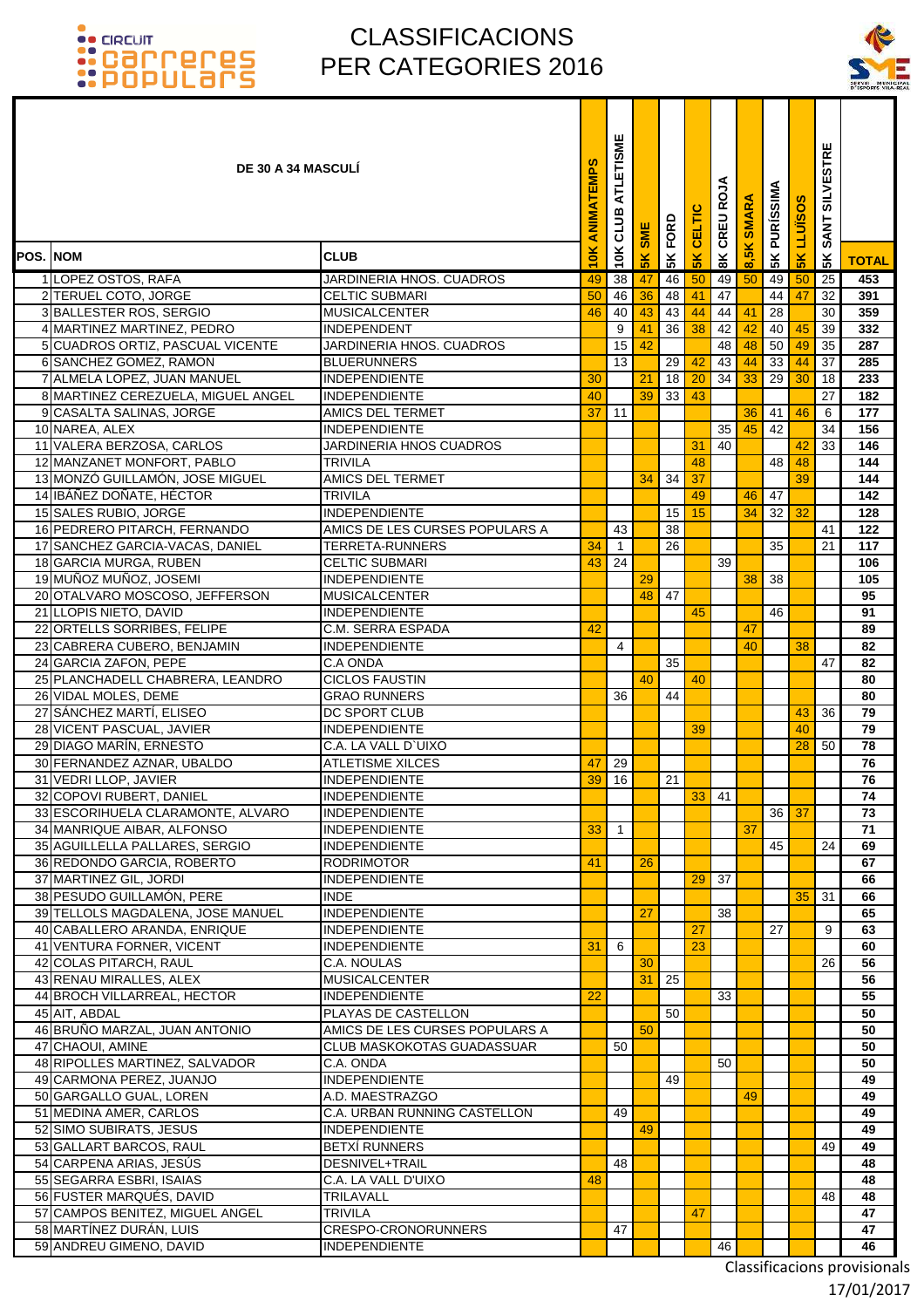### CLASSIFICACIONS PER CATEGORIES 2016

T ٦



|                 | <b>DE 30 A 34 MASCULI</b>                              |                                                | ANIMATEMPS | ATLETISME<br>10K CLUB | <b>SK SME</b> | FORD            | CELTIC        | CREU ROJA      | <b>SMARA</b>        | <b>PURÍSSIMA</b> | LLUÏSOS       | <b>SILVESTRE</b><br><b>SANT</b> |              |
|-----------------|--------------------------------------------------------|------------------------------------------------|------------|-----------------------|---------------|-----------------|---------------|----------------|---------------------|------------------|---------------|---------------------------------|--------------|
| <b>POS. NOM</b> |                                                        | <b>CLUB</b>                                    | 10K        |                       |               | 5K              | $\frac{8}{5}$ | $\frac{8}{10}$ | $\frac{8}{5}$<br>ၹႄ | 5K               | $\frac{8}{5}$ | 5 <sub>K</sub>                  | <b>TOTAL</b> |
|                 | 60 COSTA PEREZ, ADRIAN                                 | <b>INDEPENDIENTE</b>                           |            |                       |               |                 | 46            |                |                     |                  |               |                                 | 46           |
|                 | 61 JUAN PUERTO, ENRIQUE                                | RUN ADDICTION CASTELLON                        |            |                       | 46            |                 |               |                |                     |                  |               |                                 | 46           |
|                 | 62 GARCIA PACHES, CARLOS                               | <b>KM VERTICAL CASTELLON</b>                   |            |                       |               |                 |               |                |                     |                  |               | 46                              | 46           |
|                 | 63 BELTRAN IBAÑEZ, RAFAEL                              | <b>INDEPENDIENTE</b>                           | 45         |                       |               |                 |               |                |                     |                  |               |                                 | 45           |
|                 | 64 CABANES, M. ANGEL                                   | <b>INDEPENDIENTE</b>                           |            |                       |               |                 |               | 45             |                     |                  |               |                                 | 45           |
|                 | 65 FERNANDEZ CHAVES, JOSE                              | <b>BAD RUNNERS RIBALTA</b>                     |            |                       |               | 45              |               |                |                     |                  |               |                                 | 45           |
|                 | 66 GORRIZ CANALES, SERGIO                              | C.A. CORRELIANA                                |            | 45                    |               |                 |               |                |                     |                  |               |                                 | 45           |
|                 | 67 MIGUEL CORTES, RAMON                                | <b>ALQUERIES TRYTEAM</b>                       |            |                       | 45            |                 |               |                |                     |                  |               |                                 | 45           |
|                 | 68 MORENO HERNANDEZ, ALEJANDRO                         | LUSUAL-RUNNING                                 |            |                       |               | 19 <sup>1</sup> | 26            |                |                     |                  |               |                                 | 45           |
|                 | 69 DIAGO CRISOL, RUBÉN                                 | TRILAVALL                                      |            |                       |               |                 |               |                |                     |                  |               | 45                              | 45           |
|                 | 70 MEDINA LAZARO, RUBEN                                | <b>INDEPENDIENTE</b>                           | 44         |                       |               |                 |               |                |                     |                  |               |                                 | 44           |
|                 | 71 SOS ROLDÁN, ENRIQUE                                 | INDEPENDIENTE                                  |            |                       | 44            |                 |               |                |                     |                  |               |                                 | 44           |
|                 | 72 RIBES, JUAN                                         | <b>INDEPENDIENTE</b>                           |            |                       |               |                 |               |                |                     |                  |               | 44                              | 44           |
|                 | 73 BALADA SOLER, DANIEL                                | INDEPENDIENTE                                  |            |                       |               |                 |               |                | 43                  |                  |               |                                 | 43           |
|                 | 74 MATEU TENA, ALBERTO                                 | KM VERTICAL CASTELLON                          |            |                       |               |                 |               |                |                     |                  |               | 43                              | 43           |
|                 | 75 LLORENTE, MARIO                                     | <b>KENYA PA SOPAR</b>                          |            |                       |               |                 |               |                |                     | 43               |               |                                 | 43           |
|                 | 76 BORREDA CAPELLA, SERGIO                             | TRAIL SERRA VERNISSA                           |            | 42                    |               |                 |               |                |                     |                  |               |                                 | 42           |
|                 | 77 FERRIS GARCIA, VICTOR                               | <b>INDEPENDIENTE</b>                           |            |                       |               | 42              |               |                |                     |                  |               |                                 | 42           |
|                 | 78 ESTEVE JUAN, CARLOS                                 | TRILAVALL                                      |            |                       |               |                 |               |                |                     |                  |               | 42                              | 42           |
|                 | 79 BALFAGO MOLINA, MANUEL                              | INDEPENDIENTE                                  |            |                       |               |                 |               |                |                     |                  | 41            |                                 | 41           |
|                 | 80 BLANCH JAVIERRE, ALBERTO                            | C.D. NEVER STOP RUNNING<br><b>DESERT AMUNT</b> |            | 41                    |               | 41              |               |                |                     |                  |               |                                 | 41<br>41     |
|                 | 81 GALLARDO JUAN, HECTOR<br>82 NEBOT ARGILAGA, VICENTE | <b>MUSICALCENTER</b>                           |            |                       |               | 40              |               |                |                     |                  |               |                                 | 40           |
|                 | 83 NAVARRETE CEPEDA, DANIEL                            | INDEPENDIENTE                                  |            |                       |               |                 |               |                |                     |                  |               | 40                              | 40           |
|                 | 84 MARTI MONFORT, ALFREDO                              | INDEPENDIENTE                                  |            |                       |               |                 |               |                | 39                  |                  |               |                                 | 39           |
|                 | 85 SALVADOR SEVILLA, DAVID                             | GREEN POWER SPORT TEAM                         |            | 39                    |               |                 |               |                |                     |                  |               |                                 | 39           |
|                 | 86 TRAVER TERUEL, GUSTAVO                              | <b>INDEPENDIENTE</b>                           |            |                       |               | 39              |               |                |                     |                  |               |                                 | 39           |
|                 | 87 CABRERA GUINOT, ÀLEX                                | <b>INDEPENDIENTE</b>                           |            |                       |               |                 |               |                |                     | 39               |               |                                 | 39           |
|                 | 88 GIL TORNER, PASCUAL                                 | <b>INDEPENDIENTE</b>                           | 38         |                       |               |                 |               |                |                     |                  |               |                                 | 38           |
|                 | 89 ILLESCAS SANCHEZ, DANIEL                            | <b>MUSICALCENTER</b>                           |            |                       | 38            |                 |               |                |                     |                  |               |                                 | 38           |
|                 | 90 CASTILLO FERNANDEZ, MIGUEL                          | XIBECA-TRAIL                                   |            |                       |               |                 |               |                |                     |                  |               | 38                              | 38           |
|                 | 91 ARROYO HIDALGO, PEDRO                               | <b>INDEPENDIENTE</b>                           |            |                       | 37            |                 |               |                |                     |                  |               |                                 | 37           |
|                 | 92 MUÑOZ PEREZ, VICTOR                                 | LA RATICA CORREDORICA                          |            |                       |               | 37              |               |                |                     |                  |               |                                 | 37           |
|                 | 93 OLMOS GALVE, RAFA                                   | <b>INDEPENDIENTE</b>                           |            | 37                    |               |                 |               |                |                     |                  |               |                                 | 37           |
|                 | 94 SALAIS GUTIERREZ, JAVIER                            | <b>INDEPENDIENTE</b>                           | 32         | 5                     |               |                 |               |                |                     |                  |               |                                 | 37           |
|                 | 95 DOÑATE PEREZ, NATXO                                 | <b>INDEPENDIENTE</b>                           |            |                       |               |                 |               |                |                     | 37               |               |                                 | 37           |
|                 | 96 MAUZO GUILLAMON, JOSE MIGUEL                        | AMICS DEL TERMET                               | 36         |                       |               |                 |               |                |                     |                  |               |                                 | 36           |
|                 | 97 MOLINER SÁNCHEZ, HÉCTOR                             | AMICS DEL TERMET                               |            |                       |               |                 | 36            |                |                     |                  |               |                                 | 36           |
|                 | 98 USO SORIANO, BLAI                                   | <b>INDEPENDIENTE</b>                           |            |                       |               |                 |               | 36             |                     |                  |               |                                 | 36           |
|                 | 99 VIDRE SANMAURO, NELSON                              | <b>INDEPENDIENTE</b>                           |            |                       |               |                 |               |                |                     |                  | 36            |                                 | 36           |
|                 | 100 ABDALAHI MOHAMED, BABA                             | COR I MUNTANYA PUÇOL                           |            |                       |               |                 |               |                | 35                  |                  |               |                                 | 35           |
|                 | 101 BAYARRI REQUENI, CARLOS                            | C.D. NEVER STOP RUNNING                        |            | 35                    |               |                 |               |                |                     |                  |               |                                 | 35           |
|                 | 102 BLANCH MORA, IVAN<br>103 GIMENO PALLARÉS, JAVIER   | CELTIC SUBMARI                                 |            | $\mathbf{1}$          |               |                 | 34            |                |                     |                  |               |                                 | 35           |
|                 | 104 NINOT LARA, VICENTE                                | <b>INDEPENDIENTE</b>                           |            |                       | 35            |                 | 35            |                |                     |                  |               |                                 | 35<br>35     |
|                 | 105 RODRIGUEZ LUJAN, AGUSTIN                           | C.A. NOULAS<br><b>INDEPENDIENTE</b>            | 35         |                       |               |                 |               |                |                     |                  |               |                                 | 35           |
|                 | 106 GONZÁLEZ ORTELLS, DAVID                            | <b>INDEPENDIENTE</b>                           |            |                       |               |                 |               |                |                     |                  | 34            |                                 | 34           |
|                 | 107 SALCEDO ORTIZ, JAVIER                              | REDOLAT TEAM                                   |            | 34                    |               |                 |               |                |                     |                  |               |                                 | 34           |
|                 | 108 MONTES AVILA, RUBÉN                                | RUNNING MORO                                   |            |                       |               |                 |               |                |                     | 34               |               |                                 | 34           |
|                 | 109 JARAMAGO NUÑEZ, JONATAN                            | GIMNÀS 39                                      |            |                       | 33            |                 |               |                |                     |                  |               |                                 | 33           |
|                 | 110 MONZÓ GÓMEZ, PACO                                  | <b>CE POBLA</b>                                |            | 33                    |               |                 |               |                |                     |                  |               |                                 | 33           |
|                 | 111 MUÑOZ DEL SOL, JOAQUIN                             | <b>INDEPENDIENTE</b>                           |            |                       |               |                 |               |                |                     |                  | 33            |                                 | 33           |
|                 | 112 FLORS BALAGUER, QUIQUE                             | ATMOSFERA SPORT P1                             |            |                       | 32            |                 |               |                |                     |                  |               |                                 | 32           |
|                 | 113 PALANQUES ALEGRE, DANIEL                           | UNIO ATLETICA CASTELLO                         |            |                       |               | 32              |               |                |                     |                  |               |                                 | 32           |
|                 | 114 POZO MOYA, SERGIO                                  | <b>INDEPENDIENTE</b>                           |            |                       |               |                 | 32            |                |                     |                  |               |                                 | 32           |
|                 | 115 TORRES SEGURA, JAVIER                              | <b>CE POBLA</b>                                |            | 32                    |               |                 |               |                |                     |                  |               |                                 | 32           |
|                 | 116 CANOS CASTELLO, ALFREDO                            | RUNNING WITH MR. ALF                           |            |                       |               | 31              |               |                |                     |                  |               |                                 | 31           |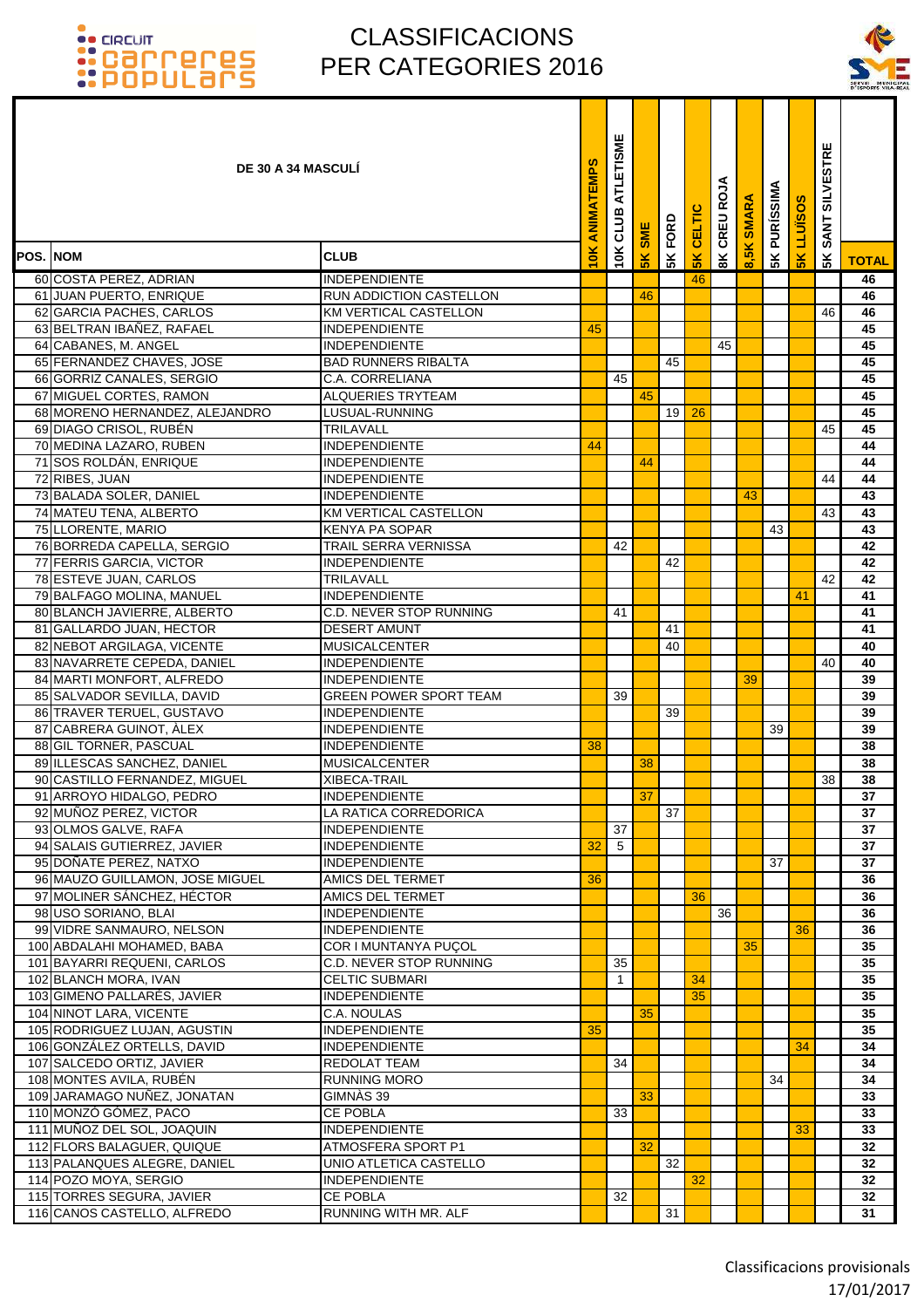### CLASSIFICACIONS PER CATEGORIES 2016

ī ۰ Т



|                 | <b>DE 30 A 34 MASCULI</b>                                  |                                                     | ANIMATEMPS | ATLETISME<br>CLUB | SME             | FORD | CELTIC        | CREU ROJA      | <b>SMARA</b> | <b>SK PURÍSSIMA</b> | <b>LLUISOS</b> | <b>SILVESTRE</b><br><b>SANT</b> |              |
|-----------------|------------------------------------------------------------|-----------------------------------------------------|------------|-------------------|-----------------|------|---------------|----------------|--------------|---------------------|----------------|---------------------------------|--------------|
| <b>POS. NOM</b> |                                                            | <b>CLUB</b>                                         | <b>IOK</b> | 10K               | $\frac{2}{\pi}$ | 5K   | $\frac{2}{5}$ | $\frac{8}{10}$ | ၹႜ           |                     | $\frac{8}{5}$  | 5K                              | <b>TOTAL</b> |
|                 | 117 GARCÍA IBÁÑEZ, JUAN CARLOS                             | <b>INDEPENDIENTE</b>                                |            |                   |                 |      |               |                |              |                     | 31             |                                 | 31           |
|                 | 118 SERRA PERALES, DAVID                                   | <b>INDEPENDIENTE</b>                                |            | 31                |                 |      |               |                |              |                     |                |                                 | 31           |
|                 | 119 BUSTAMANTE, JUAN CARLOS                                | <b>INDEPENDIENTE</b>                                |            |                   |                 |      |               |                |              | 31                  |                |                                 | 31           |
|                 | 120 ALFAGEME JODAR, CARLOS                                 | <b>INDEPENDIENTE</b>                                |            |                   |                 | 30   |               |                |              |                     |                |                                 | 30           |
|                 | 121 JARQUE BOU, NESTOR                                     | <b>COMMUNITY RUN EVASSION</b>                       |            | 30                |                 |      |               |                |              |                     |                |                                 | 30           |
|                 | 122 LARA FERRER, JUANMI<br>123 GONZÁLEZ FONT, FRANCISCO    | <b>INDEPENDIENTE</b><br><b>INDEPENDIENTE</b>        |            |                   |                 |      | 30            |                |              |                     | 29             |                                 | 30<br>29     |
|                 | 124 PEREZ ORTIZ, DANIEL                                    | <b>INDEPENDIENTE</b>                                | 29         |                   |                 |      |               |                |              |                     |                |                                 | 29           |
|                 | 125 CID CLEMENTE, PABLO                                    | <b>INDEPENDIENTE</b>                                |            |                   |                 |      |               |                |              |                     |                | 29                              | 29           |
|                 | 126 CLAVELL LLOMBART, MANOLO                               | <b>INDEPENDIENTE</b>                                |            |                   | 28              |      |               |                |              |                     |                |                                 | 28           |
|                 | 127 MORALES HEYDA, JO9RGE                                  | <b>INDEPENDIENTE</b>                                |            |                   |                 | 28   |               |                |              |                     |                |                                 | 28           |
|                 | 128 REMIREZ MARTINEZ, PABLO                                | <b>INDEPENDIENTE</b>                                | 28         |                   |                 |      |               |                |              |                     |                |                                 | 28           |
|                 | 129 ROMERO BARRIL, JUAN VICENTE                            | <b>INDEPENDIENTE</b>                                |            |                   |                 |      | 28            |                |              |                     |                |                                 | 28           |
|                 | 130 SAFONT FEMENIA, NACHO                                  | UNIO ATLETICA CASTELLO                              |            | 28                |                 |      |               |                |              |                     |                |                                 | 28           |
|                 | 131 LLOP PESET, CARLOS                                     | <b>INDEPENDIENTE</b>                                |            |                   |                 |      |               |                |              |                     |                | 28                              | 28           |
|                 | 132 AGOST PRADES, JORGE<br>133 BECERRA MORA, MANUEL        | <b>UAC</b><br><b>INDEPENDIENTE</b>                  | 27         |                   |                 | 27   |               |                |              |                     |                |                                 | 27<br>27     |
|                 | 134 GARRIDO MANCEBO, ANTONIO                               | <b>C.D. NEVER STOP RUNNING</b>                      |            | 27                |                 |      |               |                |              |                     |                |                                 | 27           |
|                 | 135 SEMPERE MUÑOZ, JESUS                                   | <b>INDEPENDIENTE</b>                                |            |                   |                 |      |               |                |              |                     | 27             |                                 | 27           |
|                 | 136 VIVO MUNOZ, RUBÉN                                      | <b>INDEPENDIENTE</b>                                |            |                   |                 |      |               |                |              |                     |                | 27                              | 27           |
|                 | 137 BERMEJO VICO, DIEGO                                    | <b>INDEPENDENT</b>                                  |            | 26                |                 |      |               |                |              |                     |                |                                 | 26           |
|                 | 138 GUTIERREZ RODRIGUEZ, JESUS                             | <b>INDEPENDIENTE</b>                                | 26         |                   |                 |      |               |                |              |                     |                |                                 | 26           |
|                 | 139 MUÑOZ DEL SOL, SANTIAGO                                | <b>INDEPENDIENTE</b>                                |            |                   |                 |      |               |                |              |                     | 26             |                                 | 26           |
|                 | 140 CAMPOS CARDA, JOAN                                     | <b>INDEPENDIENTE</b>                                |            |                   |                 |      | 25            |                |              |                     |                |                                 | 25           |
|                 | 141 GUTIERREZ MUÑOZ, ANTONIO                               | INDEPENDIENTE                                       | 25         |                   |                 |      |               |                |              |                     |                |                                 | 25           |
|                 | 142 RANILLA PINERO, MIGUEL ANGEL<br>143 SALES IBAÑEZ, JUAN | <b>INDEPENDIENTE</b>                                |            |                   | 25              |      |               |                |              |                     | 25             |                                 | 25<br>25     |
|                 | 144 VERGE MARCOS, ALBERT                                   | <b>INDEPENDIENTE</b><br><b>CER LA SENIA</b>         |            | 25                |                 |      |               |                |              |                     |                |                                 | 25           |
|                 | 145 DELGADO EXPOSITO, ANGEL                                | <b>MUSICALCENTER</b>                                |            |                   | 24              |      |               |                |              |                     |                |                                 | 24           |
|                 | 146 JOVER SELLES, ADRIAN                                   | <b>INDEPENDIENTE</b>                                |            |                   |                 |      | 24            |                |              |                     |                |                                 | 24           |
|                 | 147 NEBOT USO, JAVIER                                      | C.T. ALQUERIES TRYTEAM                              | 24         |                   |                 |      |               |                |              |                     |                |                                 | 24           |
|                 | 148 FOLLA FERNANDEZ, OSCAR                                 | <b>INDEPENDIENTE</b>                                |            |                   |                 | 23   |               |                |              |                     |                |                                 | 23           |
|                 | 149 GARRIDO SILVESTRE, ALEJANDRO                           | <b>INDEPENDIENTE</b>                                | 23         |                   |                 |      |               |                |              |                     |                |                                 | 23           |
|                 | 150 SÁNCHEZ ESTEVE, PEDRO                                  | TRAIL MORVEDRE                                      |            | 23                |                 |      |               |                |              |                     |                |                                 | 23           |
|                 | 151 MARIN INSA, DIEGO                                      | <b>INDEPENDIENTE</b>                                |            |                   |                 |      |               |                |              |                     |                | 23                              | 23           |
|                 | 152 ANDRÉS REDONDO, DAVID<br>153 BORRELL FERRERES, DAVID   | <b>INDEPENDIENTE</b><br>CLUB DE MUNTANYA SANT MATEU |            |                   |                 | 22   | 22            |                |              |                     |                |                                 | 22<br>22     |
|                 | 154 VEGA BARQUILLA, CARLOS                                 | PAULA TEAM                                          |            |                   | 22              |      |               |                |              |                     |                |                                 | 22           |
|                 | 155 JIMENEZ LÓPEZ, ANGEL JL                                | <b>INDEPENDIENTE</b>                                |            |                   |                 |      |               |                |              |                     |                | 22                              | 22           |
|                 | 156 ARIÑO GRACIA, EMILIO                                   | SOMOS LEONES O HUEVONES                             |            | 21                |                 |      |               |                |              |                     |                |                                 | 21           |
|                 | 157 CORMA ORTEGA, ALBERTO                                  | TRILAVALL                                           |            |                   |                 |      | 21            |                |              |                     |                |                                 | 21           |
|                 | 158 LLAGO GARGALLO, IÑAKI                                  | ORPESACORRE                                         |            |                   |                 | 20   |               |                |              |                     |                |                                 | 20           |
|                 | 159 QUERALT GOMEZ, ENRIQUE                                 | C.A. LA VALL DE SEGO                                |            | 20                |                 |      |               |                |              |                     |                |                                 | 20           |
|                 | 160 RIPOLLES SALAFRANCA, MIGUEL                            | C.A. NOULAS                                         |            |                   | 20              |      |               |                |              |                     |                |                                 | 20           |
|                 | 161 MOLES MARCO, PABLO<br>162 BALLESTER REIG, KIKE         | <b>INDEPENDENT</b><br>TRAIL SERRA VERNISSA          |            | 19                |                 |      |               |                |              |                     |                | 20                              | 20<br>19     |
|                 | 163 ESCRICHE SOLDADO, IVAN                                 | TRILAVALL                                           |            |                   |                 |      | 19            |                |              |                     |                |                                 | 19           |
|                 | 164 RUIZ RUIZ, ANIBAL                                      | ATMOSFERA SPORT RUNNING                             |            |                   | 19              |      |               |                |              |                     |                |                                 | 19           |
|                 | 165 LLOP PESET, ENRIQUE                                    | <b>INDEPENDIENTE</b>                                |            |                   |                 |      |               |                |              |                     |                | 19                              | 19           |
|                 | 166 BOSQUET SORRIBES, ROBERTO                              | TRIVILA                                             |            |                   | 18              |      |               |                |              |                     |                |                                 | 18           |
|                 | 167 SALVADOR ADELL, DAVID                                  | COMMUNITY RUN EVASSION                              |            | 18                |                 |      |               |                |              |                     |                |                                 | 18           |
|                 | 168 TENA BLASCO, RUBEN                                     | <b>INDEPENDIENTE</b>                                |            |                   |                 |      | 18            |                |              |                     |                |                                 | 18           |
|                 | 169 CAPDEVILA NARVAEZ, ALBERTO                             | <b>INDEPENDIENTE</b>                                |            |                   |                 | 17   |               |                |              |                     |                |                                 | 17           |
|                 | 170 ROBLES RUBIO, CARLOS                                   | <b>INDEPENDIENTE</b>                                |            |                   |                 |      | 17            |                |              |                     |                |                                 | 17           |
|                 | 171 SANTAMARÍA BLASCO, RAÚL<br>172 FLOR CANDAU, JORGE      | JARDINERIA HNOS CUADROS<br><b>INDEPENDIENTE</b>     |            | 17                |                 |      |               |                |              |                     |                | 17                              | 17<br>17     |
|                 | 173 PARRA FABREGAT, VICTOR                                 | <b>INDEPENDIENTE</b>                                |            |                   |                 |      | 16            |                |              |                     |                |                                 | 16           |
|                 | 174 SAIZ NOVAL, JOSE MARIA                                 | <b>INDEPENDIENTE</b>                                |            |                   |                 | 16   |               |                |              |                     |                |                                 | 16           |
|                 | 175 PITARCH CABANES, EMILIO M                              | <b>INDEPENDIENTE</b>                                |            |                   |                 |      |               |                |              |                     |                | 16                              | 16           |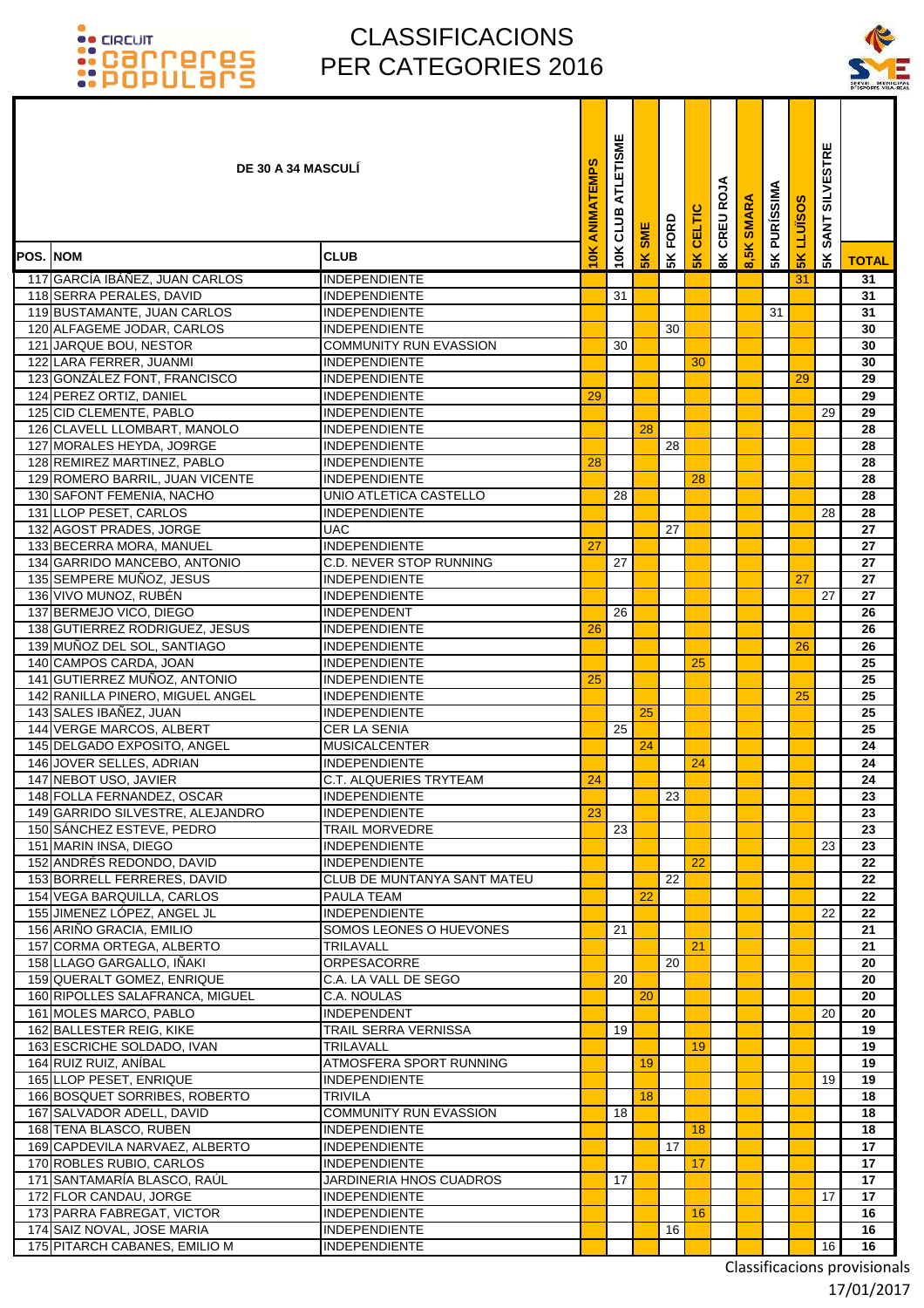

| DE 30 A 34 MASCULÍ                |                                | ANIMATEMPS | ATLETISME<br>CLUB | <b>SME</b> | FORD | CELTIC        | CREU ROJA      | <b>SMARA</b> | <b>5K PURÍSSIMA</b> | S<br>LLUISO | <b>SILVESTRE</b><br><b>SANT</b> |                |
|-----------------------------------|--------------------------------|------------|-------------------|------------|------|---------------|----------------|--------------|---------------------|-------------|---------------------------------|----------------|
| <b>POS. NOM</b>                   | <b>CLUB</b>                    | iok        | 10K               | 5K         | 5K   | $\frac{1}{2}$ | $\frac{8}{10}$ | စ            |                     | 5K          | 5K                              | <b>TOTAL</b>   |
| 176 VIÑES GARCIA, CARLOS          | <b>INDEPENDIENTE</b>           |            |                   |            |      |               |                |              |                     |             | $\overline{15}$                 | 15             |
| 177 FRANCISCO SAEZ, JUAN          | VON HIPPEL LINDAO              |            | 14                |            |      |               |                |              |                     |             |                                 | 14             |
| 178 LUCAS CARBONELL, IVAN         | <b>VEDAT CASTELLON S.A</b>     |            |                   |            | 14   |               |                |              |                     |             |                                 | 14             |
| 179 MARTINEZ SANCHEZ, KIKO        | <b>INDEPENDIENTE</b>           |            |                   |            |      | 14            |                |              |                     |             |                                 | 14             |
| 180 SALISA SANCHEZ, IÑAKI         | <b>INDEPENDIENTE</b>           |            |                   |            |      |               |                |              |                     |             | 14                              | 14             |
| 181 GARCIA GARCIA, DAVID          | <b>INDEPENDIENTE</b>           |            |                   |            |      | 13            |                |              |                     |             |                                 | 13             |
| 182 VARGAS SANCHIS, RAFAEL        | <b>VEDAT CASTELLON S.A</b>     |            |                   |            | 13   |               |                |              |                     |             |                                 | 13             |
| 183 CABEDO CUBERTORER, GUILLEM    | INDEPENDENT                    |            |                   |            |      |               |                |              |                     |             | 13                              | 13             |
| 184 VILLAREJO MANRIQUE, JUAN      | INDEPENDENT                    |            | 12                |            |      |               |                |              |                     |             |                                 | 12             |
| 185 CELDRAN NAVARRO, LUIS         | <b>INDEPENDIENTE</b>           |            |                   |            |      |               |                |              |                     |             | 12                              | 12             |
| 186 RODRIGUEZ MANRIQUE, PABLO     | <b>INDEPENDIENTE</b>           |            |                   |            |      |               |                |              |                     |             | 11                              | 11             |
| 187 AGUT MALES, DAVID             | <b>INDEPENDENT</b>             |            | 10                |            |      |               |                |              |                     |             |                                 | 10             |
| 188 LÓPEZ BURDEUS, JESÚS          | <b>INDEPENDIENTE</b>           |            |                   |            |      |               |                |              |                     |             | 10                              | 10             |
| 189 GANDIA GIL, JAVIER            | <b>C.D. NEVER STOP RUNNING</b> |            | 8                 |            |      |               |                |              |                     |             |                                 | 8              |
| 190 ARTERO VILANOVA, DAVID        | <b>INDEPENDIENTE</b>           |            |                   |            |      |               |                |              |                     |             | 8                               | 8              |
| 191 TELLOLS VICENT, VICENTE       | <b>NINGUNO</b>                 |            |                   |            |      |               |                |              |                     |             | $\overline{7}$                  | $\overline{7}$ |
| 192 MONROY SANCHEZ, CRISTIAN      | <b>INDEPENDIENTE</b>           |            |                   |            |      |               |                |              |                     |             | 5                               | 5              |
| 193 BELLES, MARK                  | INDEPENDENT                    |            |                   |            |      |               |                |              |                     |             | 4                               | 4              |
| 194 SERRANO PEINADO, JOSÉ JAVIER  | <b>INDEPENDIENTE</b>           |            | 3                 |            |      |               |                |              |                     |             |                                 | 3              |
| 195 COLONQUES MONZONIS, VICENTE J | INDEPENDENT                    |            | 2                 |            |      |               |                |              |                     |             |                                 | $\mathbf{2}$   |
| 196 CHALER CABANES, NOE           | CLUB TRIATLÓ JIJI-JAJA VINARÒS |            | $\mathbf{1}$      |            |      |               |                |              |                     |             |                                 | $\mathbf{1}$   |
| 197 CORTES BORT, MARTIN           | <b>ALQUERIESTRYTEAM</b>        |            | $\mathbf{1}$      |            |      |               |                |              |                     |             |                                 | $\mathbf{1}$   |
| 198 FUSTER ORTELLS, RICHARD       | <b>MONSIEUR MASON</b>          |            | $\mathbf{1}$      |            |      |               |                |              |                     |             |                                 | $\mathbf{1}$   |
| 199 GARCIA CABANES, VICENTE       | <b>INDEPENDIENTE</b>           |            | $\mathbf{1}$      |            |      |               |                |              |                     |             |                                 | $\mathbf{1}$   |
| 200 MUÑOZ MONTERO, JOSÉ           | <b>INDEPENDIENTE</b>           |            | $\mathbf{1}$      |            |      |               |                |              |                     |             |                                 | $\mathbf{1}$   |
| 201 PASCUAL DE LA FLOR, ALFREDO   | <b>INDEPENDIENTE</b>           |            | $\mathbf{1}$      |            |      |               |                |              |                     |             |                                 | $\mathbf{1}$   |
| 202 PURVIS, ALEX                  | 365RIDER                       |            | $\mathbf{1}$      |            |      |               |                |              |                     |             |                                 | $\mathbf{1}$   |
| 203 ROS GÓMEZ, JOSÉ MANUEL        | C.A. CORRELIANA                |            | $\mathbf{1}$      |            |      |               |                |              |                     |             |                                 | $\mathbf{1}$   |
| 204 VILAR RAMBLA, JORDI           | <b>INDEPENDENT</b>             |            | $\mathbf{1}$      |            |      |               |                |              |                     |             |                                 | $\mathbf{1}$   |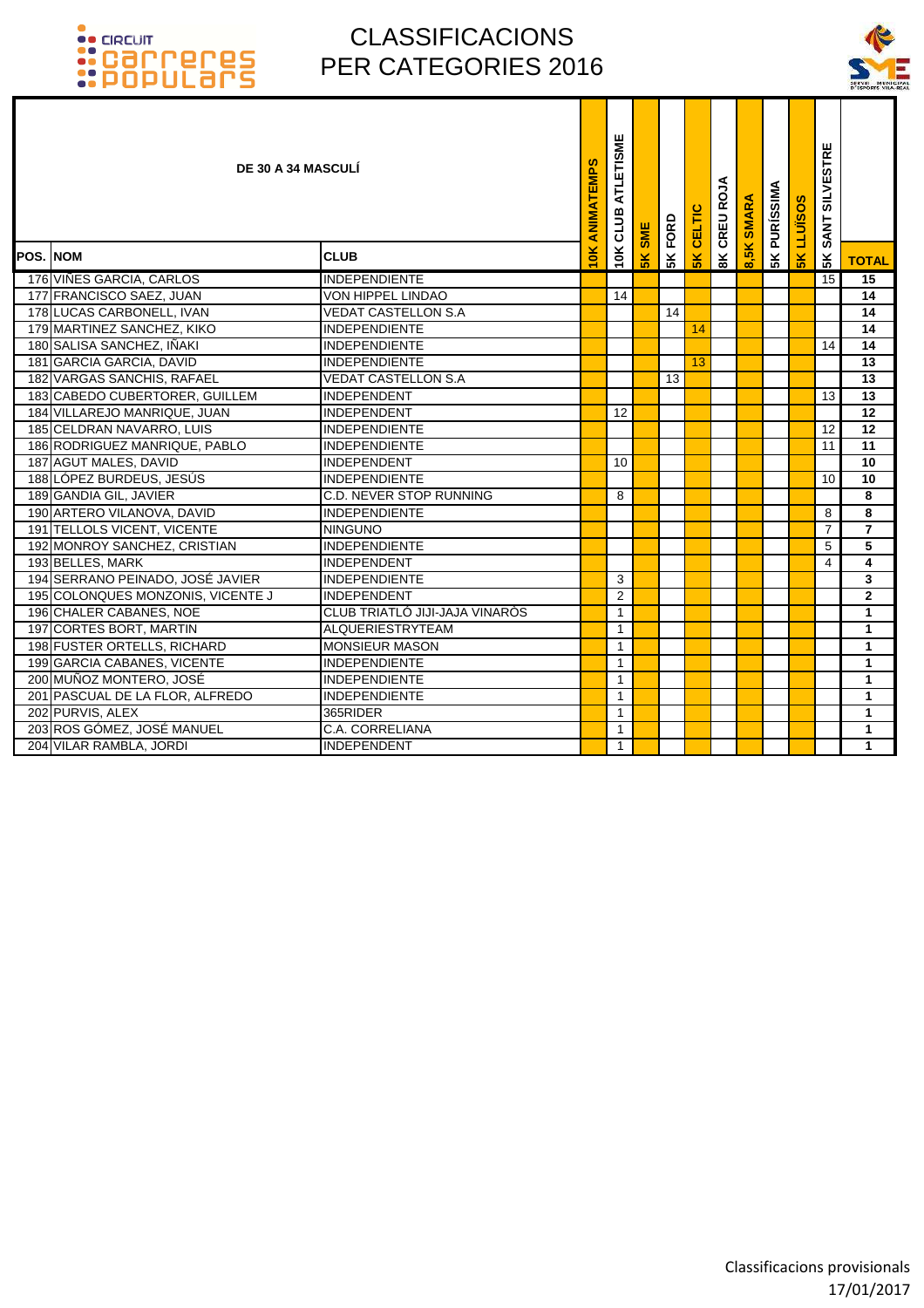### CLASSIFICACIONS PER CATEGORIES 2016

۰ Т т



|                 | DE 35 A 39 FEMENI                                            |                                                  | ANIMATEMPS | ATLETISME<br>CLUB | <b>SME</b>     | FORD            | <b>CELTIC</b> | CREU ROJA     | 8,5K SMARA | <b>PURÍSSIMA</b> | <b>LLUISOS</b> | <b>SILVESTRE</b><br><b>SANT</b> |              |
|-----------------|--------------------------------------------------------------|--------------------------------------------------|------------|-------------------|----------------|-----------------|---------------|---------------|------------|------------------|----------------|---------------------------------|--------------|
| <b>POS. NOM</b> |                                                              | <b>CLUB</b>                                      | 10K        | 10K               | 5 <sub>K</sub> | 5 <sup>K</sup>  | $\frac{1}{2}$ | $\frac{8}{3}$ |            | 5K               | 5K             | 5K                              | <b>TOTAL</b> |
|                 | 1 PLIEGO GARCIA, Mª ANGELES                                  | EI A CORRER                                      | 47         | 44                | 47             | 46              | 45            | 49            | 48         | 49               | 48             | 50                              | 473          |
|                 | 2 ALMELA LOPEZ, LORENA                                       | <b>INDEPENDIENTE</b>                             | 40         |                   | 38             | 34              | 39            | 43            | 45         | 47               | 41             | 42                              | 369          |
|                 | 3 SOJO DAVO, ISABEL                                          | <b>SME RUNNERS</b>                               | 41         |                   | 31             | 35              | 38            | 44            | 42         | 45               | 40             | 43                              | 359          |
|                 | 4 CASALTA SALINAS, CLARA                                     | TARONGETES                                       |            | 43                | 49             | 44              | 46            | 50            | 49         |                  |                | 35                              | 316          |
|                 | 5 NAVARRO MACIAN, VANESSA                                    | INDEPENDIENTE                                    | 48         | 46                | 50             | 48              |               |               |            |                  |                |                                 | 192          |
|                 | 6 MIRICA, MIRELA NICOLETA                                    | INDEPENDIENTE                                    |            |                   | 39             | 16              | 37            | 46            |            |                  | 43             |                                 | 181          |
|                 | 7 COSTA LOPEZ, ROSA                                          | <b>INDEPENDIENTE</b>                             | 42         |                   | 34             |                 |               | 45            |            |                  |                | 44                              | 165          |
|                 | 8 MEZQUITA MULET, SUSANA                                     | <b>SOM ESPORT-NATURA</b><br><b>INDEPENDIENTE</b> | 43         | 40                | 40             | 37<br>49        |               |               |            |                  |                |                                 | 160          |
|                 | 9 MARTINEZ CEREZUELA, MARI CARMEN<br>10 LOPEZ ONDOÑO, MONICA | <b>INDEPENDIENTE</b>                             | 50<br>46   | 48<br>42          |                | 42              |               |               |            |                  |                |                                 | 147<br>130   |
|                 | 11 CLARAMONTE LLOMBART, Mª JOSE                              | INDEPENDIENTE                                    |            | 39                |                | 38              |               |               | 46         |                  |                |                                 | 123          |
|                 | 12 CATALA RUBERT, LORENA                                     | INDEPENDIENTE                                    |            |                   |                |                 | 35            |               |            | 39               | 37             |                                 | 111          |
|                 | 13 CHABRERA FERRER, MACARENA                                 | <b>TARONGETES</b>                                |            | 38                |                | 28              | 42            |               |            |                  |                |                                 | 108          |
|                 | 14 BURCHES RAMON, SORAYA                                     | HNOS. JARDINERIA CUADROS                         |            |                   | 33             | $\overline{27}$ |               |               |            |                  | 39             |                                 | 99           |
|                 | 15 MEZQUITA BROCH, LARA                                      | <b>INDEPENDIENTE</b>                             |            |                   |                |                 | 49            |               | 50         |                  |                |                                 | 99           |
|                 | 16 PASCUAL FERNANDEZ, DINA                                   | C.A. ONDA                                        |            |                   | 48             |                 | 47            |               |            |                  |                |                                 | 95           |
|                 | 17 HITA RUIZ, FABIOLA                                        | <b>INDEPENDIENTE</b>                             | 49         |                   |                | 45              |               |               |            |                  |                |                                 | 94           |
|                 | 18 GUAL MONDRAGON, EVA                                       | <b>INDEPENDIENTE</b>                             |            |                   |                |                 | 44            |               |            |                  |                | 46                              | 90           |
|                 | 19 CUBEDO GARCIA, VANESA                                     | <b>INDEPENDIENTE</b>                             |            |                   |                | 41              |               |               | 47         |                  |                |                                 | 88           |
|                 | 20 NICOLETA MIRICA, MIRELA                                   | <b>INDEPENDIENTE</b>                             |            |                   |                |                 |               |               |            | 46               |                | 39                              | 85           |
|                 | 21 CLAVELL SERRANO, NURIA                                    | <b>INDEPENDIENTE</b>                             |            |                   |                |                 |               |               | 40         | 42               |                |                                 | 82           |
|                 | 22 HIDALGO ORTEGA, MARIA DEL MAR                             | INDEPENDIENTE                                    |            | 41                | 35             |                 |               |               |            |                  | 44             | 36                              | 80<br>76     |
|                 | 23 RUIZ CHACON, LUPE<br>24 GARCIA GARCIA, MARTA              | C.A. ONDA<br>TARONGETES                          |            | 40                |                |                 | 33            |               |            |                  |                |                                 | 73           |
|                 | 25 LANDETE CASTELL, NURIA                                    | INDEPENDIENTE                                    |            |                   | 25             |                 |               | 41            |            |                  |                |                                 | 66           |
|                 | 26 RAMOS RODRIGUEZ, CRISTINA                                 | INDEPENDIENTE                                    |            |                   | 29             |                 |               |               |            |                  |                | 37                              | 66           |
|                 | 27 GOMEZ MARTI, RAQUEL                                       | <b>INDEPENDIENTE</b>                             |            |                   | 24             |                 |               |               | 41         |                  |                |                                 | 65           |
|                 | 28 ALTABELLA MIRA, M PILAR                                   | CA LA VALL D UIXO                                |            |                   |                |                 | 50            |               |            |                  |                |                                 | 50           |
|                 | 29 ANTONINO YESTE, VERONICA                                  | CA LA VALL D'UIXO                                |            | 50                |                |                 |               |               |            |                  |                |                                 | 50           |
|                 | 30 CABEDO SERRANO, PATRICIA                                  | INDEPENDIENTE                                    |            |                   |                |                 |               |               |            | 50               |                |                                 | 50           |
|                 | 31 CERVERA MARTI, SANDRA                                     | C.M. GR33                                        |            |                   |                | 50              |               |               |            |                  |                |                                 | 50           |
|                 | 32 SIMAO VALE, SHEILA                                        | C.A. URBAN RUNNING CASTELLON                     |            |                   |                |                 |               |               |            |                  | 50             |                                 | 50           |
|                 | 33 FERNÁNDEZ GARCÍA, ESTÍVALIZ                               | TRAIL VILLAR CAJA RURAL                          |            | 49                |                |                 |               |               |            |                  |                |                                 | 49           |
|                 | 34 VILLAMAR PITARCH, FABIOLA                                 | <b>MONITOR 4 EVER</b>                            |            |                   |                |                 |               |               |            |                  | 49             | 49                              | 49           |
|                 | 35 SALGADO MONTOYA, PAULA ANDREA<br>36 DE LA FUENTE, SUSANA  | INDEPENDIENTE<br><b>INDEPENDIENTE</b>            |            |                   |                |                 | 48            |               |            |                  |                |                                 | 49<br>48     |
|                 | 37 MICO MASCAROS, CRISTINA                                   | <b>INDEPENDIENTE</b>                             |            |                   |                |                 |               |               |            | 48               |                |                                 | 48           |
|                 | 38 ORELLANA POVEDA, VERONICA                                 | <b>INDEPENDIENTE</b>                             |            |                   |                |                 |               | 48            |            |                  |                |                                 | 48           |
|                 | 39 CARBÓ CORTES, ANA                                         | <b>INDEPENDIENTE</b>                             |            |                   |                |                 |               |               |            |                  |                | 48                              | 48           |
|                 | 40 CASTELLO SORRIBES, MARIA                                  | <b>CEM ALQUERIES RUNNING</b>                     |            |                   |                | 47              |               |               |            |                  |                |                                 | 47           |
|                 | 41 GARCIA PELLICER, ANA                                      | <b>INDEPENDIENTE</b>                             |            |                   |                |                 |               | 47            |            |                  |                |                                 | 47           |
|                 | 42 MARTINEZ CASTILLO, VERONICA                               | C.E. POBLA                                       |            | 47                |                |                 |               |               |            |                  |                |                                 | 47           |
|                 | 43 ZUBIRIA FERRIOLS, EDURNE                                  | <b>INDEPENDIENTE</b>                             |            |                   |                |                 |               |               |            |                  | 47             |                                 | 47           |
|                 | 44 PIÑA CAMPAYO, ENCARNACIÓN                                 | <b>MES QUILOMETRES ONDA</b>                      |            |                   |                |                 |               |               |            |                  |                | 47                              | 47           |
|                 | 45 VAREA GIL, ROSA MARIA                                     | TIM VURROU 3000!!!<br><b>REDOLAT TEAM</b>        |            | 45                | 46             |                 |               |               |            |                  |                |                                 | 46<br>45     |
|                 | 46 SAMPEDRO LLOPIS, LORENA<br>47 TEN MONTILLA, ANDREA        | <b>INDEPENDIENTE</b>                             |            |                   | 45             |                 |               |               |            |                  |                |                                 | 45           |
|                 | 48 VICIANO MIRALLES, MONICA                                  | LA CABRA DE LA PLANA                             | 45         |                   |                |                 |               |               |            |                  |                |                                 | 45           |
|                 | 49 GUTIERRZ PALACIOS, XARA                                   | <b>INDEPENDENT</b>                               |            |                   |                |                 |               |               |            |                  |                | 45                              | 45           |
|                 | 50 FERRER CUENCA, ANA                                        | <b>INDEPENDIENTE</b>                             |            |                   | 44             |                 |               |               |            |                  |                |                                 | 44           |
|                 | 51 PUCHE BORRAS, MAITE                                       | <b>INDEPENDIENTE</b>                             | 44         |                   |                |                 |               |               |            |                  |                |                                 | 44           |
|                 | 52 SANCHIS MEZQUITA, ANA                                     | XESPA.COM                                        |            |                   |                |                 |               |               | 44         |                  |                |                                 | 44           |
|                 | 53 CLAVELL LLOMBART, MAITE                                   | <b>INDEPENDIENTE</b>                             |            |                   | 43             |                 |               |               |            |                  |                |                                 | 43           |
|                 | 54 MOLINER SÁNCHEZ, CARMEN                                   | <b>INDEPENDIENTE</b>                             |            |                   |                |                 |               |               | 43         |                  |                |                                 | 43           |
|                 | 55 MORA GOTERRIS, PALOMA                                     | <b>INDEPENDIENTE</b>                             |            |                   |                |                 |               |               |            | 43               |                |                                 | 43           |
|                 | 56 MOYA RODRIGUEZ, MARIA DEL PILAR                           | <b>EVASION RUNNING CASTELLON</b>                 |            |                   |                | 43              |               |               |            |                  |                |                                 | 43           |
|                 | 57 RODRIGO RIBELLES, TERINA                                  | <b>INDEPENDIENTE</b>                             |            |                   |                |                 | 43            |               |            |                  |                |                                 | 43           |
|                 | 58 ALÓS MARTÍ, AROA                                          | <b>INDEPENDIENTE</b>                             |            |                   | 42             |                 |               |               |            |                  |                |                                 | 42           |
|                 | 59 LOPEZ JAEN, SONIA                                         | <b>INDEPENDIENTE</b>                             |            |                   |                |                 |               | 42            |            |                  |                |                                 | 42           |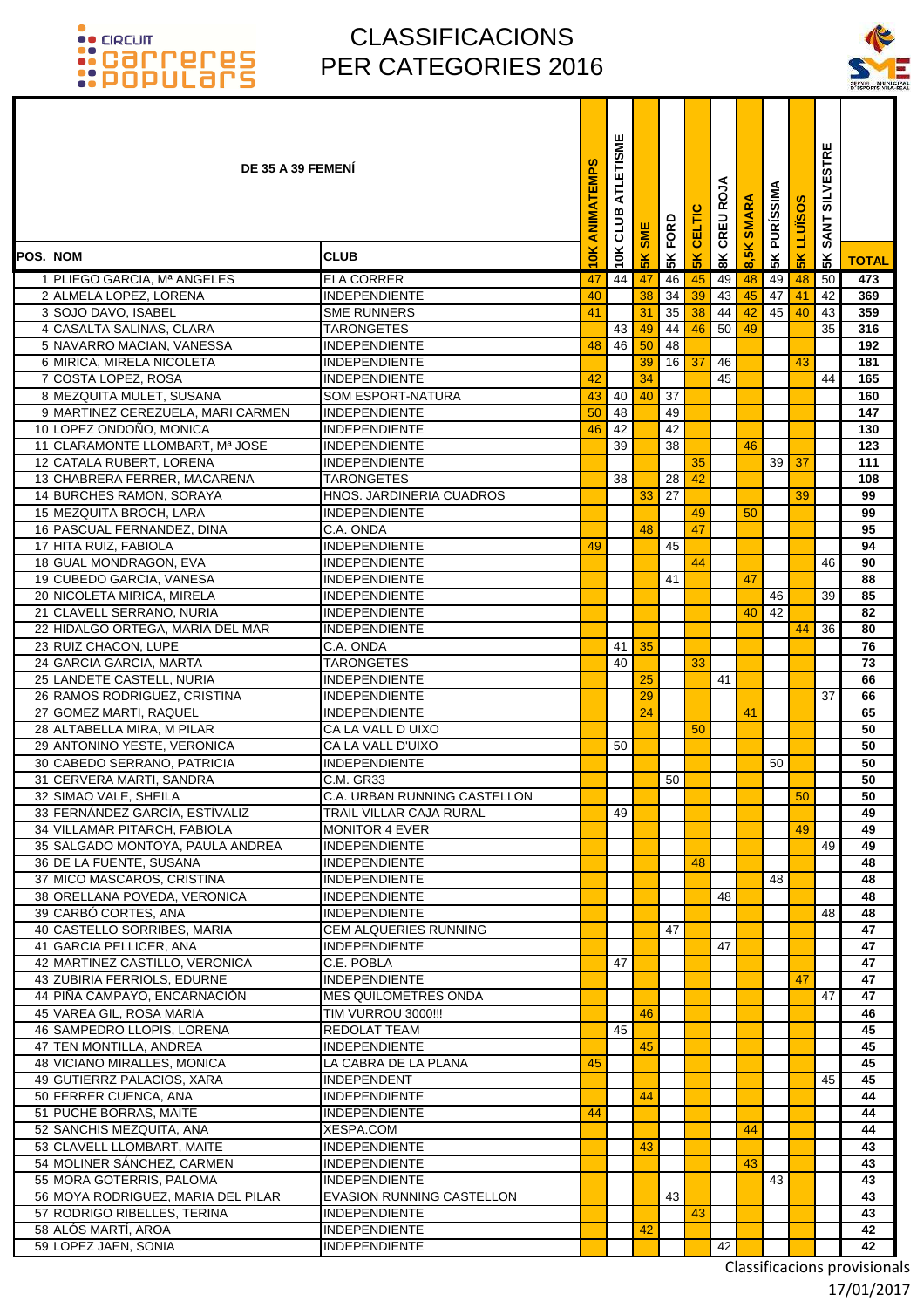

| DE 35 A 39 FEMENI               |                                    | ANIMATEMPS    | ATLETISME<br>CLUB | <b>SME</b>     | FORD | CELTIC        | CREU ROJ      | <b>SMARA</b> | <b>PURÍSSIMA</b> | S<br>LLUÏSO    | <b>SILVESTRE</b><br><b>SANT</b> |              |
|---------------------------------|------------------------------------|---------------|-------------------|----------------|------|---------------|---------------|--------------|------------------|----------------|---------------------------------|--------------|
| <b>POS. NOM</b>                 | <b>CLUB</b>                        | $\frac{1}{2}$ | 10K               | $\frac{8}{10}$ | 5K   | $\frac{1}{2}$ | $\frac{8}{3}$ | 8,5K         | 5K               | 5 <sub>K</sub> | 5 <sub>K</sub>                  | <b>TOTAL</b> |
| 60 MONZO GUILLAMON, PALOMA      | <b>TARONGETES</b>                  |               |                   |                |      |               |               |              |                  | 42             |                                 | 42           |
| 61 ALCALA ESCOIN, BERTA         | <b>INDEPENDIENTE</b>               |               |                   | 41             |      |               |               |              |                  |                |                                 | 41           |
| 62 EXPOSITO ESBRI, ENCARNA      | <b>INDEPENDIENTE</b>               |               |                   |                |      |               |               |              | 41               |                |                                 | 41           |
| 63 SERRANO LOPEZ, MAR           | TRILAVALL                          |               |                   |                |      | 41            |               |              |                  |                |                                 | 41           |
| 64 CHICA BADENES, Mº ANGELES    | C.A ONDA                           |               |                   |                |      |               |               |              |                  |                | 41                              | 41           |
| 65 GARCIA CELADES, ANA BELEN    | ATMOSFERA SPORT RUNNING            |               |                   |                |      |               | 40            |              |                  |                |                                 | 40           |
| 66 HERNANDEZ BELTRAN, BELEN     | <b>INDEPENDIENTE</b>               |               |                   |                | 40   |               |               |              |                  |                |                                 | 40           |
| 67 SÁNCHEZ GÓMEZ, ESTHER        | <b>OUTDOOR PT</b>                  |               |                   |                |      |               |               |              | 40               |                |                                 | 40           |
| 68 VIEIRA DE SOUSA, ILDENE      | <b>INDEPENDIENTE</b>               |               |                   |                |      | 40            |               |              |                  |                |                                 | 40           |
| 69 AMIGUET SÁIZ, ELENA          | <b>INDEPENDIENTE</b>               |               |                   |                |      |               |               |              |                  |                | 40                              | 40           |
| 70 ATIENZA PÉREZ, MÓNICA        | <b>TARONGETES</b>                  |               |                   |                |      |               |               | 39           |                  |                |                                 | 39           |
| 71 ESTELLES BELMONTE, MANUELA   | <b>INDEPENDIENTE</b>               |               |                   |                | 39   |               |               |              |                  |                |                                 | 39           |
| 72 PRIETO DONCEL, MARIA JOSE    | <b>INDEPENDIENTE</b>               | 39            |                   |                |      |               |               |              |                  |                |                                 | 39           |
| 73 SANTOS FLORES, PATRICIA      | <b>INDEPENDIENTE</b>               |               |                   |                |      |               |               |              |                  | 38             |                                 | 38           |
| 74 ARNAU JULIÀ, MARIA CARMEN    | <b>INDEPENDIENTE</b>               |               |                   | 36             |      |               |               |              |                  |                |                                 | 36           |
| 75 HERRERO PONS, ROSER          | <b>INDEPENDIENTE</b>               |               |                   |                |      |               |               |              |                  | 36             |                                 | 36           |
| 76 REBOLL CAÑADA, ANA           | <b>INDEPENDIENTE</b>               |               |                   |                |      | 36            |               |              |                  |                |                                 | 36           |
| 77 DE LA MUÑOZA BERNAT, MARISA  | <b>INDEPENDIENTE</b>               |               |                   |                |      | 34            |               |              |                  |                |                                 | 34           |
| 78 JULIA OROSIA, VIVIANA        | IN                                 |               |                   |                |      |               |               |              |                  |                | 34                              | 34           |
| 79 PECO RABAZA, MARIA           | <b>INDEPENDIENTE</b>               |               |                   |                | 33   |               |               |              |                  |                |                                 | 33           |
| 80 HENARES POTOR, GLORIA        | <b>INDEPENDIENTE</b>               |               |                   |                |      |               |               |              |                  |                | 33                              | 33           |
| 81 BLANES JIMENEZ, AROA         | <b>INDEPENDIENTE</b>               |               |                   |                |      | 32            |               |              |                  |                |                                 | 32           |
| 82 GOMEZ BENDICHO, MARIA        | <b>INDEPENDIENTE</b>               |               |                   |                | 32   |               |               |              |                  |                |                                 | 32           |
| 83 MARTINEZ SALVA, MARIA AMPARO | <b>INDEPENDIENTE</b>               |               |                   | 32             |      |               |               |              |                  |                |                                 | 32           |
| 84 GARCIA CACIGAL, JESSICA      | <b>INDEPENDIENTE</b>               |               |                   |                |      |               |               |              |                  |                | 32                              | 32           |
| 85 DEL RIO PEREZ, ANA MARIA     | <b>VEDAT CASTELLON S.A</b>         |               |                   |                | 31   |               |               |              |                  |                |                                 | 31           |
| 86 GIMENEZ FLOS, YOLANDA        | <b>INDEPENDIENTE</b>               |               |                   |                |      | 31            |               |              |                  |                |                                 | 31           |
| 87 MACARIE, CUIZELA             | <b>KEEP FIT</b>                    |               |                   |                |      |               |               |              |                  |                | 31                              | 31           |
| 88 ESCUDEROS ABELLA, PILAR      | <b>INDEPENDIENTE</b>               |               |                   |                |      | 30            |               |              |                  |                |                                 | 30           |
| 89 GRANELL CANO, AMPARO         | <b>CLUB DE MUNTANYA SANT MATEU</b> |               |                   |                | 30   |               |               |              |                  |                |                                 | 30           |
| 90 VINUESA MIGUEL, ROCIO        | <b>INDEPENDIENTE</b>               |               |                   | 30             |      |               |               |              |                  |                |                                 | 30           |
| 91 ENGUIDANOS, SILVIA           | <b>KEEP FIT</b>                    |               |                   |                |      |               |               |              |                  |                | 30 <sub>1</sub>                 | 30           |
| 92 MARCILLA ULLDEMOLINS, INMA   | <b>INDEPENDIENTE</b>               |               |                   |                |      | 29            |               |              |                  |                |                                 | 29           |
| 93 GONZALEZ EDO, SARA           | <b>KEEP FIT</b>                    |               |                   |                |      |               |               |              |                  |                | 29                              | 29           |
| 94 RUIZ RUIZ, MARÍA             | ATMOSFERA SPORT RUNNING            |               |                   | 28             |      |               |               |              |                  |                |                                 | 28           |
| 95 LLOP TAMBORERO. ASUNCION     | <b>INDEPENDIENTE</b>               |               |                   |                |      |               |               |              |                  |                | 28                              | 28           |
| 96 RODRIGUEZ SOLSONA, VANESSA   | <b>INDEPENDIENTE</b>               |               |                   | 27             |      |               |               |              |                  |                |                                 | 27           |
| 97 BELTRAN ALBARRACIN, MERCHE   | <b>INDEPENDIENTE</b>               |               |                   |                | 26   |               |               |              |                  |                |                                 | 26           |
| 98 SIDRO GUAITA, ANITA          | <b>ALBINEGRAS</b>                  |               |                   | 26             |      |               |               |              |                  |                |                                 | 26           |
| 99 MORENO GUAL, SOFIA           | <b>INDEPENDIENTE</b>               |               |                   | 23             |      |               |               |              |                  |                |                                 | 23           |
| 100 NEBOT PÉREZ, MARIOLA        | <b>INDEPENDIENTE</b>               |               |                   | 22             |      |               |               |              |                  |                |                                 | 22           |
| 101 GALINDO CAÑABATE, SORAYA    | C.A. NOULAS                        |               |                   | 21             |      |               |               |              |                  |                |                                 | 21           |
| 102 HERRERO FUENTES, LAURA      | <b>INDEPENDIENTE</b>               |               |                   | 20             |      |               |               |              |                  |                |                                 | 20           |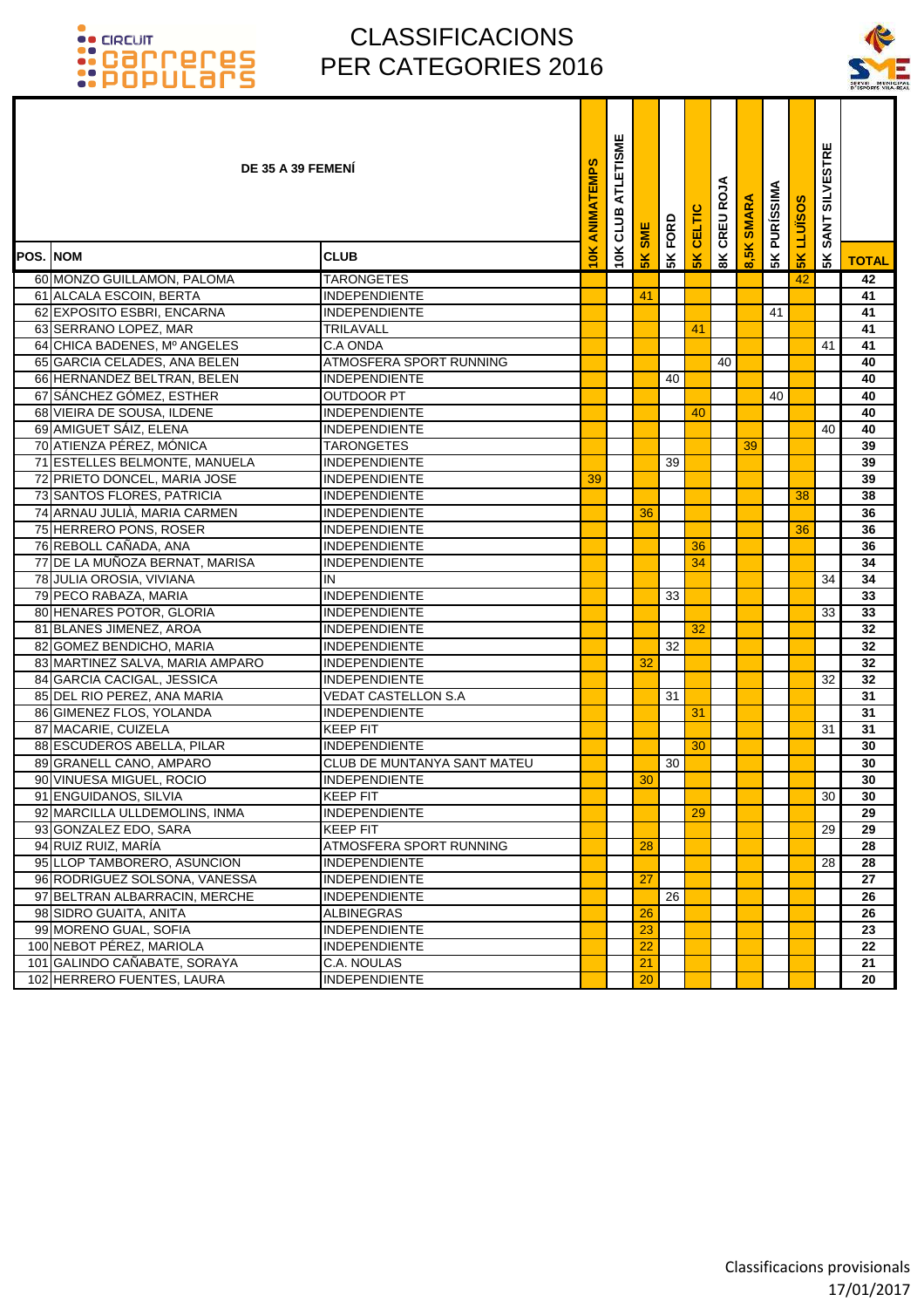### CLASSIFICACIONS PER CATEGORIES 2016



|                 | <b>DE 35 A 39 MASCULI</b>                                  |                                                 | <b>ANIMATEMPS</b> | ATLETISME<br>CLUB  | <b>SME</b>    | 5K FORD         | <b>5K CELTIC</b> | <b>BK CREU ROJA</b> | <b>SMARA</b> | <b>PURÍSSIMA</b> | <b>LLUISOS</b> | <b>SILVESTRE</b><br><b>SANT</b> |              |
|-----------------|------------------------------------------------------------|-------------------------------------------------|-------------------|--------------------|---------------|-----------------|------------------|---------------------|--------------|------------------|----------------|---------------------------------|--------------|
| <b>POS. NOM</b> |                                                            | <b>CLUB</b>                                     | 10K               | 10K                | $\frac{8}{5}$ |                 |                  |                     | 8,5K         | 5K               | $\frac{8}{5}$  | 5K                              | <b>TOTAL</b> |
|                 | 1 TEROL FERRI, EMILIO                                      | <b>JARDINERIA HNOS. CUADROS</b>                 | 45                | 45                 | 44            | 46              | 46               | 48                  | 47           | 47               | 46             | 46                              | 460          |
|                 | 2 CARBO LERMA, DAVID                                       | <b>TRIVILA</b>                                  | 46                | 46                 | 46            | 47              | 47               | 47                  | 45           | 45               | 45             | 44                              | 458          |
|                 | 3 GONZALEZ SALVADOR, OSCAR                                 | JARDINERIA HNOS. CUADROS                        | 49                | 49                 |               | 50              | 48               | 50                  | 48           | 48               | 49             | 50                              | 441          |
|                 | 4 RUS LOPEZ, ANTONIO                                       | JARDINERIA HNOS. CUADROS                        | 44                | 38                 | 38            | 43              | 44               | 44                  | 44           | 44               | 44             | 41                              | 424          |
|                 | 5 HARO LOPEZ, PEDRO                                        | JARDINERIA HNOS. CUADROS                        | 35                | 43                 | 42            | 45              | 45               | 45                  |              | 41 <b>I</b>      | 42             | 42                              | 380          |
|                 | 6 AZAÑON SANCHEZ, LUIS                                     | JARDINERIA HNOS. CUADROS                        | 48                |                    | 47            | 48              | 50               | 49                  |              |                  |                | 48                              | 290          |
|                 | 7 LOPEZ COLONQUES, JUAN                                    | <b>INDEPENDIENTE</b>                            | 22                |                    | 36            | 38<br>37        | 41               | 41                  | 42           | 42               | 37<br>26       |                                 | 277<br>267   |
|                 | 8 BROCH PIQUER, PASCUAL<br>9 FRANCH ALONSO, JUAN CARLOS    | <b>AMICS DEL TERMET</b><br><b>INDEPENDIENTE</b> |                   | $\overline{1}$     | 30<br>27      | 36              | 34<br>32         | 33<br>30            | 36<br>35     | 31<br>33         | 25             | 17                              | 218          |
|                 | 10 MORA CHUECOS, JORGE                                     | <b>TRIVILA</b>                                  |                   |                    |               |                 | 49               |                     | 49           | 49               | 50             |                                 | 197          |
|                 | 11 LLORENS MONZONIS, PERE                                  | CORDONET RUNNING TEAM                           | 14                | $\overline{1}$     | 23            | 25              | 29               | 29                  | 30           |                  | 22             | 20                              | 193          |
|                 | 12 GONZALEZ SALVADOR, DAVID                                | <b>ZUCAINA</b>                                  | 39                | 29                 |               |                 |                  | 39                  | 43           |                  |                | 30                              | 180          |
|                 | 13 MENERO CALPE, ESTEBAN                                   | <b>TRIVILA</b>                                  | 41                | 35                 | 40            |                 |                  |                     |              |                  | 39             |                                 | 155          |
|                 | 14 NOVOA QUESADA, DAVID                                    | <b>INDEPENDIENTE</b>                            |                   | 22                 | 26            |                 | 38               |                     |              | 37               |                | 29                              | 152          |
|                 | 15 BARRACHINA MONFORT, JOAQUIN                             | HNOS. JARDINERIA CUADROS                        | 37                | 28                 |               |                 |                  | 40                  |              |                  |                | 46                              | 151          |
|                 | 16 GARCIA FERRIS, JESUS                                    | <b>INDEPENDIENTE</b>                            | 13                | $\overline{1}$     |               |                 | 22               | 27                  | 29           | 23               | 18             | 18                              | 151          |
|                 | 17 HERVAS JODAR, FRANCISCO JOSE                            | <b>MASTERS VILA-REAL</b>                        |                   |                    | 49            |                 |                  |                     | 50           | 50               |                |                                 | 149          |
|                 | 18 PORTOLES BLASCO, IVAN                                   | <b>MUSICALCENTER</b>                            | 50                |                    | 50            | 49              |                  |                     |              |                  |                |                                 | 149          |
|                 | 19 CASALTA FOLCH, AGUSTÍN                                  | <b>DC SPORT CLUB</b>                            | 47                | 47                 |               |                 |                  |                     |              | 46               |                |                                 | 140          |
|                 | 20 MIRICA, VIRGIL                                          | <b>INDEPENDIENTE</b>                            |                   |                    | 14            | 15              | 14               | 22                  |              | 18 <sup>1</sup>  | 15             | 38                              | 136          |
|                 | 21 CORBALAN TENA, JAVIER<br>22 MARTIN FERNANDEZ, JOSE LUIS | <b>RIBALTA RUNNERS</b><br><b>CA NOULAS</b>      |                   | 44<br>$\mathbf{1}$ | 43            | 26              | 33               |                     |              |                  | 47<br>35       | 31                              | 134<br>126   |
|                 | 23 VILLAHERMOSA PUJOL, DAVID                               | <b>INDEPENDIENTE</b>                            | -1                | -1                 | 18            | 19              | 8                | 36                  |              | 24               | 16             | $\mathbf{1}$                    | 124          |
|                 | 24 CORREA ANDREU, MIGUEL                                   | JARDINERIA HERMANOS CUADROS                     |                   |                    | 39            |                 |                  | 43                  |              |                  |                | 38                              | 120          |
|                 | 25 MARCO SORIANO, JOSE                                     | <b>INDEPENDIENTE</b>                            |                   |                    |               |                 | 35               |                     |              | 43 <sup>1</sup>  | 41             |                                 | 119          |
|                 | 26 CLIMENT MARTINEZ, VICENTE                               | <b>INDEPENDIENTE</b>                            |                   |                    |               |                 | 39               |                     |              | 38               | 38             |                                 | 115          |
|                 | 27 DARAS FERRANDO, JOSE                                    | <b>RUNNING MORO</b>                             |                   |                    | 32            | 31              |                  | 35                  |              | 16               |                |                                 | 114          |
|                 | 28 PASCUAL SORRIBES, OSCAR                                 | <b>INDEPENDIENTE</b>                            | 8                 | $\overline{2}$     | -9            | 13              | 18               |                     | 27           | 20               | 14             | 3                               | 114          |
|                 | 29 TIRADO GIMENO, XAVIER                                   | <b>TIFÓ RUNNERS</b>                             | 5                 |                    | 20            |                 | 17               | 15                  | 32           |                  | 24             |                                 | 113          |
|                 | 30 ALTAVA SOLER, MANUEL                                    | <b>INDEPENDIENTE</b>                            | 32                |                    |               |                 |                  | 20                  |              |                  | 33             | 26                              | 111          |
|                 | 31 MONTIEL MARTÍNEZ, JOSE CARLOS                           | <b>INDEPENDIENTE</b>                            |                   | $\mathbf{1}$       |               |                 |                  | 25                  | 31           | 26               | 17             |                                 | 100          |
|                 | 32 EGEA NICOLAU, ENRIQUE                                   | <b>SME RUNNERS</b>                              | 38                |                    | 12            |                 |                  |                     | 41           |                  |                |                                 | 91           |
|                 | 33 REYES MARTI, JOSE<br>34 IBN SALAH CHAT, ADIL            | <b>GRAO RUNNERS</b><br><b>INDEPENDENT</b>       |                   | 40                 | 48            |                 |                  |                     |              |                  | 43<br>48       |                                 | 91<br>88     |
|                 | 35 PASTOR CABEDO, RICARDO                                  | C.A.ONDA                                        |                   | 41                 |               | 44              |                  |                     |              |                  |                |                                 | 85           |
|                 | 36 ESCOBEDO CEBRIAN, ABEL                                  | <b>SPORTPHYSIOLOGY</b>                          |                   | 36                 |               |                 |                  |                     |              |                  |                | 47                              | 83           |
|                 | 37 BULLON BALLESTER, AGUSTIN                               | <b>INDEPENDIENTE</b>                            | 4                 | 13                 |               |                 |                  | 37                  |              |                  |                | 28                              | 82           |
|                 | 38 REQUENA JUÁREZ, JOSE                                    | <b>TRIVILA-TRAIL</b>                            |                   | 16                 |               |                 |                  |                     |              | 39               |                | 24                              | 79           |
|                 | 39 CARBALLO FERNANDEZ, JOSE ANGEL                          | <b>INDEPENDIENTE</b>                            |                   |                    |               |                 | 42               |                     |              |                  |                | 36                              | 78           |
|                 | 40 GAMIR CONILL, TOMAS                                     | <b>INDEPENDIENTE</b>                            | 31                | 12                 |               |                 |                  |                     |              | 35               |                |                                 | 78           |
|                 | 41 MARTI MONFORT, ALFREDO                                  | <b>INDEPENDIENTE</b>                            | 24                | $\overline{1}$     |               | 24              |                  | 28                  |              |                  |                |                                 | 77           |
|                 | 42 BELDA GARCIA, JUANJO                                    | C.A VILA-REAL                                   |                   | 18                 |               |                 |                  |                     |              | 36               |                | 21                              | 75           |
|                 | 43 GUIJARRO RAMIREZ, JUAN VICENTE                          | AMICS DEL CLOT                                  | 33                |                    |               |                 |                  |                     | 39           |                  |                |                                 | 72           |
|                 | 44 FORNES RENAU, RAUL<br>45 SAFONT PESUDO, MIGUEL          | <b>URBAN RUNNIG</b><br><b>INDEPENDIENTE</b>     | 40                |                    |               | 17 <sup>1</sup> | 20               | 23                  |              |                  | 31<br>9        |                                 | 71<br>69     |
|                 | 46 LOPEZ PALENCIA, IVAN                                    | <b>INDEPENDIENTE</b>                            |                   |                    | 22            | 18              |                  |                     | 28           |                  |                |                                 | 68           |
|                 | 47 MACIAS GAMBOA, MIGUEL ANGEL                             | <b>INDEPENDIENTE</b>                            |                   |                    |               |                 |                  |                     | 34           | 29               |                |                                 | 63           |
|                 | 48 RIBELLES OSUNA, ENRIQUE                                 | <b>CELTIC SUBMARI</b>                           |                   | 26                 |               |                 |                  |                     |              |                  | 36             |                                 | 62           |
|                 | 49 CALVO ARMENTA, ROBERTO                                  | <b>INDEPENDIENTE</b>                            |                   |                    |               |                 | 28               | 32                  |              |                  |                |                                 | 60           |
|                 | 50 PEÑALOZA PALOMINOS, ANDRÉS HUMBERT INDEPENDIENTEMENTE   |                                                 |                   |                    |               |                 | 27               |                     | 33           |                  |                |                                 | 60           |
|                 | 51 ABELLÓ GIL, PABLO                                       | <b>TRIVILA</b>                                  |                   |                    |               |                 |                  |                     |              |                  | $30 \mid 28$   |                                 | 58           |
|                 | 52 GONZALEZ FONT, JOSE ANTONIO                             | <b>INDEPENDIENTE</b>                            | 25                |                    | 31            |                 |                  |                     |              |                  |                |                                 | 56           |
|                 | 53 MARCO GUILLAMON, OSCAR                                  | VILLARREAL                                      | 34                |                    |               |                 |                  |                     |              |                  |                | 22                              | 56           |
|                 | 54 CORCHERO MARIN, MANUEL                                  | <b>INDEPENDIENTE</b>                            |                   |                    |               |                 |                  |                     | $24 \mid 26$ |                  |                |                                 | 50           |
|                 | 55 HERRERO OLIVA, MANUEL                                   | C.A. URBAN RUNNING CASTELLON                    |                   | 50                 |               |                 |                  |                     |              |                  |                |                                 | 50           |
|                 | 56 GALLART BARCOS, JOSE<br>57 GRANELL PERIS, PABLO         | <b>INDEPENDIENTE</b><br><b>TRIVILA</b>          |                   |                    | 25            |                 |                  |                     |              |                  | 23             | 1<br>49                         | 49<br>49     |
|                 | 58 LOPEZ PEÑARROJA, ANTONIO                                | <b>INDEPENDIENTE</b>                            |                   |                    |               | 14              |                  |                     |              |                  | 34             |                                 | 48           |
|                 | 59 RUIZ GARCIA, J. ANTONIO                                 | <b>CM VISTABELLA</b>                            |                   | 48                 |               |                 |                  |                     |              |                  |                |                                 | 48           |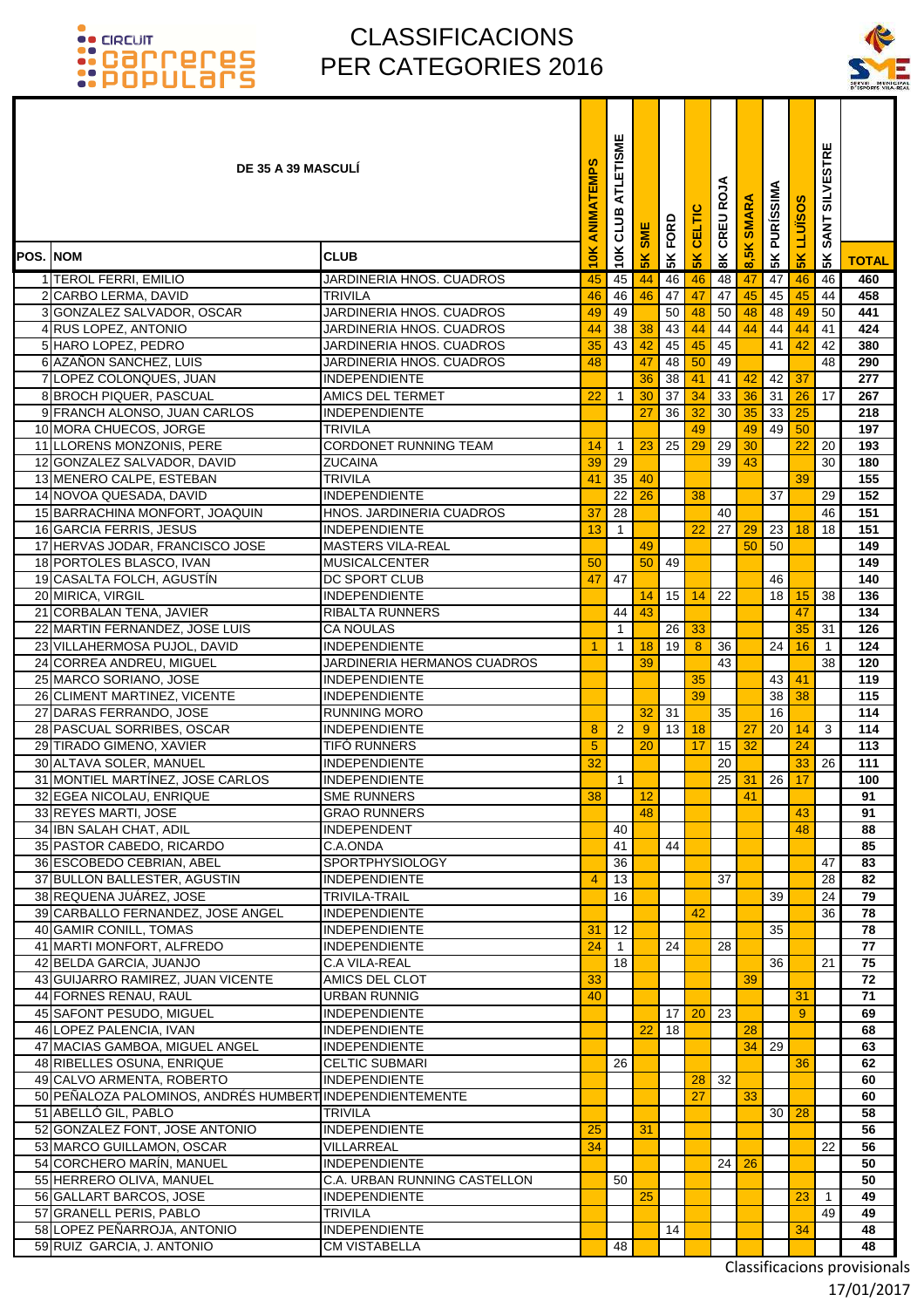### CLASSIFICACIONS PER CATEGORIES 2016

т T



|                  | <b>DE 35 A 39 MASCULI</b>                           |                                                    | ANIMATEMPS     | ATLETISME<br>10K CLUB | <b>SME</b>     | FORD | CELTIC        | CREU ROJA     | <b>SMARA</b> | <b>5K PURÍSSIMA</b> | <b>LLUISOS</b> | <b>SILVESTRE</b><br><b>SANT</b> |              |
|------------------|-----------------------------------------------------|----------------------------------------------------|----------------|-----------------------|----------------|------|---------------|---------------|--------------|---------------------|----------------|---------------------------------|--------------|
| <b>POS. INOM</b> |                                                     | <b>CLUB</b>                                        | $\leq$         |                       | $\frac{8}{10}$ | 5K   | $\frac{1}{2}$ | $\frac{8}{3}$ | 8,5K         |                     | 5K             | 5K                              | <b>TOTAL</b> |
|                  | 60 AGUT, JOAN                                       | <b>INDEPENDIENTE</b>                               |                |                       |                |      |               | 46            |              |                     |                |                                 | 46           |
|                  | 61 GONZALEZ DEVIS, DAVID                            | <b>INDEPENDIENTE</b>                               |                |                       |                |      |               |               | 46           |                     |                |                                 | 46           |
|                  | 62 APARICIO VAYO, MARTIN                            | ATMÓSFERA RUNNING                                  |                |                       | 10             |      | 10            |               | 25           |                     |                |                                 | 45           |
|                  | 63 JARQUE SALVADOR, MARIO                           | <b>EXCENTRIC</b>                                   |                |                       | 45             |      |               |               |              |                     |                |                                 | 45           |
|                  | 64 MUÑOZ PÉREZ, IVAN                                | <b>INDEPENDIENTE</b>                               |                |                       | 6              | 39   |               |               |              |                     |                |                                 | 45           |
|                  | 65 GONZALEZ GARCIA, IVAN                            | <b>INDEPENDIENTE</b>                               |                |                       |                |      |               |               |              |                     |                | 45                              | 45           |
|                  | 66 GIL BALLESTER, JAVIER                            | <b>OBJETIVO FINISH</b>                             |                |                       |                |      | 43            |               |              |                     |                |                                 | 43           |
|                  | 67 RUBERT CARDA, RAFAEL                             | <b>INDEPENDIENTE</b>                               |                |                       |                |      |               |               |              | 22 <sub>1</sub>     | 21             |                                 | 43           |
|                  | 68 STUECKLE, WOLFGANG                               | <b>SPORTPHYSIOLOGY</b>                             | 43             |                       |                |      |               |               |              |                     |                |                                 | 43           |
|                  | 69 SORIANO GARCIA, VICENTE                          | C.A. LA VALL D'UIXO                                |                |                       |                |      |               |               |              |                     |                | 43                              | 43           |
|                  | 70 DUAL IBAÑEZ, FRANCISCO                           | <b>INDEPENDIENTE</b>                               |                |                       |                |      |               | 42            |              |                     |                |                                 | 42           |
|                  | 71 ESPELLETA CASINOS, GUSTAVO                       | C.A ONDA                                           |                |                       |                | 42   |               |               |              |                     |                |                                 | 42           |
|                  | 72 FOLQUES LORENTE, MAXIMO                          | C.E.DORSAL 19 PEGO                                 |                | 42                    |                |      |               |               |              |                     |                |                                 | 42           |
|                  | 73 LOPEZ ARNAU, SERGIO                              | C.A. LA VALL D'UIXO                                | 42             |                       |                |      |               |               |              |                     |                |                                 | 42           |
|                  | 74 ESCRIBANO SANCHEZ, EDUARDO                       | <b>INDEPENDENT</b>                                 |                |                       |                | 41   |               |               |              |                     |                |                                 | 41           |
|                  | 75 GALI DOMINGO, GONZALO                            | <b>TRIVILA</b>                                     |                |                       | 41             |      |               |               |              |                     |                |                                 | 41           |
|                  | 76 SOGUES SAMPEDRO, RAFA<br>77 GIMENEZ BOVEA, IBAN  | <b>INDEPENDIENTE</b><br>JARDINERIA.HNOS.CUADROS    | 16             |                       |                |      |               |               | 40           | 25                  |                |                                 | 41           |
|                  | 78 HARRERO ALFONSO, VICENTE                         | C.A ONDA                                           |                |                       |                | 40   |               |               |              |                     |                |                                 | 40<br>40     |
|                  | 79 MANSERGAS JUAN, BENJAMIN                         | <b>AMICS DEL TERMET</b>                            |                |                       |                |      |               |               |              | 40                  |                |                                 | 40           |
|                  | 80 RICO HERRERO, JUAN                               | ARTANA AMUNT I AVALL                               |                |                       |                |      | 40            |               |              |                     |                |                                 | 40           |
|                  | 81 RUIZ MARTÍNEZ, SERGIO                            | <b>INDEPENDIENTE</b>                               |                |                       |                |      |               |               |              |                     | 40             |                                 | 40           |
|                  | 82 LAZARO, RUBEN                                    | <b>INDEPENDIENTE</b>                               |                |                       |                |      |               |               |              |                     |                | 40                              | 40           |
|                  | 83 TORRALBO MARTINEZ, ANTONIO                       | C.E. POBLA                                         |                | 39                    |                |      |               |               |              |                     |                |                                 | 39           |
|                  | 84 ESCUDER GREGORI, MANUEL                          | TRILAVALL                                          |                |                       |                |      |               |               |              |                     |                | 39                              | 39           |
|                  | 85 BALADA SOLER, MIGUEL                             | <b>INDEPENDIENTE</b>                               |                |                       |                |      |               |               | 38           |                     |                |                                 | 38           |
|                  | 86 BOIX PASTOR, JOSE                                | <b>INDEPENDIENTE</b>                               |                |                       |                |      |               | 38            |              |                     |                |                                 | 38           |
|                  | 87 AYZA FERRANDIS, ABEL                             | AMICS DEL CLOT                                     |                |                       |                |      |               |               | 37           |                     |                |                                 | 37           |
|                  | 88 GUIRAL AGULLEIRO, ALBERTO                        | <b>INDEPENDIENTE</b>                               |                |                       |                |      |               |               |              | 34 I                | 3              |                                 | 37           |
|                  | 89 LLOPICO VILANOVA, PABLO                          | <b>INDEPENDIENTE</b>                               |                |                       |                |      | 36            |               |              |                     |                | 1                               | 37           |
|                  | 90 LUCAS LLEONART, RUBEN                            | <b>C.M. GR33</b>                                   |                |                       |                |      | 37            |               |              |                     |                |                                 | 37           |
|                  | 91 ORTIZ CALVO, SERGIO                              | <b>FORREST TEAM</b>                                |                | 37                    |                |      |               |               |              |                     |                |                                 | 37           |
|                  | 92 SALES BARBERA, VICENT                            | <b>MIM</b>                                         |                |                       | 37             |      |               |               |              |                     |                |                                 | 37           |
|                  | 93 ALMAZAN NAVARRO, FERNANDO                        | AGARREUL@S                                         |                |                       |                |      |               |               |              |                     |                | 37                              | 37           |
|                  | 94 JARQUE VILAR, MANUEL                             | <b>INDEPENDIENTE</b>                               | 36             |                       |                |      |               |               |              |                     |                |                                 | 36           |
|                  | 95 MESA FALOMIR, SAUL                               | PLAER DE MAVIDA                                    | $\overline{2}$ |                       |                | 34   |               |               |              |                     |                |                                 | 36           |
|                  | 96 RIBERA VIUDEZ, VICENTE                           | ARTANA AMUNT I AVALL                               |                |                       |                |      |               | 36            |              |                     |                |                                 | 36           |
|                  | 97 ANTONINO SIFRE, KENENISA                         | <b>DESNIVEL+ TRAIL</b><br><b>C.M. DESERT AMUNT</b> |                |                       |                | 35   |               |               |              |                     |                |                                 | 35           |
|                  | 98 ROYO PICAZO, DANIEL<br>99 ABELLAN TORTOSA, ANGEL | <b>INDEPENDIENTE</b>                               |                |                       | 35             |      |               |               |              |                     |                | 35                              | 35<br>35     |
|                  | 100 CALERO VALLEJO, JUAN JOSE                       | <b>INDEPENDIENTE</b>                               | 19             | 15                    |                |      |               |               |              |                     |                |                                 | 34           |
|                  | 101 GONZALEZ APARICIO, TONI                         | <b>INDEPENDENT</b>                                 |                | 11                    |                |      |               |               |              |                     |                | 23                              | 34           |
|                  | 102 IZQUIERDO SASTRE, JAVI                          | <b>RUN ADDICTION</b>                               |                |                       | 34             |      |               |               |              |                     |                |                                 | 34           |
|                  | 103 OCAÑA CALPE, ALEJANDRO                          | <b>TRIVILA</b>                                     |                | 34                    |                |      |               |               |              |                     |                |                                 | 34           |
|                  | 104 PREGOT SANCHEZ, LUCAS                           | ATMOSFERA SPORT RUNNING                            |                |                       |                |      |               | 34            |              |                     |                |                                 | 34           |
|                  | 105 MARTINEZ GALINDO, JOSE ALBERTO                  | <b>INDEPENDIENTE</b>                               |                |                       |                |      |               |               |              |                     |                | 34                              | 34           |
|                  | 106 FORTUÑO AGULLEIRO, ISAAC                        | <b>MONITORS FOR EVER</b>                           |                |                       |                |      |               |               |              |                     | 32             | $\mathbf{1}$                    | 33           |
|                  | 107 IGLESIAS ALARCON, JOSE                          | PLAER DE MA VIDA RUNNERS                           |                |                       |                | 33   |               |               |              |                     |                |                                 | 33           |
|                  | 108 MATAMALA PONS, ISRAEL                           | <b>INDEPENDIENTE</b>                               |                | 33                    |                |      |               |               |              |                     |                |                                 | 33           |
|                  | 109 MEDALL CHIVA, RUBÉN                             | <b>CLUB TRIATLON ANFIBIOS ALMASSO</b>              |                | $\mathbf{1}$          |                |      |               |               |              | 32                  |                |                                 | 33           |
|                  | 110 ROBLES PALLARES, JOSE DOMINGO                   | <b>INDEPENDIENTE</b>                               |                |                       | 33             |      |               |               |              |                     |                |                                 | 33           |
|                  | 111 CABEZUELO MARTINEZ, CRISTIAN                    | A.JARDINERIA HNOS. CUADROS                         |                |                       |                |      |               |               |              |                     |                | 33                              | 33           |
|                  | 112 GIL DELEGIDO, PEDRO                             | <b>SOLIVO TEAM</b>                                 |                | 32                    |                |      |               |               |              |                     |                |                                 | 32           |
|                  | 113 PEREZ BONET, ALBERTO                            | <b>INDEPENDIENTE</b>                               |                |                       |                | 32   |               |               |              |                     |                |                                 | 32           |
|                  | 114 SAFONT FALOMIR, JOSE VTE.                       | C.M. LA PEDRERA                                    |                |                       |                |      |               | 31            |              |                     |                | 1                               | 32           |
|                  | 115 GARCIA PUCHOL, JUANJO                           | <b>C.M VILAFAMES</b>                               |                |                       |                |      |               |               |              |                     |                | 32                              | 32           |
|                  | 116 GARCIA DEL CAMPILLO, OSCAR                      | <b>INDEPENDIENTE</b>                               |                |                       |                |      | 31            |               |              |                     |                |                                 | 31           |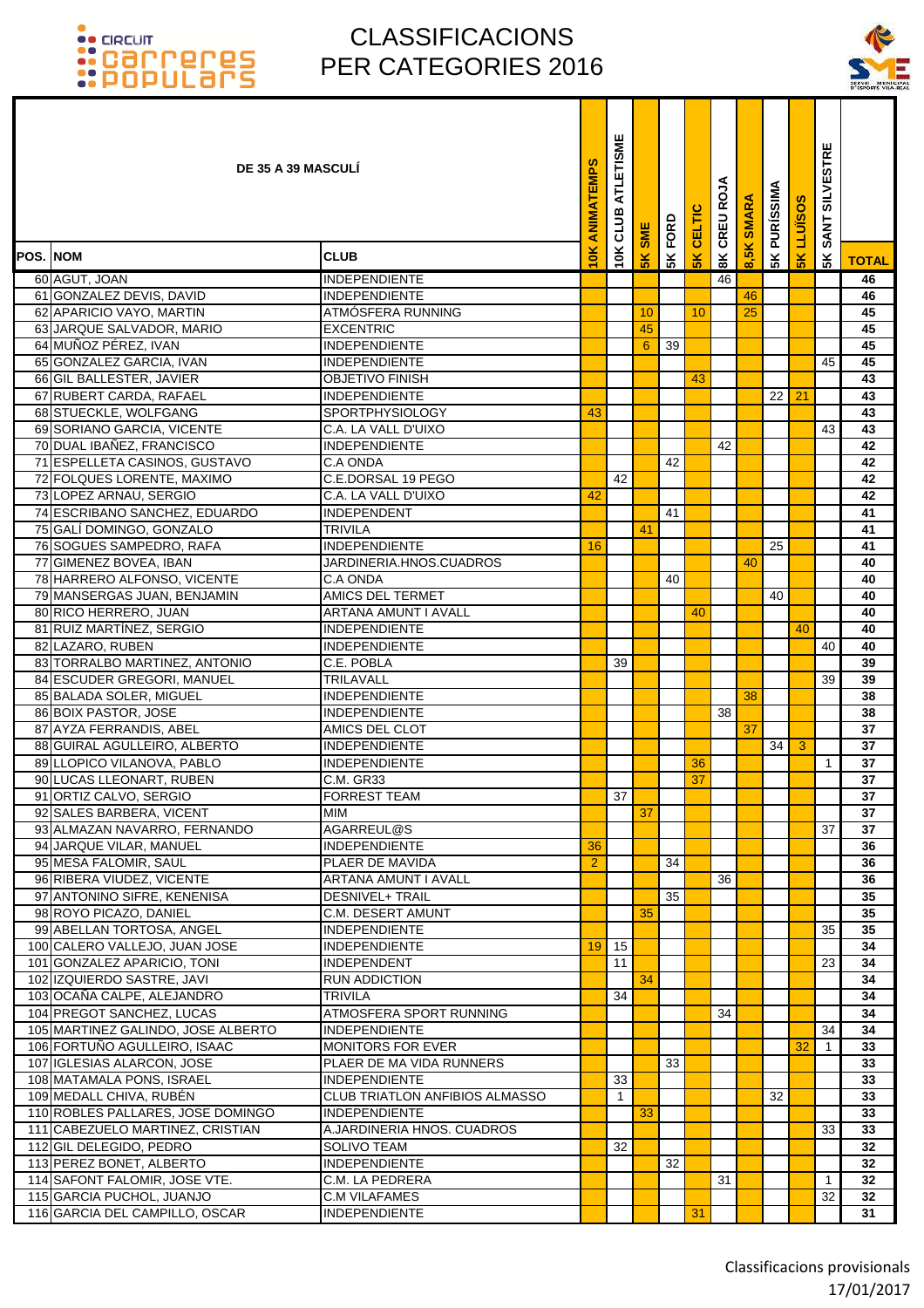### CLASSIFICACIONS PER CATEGORIES 2016

T T Т



| <b>DE 35 A 39 MASCULI</b>                                     |                                                       | ANIMATEMPS       | ATLETISME<br>CLUB | <b>SME</b>      | FORD | CELTIC         | CREU ROJA    | <b>SMARA</b> | <b>5K PURÍSSIMA</b> | <b>LLUISOS</b> | <b>SILVESTRE</b><br><b>SANT</b> |              |
|---------------------------------------------------------------|-------------------------------------------------------|------------------|-------------------|-----------------|------|----------------|--------------|--------------|---------------------|----------------|---------------------------------|--------------|
| <b>POS. NOM</b>                                               | <b>CLUB</b>                                           | $\overline{10K}$ | 10K               | 5K              | 5K   | $\frac{1}{2}$  | $\mathbf{g}$ | 8,5K         |                     | 5K             | 5K                              | <b>TOTAL</b> |
| 117 LOZANO SANCHEZ, JOSE ANTONIO                              | <b>C.A VILA-REAL</b>                                  |                  | 31                |                 |      |                |              |              |                     |                |                                 | 31           |
| 118 MOLÉS GUMBAU, IVÁN                                        | <b>INDEPENDIENTE</b>                                  |                  |                   |                 |      |                |              |              |                     | 30             | $\mathbf{1}$                    | 31           |
| 119 PATUEL USO, PEPE                                          | <b>INDEPENDIENTE</b>                                  |                  |                   |                 |      |                |              |              |                     | 29             | $\overline{2}$                  | 31           |
| 120 EDO BERNARDO, DAVID                                       | <b>C.T. ALQUERIES TRYTEAM</b>                         | 30               |                   |                 |      |                |              |              |                     |                |                                 | 30           |
| 121 MONFERRER PEÑA, NATXO                                     | CORDONET RUNNING TEAM                                 |                  |                   |                 |      | 30             |              |              |                     |                |                                 | 30           |
| 122 MORAGA TORTOSA, ANTONIO                                   | INDEPENDIENTE                                         |                  |                   |                 | 30   |                |              |              |                     |                |                                 | 30           |
| 123 VILLARROYA SANCHEZ, MANUEL                                | <b>INDEPENDIENTE</b>                                  |                  | 30                |                 |      |                |              |              |                     |                |                                 | 30           |
| 124 NEBOT FERNANDEZ, MARCOS                                   | <b>INDEPENDENT</b>                                    |                  |                   |                 | 29   |                |              |              |                     |                |                                 | 29           |
| 125 NEGRE VALCARCEL, ALBERTO                                  | <b>ALQUERIES RUNNING</b>                              |                  |                   | 29              |      |                |              |              |                     |                |                                 | 29           |
| 126 VILAR GUERRERO, JUAN ANTONIO                              | ARTANA AMUNT I AVALL                                  | 29               |                   |                 |      |                |              |              |                     |                |                                 | 29           |
| 127 ALBALAT BAYARRI, CRISTIAN                                 | <b>INDEPENDIENTE</b>                                  |                  |                   |                 | 28   |                |              |              |                     |                |                                 | 28           |
| 128 MOLINER RUBERT, SERGIO                                    | <b>INDEPENDIENTE</b>                                  |                  |                   |                 |      |                |              |              | 17 <sup>1</sup>     | 11             |                                 | 28           |
| 129 PAULO MAIRELES, JAIRO                                     | <b>BCS TRAIL D'UIXO</b>                               |                  |                   | 28              |      |                |              |              |                     |                |                                 | 28           |
| 130 RAMOS LARA, HECTOR                                        | <b>ARTANA AMUNT I AVALL</b>                           | 28               |                   |                 |      |                |              |              |                     |                |                                 | 28           |
| 131 BALLESTER VILAR, CRISTIAN                                 | ARTANA AMUNT I AVALL                                  | 27               |                   |                 |      |                |              |              |                     |                |                                 | 27           |
| 132 BUSTAMANTE RUANO, OSCAR                                   | REDOLAT TEAM                                          |                  | 27                |                 |      |                |              |              |                     |                |                                 | 27           |
| 133 MIRÓ TORRES, JORDI                                        | <b>INDEPENDIENTE</b>                                  |                  |                   |                 |      |                |              |              |                     | 27             |                                 | 27           |
| 134 ORTIZ BELLES, MANUEL                                      | <b>CELTIC SUBMARI</b>                                 |                  |                   |                 |      |                |              |              | 27                  |                |                                 | 27           |
| 135 PIQUER MONTOLIU, CARLOS<br>136 CIFRE SOSPEDRA, JOSE ANGEL | CLUB DE MUNTANYA SERRA ESPADA<br><b>INDEPENDIENTE</b> |                  |                   |                 | 27   |                | 26           |              |                     |                |                                 | 27<br>26     |
| 137 MUÑOZ GUIRAO, JOSE MANUEL                                 | <b>INDEPENDIENTE</b>                                  | 26               |                   |                 |      |                |              |              |                     |                |                                 | 26           |
| 138 PERIS FABREGAT, PASQUAL                                   | <b>INDEPENDIENTE</b>                                  |                  |                   |                 |      | 26             |              |              |                     |                |                                 | 26           |
| 139 RAMOS RUBERT, MARTIN                                      | <b>INDEPENDIENTE</b>                                  |                  |                   | 16              |      |                |              |              |                     |                | 10                              | 26           |
| 140 CLAUSELL ROQUE, CARLOS                                    | <b>INDEPENDIENTE</b>                                  |                  |                   |                 |      | 25             |              |              |                     |                |                                 | 25           |
| 141 QUESADA RUIZ, JOSE MIGUEL                                 | RANNING SPORT TEAM                                    |                  | 25                |                 |      |                |              |              |                     |                |                                 | 25           |
| 142 SANCHEZ REOLID, OSCAR                                     | <b>INDEPENDIENTE</b>                                  |                  |                   |                 |      | 19             |              |              |                     |                | 6                               | 25           |
| 143 MURCIA, JAVIER                                            | TRILAVALL                                             |                  |                   |                 |      |                |              |              |                     |                | 25                              | 25           |
| 144 GÓMEZ PARÍS, JUAN MANUEL                                  | <b>LOS GACELAS</b>                                    |                  |                   | 24              |      |                |              |              |                     |                |                                 | 24           |
| 145 OLMOS MENGOD, VICENTE                                     | RUNNERS CIUTAT DE VALENCIA                            |                  | 24                |                 |      |                |              |              |                     |                |                                 | 24           |
| 146 VILLACRECES FERNANDEZ, JOSE JAVIER                        | <b>INDEPENDIENTE</b>                                  |                  |                   |                 |      | 24             |              |              |                     |                |                                 | 24           |
| 147 CAMPOS LLOVERAS, SERGIO                                   | INDEPENDENT                                           |                  |                   |                 | 23   |                |              |              |                     |                |                                 | 23           |
| 148 FERRIOLS BELMONTE, ADRIAN                                 | <b>INDEPENDIENTE</b>                                  | 23               |                   |                 |      |                |              |              |                     |                |                                 | 23           |
| 149 GARCIA PINA, SALVA                                        | <b>INDEPENDIENTE</b>                                  |                  | 23                |                 |      |                |              |              |                     |                |                                 | 23           |
| 150 MATA CASTELLET, CHENCHO                                   | INDEPENDIENTE                                         |                  |                   |                 |      | 23             |              |              |                     |                |                                 | 23           |
| 151 BRICEAG BRICEAG, LUCAS                                    | <b>INDEPENDIENTE</b>                                  |                  |                   |                 | 22   |                |              |              |                     |                |                                 | 22           |
| 152 AZORIN ESCAMILLA, HUGO                                    | PEÑA EL COYOTE                                        |                  | 21                |                 |      |                |              |              |                     |                |                                 | 21           |
| 153 BOU ORTIZ, SERGIO                                         | <b>INDEPENDIENTE</b>                                  | 21               |                   |                 |      |                |              |              |                     |                |                                 | 21           |
| 154 CANOREA GUTIERREZ, ISAAC                                  | <b>INDEPENDIENTE</b><br><b>INDEPENDIENTE</b>          |                  |                   |                 |      | 21             |              |              |                     |                |                                 | 21           |
| 155 FONT ROMERO, JOSÉ PASCCUAL<br>156 JIMENEZ GARCIA, DAVID   | <b>INDEPENDIENTE</b>                                  | 20               | $\overline{1}$    |                 |      |                | 21           |              |                     |                |                                 | 21<br>21     |
| 157 MESEGUER VICENT, JAVI                                     | <b>INDEPENDIENTE</b>                                  |                  |                   | 21              |      |                |              |              |                     |                |                                 | 21           |
| 158 RUBERT CANTAVELLA, MANOLO                                 | PORCELANOSA                                           |                  |                   |                 |      |                |              |              | 21                  |                |                                 | 21           |
| 159 RUZ BADENES, JOAQUIN                                      | <b>INDEPENDIENTE</b>                                  |                  |                   |                 | 21   |                |              |              |                     |                |                                 | 21           |
| 160 ALEIXANDRE GARCIA, MIGUEL                                 | <b>DESNIVEL+ TRAIL</b>                                |                  |                   |                 | 20   |                |              |              |                     |                |                                 | 20           |
| 161 BAÑOS GOMAR, DANI                                         | PEÑA EL COYOTE                                        |                  | 20                |                 |      |                |              |              |                     |                |                                 | 20           |
| 162 MARTÍN CORTIELLA, JOSE LUIS                               | <b>INDEPENDIENTE</b>                                  |                  |                   |                 |      |                |              |              |                     | 20             |                                 | 20           |
| 163 JIMÉNEZ GASCÓN, JAVI                                      | TAULAINS ALFAFAR                                      |                  | 19                |                 |      |                |              |              |                     |                |                                 | 19           |
| 164 MANZANET LLOP, ALEJANDRO                                  | <b>INDEPENDIENTE</b>                                  |                  |                   |                 |      |                |              |              | 19                  |                |                                 | 19           |
| 165 MARCO SERRANO, JAVI                                       | INDEPENDIENTE                                         |                  |                   |                 |      |                | 19           |              |                     |                |                                 | 19           |
| 166 MIGUEL TAMARIT, OSCAR                                     | <b>INDEPENDIENTE</b>                                  |                  |                   |                 |      |                |              |              |                     | 19             |                                 | 19           |
| 167 NOMDEDEU GRANELL, DAVID                                   | <b>PAINTING RUNNERS</b>                               |                  |                   | 19              |      |                |              |              |                     |                |                                 | 19           |
| 168 PESUDO BERNAT, MANUEL                                     | <b>INDEPENDIENTE</b>                                  |                  |                   |                 |      | $\overline{7}$ |              |              | 12                  |                |                                 | 19           |
| 169 VICENT PALANCA, VICENTE                                   | <b>INDEPENDIENTE</b>                                  |                  |                   |                 |      |                |              |              |                     |                | 19                              | 19           |
| 170 BONILLO, JORGE                                            | <b>INDEPENDIENTE</b>                                  |                  |                   |                 |      |                | 18           |              |                     |                |                                 | 18           |
| 171 BROCH GARCERA, ROGER                                      | C.T. ALQUERIES TRYTEAM                                | 18               |                   |                 |      |                |              |              |                     |                |                                 | 18           |
| 172 ARNES JIMENEZ, JOSE MANUEL                                | VILA-BOLT                                             |                  | 17                |                 |      |                |              |              |                     |                |                                 | 17           |
| 173 FERNANDEZ MERINO, SERGIO<br>174 OQUENDO TERUEL, DAVID     | <b>INDEPENDIENTE</b><br><b>RUNSUMCORDA</b>            |                  |                   | 17 <sub>2</sub> |      |                | 17           |              |                     |                |                                 | 17<br>17     |
| 175 SANCHEZ MANCEBO, LOREN                                    | <b>INDEPENDIENTE</b>                                  |                  |                   |                 |      | 9              |              |              | 8                   |                |                                 | 17           |
|                                                               |                                                       |                  |                   |                 |      |                |              |              |                     |                |                                 |              |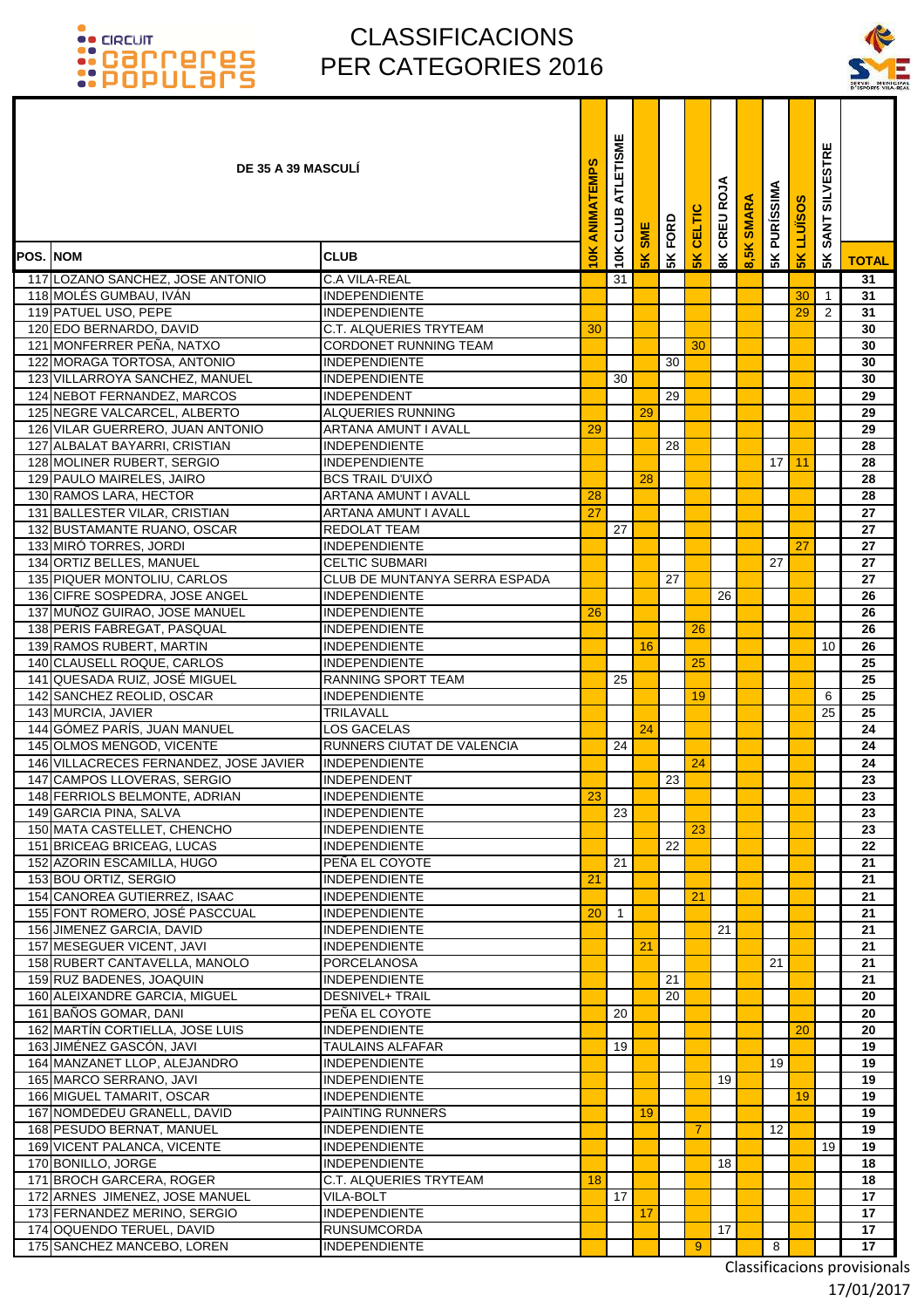### CLASSIFICACIONS PER CATEGORIES 2016



|                 | <b>DE 35 A 39 MASCULI</b>                                            |                                                   | ANIMATEMPS     | ATLETISME<br>CLUB | <b>SME</b> | <b>SKFORD</b> | CELTIC | ЗÁ<br>8K CREUR | <b>SMARA</b> | <b>PURÍSSIMA</b> | <b>LLUÏSOS</b>  | <b>SILVESTRE</b><br><b>SANT</b> |                       |
|-----------------|----------------------------------------------------------------------|---------------------------------------------------|----------------|-------------------|------------|---------------|--------|----------------|--------------|------------------|-----------------|---------------------------------|-----------------------|
| <b>POS. NOM</b> |                                                                      | <b>CLUB</b>                                       | 10K            | 10K               | 5K         |               | 5K     |                | 8,5K         | 5K               | $\frac{8}{5}$   | 5K                              | <b>TOTAL</b>          |
|                 | 176 TRUJILLO BLANCO, RUBEN                                           | <b>INDEPENDIENTE</b>                              | 17             |                   |            |               |        |                |              |                  |                 |                                 | 17                    |
|                 | 177 GIL ALMELA, SANTIAGO                                             | <b>INDEPENDIENTE</b>                              |                |                   |            |               |        | 16             |              |                  |                 |                                 | 16                    |
|                 | 178 QUESADA PINA, ALEJANDRO                                          | INDEPENDIENTE                                     |                |                   |            |               | 16     |                |              |                  |                 |                                 | 16                    |
|                 | 179 MONFORT SANZ, GUILLERMO                                          | <b>INDEPENDIENTE</b>                              |                |                   |            |               |        |                |              |                  |                 | 16                              | 16                    |
|                 | 180 HASSAN, ADNAN                                                    | <b>INDEPENDIENTE</b>                              | 15             |                   |            |               |        |                |              |                  |                 |                                 | 15                    |
|                 | 181 LLORENS MIGUEL, ESTANIS                                          | <b>INDEPENDIENTE</b>                              |                |                   | 15         |               |        |                |              |                  |                 |                                 | 15                    |
|                 | 182 MORENO GARCIA, MICHEL                                            | <b>INDEPENDIENTE</b>                              |                |                   |            |               |        |                |              | 15               |                 |                                 | 15                    |
|                 | 183 QUESADA JIMENEZ, FERNANDO                                        | <b>INDEPENDIENTE</b>                              |                |                   |            |               | 15     |                |              |                  |                 |                                 | 15                    |
|                 | 184 CID CLEMENTE, ALBERTO                                            | <b>INDEPENDIENTE</b>                              |                |                   |            |               |        |                |              |                  |                 | 15                              | 15                    |
|                 | 185 COZAR TORAN, PEDRO                                               | <b>IINDEPENDIENTE</b>                             |                | 14                |            |               |        |                |              |                  |                 |                                 | 14                    |
|                 | 186 GOTERRIS CARRATALA, MANUEL                                       | <b>INDEPENDIENTE</b>                              |                |                   |            |               |        |                |              |                  | 13              | $\mathbf{1}$                    | 14                    |
|                 | 187 SORIANO COLONQUES, ANGEL JUAN<br>188 TÉBAR RODRÍGUEZ, FCO JAVIER | <b>INDEPENDIENTE</b><br><b>INDEPENDIENTE</b>      |                |                   |            |               |        |                |              | 14               |                 | 14                              | 14<br>14              |
|                 | 189 LORCA RUBIO, SERGIO                                              | <b>INDEPENDIENTE</b>                              |                | 1                 |            | 12            |        |                |              |                  |                 |                                 | 13                    |
|                 | 190 PALAU, ARTURO JOSE                                               | <b>ATHLETIC RUNNING ANIMATEMPS</b>                |                |                   | 13         |               |        |                |              |                  |                 |                                 | 13                    |
|                 | 191 PARDO ANDRÉS, ERIC                                               | <b>INDEPENDIENTE</b>                              |                |                   |            |               |        |                |              | 13               |                 |                                 | 13                    |
|                 | 192 VILANOVA MORENO, SERGIO                                          | <b>INDEPENDIENTE</b>                              |                |                   |            |               | 13     |                |              |                  |                 |                                 | 13                    |
|                 | 193 MONFORT MIRALLES, DAVID                                          | C.C.PICAIO                                        |                |                   |            |               |        |                |              |                  |                 | 13                              | 13                    |
|                 | 194 EXPOSITO NAVARRO, JESUS                                          | <b>INDEPENDIENTE</b>                              | 12             |                   |            |               |        |                |              |                  |                 |                                 | 12                    |
|                 | 195 FONT SANZ, PABLO                                                 | <b>INDEPENDIENTE</b>                              |                |                   |            |               |        |                |              |                  | 12              |                                 | 12                    |
|                 | 196 SÁNCHEZ GARRIDO, RAFA                                            | <b>INDEPENDIENTE</b>                              |                |                   |            |               | 12     |                |              |                  |                 |                                 | 12                    |
|                 | 197 FONT ROMERO, RUBEN                                               | <b>AMICS DEL MASCLE</b>                           |                |                   |            |               |        |                |              |                  |                 | $12 \overline{ }$               | 12                    |
|                 | 198 ABELLA FALCO, NACHO                                              | <b>INDEPENDIENTE</b>                              |                |                   |            |               |        |                |              | 11               |                 |                                 | 11                    |
|                 | 199 GARCÍA VÍA, MANUEL DAVID                                         | <b>INDEPENDIENTE</b>                              |                |                   |            |               | 11     |                |              |                  |                 |                                 | 11                    |
|                 | 200 NAVARRO RUBERT, CARLOS<br>201 PALACIOS TORTOLA, JAVIER           | <b>EMO RUNNING</b><br>TOPRUN TEAM BY METAESPORT   | 11             |                   | 11         |               |        |                |              |                  |                 |                                 | $\overline{11}$<br>11 |
|                 | 202 PEIRO SAZ, JUAN                                                  | <b>INDEPENDIENTE</b>                              |                |                   |            |               |        |                |              |                  | 10 <sup>°</sup> | $\mathbf{1}$                    | 11                    |
|                 | 203 PERIS ALDAS, CARLOS                                              | REFINERIA CASTELLON                               |                |                   |            | 11            |        |                |              |                  |                 |                                 | 11                    |
|                 | 204 GARCIA MARTINEZ, NACHO                                           | <b>INDEPENDENT</b>                                |                |                   |            |               |        |                |              |                  |                 | 11                              | 11                    |
|                 | 205 JIMENEZ GARCIA-MUÑOZ, JORGE                                      | <b>INDEPENDIENTE</b>                              |                |                   |            |               |        |                |              | 10               |                 |                                 | 10                    |
|                 | 206 MIÑANA FERRERO, CESAR                                            | <b>VEDAT CASTELLON S.A</b>                        |                |                   |            | 10            |        |                |              |                  |                 |                                 | 10                    |
|                 | 207 SANCHIS GARCÍA, DAVID                                            | C.C. EL SAFRANAR, TORRENT                         |                | 10                |            |               |        |                |              |                  |                 |                                 | 10                    |
|                 | 208 FORTUÑO SANZ, CARLOS                                             | INDEPENDIENTE                                     |                |                   |            | 9             |        |                |              |                  |                 |                                 | 9                     |
|                 | 209 JUAN BROCH, FRANCISCO                                            | <b>ARREBUFO</b>                                   |                |                   |            |               |        |                |              | 9                |                 |                                 | 9                     |
|                 | 210 LARA RUBIO, PEDRO VICTOR                                         | INDEPENDIENTE                                     |                |                   | 8          |               |        |                |              |                  |                 | 1                               | 9                     |
|                 | 211 LOFTHOUSE, ANDY                                                  | <b>INDEPENDIENTE</b>                              |                | 9                 |            |               |        |                |              |                  |                 |                                 | 9                     |
|                 | 212 MARTIN BALLESTER, JOSE MANUEL                                    | TOPRUN TEAM BY METAESPORT<br><b>INDEPENDIENTE</b> | 9              |                   |            |               |        |                |              |                  |                 | 9                               | 9<br>9                |
|                 | 213 NEBRA TRIGUEROS, ALBERT<br>214 MOLINER ORTIZ, JORGE              | <b>INDEPENDIENTE</b>                              |                | 8                 |            |               |        |                |              |                  |                 |                                 | 8                     |
|                 | 215 SÁNCHEZ ESCUDEROS, DANIEL                                        | INDEPENDIENTE                                     |                |                   |            |               |        |                |              |                  | 8               |                                 | 8                     |
|                 | 216 SANTAMARIA CHILLARON, ROBERTO                                    | LOGOS RUNNERS                                     |                |                   |            | 8             |        |                |              |                  |                 |                                 | 8                     |
|                 | 217 SEGLAR, VICTOR                                                   | INDEPENDIENTE                                     |                |                   |            |               |        |                |              |                  |                 | 8                               | 8                     |
|                 | 218 COSTA ARENAS, MIGUEL                                             | <b>REDOLAT</b>                                    |                | $\overline{7}$    |            |               |        |                |              |                  |                 |                                 | $\overline{7}$        |
|                 | 219 LLORENS GIL, FRANCISCO                                           | INDEPENDIENTE                                     |                |                   |            |               |        |                |              |                  | $\overline{7}$  |                                 | $\overline{7}$        |
|                 | 220 MARTINEZ MARTI, JOSE IVAN                                        | INDEPENDIENTE                                     |                |                   |            | 7             |        |                |              |                  |                 |                                 | 7                     |
|                 | 221 PARRILLA CARA, DAVID                                             | <b>INDEPENDIENTE</b>                              |                |                   | 7          |               |        |                |              |                  |                 |                                 | 7                     |
|                 | 222 SULLEIRO IGUAL, JOSE MANUEL                                      | INDEPENDIENTE                                     | $\overline{7}$ |                   |            |               |        |                |              |                  |                 |                                 | $\overline{7}$        |
|                 | 223 CABRERA GONZALEZ, BARRABAS                                       | INDEPENDIENTE                                     |                |                   |            |               |        |                |              |                  |                 | 7                               | $\overline{7}$        |
|                 | 224 MATEU GÓMEZ, CARLES                                              | INDEPENDIENTE                                     |                |                   |            |               |        |                |              |                  | $6^{\circ}$     |                                 | 6                     |
|                 | 225 RAMIRO SERRANO, RUBEN<br>226 ROBLES SERRANO, TONI                | <b>REDOLAT TEAM</b><br><b>INDEPENDIENTE</b>       |                | 6                 |            |               | 6      |                |              |                  |                 |                                 | 6<br>6                |
|                 | 227 SALES RUBIO, JOAQUIN                                             | <b>INDEPENDENT</b>                                |                |                   |            | 6             |        |                |              |                  |                 |                                 | 6                     |
|                 | 228 SULLEIRO IGUAL, VICTOR MANUEL                                    | INDEPENDIENTE                                     | 6              |                   |            |               |        |                |              |                  |                 |                                 | 6                     |
|                 | 229 BLASCO GARCES, DIEGO JOSE                                        | INDEPENDIENTE                                     |                |                   |            | 5             |        |                |              |                  |                 |                                 | 5                     |
|                 | 230 MARTÍN TORÁ, PABLO                                               | INDEPENDIENTE                                     |                |                   |            |               | 5      |                |              |                  |                 |                                 | 5                     |
|                 | 231 NAVARRO BASCO, NÉSTOR                                            | <b>AMICS DEL TERMET</b>                           |                |                   | 5          |               |        |                |              |                  |                 |                                 | 5                     |
|                 | 232 ORTELLS NICOLAU, ADRIAN                                          | INDEPENDIENTE                                     |                |                   |            |               |        |                |              |                  | 4               | 1                               | 5                     |
|                 | 233 SANCHIS BORDERA, JAVIER                                          | <b>ORERO PATERNA RUNNERS</b>                      |                | 5                 |            |               |        |                |              |                  |                 |                                 | 5                     |
|                 | 234 TIRADO LLORENS, IVAN                                             | INDEPENDIENTE                                     |                |                   |            |               |        |                |              |                  | 5 <sup>5</sup>  |                                 | 5                     |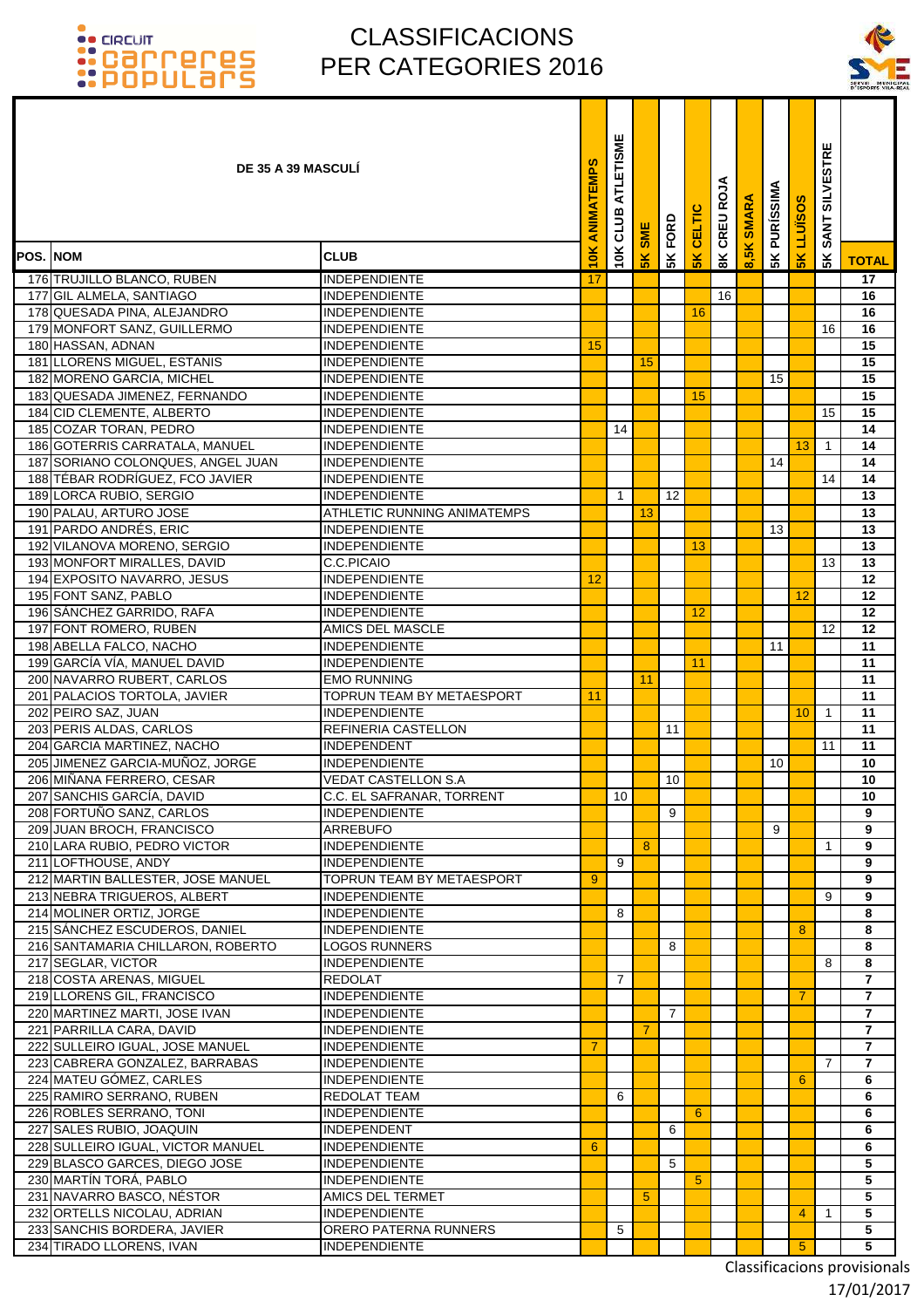

| DE 35 A 39 MASCULÍ                    |                        | ANIMATEMPS | ATLETISME<br>CLUB | <b>SME</b> | FORD | CELTIC        | CREU ROJA     | <b>SMARA</b> | <b>5K PURÍSSIMA</b> | S<br>LLUÏSO:   | <b>SILVESTRE</b><br><b>SANT</b> |              |
|---------------------------------------|------------------------|------------|-------------------|------------|------|---------------|---------------|--------------|---------------------|----------------|---------------------------------|--------------|
| <b>POS. INOM</b>                      | <b>CLUB</b>            | 10K        | 10K               | 5K         | 5K   | $\frac{2}{5}$ | $\frac{8}{3}$ | 8,5K         |                     | $\frac{1}{5}$  | 5 <sub>K</sub>                  | <b>TOTAL</b> |
| 235 NAVARRO FONFRIA, PEDRO            | <b>INDEPENDENT</b>     |            |                   |            |      |               |               |              |                     |                | 5                               | 5            |
| 236 DEUSDAD PRADES, DAVID             | <b>INDEPENDIENTE</b>   |            |                   |            | 4    |               |               |              |                     |                |                                 | 4            |
| 237 LOPEZ ALBARRACIN, SERGIO          | <b>INDEPENDIENTE</b>   |            | 4                 |            |      |               |               |              |                     |                |                                 | 4            |
| 238 MARTINEZ JARA, FRANCISCO          | <b>INDEPENDIENTE</b>   |            |                   |            |      | 4             |               |              |                     |                |                                 | 4            |
| 239 CUBEDO ALCAZAR, IBAM              | INDEPENDENT            |            |                   |            |      |               |               |              |                     |                | 4                               | 4            |
| 240 BROCH VILLARREAL, PEDRO           | <b>INDEPENDIENTE</b>   | 3          |                   |            |      |               |               |              |                     |                |                                 | 3            |
| 241 RODRÍGUEZ GUANTER, FRANCISCO      | <b>INDEPENDIENTE</b>   |            | 3                 |            |      |               |               |              |                     |                |                                 | 3            |
| 242 TORRES MOTA, DAVID                | <b>INDEPENDIENTE</b>   |            |                   |            |      |               |               |              |                     | $\overline{2}$ | $\mathbf{1}$                    | 3            |
| 243 APARICI BALAGUER, JORDI           | <b>INDEPENDIENTE</b>   |            | $\mathbf{1}$      |            |      |               |               |              |                     |                |                                 | $\mathbf{1}$ |
| 244 EGEA FALOMIR, TONO                | 365RIDER               |            | $\mathbf{1}$      |            |      |               |               |              |                     |                |                                 | $\mathbf{1}$ |
| 245 GULLART SAN INOCENCIO, EDUARDO    | <b>GRAO RUNNERS</b>    |            | $\mathbf{1}$      |            |      |               |               |              |                     |                |                                 | 1            |
| 246 MARZO LAMBIES, JOAQUI             | C. T. A CORRECUITA     |            | 1                 |            |      |               |               |              |                     |                |                                 | $\mathbf{1}$ |
| 247 MEDALL GIL, SANTI                 | <b>FOTO-FUTUR</b>      |            | $\mathbf{1}$      |            |      |               |               |              |                     |                |                                 | $\mathbf{1}$ |
| 248 MIRA ALFARO, JAVIER               | <b>INDEPENDIENTE</b>   |            | $\mathbf{1}$      |            |      |               |               |              |                     |                |                                 | $\mathbf{1}$ |
| 249 PIERA CEREZUELA, FRANCISCO JAVIER | <b>INDEPENDIENTE</b>   |            | $\mathbf{1}$      |            |      |               |               |              |                     |                |                                 | $\mathbf{1}$ |
| 250 RAMON NAVARRO, NARCISO            | <b>TRIVILA</b>         |            | $\mathbf{1}$      |            |      |               |               |              |                     |                |                                 | $\mathbf{1}$ |
| 251 SORIANO SANJUAN, SEBASTIAN        | C.D.M.E. TRAIL VILLENA |            | $\mathbf{1}$      |            |      |               |               |              |                     |                |                                 | $\mathbf{1}$ |
| 252 AMPOSTA BROCH, JOSEP              | <b>INDEPENDIENTE</b>   |            |                   |            |      |               |               |              |                     |                | $\mathbf{1}$                    | $\mathbf{1}$ |
| 253 CERON, SAMUEL                     | <b>INDEPENDIENTE</b>   |            |                   |            |      |               |               |              |                     |                | $\mathbf{1}$                    | $\mathbf{1}$ |
| 254 ENGUIDANOS ADSUARA, HÉCTOR        | <b>INDEPENDIENTE</b>   |            |                   |            |      |               |               |              |                     |                | $\mathbf{1}$                    | $\mathbf{1}$ |
| 255 GUAITA GARCIA, FRAN               | <b>INDEPENDIENTE</b>   |            |                   |            |      |               |               |              |                     |                | 1                               | 1            |
| 256 LLORENS RODRIGUEZ, OSCAR          | <b>INDEPENDIENTE</b>   |            |                   |            |      |               |               |              |                     |                | 1                               | 1            |
| 257 REVERTER SORIANO, PAU             | <b>INDEPENDENT</b>     |            |                   |            |      |               |               |              |                     |                | $\mathbf 1$                     | $\mathbf{1}$ |
| 258 RIPOLLÉS BALAGUER, ÁNGEL          | <b>INDEPENDIENTE</b>   |            |                   |            |      |               |               |              |                     |                | $\mathbf{1}$                    | $\mathbf{1}$ |
| 259 RIPOLLES PI, EDUARDO JAVIER       | <b>INDEPENDIENTE</b>   |            |                   |            |      |               |               |              |                     |                | 1                               | $\mathbf{1}$ |
| 260 ROBLES ESTUDILLO, MANU            | <b>INDEPENDIENTE</b>   |            |                   |            |      |               |               |              |                     |                | 1                               | $\mathbf{1}$ |
| 261 SANCHEZ ESCUDEROS, DANIEL         | <b>INDEPENDIENTE</b>   |            |                   |            |      |               |               |              |                     |                | 1                               | $\mathbf{1}$ |
| 262 SERRANO MARTI, JUAN               | INDEPENDENT            |            |                   |            |      |               |               |              |                     |                | 1                               | $\mathbf{1}$ |
| 263 TIRADO BALAGUER, XAVI             | INDEPENDENT            |            |                   |            |      |               |               |              |                     |                | $\mathbf{1}$                    | $\mathbf{1}$ |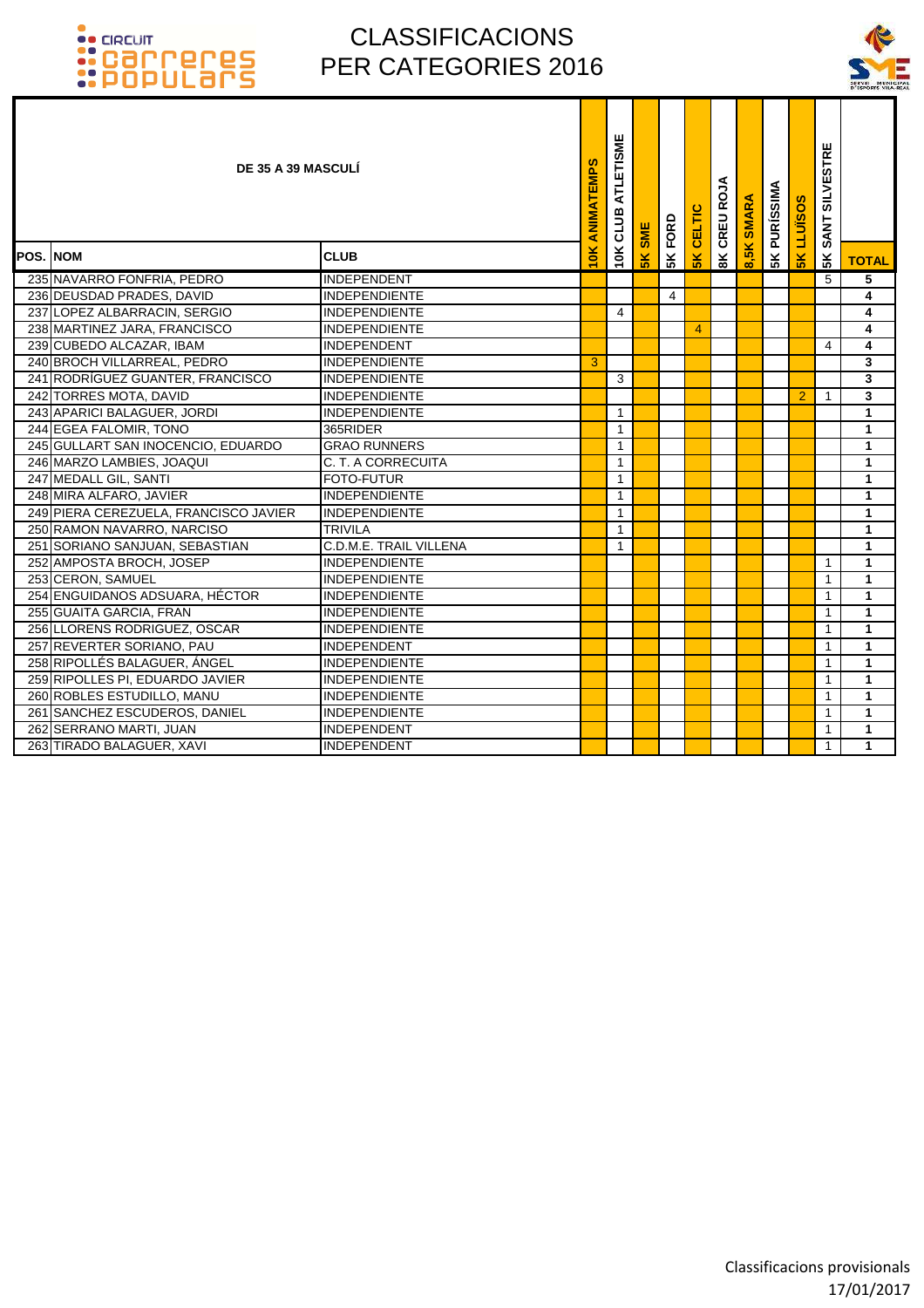### CLASSIFICACIONS PER CATEGORIES 2016



|                 | <b>DE 40 A 44 FEMENI</b>                                      |                                                    | ANIMATEMPS | ATLETISME<br>10K CLUB | <b>SME</b>     | FORD     | CELTIC          | CREU ROJA      | <b>SMARA</b> | <b>5K PURÍSSIMA</b> | <b>SOSINTI</b> | <b>SILVESTRE</b><br><b>SANT</b> |              |
|-----------------|---------------------------------------------------------------|----------------------------------------------------|------------|-----------------------|----------------|----------|-----------------|----------------|--------------|---------------------|----------------|---------------------------------|--------------|
| <b>POS. NOM</b> |                                                               | <b>CLUB</b>                                        | 10K        |                       | 5 <sub>K</sub> | 5K       | $\frac{2}{5}$   | $\frac{8}{10}$ | 8,5K         |                     | 5K             | 5K                              | <b>TOTAL</b> |
|                 | 1 OSUNA ROMERO, SANDRA                                        | <b>NO PROBLEM</b>                                  | 49         | 39                    | 46             | 46       | 46              | 49             | 47           | 45                  | 46             | 47                              | 460          |
|                 | 2 BROCH BELTRAN, BELEN                                        | INDEPENDIENTE                                      | 50         | 41                    | 48             |          | 47              | 50             | 48           | 47                  | 49             | 49                              | 429          |
|                 | 3 LOPEZ FERNANDEZ, ALICIA                                     | INDEPENDIENTE                                      | 40         |                       | 34             | 39       | 43              |                | 43           | 44                  | 44             | 48                              | 335          |
|                 | 4 BELLMUNT SANJUAN, MARISA                                    | <b>SME RUNNERS</b>                                 | 38         | 14                    | 31             | 36       | 40              |                | 40           | 42                  | 37             | 43                              | 321          |
|                 | 5 GALENDE COLOM, CARMINA                                      | C.A. ONDA                                          | 44         | 32                    |                |          | 41              | 47             | 44           | 40                  | 43             |                                 | 291          |
|                 | 6 CASAS GALLARDO, MANUELA                                     | <b>INDEPENDIENTE</b>                               | 48         | 26                    |                |          |                 | 46             | 46           | 38                  | 42             |                                 | 246          |
|                 | 7 ARBOLEDAS CES, CATI                                         | INDEPENDIENTE                                      | 41         |                       | 39             | 37       |                 |                | 41           |                     | 36             | 44                              | 238          |
|                 | 8 GARCIA VICENT, NATI                                         | ATHLETIC RUNNING ANIMATEMPS                        | 39         | 25                    |                |          |                 | 48             |              |                     | 40             | 41                              | 193          |
|                 | 9 NIETO RUEDA, LLANOS                                         | <b>INDEPENDIENTE</b>                               | 45         | 24                    |                |          | 39              |                |              |                     |                | 50                              | 158          |
|                 | 10 BELLIDO PERIS, MAYTE<br>11 LOPEZ MONTOLIO, LORENA          | <b>BENICASSIM RUNNERS</b><br><b>INDEPENDIENTE</b>  |            |                       | 50             | 48<br>35 | 35              |                | 36           | 33                  | 50             |                                 | 148<br>139   |
|                 | 12 FERRER SANCHEZ, Mª JOSE                                    | <b>INDEPENDIENTE</b>                               |            |                       |                |          | 45              |                |              | 46                  | 47             |                                 | 138          |
|                 | 13 JARQUE REDON, PILAR                                        | <b>TARONGETES</b>                                  |            | 42                    |                |          |                 |                | 50           |                     |                | 42                              | 134          |
|                 | 14 ALCALA ESCOIN, SONIA                                       | <b>INDEPENDIENTE</b>                               |            |                       | 44             | 41       |                 |                | 45           |                     |                |                                 | 130          |
|                 | 15 GARCIA SERRANO, ANA                                        | <b>TRIVILA</b>                                     |            |                       | 45             |          |                 |                | 42           | 43                  |                |                                 | 130          |
|                 | 16 MOMPO BELDA, NOELIA                                        | <b>INDEPENDIENTE</b>                               |            |                       |                |          |                 |                | 39           | 39                  | 39             |                                 | 117          |
|                 | 17 ARBOLES ABAD, ESTER                                        | <b>INDEPENDENT</b>                                 |            | 35                    |                |          |                 |                |              | 35                  | 46             |                                 | 116          |
|                 | 18 CONTRERAS JUÁREZ, ANA B.                                   | <b>INDEPENDIENTE</b>                               |            |                       |                |          |                 |                |              | 49                  | 32             | 30                              | 111          |
|                 | 19 SORRIBES MONTE, MELANIA                                    | <b>INDEPENDIENTE</b>                               |            |                       | 33             |          | 32              |                | 37           |                     |                |                                 | 102          |
|                 | 20 ROCHERA CASTILLO, EVA                                      | <b>TARONGETES</b>                                  |            |                       |                |          | 49              |                | 49           |                     |                |                                 | 98           |
|                 | 21 FOLGADO CERISUELO, LORENA                                  | <b>TARONGETES</b>                                  |            | 23                    |                | 29       |                 |                |              |                     | 45             |                                 | 97           |
| 22              | PITARCH CABANES, CONXIN                                       | <b>TARONGETES</b>                                  |            | 21                    |                |          | 30              |                |              |                     |                | 46                              | 97           |
|                 | 23 HERRERO ALFONSO, MªJESUS                                   | C.A. ONDA                                          |            |                       | 47             |          | 48              |                |              |                     |                |                                 | 95           |
|                 | 24 DEL RIO ORTEGA, MªANGELES                                  | <b>ESPORTING VILA-REAL</b><br><b>INDEPENDIENTE</b> |            |                       | 27             | 34<br>43 | 31              |                |              |                     |                |                                 | 92<br>88     |
|                 | 25 ANEIROS PES, MARIA DEL MAR<br>26 PEREZ VILLAPLANA, ENRIQUE | <b>CA NOULAS</b>                                   |            |                       |                | 44       |                 |                |              | 44                  | 45             |                                 | 88           |
| 27              | HERRERO RODILLA, MARIBEL                                      | C.A. ONDA                                          |            |                       | 37             | 49       |                 |                |              |                     |                |                                 | 86           |
|                 | 28 GALENDE COLOM, MATILDE                                     | <b>INDEPENDIENTE</b>                               | 43         |                       |                |          | 42              |                |              |                     |                |                                 | 85           |
|                 | 29 VIVES COLOM, INMACULADA                                    | UNIO ATLETICA CASTELLO                             |            | 38                    |                | 47       |                 |                |              |                     |                |                                 | 85           |
|                 | 30 MARTINEZ RUIZ, MAR                                         | <b>INDEPENDIENTE</b>                               |            |                       | 35             |          | 44              |                |              |                     |                |                                 | 79           |
|                 | 31 VILAR CABEDO, M.JOSE                                       | <b>CLUB ATLETISME VILAREAL</b>                     |            |                       |                |          | $\overline{37}$ |                |              |                     |                | 37                              | 74           |
|                 | 32 ARBOLES ABAD, ELISABET                                     | INDEPENDIENTE                                      |            |                       |                |          |                 |                |              |                     | 34 38          |                                 | 72           |
|                 | 33 CORONADO POYATOS, PAQUI                                    | <b>INDEPENDIENTE</b>                               |            | 29                    |                |          |                 |                |              |                     |                | 40                              | 69           |
|                 | 34 NAVARRO ORTELLS, PAULA                                     | INDEPENDIENTE                                      |            |                       |                |          | 33              |                |              | 36                  |                |                                 | 69           |
|                 | 35 GONI GARBAYO, EVA                                          | INDEPENDIENTE                                      |            |                       |                |          |                 |                |              |                     | 33             | 29                              | 62           |
|                 | 36 MARTINEZ FRUCTUOSO, ELISA                                  | <b>INDEPENDIENTE</b>                               | 37         | 15                    |                |          |                 |                |              |                     |                |                                 | 52           |
|                 | 37 CLARAMONTE NICOMEDES, SARA                                 | SAN CRISTOBAL RUNNING TEAM                         |            |                       |                | 50       |                 |                |              |                     |                |                                 | 50           |
|                 | 38 CUCHILLO GARCÍA, EVA<br>39 GIMENO BARRACHINA, EVA          | AMICS DEL CLOT<br>AGARREU-LES                      |            | 50                    |                |          |                 |                |              | 50                  |                |                                 | 50<br>50     |
|                 | 40 MARTIN MARTINEZ, AMELIA                                    | <b>CELTIC SUBMARI</b>                              |            |                       |                |          | 50              |                |              |                     |                |                                 | 50           |
|                 | 41 ARNAL FAUSTO, MARIA JOSE                                   | AGARREU-LOS                                        |            |                       | 49             |          |                 |                |              |                     |                |                                 | 49           |
|                 | 42 LOPEZ DEVIS, MJOSÉ                                         | <b>5DEDOS VALENCIA</b>                             |            | 49                    |                |          |                 |                |              |                     |                |                                 | 49           |
|                 | 43 FULLER, GLORIA                                             | DESNIVEL+TRAIL                                     |            | 48                    |                |          |                 |                |              |                     |                |                                 | 48           |
|                 | 44 GONGORA DOMÍNGUEZ, ENCARNI                                 | <b>GRAO RUNNERS</b>                                |            |                       |                |          |                 |                |              |                     | 48             |                                 | 48           |
|                 | 45 SEGARRA CERCOS, M.DOLORES                                  | INDEPENDIENTE                                      |            |                       |                |          |                 |                |              | 48                  |                |                                 | 48           |
|                 | 46 MATA ROMERO, CLARA                                         | <b>INDEPENDIENTE</b>                               | 47         |                       |                |          |                 |                |              |                     |                |                                 | 47           |
|                 | 47 SOS RIPOLLES, CARMEN                                       | UNIO ATLETICA CASTELLO                             |            | 47                    |                |          |                 |                |              |                     |                |                                 | 47           |
|                 | 48 COLOMINO LECHUGA, MARILO                                   | C.A. URBAN RUNNING CASTELLON                       |            | 46                    |                |          |                 |                |              |                     |                |                                 | 46           |
|                 | 49 GIL FORTUÑO, MARIA                                         | <b>CELTIC SUBMARI</b>                              | 46         |                       |                |          |                 |                |              |                     |                |                                 | 46           |
|                 | 50 BES CARRASCO, YOLANDA<br>51 CARCELLER COLLADO, MINERVA     | <b>REDOLAT TEAM</b><br>AMICS DEL CLOT              |            | 45                    |                | 45       |                 |                |              |                     |                |                                 | 45<br>45     |
|                 | 52 VILLAR CABEDO, MARIA JOSÉ                                  | <b>INDEPENDIENTE</b>                               |            |                       |                |          |                 | 45             |              |                     |                |                                 | 45           |
|                 | 53 MONPO BELDA, NOELIA                                        | <b>INDEPENDENT</b>                                 |            |                       |                |          |                 |                |              |                     |                | 45                              | 45           |
|                 | 54 NAVARRETE GASPAR, SONIA                                    | C.E POBLA                                          |            | 44                    |                |          |                 |                |              |                     |                |                                 | 44           |
|                 | 55 GABALDON, MARIA JESUS                                      | RETA                                               |            |                       | 43             |          |                 |                |              |                     |                |                                 | 43           |
|                 | 56 LOPEZ LIERN, SANDRA                                        | C.D. NEVER STOP RUNNING                            |            | 43                    |                |          |                 |                |              |                     |                |                                 | 43           |
|                 | 57 JIMENEZ LOPEZ, YOLANDA                                     | <b>DESNIVEL+ TRAIL</b>                             |            |                       |                | 42       |                 |                |              |                     |                |                                 | 42           |
|                 | 58 MUÑOZ DURAN, TERESA                                        | <b>TARONGETES</b>                                  | 42         |                       |                |          |                 |                |              |                     |                |                                 | 42           |
|                 | 59 SANCHEZ ARNAL, MAITE                                       | <b>INDEPENDIENTE</b>                               |            |                       | 42             |          |                 |                |              |                     |                |                                 | 42           |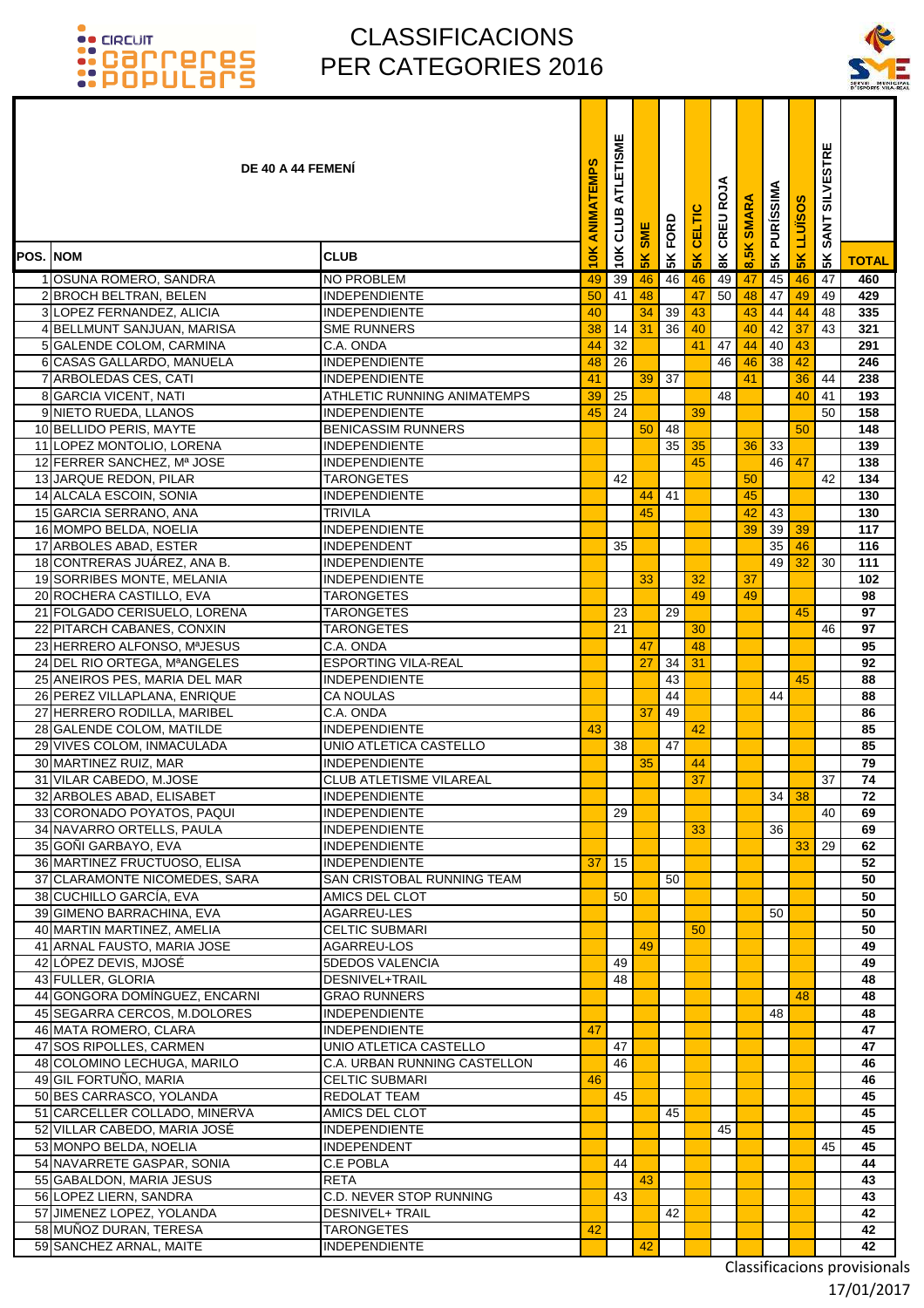

|          | <b>DE 40 A 44 FEMENI</b>                             |                                               | ATLETISME<br><b>ANIMATEMPS</b><br>CLUB | <b>SME</b>     | FORD | CELTIC        | CREU ROJA | <b>SMARA</b> | <b>5K PURÍSSIMA</b> | <b>LLUISOS</b> | <b>SILVESTRE</b><br><b>SANT</b> |              |
|----------|------------------------------------------------------|-----------------------------------------------|----------------------------------------|----------------|------|---------------|-----------|--------------|---------------------|----------------|---------------------------------|--------------|
| POS. NOM |                                                      | <b>CLUB</b>                                   | 10K<br>10K                             | 5 <sub>K</sub> | 5K   | $\frac{1}{5}$ | 8K        | 8,5K         |                     | $\frac{8}{5}$  | 5 <sup>K</sup>                  | <b>TOTAL</b> |
|          | 60 MENDO MIRA, ANA                                   | <b>INDEPENDIENTE</b>                          |                                        | 41             |      |               |           |              |                     |                |                                 | 41           |
|          | 61 PLAZA TIRADO, CRISTINA                            | <b>TARONGETES</b>                             |                                        |                |      |               |           |              |                     | 41             |                                 | 41           |
|          | 62 VALLES MESEGUER, ANA BELEN                        | <b>INDEPENDIENTE</b>                          |                                        |                |      |               |           |              | 41                  |                |                                 | 41           |
|          | 63 MARTINEZ GARCIA, RAQUEL                           | <b>INDEPENDIENTE</b>                          |                                        | 40             |      |               |           |              |                     |                |                                 | 40           |
|          | 64 PIRES MARTINEZ, GLORIA                            | <b>INDEPENDIENTE</b>                          |                                        |                | 40   |               |           |              |                     |                |                                 | 40           |
|          | 65 CASALTA MANRIQUE, CARMEN                          | <b>INDEPENDIENTE</b>                          |                                        |                |      |               |           |              |                     |                | 39                              | 39           |
|          | 66 FERNANDEZ QUESADA, SILVIA                         | <b>INDEPENDIENTE</b>                          |                                        |                |      | 38            |           |              |                     |                |                                 | 38           |
|          | 67 JUANGO BARQUIN, EVA                               | <b>INDEPENDIENTE</b>                          |                                        |                | 38   |               |           |              |                     |                |                                 | 38           |
|          | 68 PEDRO ALVAREZ, PATRICIA                           | <b>INDEPENDIENTE</b>                          |                                        | 38             |      |               |           |              |                     |                |                                 | 38           |
|          | 69 QUERAL TENA, FANNY                                | <b>INDEPENDIENTE</b>                          |                                        |                |      |               |           | 38           |                     |                |                                 | 38           |
|          | 70 SANCHEZ ORTEGA, YOLANDA                           | <b>INDEPENDIENTE</b>                          |                                        |                |      |               |           |              |                     |                | 38                              | 38           |
|          | 71 BELLÉS VALLEJO, PAQUI                             | <b>INDEPENDIENTE</b>                          |                                        |                |      |               |           |              | 37                  |                |                                 | 37           |
|          | 72 PÉREZ HUERTA, MARI CARMEN                         | <b>ATLETISME SAGUNT</b>                       | 37                                     |                |      |               |           |              |                     |                |                                 | 37           |
|          | 73 RUIZ GARCIA, MILA                                 | DESNIVEL+TRAIL                                | 13                                     | 24             |      |               |           |              |                     |                |                                 | 37           |
|          | 74 ISACH GUERRERO, ELENA                             | <b>VILA-BOLT</b>                              | 36                                     |                |      |               |           |              |                     |                |                                 | 36           |
|          | 75 RIVAS PLASENCIA, ARANCHA                          | <b>INDEPENDIENTE</b>                          |                                        |                |      | 36            |           |              |                     |                |                                 | 36           |
|          | 76 SANCHEZ MARIN, MARIA JOSE                         | C.A. ONDA                                     |                                        | 36             |      |               |           |              |                     |                |                                 | 36           |
|          | 77 LLOP RAMON, MAITE                                 | <b>KEEP FIT</b>                               |                                        |                |      |               |           |              |                     |                | 36                              | 36           |
|          | 78 MONTESINOS GARCIA, MARISA                         | <b>XTREM ALMENARA</b>                         |                                        |                |      |               |           |              |                     | 35             |                                 | 35           |
|          | 79 TRUJILLO LÓPEZ, JOSEFINA                          | <b>INDEPENDIENTE</b>                          |                                        |                |      |               |           | 35           |                     |                |                                 | 35           |
|          | 80 LOPEZ SALMERON, LORETO                            | <b>KEEP FIT</b>                               |                                        |                |      |               |           |              |                     |                | 35                              | 35           |
|          | 81 BARBERA BABILONI, SUSANA                          | <b>TARONGETES</b>                             | 34                                     |                |      |               |           |              |                     |                |                                 | 34           |
|          | 82 ORTELLS BADENES, MARTA                            | <b>TARONGETES</b>                             |                                        |                |      | 34            |           |              |                     |                |                                 | 34           |
|          | 83 RIPOLLES CUÑ, ELENA                               | <b>INDEPENDIENTE</b>                          |                                        |                |      |               |           |              |                     | 34             |                                 | 34           |
|          | 84 BROCH FORES, MARISA                               | <b>KEEP FIT</b>                               |                                        |                |      |               |           |              |                     |                | 34                              | 34           |
|          | 85 ESCRIBANO BALAGUER, MªAMPARO                      | <b>INDEPENDIENTE</b>                          |                                        |                | 33   |               |           |              |                     |                |                                 | 33           |
|          | 86 BELLES, ESMERALDA                                 | <b>INDEPENDENT</b>                            |                                        |                |      |               |           |              |                     |                | 33                              | 33           |
|          | 87 PRADES SOLER, DIANA                               | C.A. ONDA                                     |                                        | 32             |      |               |           |              |                     |                |                                 | 32           |
|          | 88 DE LA VEGA BENITO, SONIA                          | C.A. VILA-REAL                                |                                        |                |      |               |           |              |                     |                | 32                              | 32           |
|          | 89 JUAN RODRIGUEZ, CRISTINA                          | <b>INDEPENDIENTE</b>                          |                                        |                |      |               |           |              |                     | 31             |                                 | 31           |
|          | 90 SANCHEZ BALLADA, ALICIA                           | EL ULTIMO LA LLEVA                            | 31                                     |                |      |               |           |              |                     |                |                                 | 31           |
|          | 91 SEVILLA VIDAL, SARA                               | <b>INDEPENDIENTE</b>                          |                                        |                |      |               |           |              |                     |                | 31                              | 31           |
|          | 92 BRAVO NEBOT, LUCIA<br>93 CAPDEVILA ALAIZ, LOURDES | COMMUNITY RUN EVASSION<br><b>CAPDECOUSINS</b> | 30                                     | 30             |      |               |           |              |                     |                |                                 | 30<br>30     |
|          | 94 HERREROS MANZANEDA, Mª DOLORES                    | <b>INDEPENDIENTE</b>                          |                                        |                |      |               |           |              |                     | 30             |                                 | 30           |
|          | 95 CASADO GARCES, JOSE CARLOS                        | <b>INDEPENDIENTE</b>                          |                                        | 29             |      |               |           |              |                     |                |                                 | 29           |
|          | 96 PRADES MUNDINA, IDOYA                             | <b>INDEPENDIENTE</b>                          |                                        |                |      | 29            |           |              |                     |                |                                 | 29           |
|          | 97 MARTORELL GONZÁLEZ, ARANTXA                       | <b>INDEPENDIENTE</b>                          |                                        |                |      | 28            |           |              |                     |                |                                 | 28           |
|          | 98 MIGUEL VELEZ, VERONICA                            | <b>INDEPENDIENTE</b>                          |                                        | 28             |      |               |           |              |                     |                |                                 | 28           |
|          | 99 PRIETO SANCHEZ, GLORIA                            | <b>INDEPENDIENTE</b>                          |                                        |                |      | 27            |           |              |                     |                |                                 | 27           |
|          | 100 GARCIA BORRIAS, MARTA                            | <b>INDEPENDIENTE</b>                          |                                        |                |      | 26            |           |              |                     |                |                                 | 26           |
|          | 101 LAZARO PEREZ, TERE                               | SIN CLUB                                      |                                        | 26             |      |               |           |              |                     |                |                                 | 26           |
|          | 102 ANDRES GARCIA, SILVIA                            | <b>INDEPENDIENTE</b>                          |                                        |                |      | 25            |           |              |                     |                |                                 | 25           |
|          | 103 SALES CARAQUITENA, CRISTINA                      | <b>INDEPENDIENTE</b>                          |                                        | 25             |      |               |           |              |                     |                |                                 | 25           |
|          | 104 VALERO, MARIÁN                                   | <b>INDEPENDIENTE</b>                          |                                        |                |      | 24            |           |              |                     |                |                                 | 24           |
|          | 105 CORACHAR, RAQUEL                                 | <b>INDEPENDIENTE</b>                          |                                        |                |      | 23            |           |              |                     |                |                                 | 23           |
|          | 106 GRAÑANDA TORAN, ELENA                            | <b>TARONGETES</b>                             | 22                                     |                |      |               |           |              |                     |                |                                 | 22           |
|          | 107 PRADES GUILLAMON, Mª CARMEN                      | <b>INDEPENDIENTE</b>                          |                                        |                |      | 22            |           |              |                     |                |                                 | 22           |
|          | 108 MONTON BORT, CLARA                               | <b>INDEPENDIENTE</b>                          |                                        |                |      | 21            |           |              |                     |                |                                 | 21           |
|          | 109 LLORENS LLOP, ANA                                | <b>INDEPENDIENTE</b>                          |                                        |                |      | 20            |           |              |                     |                |                                 | 20           |
|          | 110 MUÑOZ ANDRES, LAURA                              | <b>INDEPENDIENTE</b>                          |                                        |                |      | 19            |           |              |                     |                |                                 | 19           |
|          | 111 SARRION TAMARIT, TATIANA                         | <b>INDEPENDENT</b>                            | 19                                     |                |      |               |           |              |                     |                |                                 | 19           |
|          | 112 MARCILLA ULLDEMOLINS, Mª ANGELES                 | <b>INDEPENDIENTE</b>                          |                                        |                |      | 18            |           |              |                     |                |                                 | 18           |
|          | 113 MARCO ALBA, IRENE                                | <b>COMMUNITY RUN EVASSION</b>                 | 18                                     |                |      |               |           |              |                     |                |                                 | 18           |
|          | 114 ASENSIO GIRONA, GEMA                             | <b>INDEPENDIENTE</b>                          |                                        |                |      | 17            |           |              |                     |                |                                 | 17           |
|          | 115 BABILONI CATALAN, LUCIA                          | <b>INDEPENDIENTE</b>                          |                                        |                | 12   |               |           |              |                     |                |                                 | 12           |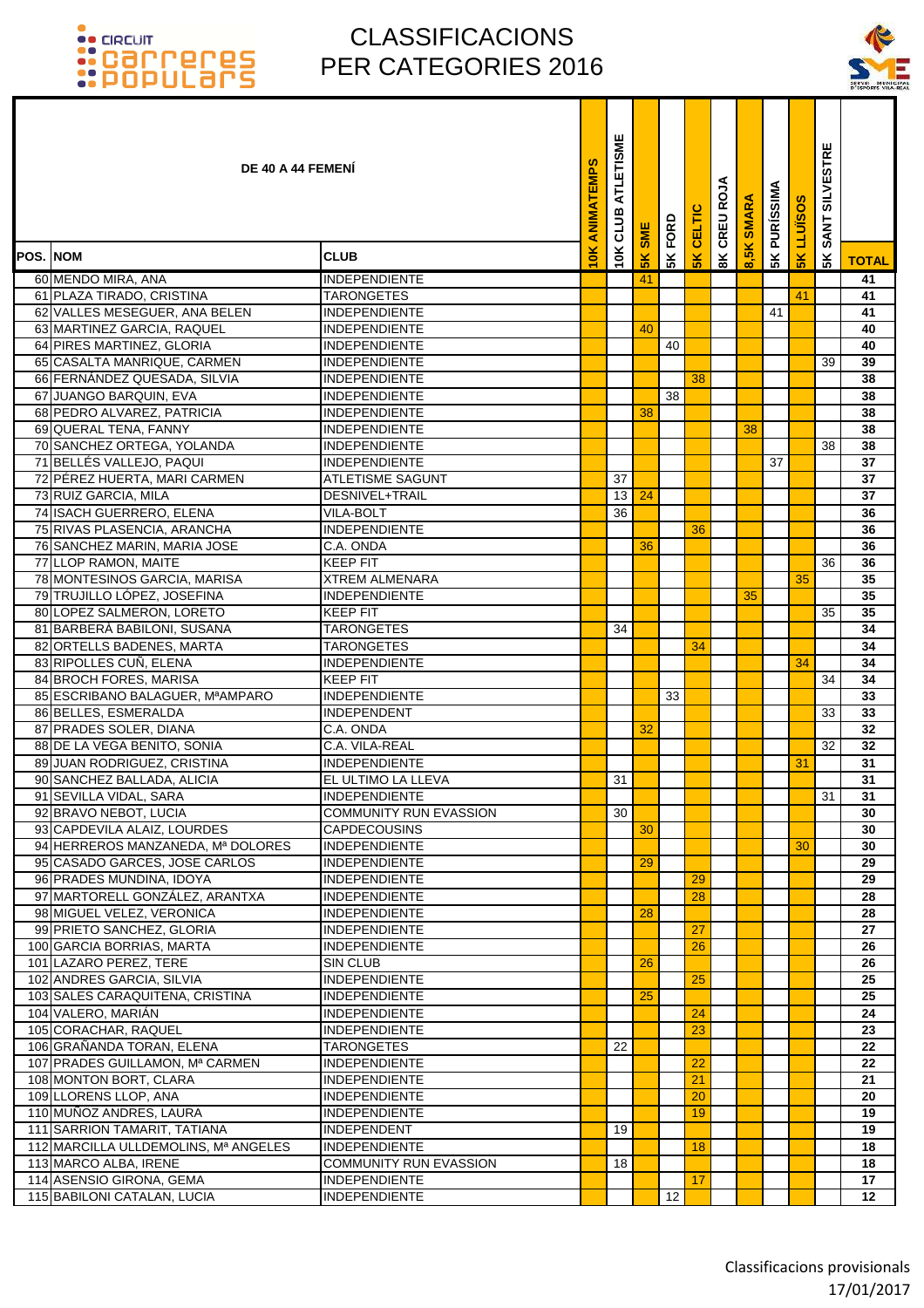### CLASSIFICACIONS PER CATEGORIES 2016



| <b>DE 40 A 44 MASCULI</b>                                   |                                                     | ANIMATEMPS      | ATLETISME<br>CLUB | <b>SME</b>     | 5K FORD | CELTIC         | 8K CREU ROJA | <b>SMARA</b> | <b>PURÍSSIMA</b> | <b>LLUÏSOS</b> | <b>SILVESTRE</b><br><b>SANT</b> |              |
|-------------------------------------------------------------|-----------------------------------------------------|-----------------|-------------------|----------------|---------|----------------|--------------|--------------|------------------|----------------|---------------------------------|--------------|
| <b>POS. NOM</b>                                             | <b>CLUB</b>                                         | 10K             | 10K               | $\frac{8}{10}$ |         | $\frac{8}{10}$ |              | 8,5K         | 5K               | <b>5K</b>      | 5K                              | <b>TOTAL</b> |
| 1 ARNAL VERDES, JOSÉ PASCUAL                                | C.A. VILA-REAL                                      | 29              | 4                 | 39             | 24      | 37             | 39           | 44           | 36               | 33             | 33                              | 318          |
| 2 PLIEGO GARCIA, JAVIER                                     | EI A CORRER                                         |                 | $\overline{1}$    | 25             | 27      | 29             | 34           | 40           | 46               | 44             | 45                              | 291          |
| 3 MARTINEZ OJEDA, DOMINGO                                   | HNOS. JARDINERIA CUADROS                            |                 | 5                 |                | 34      | 46             |              | 46           | 45               | 40             | 43                              | 259          |
| 4 BORT SERRANO, RAMON                                       | SOM ESPORT-NATURA                                   |                 | 30                |                |         | 49             | 49           |              |                  | 49             | 49                              | 226          |
| 5 BAREA FELIU, MAURO                                        | <b>INDEPENDIENTE</b>                                |                 | $\overline{1}$    | 31             | 8       | 17             | 33           | 35           |                  | 42             | 44                              | 211          |
| 6 MARTINEZ GORRIZ, NACHO                                    | RAMBLAS AZUEBAR                                     | 39              | $\overline{2}$    | 43             | 38      | 45             |              |              | 40               |                |                                 | 207          |
| 7 CANO PATON, LUIS                                          | INDEPENDIENTE                                       |                 | $\overline{1}$    | 24             | 26      |                |              | 42           | 38               | 34             | 39                              | 204          |
| 8 FRANCH ALONSO, JOSE ANTONIO                               | CASALET CORREDORS EQUIP                             | 45              | 19                |                |         |                |              | 49           | 47               | 41             |                                 | 201          |
| 9 MENERO TORAN, JOSE PASCUAL                                | EL BAR DEL BELGA<br><b>INDEPENDIENTE</b>            | 50<br>24        | 50                | 33             |         | 50             | 50<br>35     |              | 33               |                | 28                              | 200<br>181   |
| 10 CASALTA MATA, HECTOR<br>11 FORTUÑO FORTUÑO, GERARDO      | <b>INDEPENDIENTE</b>                                |                 | $\overline{1}$    |                | 39      | 48             |              |              | 48               | 27<br>43       |                                 | 178          |
| 12 BELLMUNT CALPE, FRANCISCO                                | ATLETISMO ONDA                                      | 47              | 13                | 28             | 43      |                |              |              |                  | 45             |                                 | 176          |
| 13 VAQUER FERRER, JOSE                                      | <b>SOM ESPORT-NATURA</b>                            |                 | 31                | 40             |         |                |              |              | 49               |                | 44                              | 164          |
| 14 VICENT TAMBORERO, JUAN JOSE                              | INDEPENDIENTE                                       |                 |                   | 38             |         | 38             |              | 43           | 41               |                |                                 | 160          |
| 15 GARCIA VIA, JAVIER                                       | INDEPENDIENTE                                       | 9               | -1                | 23             |         | 14             | 29           | 29           | 25               | $\overline{2}$ | 22                              | 154          |
| 16 BOIX BROCH, MIGUEL                                       | <b>INDEPENDIENTE</b>                                |                 |                   |                |         | 39             | 47           | 48           |                  |                |                                 | 134          |
| 17 SANCHEZ MORILLAS, JAIME                                  | TRIVILA                                             |                 |                   | 41             | 42      | 44             |              |              |                  |                |                                 | 127          |
| 18 CUELLAR FAJARDO, JORGE                                   | INDEPENDIENTE                                       | 19              |                   |                |         |                |              | 38           | 34               | 26             |                                 | 117          |
| 19 PRIETO LOPEZ, DAVID                                      | DESNIVEL+TRAIL                                      |                 | 6                 | 22             | 41      |                | 43           |              |                  |                |                                 | 112          |
| 20 ARBOLEDAS CES, MIGUEL<br>21 MINGARRO BROCH, EDUARD       | <b>INDEPENDIENTE</b><br>UNION DEPORTIVA VEGETARIANA | $6\phantom{1}6$ | $\overline{1}$    | 29             |         |                | 42           | 31           |                  | 6<br>39        | 37<br>23                        | 109<br>105   |
| 22 PARRA MARTIN, ADRIAN                                     | CELTIC SUBMARI                                      | 21              | $\overline{1}$    |                |         | 8              |              | 41           |                  |                | 34                              | 105          |
| 23 LLORENS VILAR, SALVA                                     | <b>FORREST GUMP TEAM</b>                            | $\overline{27}$ |                   |                |         |                |              |              | 39               |                | 38                              | 104          |
| 24 PALOMARES CAMPAYO, J.ANTONIO                             | CENTRE EXCURSIONISTA VILA-REAL                      |                 | $\mathbf{1}$      |                |         |                | 38           |              |                  | 32             | 32                              | 103          |
| 25 GIMENO, CHEMITA                                          | MERIDIANO 0                                         |                 |                   | 50             |         |                |              |              |                  |                | 50                              | 100          |
| 26 FERRANDO MARTI, FERNANDO                                 | CELTIC SUBMARI                                      |                 | $\overline{1}$    |                |         |                |              |              | 28               | 24             | 45                              | 98           |
| 27 HONRUBIA MARTINEZ, MANUEL                                | <b>INDEPENDENT</b>                                  |                 | 10                |                |         | 43             | 45           |              |                  |                |                                 | 98           |
| 28 SANCHEZ GARCIA, ANGEL                                    | ATLETISME VILA-REAL                                 | 48              |                   |                |         |                |              |              |                  |                | 48                              | 96           |
| 29 MARZA FERNANDEZ, DAVID                                   | <b>ATMOSFERA SPORT</b>                              |                 | 46                |                | 47      |                |              |              |                  |                |                                 | 93           |
| 30 OMS VARGAS, JOSE MANUEL<br>31 CID GOMEZ, JUANJO          | <b>GRAO RUNNERS</b><br>HNOS. JARDINERIA CUADROS     |                 |                   | 47             | 45      | 47             | 44           |              |                  |                |                                 | 92<br>91     |
| 32   SANCHEZ SANCHEZ, MIGUEL ANGEL                          | <b>INDEPENDIENTE</b>                                |                 | 8                 |                |         | 42             | 41           |              |                  |                |                                 | 91           |
| 33 GARCIA GARCIA, JUAN SANTIAGO                             | <b>BETXI RUNNERS</b>                                |                 |                   | 36             | 30      | 22             |              |              |                  |                |                                 | 88           |
| 34 GIL TRAVER, JAVIER                                       | <b>INDEPENDIENTE</b>                                |                 |                   |                |         |                |              |              | 30 <sup>1</sup>  | 23             | 32                              | 85           |
| 35 SEGARRA CORBATO, JOSE                                    | <b>INDEPENDIENTE</b>                                |                 |                   |                | 3       | 12             |              |              | 22 <sub>1</sub>  | 12             | 36                              | 85           |
| 36 LENGUA PORE, JUAN ANTONIO                                | <b>RUNTUNTUN</b>                                    | 26              | $\overline{1}$    |                |         |                |              |              | 32               | 25             |                                 | 84           |
| 37 CANGAS VADILLO, TONI                                     | <b>CELTIC SUBMARÍ</b>                               |                 | $\mathbf{1}$      |                |         |                |              | 45           |                  | 36             |                                 | 82           |
| 38 LOPEZ DE MOTA MENDEZ, MODESTO                            | <b>GHOST RUNNING</b>                                |                 |                   | 45             | 36      |                |              |              |                  |                |                                 | 81           |
| 39 MEZQUITA GUMBAU, CRISTIAN<br>40 FERNANDEZ SANCHEZ, RAMON | <b>RUNTUNTUN</b><br><b>GHOST RUNNING</b>            | 44              | $\overline{1}$    | 42             | 37      |                |              |              |                  | 35             |                                 | 80<br>79     |
| 41 MOLINA PINO, ANTONIO JOSÉ                                | <b>MIRALVENT RUNNERS</b>                            |                 |                   |                |         | 20             |              | 32           | 27               |                |                                 | 79           |
| 42 HUGUET FUSTER, JOSE LUIS                                 | C.A. ONDA                                           |                 |                   |                |         |                |              |              |                  | 38             | 40                              | 78           |
| 43 BALLESTER PALLARES, SERGIO                               | C.A. ONDA                                           | 36              |                   |                |         |                |              |              |                  |                | 41                              | 77           |
| 44 FLORES LOPEZ, JUAN MANUEL                                | <b>INDEPENDIENTE</b>                                |                 | $\overline{1}$    | 34             |         |                | 36           |              |                  |                |                                 | 71           |
| 45 BOSCH BOSCH, HILARIO                                     | TACTE                                               |                 | $\mathbf{1}$      |                |         |                |              |              | 37 <sup>1</sup>  | 31             |                                 | 69           |
| 46 MADRIGAL RUIZ, JESÚS                                     | INDEPENDIENTE                                       |                 |                   |                |         | 32             |              |              |                  |                | 37                              | 69           |
| 47 MIRÓ CABANELL, RAUL                                      | JARDINERIA HNOS. CUADROS                            | 42              | 26                |                |         |                |              |              |                  |                |                                 | 68           |
| 48 GALÁN MONTERO, ÓSCAR                                     | INDEPENDIENTE<br><b>INDEPENDIENTE</b>               |                 |                   |                |         | 13             |              | $30\vert 37$ | 26               |                | 28                              | 67<br>67     |
| 49 SANCHIZ MEZQUITA, JOSE<br>50 CUADROS LOZANO, BERNARDO    | C.A. ONDA                                           |                 |                   |                |         |                |              |              |                  | 30             | 36                              | 66           |
| 51 MACIAS MUÑOZ, VICTOR                                     | C.A. VILA-REAL                                      |                 |                   |                |         | 18             | 28           |              |                  |                | 19                              | 65           |
| 52 ALVAREZ RICO, ANTONIO                                    | VEDAT CASTELLON S.A                                 |                 | 36                |                | 28      |                |              |              |                  |                |                                 | 64           |
| 53 PALLARES BALLESTER, JUAN RAMON                           | C.A. ONDA                                           |                 |                   |                |         |                |              |              |                  | 28             | 35                              | 63           |
| 54 GONZALEZ BONILO, ANTONIO                                 | <b>INDEPENDIENTE</b>                                | 28              |                   |                |         | 34             |              |              |                  |                |                                 | 62           |
| 55 OJEDA MANZANET, RAFA                                     | AMICS DEL TERMET                                    |                 | $\mathbf{1}$      |                |         | 30             |              |              |                  |                | 31                              | 62           |
| 56 ESCORIHUELA PITARCH, DAVID                               | INDEPENDIENTE                                       |                 |                   |                |         | 26             |              |              | 31               |                |                                 | 57           |
| 57 PALLARES ALEJANDRO, JOSE MANUEL                          | EL ÚLTIMO LA LLEVA                                  |                 | $\mathbf{1}$      |                |         |                |              | 36           |                  | 19             |                                 | 56           |
| 58 ZORNOZA GARCIA, ELIO                                     | <b>INDEPENDIENTE</b>                                |                 |                   | 26             |         |                | 26           |              |                  |                |                                 | 52<br>50     |
| 59 ADSUARA BADENES, SAMUEL                                  | A 4 PELAT                                           |                 |                   |                |         |                |              |              | 50               |                |                                 |              |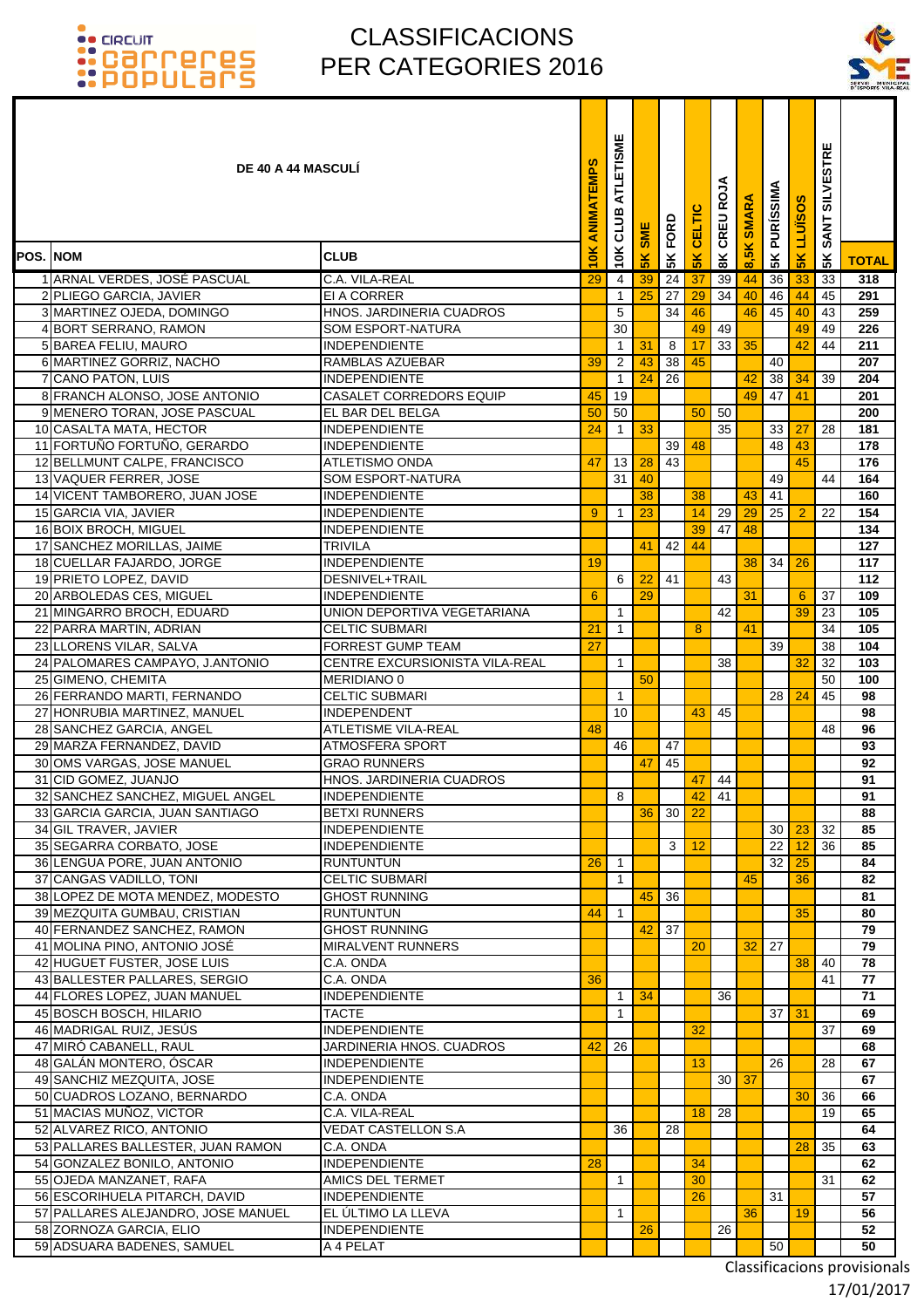

| <b>DE 40 A 44 MASCULI</b>                               |                                           | ANIMATEMPS | ATLETISME<br>CLUB | SME | FORD | CELTIC          | CREU ROJA    | <b>SMARA</b> | <b>5K PURÍSSIMA</b> | <b>SKLLUSOS</b> | SANT SILVESTRE |                       |
|---------------------------------------------------------|-------------------------------------------|------------|-------------------|-----|------|-----------------|--------------|--------------|---------------------|-----------------|----------------|-----------------------|
| POS. NOM                                                | <b>CLUB</b>                               | 10K        | 10K               | 5K  | 5K   | 5 <sub>K</sub>  | $\mathbf{R}$ | 8,5K         |                     |                 | 5K             | <b>TOTAL</b>          |
| 60 FLORES PRADES, JOAQUIN                               | <b>INDEPENDIENTE</b>                      |            | 1                 |     |      |                 |              |              |                     |                 | 49             | 50                    |
| 61 LLUCH MARTINEZ, JONATHAN                             | CA URBAN RUNNING CASTELLON                |            |                   |     | 50   |                 |              |              |                     |                 |                | 50                    |
| 62 MERINO ECHANIZ, PEDRO                                | <b>GRAO RUNNERS</b>                       |            |                   |     |      |                 |              |              |                     | 50              |                | 50                    |
| 63 MONFORT FUENTES, DAVID                               | AMICS DEL CLOT                            |            |                   |     |      |                 |              | 50           |                     |                 |                | 50                    |
| 64 TALAYA MARTINEZ, CARLOS                              | <b>MES QUILOMETRES ONDA</b>               |            |                   |     |      |                 |              |              |                     |                 | 50             | 50                    |
| 65 FENOY DELGADO, JOSE MIGUEL                           | C.A. LA VALL DE SEGO                      | 49         |                   |     |      |                 |              |              |                     |                 |                | 49                    |
| 66 MARCELINO ANTONIO, JULIO                             | UNIO ATLETICA CASTELLO                    |            |                   |     | 49   |                 |              |              |                     |                 |                | 49                    |
| 67 MOYA GARCÍA, ANTONIO                                 | CAT.HORADADA                              |            | 49                |     |      |                 |              |              |                     |                 |                | 49                    |
| 68 SALVADOR PERIS, MARIO                                | <b>DUURS CASTELLÓ</b>                     |            |                   | 49  |      |                 |              |              |                     |                 |                | 49                    |
| 69 GARCIA BALLESTER, CARLOS                             | C.A. ONDA                                 |            |                   | 48  |      |                 |              |              |                     |                 |                | 48                    |
| 70 HERRERO ORTELLS, VICTOR                              | <b>INDEPENDIENTE</b>                      | 14         |                   |     |      |                 |              | 34           |                     |                 |                | 48                    |
| 71 IBARROLA, LORENZO                                    | <b>INDEPENDIENTE</b>                      |            |                   |     |      |                 | 48           |              |                     |                 |                | 48                    |
| 72 LARIVE YAGUE, JORGE                                  | <b>CUCURBITA RUNNING</b>                  |            |                   |     | 48   |                 |              |              |                     |                 |                | 48                    |
| 73 PITARCH ARAGÓN, JORGE                                | <b>TRIVILA</b>                            |            |                   |     |      |                 |              |              |                     | 48              |                | 48                    |
| 74 VILLANUEVA ACUÑA, CARLOS                             | <b>SAN MIGUEL DE MARIN</b>                |            | 48                |     |      |                 |              |              |                     |                 |                | 48                    |
| 75 MORENO GARCIA, MIGUEL ANGEL                          | <b>INDEPENDIENTE</b>                      |            |                   |     |      |                 |              |              |                     |                 | 48             | 48<br>$\overline{47}$ |
| 76 BELLES NOTARI, VICENTE<br>77 CASTAÑER OLIVER, DANIEL | <b>INDEPENDIENTE</b><br><b>C.A.NOULAS</b> |            |                   |     |      |                 |              |              |                     | 47              |                | 47                    |
| 78 PAJARES MARTINEZ, JUAN                               | <b>INDEPENDIENTE</b>                      | 35         | 12                |     |      |                 |              | 47           |                     |                 |                | 47                    |
| 79 PALLARES SANTAMARIA, VICENTE                         | <b>INDEPENDENT</b>                        |            | 47                |     |      |                 |              |              |                     |                 |                | 47                    |
| 80 TOMAS MONFERRER, VICENT                              | <b>INDEPENDIENTE</b>                      |            |                   |     |      |                 |              |              |                     | 9               | 38             | 47                    |
| 81 CASALTA PRADES, JOSE VICENTE                         | C.A.ONDA                                  |            |                   |     |      |                 |              |              |                     |                 | 47             | 47                    |
| 82 FÁBREGA MARCOS, JUANMA                               | INDEPENDIENTE                             |            |                   |     |      |                 |              |              |                     |                 | 47             | 47                    |
| 83 ALOS RIBES, RICHARD                                  | CLUB ATMOSFERA RUNNING CASTELL            |            |                   |     |      |                 |              |              |                     | 46              |                | 46                    |
| 84 BENASSAR REMOLAR, JOSE MIGUEL                        | INDEPENDIENTE                             |            |                   | 46  |      |                 |              |              |                     |                 |                | 46                    |
| 85 GUINOT PANADERO, SERAFIN                             | INDEPENDIENTE                             | 46         |                   |     |      |                 |              |              |                     |                 |                | 46                    |
| 86 LLOP PLA, HECTOR                                     | <b>PIXELCOM</b>                           | 13         |                   |     |      |                 |              | 33           |                     |                 |                | 46                    |
| 87 OLMEDO GALINDO, DAVID                                | <b>CA RUNNING CATARROJA</b>               |            |                   |     | 46   |                 |              |              |                     |                 |                | 46                    |
| 88 SANTOS PACHECO, CARLOS                               | <b>INDEPENDIENTE</b>                      |            |                   |     |      |                 | 46           |              |                     |                 |                | 46                    |
| 89 RUIZ GALLEGO, JOSE                                   | INDEPENDENT                               |            |                   |     |      |                 |              |              |                     |                 | 46             | 46                    |
| 90 REINA RUIZ, ANTONIO JAVIER                           | <b>REDOLAT TEAM</b>                       |            | 45                |     |      |                 |              |              |                     |                 |                | 45                    |
| 91 DIAZ PINILLA, RAFAEL                                 | C.A ONDA                                  |            |                   |     | 44   |                 |              |              |                     |                 |                | 44                    |
| 92 GARCIA ORTELLS, VICTOR                               | <b>CELTIC SUBMARI</b>                     | 20         |                   |     |      | 24              |              |              |                     |                 |                | 44                    |
| 93 GOMEZ GALINDO, JOSE L                                | <b>TRAIL RUNNING TEAM</b>                 |            | 23                |     |      | 3               |              |              |                     |                 | 18             | 44                    |
| 94 MENDOZA BRANCA, VICTOR DANIEL                        | ORPESACORRE                               |            |                   | 44  |      |                 |              |              |                     |                 |                | 44                    |
| 95 MOLINER GONELL, PACO                                 | CA LA VALL D'UIXO                         |            | 44                |     |      |                 |              |              |                     |                 |                | 44                    |
| 96 BUILS GARCIA, ALBERTO                                | C.A. LA VALL D'UIXO                       | 43         |                   |     |      |                 |              |              |                     |                 |                | 43                    |
| 97 PERALES RICO, MANOLO                                 | <b>NOULAS</b>                             |            | 43                |     |      |                 |              |              |                     |                 |                | 43                    |
| 98 SEGLAR VALIENTE, MIGUEL ANGEL                        | <b>VILA-SWIM</b>                          |            |                   |     |      |                 |              |              | 43                  |                 |                | 43                    |
| 99 SÁNCHEZ MARTÍN, ALEJANDRO                            | INDEPENDIENTE<br><b>INDEPENDIENTE</b>     |            |                   |     |      |                 |              |              |                     |                 | 43             | 43                    |
| 100 BOJADÓS, JUAN MANUEL<br>101 BOJÓ BENET, ANTONIO     | <b>CE POBLA</b>                           |            | 42                |     |      |                 |              |              | 42                  |                 |                | 42<br>42              |
| 102 GARCIA GARCIA, JUAN ALBERTO                         | INDEPENDIENTE                             |            |                   |     | 9    | 33              |              |              |                     |                 |                | 42                    |
| 103 CABANES HERNÁNDEZ, VICENTE                          | INDEPENDIENTE                             |            |                   |     |      |                 |              |              |                     |                 | 42             | 42                    |
| 104 VIDRE BERNAT, MIGUEL                                | INDEPENDIENTE                             |            |                   |     |      |                 |              |              |                     |                 | 42             | 42                    |
| 105 ANADÓN, JOSE                                        | C.A. URBAN RUNNING CASTELLON              |            |                   |     |      | 41              |              |              |                     |                 |                | 41                    |
| 106 BELLES CAMPOS, CARLOS                               | <b>INDEPENDIENTE</b>                      |            | 41                |     |      |                 |              |              |                     |                 |                | 41                    |
| 107 BROCH RUBERT, NACHO                                 | <b>INDEPENDIENTE</b>                      |            |                   |     |      | 10 <sup>°</sup> |              |              |                     |                 | 31             | 41                    |
| 108 ROGLA MARTINEZ, JESUS                               | <b>INDEPENDIENTE</b>                      | 41         |                   |     |      |                 |              |              |                     |                 |                | 41                    |
| 109 SANCHEZ TAUSTE, JOSEP ANTONI                        | C.A VILA-REAL                             |            | 1                 |     |      |                 |              |              |                     |                 | 40             | 41                    |
| 110 VIZCARRO ARTERO, MANUEL                             | <b>INDEPENDIENTE</b>                      |            |                   |     |      |                 |              |              |                     |                 | 41             | 41                    |
| 111 BUJADOS, JUAN MANUEL                                | <b>INDEPENDIENTE</b>                      |            |                   |     |      |                 | 40           |              |                     |                 |                | 40                    |
| 112 CASTELLO ESTEVE, JORDI                              | <b>CELTIC SUBMARI</b>                     | 25         | $\mathbf{1}$      |     |      |                 |              |              |                     | 14              |                | 40                    |
| 113 CLAUSELL CHIVA, MANUEL                              | <b>INDEPENDIENTE</b>                      |            |                   |     |      | 40              |              |              |                     |                 |                | 40                    |
| 114 COSA ABRIL, DEMETRIO                                | <b>NOULAS</b>                             |            | 40                |     |      |                 |              |              |                     |                 |                | 40                    |
| 115 RECATALA VIVES, JOSE MARIA                          | C.A. LA VALL D'UIXO                       | 40         |                   |     |      |                 |              |              |                     |                 |                | 40                    |
| 116 VILLANUEVA MONTOLIO, DANIEL                         | C.A ONDA                                  |            |                   |     | 40   |                 |              |              |                     |                 |                | 40                    |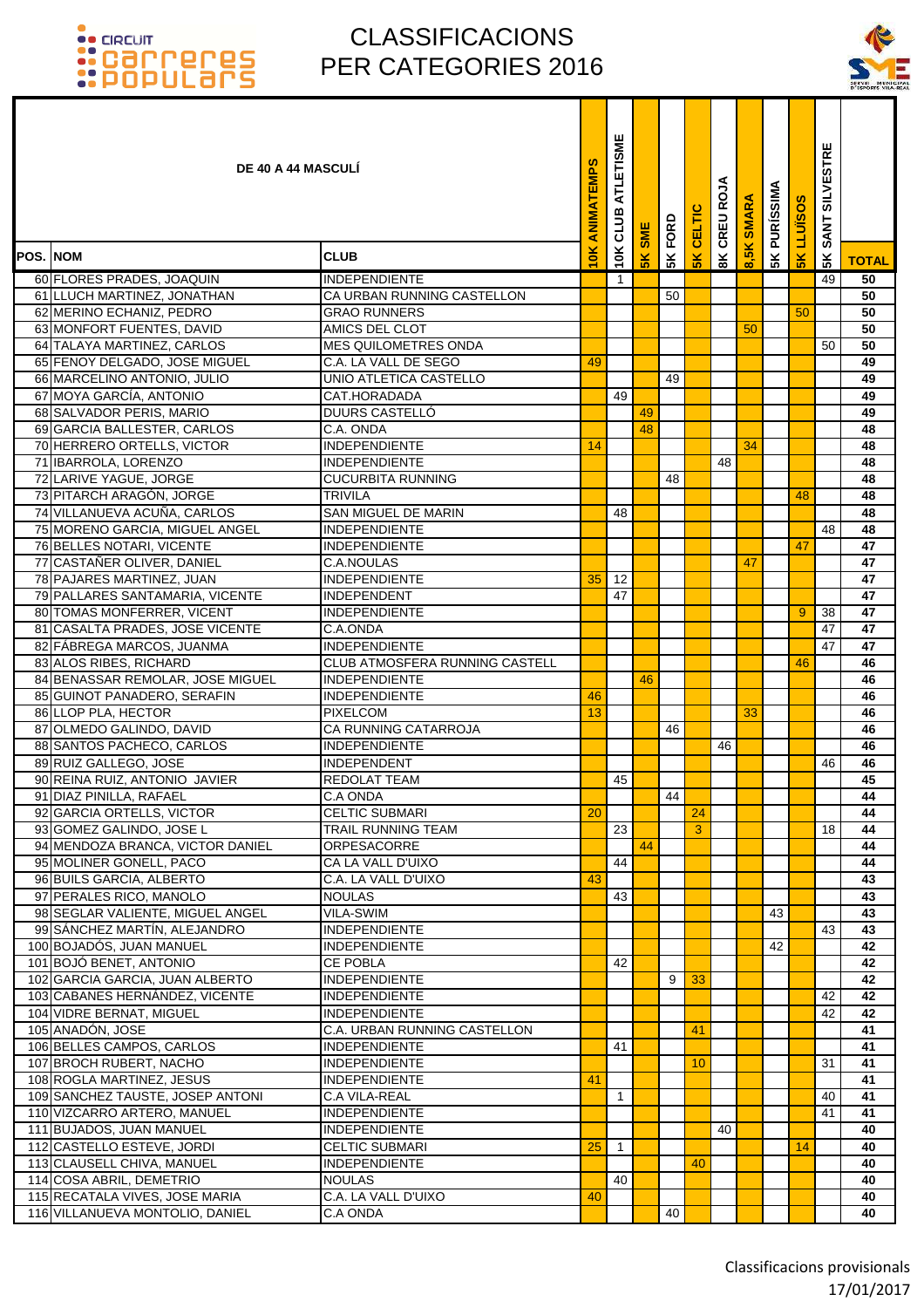### CLASSIFICACIONS PER CATEGORIES 2016



|                 | <b>DE 40 A 44 MASCULI</b>                                    |                                                 | ANIMATEMPS | ATLETISME<br>CLUB | <b>SME</b> | FORD | CELTIC        | CREU ROJA     | <b>SMARA</b> | <b>PURÍSSIMA</b> | <b>LLUÏSOS</b> | <b>SILVESTRE</b><br><b>SANT</b> |              |
|-----------------|--------------------------------------------------------------|-------------------------------------------------|------------|-------------------|------------|------|---------------|---------------|--------------|------------------|----------------|---------------------------------|--------------|
| <b>POS. NOM</b> |                                                              | <b>CLUB</b>                                     | 10K        | 10K               | 5K         | 5K   | $\frac{1}{5}$ | $\frac{8}{3}$ | 8,5K         | 5K               | 5K             | 5K                              | <b>TOTAL</b> |
|                 | 117 VILLANUEVA REDON, FRANCISCO                              | <b>INDEPENDENT</b>                              |            |                   |            |      |               |               |              |                  |                | 40                              | 40           |
|                 | 118 ARBONA PÉREZ, BIENVENIDO                                 | <b>ATLETISME SAGUNT</b>                         |            | 39                |            |      |               |               |              |                  |                |                                 | 39           |
|                 | 119 MORENO SERRA, M. ANGEL                                   | <b>INDEPENDIENTE</b>                            |            |                   |            |      |               |               | 39           |                  |                |                                 | 39           |
|                 | 120 FERNÁNDEZ GUILLEN, FELIPE                                | <b>SOM ESPORT-NATURA</b>                        |            |                   |            |      |               |               |              |                  |                | 39                              | 39           |
|                 | 121 PINTOR RECOBENIS, FRANCISCO JOSE                         | AMICS DEL CLOT<br><b>CEM ALQUERIES RUNING.</b>  | 37         | 1<br>$\mathbf{1}$ | 37         |      |               |               |              |                  |                |                                 | 38           |
|                 | 122 PLA PEREZ, JOSE<br>123 VEDRI VEDRI, SALVA                | <b>INDEPENDIENTE</b>                            | 38         |                   |            |      |               |               |              |                  |                |                                 | 38<br>38     |
|                 | 124 DOMINGO LAHOZ, JAVI                                      | C.A. LA VALL DE SEGO                            |            | 37                |            |      |               |               |              |                  |                |                                 | 37           |
|                 | 125 HERRAIZ LOPEZ, JAVIER                                    | <b>INDEPENDIENTE</b>                            |            | $\mathbf{1}$      |            |      | 36            |               |              |                  |                |                                 | 37           |
|                 | 126 PASCUAL SALES, FERNANDO                                  | CORRE I CANYA                                   |            |                   |            |      |               |               |              |                  | 37             |                                 | 37           |
|                 | 127 MARTÍNEZ LAVÍN, JUAN JOSE                                | C.D. CUMBRES                                    |            | 36                |            |      |               |               |              |                  |                |                                 | 36           |
|                 | 128 NAVARRO HERVAS, ANTONIO                                  | <b>INDEPENDIENTE</b>                            | 10         | $\overline{1}$    |            |      | 25            |               |              |                  |                |                                 | 36           |
|                 | 129 FERRER CODINA, JOSE JULIO                                | CLUB TRIATLÓ JIJI-JAJA VINARÒS                  |            | 35                |            |      |               |               |              |                  |                |                                 | 35           |
|                 | 130 PALOMERO JIMEMEZ, ALBERTO                                | <b>INDEPENDIENTE</b>                            |            |                   |            | 35   |               |               |              |                  |                |                                 | 35           |
|                 | 131 PITARCH PIQUER, DAVID<br>132 REDON PANIS, JOSE LUIS      | <b>INDEPENDIENTE</b><br><b>INDEPENDIENTE</b>    |            | 1                 |            |      | 35            |               |              |                  | 4              | 30                              | 35<br>35     |
|                 | 133 SEGLAR VALIENTE, XABIER                                  | <b>VILA-SWIM</b>                                |            |                   |            |      |               |               |              | 35               |                |                                 | 35           |
|                 | 134 FORTUÑO CANOS, JORGE                                     | <b>INDEPENDENT</b>                              |            |                   |            |      |               |               |              |                  |                | 35                              | 35           |
|                 | 135 CAÑADA SILVESTRE, RAUL                                   | <b>ARTANA AMUNT I AVALL</b>                     | 34         |                   |            |      |               |               |              |                  |                |                                 | 34           |
|                 | 136 RAMOS MEZQUITA, JOSEP M                                  | <b>INFINITRI</b>                                |            | 34                |            |      |               |               |              |                  |                |                                 | 34           |
|                 | 137 VIÑES GARCIA, ALEJANDRO                                  | INDEPENDIENTE                                   |            |                   |            |      |               |               |              |                  |                | 34                              | 34           |
|                 | 138 CANO GOMEZ, FRANCISCO JAVIER                             | <b>CA RUNNING CASTELLO</b>                      |            |                   |            | 33   |               |               |              |                  |                |                                 | 33           |
|                 | 139 DOMINGUEZ ALVARADO, DAVID                                | <b>REDOLAT TEAM</b>                             |            | 33                |            |      |               |               |              |                  |                |                                 | 33           |
|                 | 140 VALLES ALBERT, MATIAS                                    | <b>INDEPENDIENTE</b>                            | 33         |                   |            |      |               |               |              |                  |                |                                 | 33           |
|                 | 141 GARCIA GUERRA, VICENTE<br>142 BATANERO GIMENO, JAVIER    | IINDEPENDIENTE<br>SOMOS LEONES O HUEVONES       |            | 32                |            |      |               |               |              |                  |                | 33                              | 33<br>32     |
|                 | 143 FONT BELTRAN, ALEJANDRO                                  | INDEPENDIENTE                                   |            |                   |            | 7    |               |               |              | 25               |                |                                 | 32           |
|                 | 144 GARCIA VIA, JESUS                                        | <b>INDEPENDIENTE</b>                            |            |                   |            |      |               | 32            |              |                  |                |                                 | 32           |
|                 | 145 MARTIN ADSUARA, GREGORIO                                 | <b>INDEPENDIENTE</b>                            | 32         |                   |            |      |               |               |              |                  |                |                                 | 32           |
|                 | 146 MESSEGUER DE CASTRO, JACOBO                              | PLAER DE MA VIDA RUNNERS                        |            |                   |            | 32   |               |               |              |                  |                |                                 | 32           |
| 147             | NEBOT MONRAVAL, DAVID                                        | <b>INDEPENDIENTE</b>                            | 5          |                   |            |      |               | 27            |              |                  |                |                                 | 32           |
|                 | 148 SANCHEZ MOLINA PUNZANO, CANDIDO                          | <b>GHOST RUNNING</b>                            |            |                   | 32         |      |               |               |              |                  |                |                                 | 32           |
|                 | 149 CASTILLO PALAU, JORGE                                    | <b>CM VILAFAMES</b>                             |            |                   |            | 31   |               |               |              |                  |                |                                 | 31           |
|                 | 150 MARIN, DONATO<br>151 RICO MONTOLIU, JOSÉ SALVADOR        | <b>INDEPENDIENTE</b><br>INDEPENDIENTE           |            |                   |            |      | 31            | 31            |              |                  |                |                                 | 31<br>31     |
|                 | 152 VILLAR GONZALEZ, JOSE MARIA                              | <b>BORN TO RUN</b>                              | 31         |                   |            |      |               |               |              |                  |                |                                 | 31           |
|                 | 153 ADSUARA EIXEA, TONI                                      | <b>INDEPENDIENTE</b>                            |            |                   | 30         |      |               |               |              |                  |                |                                 | 30           |
|                 | 154 BATALLA SALADO, PABLO                                    | INDEPENDIENTE                                   |            | $\mathbf{1}$      |            |      |               |               |              | 21               | 8              |                                 | 30           |
|                 | 155 CAPDEVILA MEZQUITA, MIGUEL ANGEL                         | <b>INDEPENDIENTE</b>                            | 30         |                   |            |      |               |               |              |                  |                |                                 | 30           |
|                 | 156 PALMER SIMÓ, PEP                                         | <b>XESPA.COM</b>                                |            |                   |            |      |               |               | 30           |                  |                |                                 | 30           |
|                 | 157 PAHISSA PRATS, JOSE                                      | INDEPENDENT                                     |            |                   |            |      |               |               |              |                  |                | 30                              | 30           |
|                 | 158 BRACEROS BALSAS, PEDRO                                   | <b>INDEPENDIENTE</b>                            |            |                   |            |      |               |               |              |                  | 29             |                                 | 29           |
|                 | 159 CÁRCEL CORTELL, JOSÉ CARLOS<br>160 PEREZ BECERRA, MARCOS | <b>C.A.POBLATS MARITIMS</b><br><b>VILA SWIM</b> |            | 29                |            |      |               |               |              | 29               |                |                                 | 29<br>29     |
|                 | 161 VICENTE CARRASCO, DIEGO                                  | <b>INDEPENDIENTE</b>                            |            |                   |            | 29   |               |               |              |                  |                |                                 | 29           |
|                 | 162 LOPEZ FLORES, JUAN MANUEL                                | <b>INDEPENDENT</b>                              |            |                   |            |      |               |               |              |                  |                | 29                              | 29           |
|                 | 163 VENTURA PERIS, DAVID                                     | MIM                                             |            |                   |            |      |               |               |              |                  |                | 29                              | 29           |
|                 | 164 FERNANDEZ ARTUÑEDO, MIGUEL ANGEL                         | INDEPENDIENTE                                   |            |                   |            |      | 28            |               |              |                  |                |                                 | 28           |
|                 | 165 FRANCH ESPINOS, MANUEL                                   | C.A CALAMARDO MONCOFA                           |            | 28                |            |      |               |               |              |                  |                |                                 | 28           |
|                 | 166 GARCIA GARCIA, PEDRO                                     | <b>INDEPENDIENTE</b>                            |            |                   |            |      | 5             |               |              | 23               |                |                                 | 28           |
|                 | 167 MATA GIL, JAVI                                           | INDEPENDIENTE                                   |            |                   |            |      |               |               |              | 28               |                |                                 | 28           |
|                 | 168 BERNABEU HARO, EMILIO<br>169 BROCH DUQUE, BENJAMIN       | <b>INDEPENDIENTE</b><br>INDEPENDENT             |            | 20                |            |      | 27<br>7       |               |              |                  |                |                                 | 27<br>27     |
|                 | 170 GARCIA MONTAVA, JOSE                                     | SOCARRATS COCENTAINA                            |            |                   | 27         |      |               |               |              |                  |                |                                 | 27           |
|                 | 171 SOTO LOPEZ, JUAN                                         | C.A LA PANDEROLA                                |            | 27                |            |      |               |               |              |                  |                |                                 | 27           |
|                 | 172 TRILLES OLIVER, ERNESTO                                  | <b>INDEPENDIENTE</b>                            |            |                   |            |      |               |               |              | 27               |                |                                 | 27           |
|                 | 173 NAVARRETE BARRANCO, DAVID                                | <b>INDEPENDIENTE</b>                            |            |                   |            |      |               |               |              |                  |                | 27                              | 27           |
|                 | 174 FERNÁNDEZ GARCÍA, CARLOS                                 | <b>INDEPENDIENTE</b>                            |            |                   |            |      |               |               |              |                  |                | 26                              | 26           |
|                 | 175 BUENO HOLGUIN, JOSE MANUEL                               | <b>CA NOULAS</b>                                |            |                   |            | 25   |               |               |              |                  |                |                                 | 25           |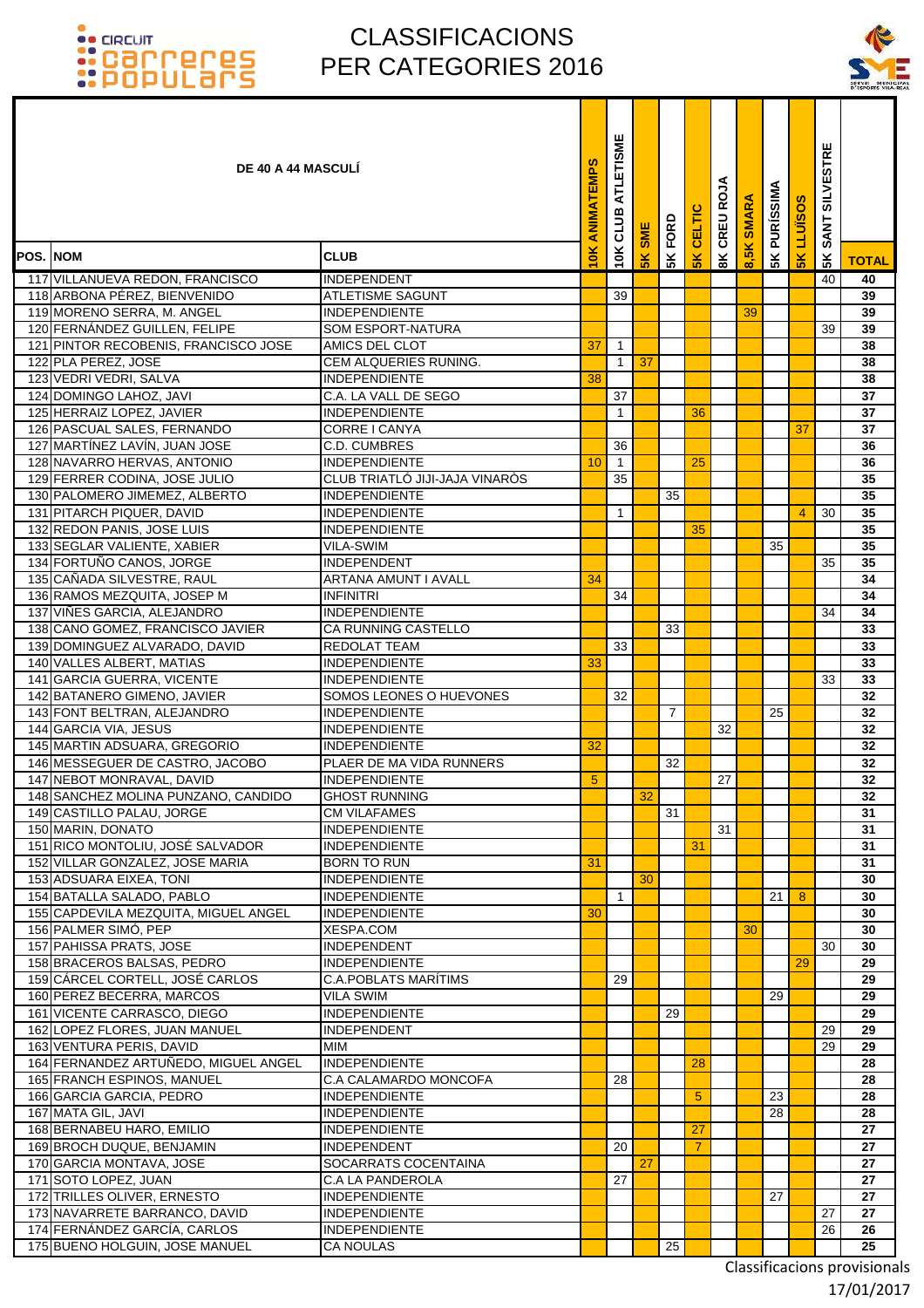### CLASSIFICACIONS PER CATEGORIES 2016



| <b>DE 40 A 44 MASCULI</b>                                              |                                                         | ANIMATEMPS | ATLETISME<br>CLUB | <b>SME</b> | FORD | CELTIC         | CREU ROJA     | <b>SMARA</b> | <b>5K PURÍSSIMA</b> | <b>LLUISOS</b> | <b>SILVESTRE</b><br><b>SANT</b> |                |
|------------------------------------------------------------------------|---------------------------------------------------------|------------|-------------------|------------|------|----------------|---------------|--------------|---------------------|----------------|---------------------------------|----------------|
| POS. NOM                                                               | <b>CLUB</b>                                             | ¥          | 10K               | <b>5K</b>  | 5K   | 5 <sub>K</sub> | $\frac{8}{3}$ | 8,5K         |                     | 5K             | 5K                              | <b>TOTAL</b>   |
| 176 GARCIA GIMENO, RAMON                                               | <b>REDOLAT TEAM</b>                                     |            | 25                |            |      |                |               |              |                     |                |                                 | 25             |
| 177 PALMER SANJULIAN, NADINE                                           | <b>INDEPENDIENTE</b>                                    |            |                   |            |      |                | 25            |              |                     |                |                                 | 25             |
| 178 CERVERA CAPDEVILA, ERNESTO                                         | <b>INDEPENDENT</b>                                      |            |                   |            |      |                |               |              |                     |                | 25                              | 25             |
| 179 MARTIN CLAUSELL, JAVIER                                            | INDEPENDIENTE                                           |            |                   |            |      |                |               |              | 24                  |                |                                 | 24             |
| 180 GARCIA CATALAN, OSCAR                                              | <b>INDEPENDIENTE</b>                                    |            |                   |            |      |                |               |              |                     |                | 24                              | 24             |
| 181 CHUMILLAS VIDAL, RUBEN                                             | <b>XIBECA TRAIL</b>                                     |            | $\mathbf{1}$      |            |      |                |               |              |                     | 22             |                                 | 23             |
| 182 COSTA ORTELLS, JOSE PASCUAL<br>183 MARTIN SAMPEDRO, MANUEL         | <b>INDEPENDIENTE</b><br><b>C.E.M. ALQUERIES RUNNING</b> | 23         |                   |            |      | 23             |               |              |                     |                |                                 | 23<br>23       |
| 184 MILLA PRADES, VICENT                                               | <b>INDEPENDIENTE</b>                                    |            |                   |            |      |                |               |              | 20 <sub>1</sub>     | 3              |                                 | 23             |
| 185 MORA CASTRO, XIMO                                                  | <b>INDEPENDIENTE</b>                                    |            |                   |            | 23   |                |               |              |                     |                |                                 | 23             |
| 186 ESPINA HERAS, FRANCISCO JAVIER                                     | <b>INDEPENDIENTE</b>                                    |            |                   |            | 22   |                |               |              |                     |                |                                 | 22             |
| 187 MENA FERNANDEZ, JOSE ANTONIO                                       | <b>REDOLAT TEAM</b>                                     |            | 22                |            |      |                |               |              |                     |                |                                 | 22             |
| 188 PEREZ MARTINEZ, OSCAR                                              | <b>INDEPENDIENTE</b>                                    | 22         |                   |            |      |                |               |              |                     |                |                                 | 22             |
| 189 ARNAL ALMELA, DOMINGO                                              | <b>FONDOBUENO</b>                                       |            | $\overline{1}$    |            |      |                |               |              |                     | 20             |                                 | 21             |
| 190 BIOSCA IBÁÑEZ, ÓSCAR                                               | VILLABOLUT                                              |            | 21                |            |      |                |               |              |                     |                |                                 | 21             |
| 191 BLANCO GONZÁLEZ-FONTICOBA, ANTON                                   | <b>MIRALVENT RUNNERS</b>                                |            |                   |            |      | 21             |               |              |                     |                |                                 | 21             |
| 192 ESTALAYO MATEO, RAFAEL                                             | <b>INDEPENDIENTE</b>                                    |            |                   |            | 21   |                |               |              |                     |                |                                 | 21             |
| 193 IBAÑEZ AYMERICH, MANUEL JOSE                                       | <b>RUNTUNTUN</b>                                        |            |                   |            |      |                |               |              |                     | 21             |                                 | 21             |
| 194 SAENZ DE CABEZON RODRIGUEZ, ANGEL                                  | <b>INDEPENDIENTE</b>                                    | 16         |                   |            | 5    |                |               |              |                     |                |                                 | 21<br>21       |
| 195 NIEVAS HERNANDEZ, GUSTAVO<br>196 FLORES RIBES, DAVID               | <b>INDEPENDIENTE</b><br><b>INDEPENDIENTE</b>            |            |                   |            | 10   |                |               |              |                     | 10             | 21                              | 20             |
| 197 GARCIA REOLID, JESUS                                               | <b>INDEPENDIENTE</b>                                    |            |                   |            | 20   |                |               |              |                     |                |                                 | 20             |
| 198 GINER BALLESTER, SALVA                                             | <b>INDEPENDIENTE</b>                                    |            |                   |            |      |                |               |              |                     |                | 20                              | 20             |
| 199 DE HARO POZO, JUAN                                                 | <b>TRIVILA</b>                                          | 18         | $\overline{1}$    |            |      |                |               |              |                     |                |                                 | 19             |
| 200 FERNÁNDEZ QUESADA, ÓSCAR                                           | <b>INDEPENDIENTE</b>                                    |            |                   |            |      | 19             |               |              |                     |                |                                 | 19             |
| 201 LOPEZ BROCH, JORGE                                                 | <b>INDEPENDENT</b>                                      |            |                   |            | 19   |                |               |              |                     |                |                                 | 19             |
| 202 LOPEZ IBORRA, JAVI                                                 | <b>INDEPENDIENTE</b>                                    |            |                   |            |      |                |               |              |                     | 18             |                                 | 18             |
| 203 MARÍN GIL, JOSE VICENTE                                            | <b>CA SALTAMONTES</b>                                   |            | 18                |            |      |                |               |              |                     |                |                                 | 18             |
| 204 OLMEDO MARIN, JOSE                                                 | <b>INDEPENDIENTE</b>                                    |            |                   |            | 18   |                |               |              |                     |                |                                 | 18             |
| 205 GIL PEREZ. MANUEL ÁNGEL                                            | INDEPENDIENTE                                           |            |                   |            |      |                |               |              |                     | 17             |                                 | 17             |
| 206 LOPEZ GONZALEZ, RAFA                                               | <b>COMMUNITY RUN</b><br><b>CA CALAMBRES</b>             | 17         |                   |            | 17   |                |               |              |                     |                |                                 | 17<br>17       |
| 207 MONFERRER FERNANDEZ, IGNACIO<br>208 PURIFICACION MANEZ, JOSE RAMON | <b>CA SALTAMONTES</b>                                   |            | 17                |            |      |                |               |              |                     |                |                                 | 17             |
| 209 BELLES, FRANCISCO                                                  | <b>INDEPENDENT</b>                                      |            |                   |            |      |                |               |              |                     |                | 17                              | 17             |
| 210 AVINENT BELLES, JORGE                                              | REFINERIA CASTELLON                                     |            |                   |            | 16   |                |               |              |                     |                |                                 | 16             |
| 211 FERNANDEZ NOVOA, ANDRES                                            | INDEPENDENT                                             |            | $\mathbf{1}$      |            |      |                |               |              |                     | 15             |                                 | 16             |
| 212 FERRANDO NAVARRO, JOSÉ LUIS                                        | <b>INDEPENDIENTE</b>                                    |            |                   |            |      | 16             |               |              |                     |                |                                 | 16             |
| 213 MERODO FUENTE, DARIO                                               | <b>INDEPENDIENTE</b>                                    |            |                   |            |      |                |               |              |                     | 16             |                                 | 16             |
| 214 VITORIA FERRER, LUIS                                               | C.A. RESIDENCIA CANTALLOPS                              |            | 16                |            |      |                |               |              |                     |                |                                 | 16             |
| 215 CANOS RECATALA, J. ANTONIO                                         | C.A CALAMARDO MONCOFA                                   |            | 15                |            |      |                |               |              |                     |                |                                 | 15             |
| 216 COLL, JORGE                                                        | AMICS DEL CLOT                                          |            |                   |            | 15   |                |               |              |                     |                |                                 | 15             |
| 217 JATIVA VALERIO, JUAN PEDRO<br>218 PARRA SANNICOLAS, JAVIER         | INDEPENDIENTE<br><b>INDEPENDIENTE</b>                   | 15         |                   |            |      | 15             |               |              |                     |                |                                 | 15<br>15       |
| 219 HERNANDEZ DOMINGUEZ, DANIEL                                        | VEDAT CASTELLON S.A                                     |            |                   |            | 14   |                |               |              |                     |                |                                 | 14             |
| 220 PARADELLS ALOS, DANIEL                                             | C.A CALAMARDO MONCOFA                                   |            | 14                |            |      |                |               |              |                     |                |                                 | 14             |
| 221 PEREZ ARANCHA, ISIDRO                                              | RUN ADICTION CASTELLON                                  |            |                   |            | 13   |                |               |              |                     |                |                                 | 13             |
| 222 VALCARCEL MARTINEZ, IGNACIO                                        | <b>INDEPENDIENTE</b>                                    |            |                   |            |      |                |               |              |                     | 13             |                                 | 13             |
| 223 BOTELLA FUSTER, CARLOS                                             | <b>INDEPENDIENTE</b>                                    | 12         |                   |            |      |                |               |              |                     |                |                                 | 12             |
| 224 GARCIA SANCHEZ, ANGEL MANUEL                                       | <b>INDEPENDIENTE</b>                                    | 11         |                   |            |      |                |               |              |                     |                |                                 | 11             |
| 225 LOPEZ DE LA FUENTE, EDUARDO                                        | <b>INDEPENDIENTE</b>                                    |            |                   |            | 11   |                |               |              |                     |                |                                 | 11             |
| 226 MUÑOZ CANDELA, ALFONSO                                             | AT MACOTERA PERSIANAS RUANO                             |            |                   |            |      | 11             |               |              |                     |                |                                 | 11             |
| 227 PARRILLA CATALAN, CARLOS                                           | <b>INDEPENDIENTE</b>                                    |            |                   |            |      |                |               |              |                     | 11             |                                 | 11             |
| 228 ROBLA MARTINEZ, JESUS<br>229 PINA ANDREU, JOSÉ ANTONIO             | INDEPENDENT<br>SOMOS LEONES O HUEVONES                  |            | 11<br>9           |            |      |                |               |              |                     |                |                                 | 11<br>9        |
| 230 PINEL BERZOSA, ARTURO                                              | <b>INDEPENDIENTE</b>                                    |            |                   |            |      | 9              |               |              |                     |                |                                 | 9              |
| 231 PINEL BERZOSA, JUAN ANTONIO                                        | <b>INDEPENDIENTE</b>                                    | 8          | $\mathbf{1}$      |            |      |                |               |              |                     |                |                                 | 9              |
| 232 NEBOT MONTESINOS, RAUL                                             | <b>INDEPENDENT</b>                                      |            | 7                 |            |      |                |               |              |                     |                |                                 | $\overline{7}$ |
| 233 PARDO CALABUIG, ROBER                                              | <b>INDEPENDIENTE</b>                                    | 7          |                   |            |      |                |               |              |                     |                |                                 | $\overline{7}$ |
| 234 PITARCH SILVESTRE, JAUME                                           | <b>CEM ALQUERIES</b>                                    |            |                   |            |      |                |               |              |                     |                |                                 | $\overline{7}$ |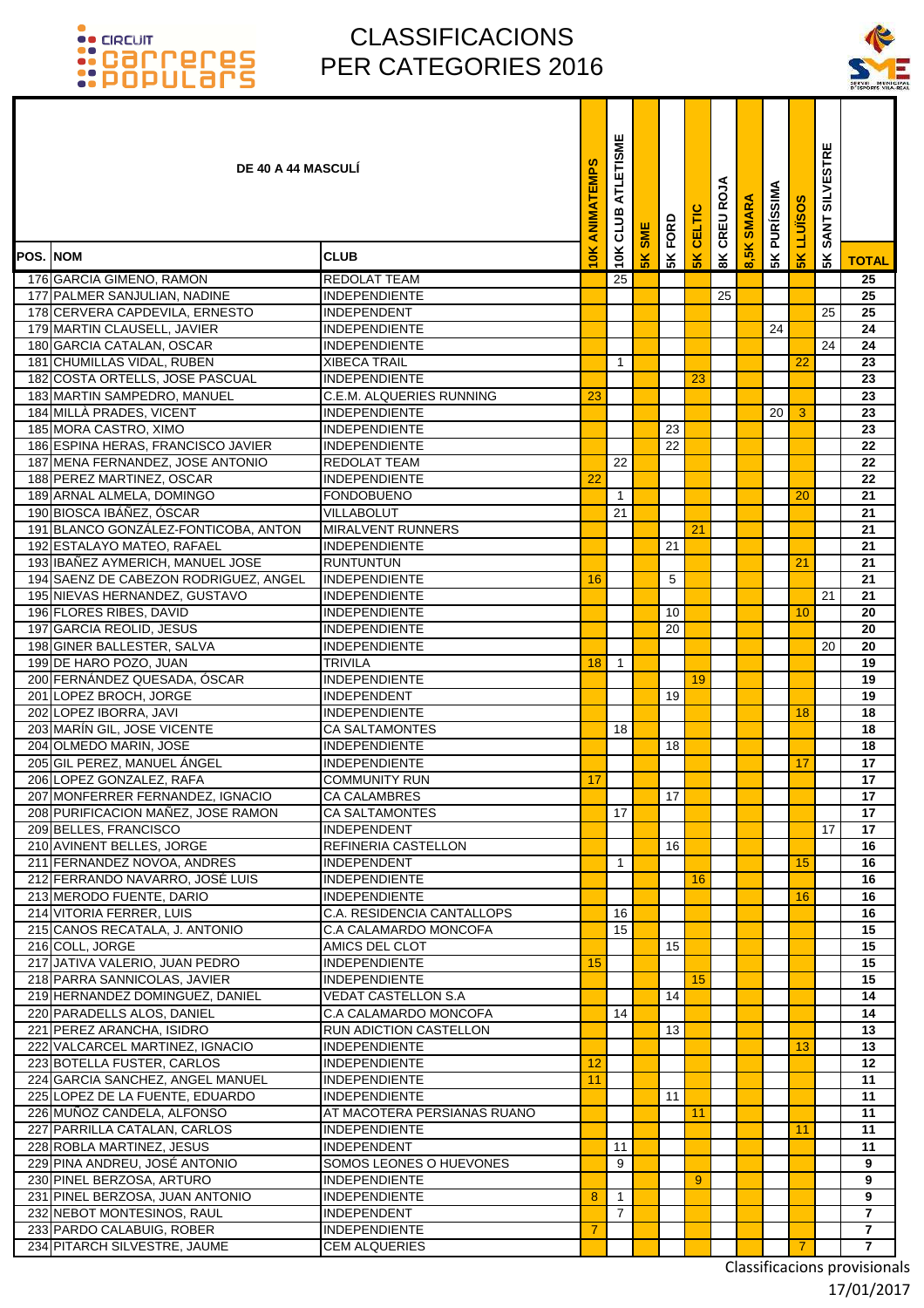

|                 | <b>DE 40 A 44 MASCULI</b>                                  |                                          | ANIMATEMPS     | ATLETISME<br>CLUB | <b>SME</b>    | FORD           | CELTIC         | 3<br>8K CREUR | ARA<br>$\overline{\text{ss}}$ | <b>PURÍSSIMA</b> | <b>SOSINT1</b> | <b>SILVESTRE</b><br><b>SANT</b> |              |
|-----------------|------------------------------------------------------------|------------------------------------------|----------------|-------------------|---------------|----------------|----------------|---------------|-------------------------------|------------------|----------------|---------------------------------|--------------|
| <b>POS. NOM</b> |                                                            | <b>CLUB</b>                              | iоk            | 10K               | $\frac{8}{5}$ | 5K             | 5K             |               |                               | 5K               | 5K             | 5K                              | <b>TOTAL</b> |
|                 | 235 OVIEDO PAULINO, IVAN                                   | <b>INDEPENDIENTE</b>                     |                |                   |               |                | 6              |               |                               |                  |                |                                 | 6            |
|                 | 236 ROCA CANELLES, RAFAEL                                  | <b>ROCA &amp; MONFERRER ONDA</b>         |                |                   |               | 6              |                |               |                               |                  |                |                                 | 6            |
|                 | 237 AIBAR MIRA, VALERIANO                                  | <b>TARONGETES</b>                        |                | 1                 |               | 4              |                |               |                               |                  |                |                                 | 5            |
|                 | 238 PARRA SANCHO, JUANJO                                   | INDEPENDIENTE                            |                |                   |               |                |                |               |                               |                  | 5              |                                 | 5            |
|                 | 239 ALMELA MACIAN, OSCAR                                   | INDEPENDIENTE                            |                |                   |               |                | 4              |               |                               |                  |                |                                 | 4            |
|                 | 240 BARBERA GRAU, RAUL                                     | <b>INDEPENDIENTE</b>                     | $\overline{4}$ |                   |               |                |                |               |                               |                  |                |                                 | 4            |
|                 | 241 REALES MUÑOZ, JOSE MANUEL                              | REDOLAT TEAM                             |                | 3                 |               |                |                |               |                               |                  |                |                                 | 3            |
|                 | 242 REGUERO ALLER, SALVADOR                                | <b>INDEPENDIENTE</b>                     | 3              |                   |               |                |                |               |                               |                  |                |                                 | 3            |
|                 | 243 BLASCO GARCES, SERGIO J                                | INDEPENDIENTE                            |                |                   |               | $\overline{2}$ |                |               |                               |                  |                |                                 | $\mathbf{2}$ |
|                 | 244 RAMÍREZ PEÑAFIEL, RAFAEL                               | <b>INDEPENDIENTE</b>                     |                |                   |               |                | $\overline{2}$ |               |                               |                  |                |                                 | $\mathbf{2}$ |
|                 | 245 ALONSO BARRANCO, JAVIER                                | <b>C.D. NEVER STOP RUNNING</b>           |                | 1                 |               |                |                |               |                               |                  |                |                                 | 1            |
|                 | 246 ANDRES IZQUIERDO, JOSE LUIS                            | <b>INDEPENDENT</b>                       |                | 1                 |               |                |                |               |                               |                  |                |                                 | 1            |
|                 | 247 BARTOLL CERISUELO, IVAN                                | <b>FOTO-FUTUR</b>                        |                | 1                 |               |                |                |               |                               |                  |                |                                 | 1            |
|                 | 248 BRITO, MANOEL PAULO                                    | <b>INDEPENDIENTE</b>                     |                | 1                 |               |                |                |               |                               |                  |                |                                 | 1            |
|                 | 249 CABRERA, JOSE MANUEL                                   | <b>INDEPENDIENTE</b>                     |                | $\mathbf{1}$      |               |                |                |               |                               |                  |                |                                 | 1            |
|                 | 250 CAMARA BELTRAN, ALFREDO                                | INDEPENDIENTE                            |                | $\mathbf{1}$      |               |                |                |               |                               |                  |                |                                 | 1            |
|                 | 251 CAMPOS CARRETERO, ALBERTO                              | <b>INDEPENDIENTE</b>                     |                | 1                 |               |                |                |               |                               |                  |                |                                 | 1            |
|                 | 252 CERVERA MATEU, ENRIC                                   | <b>COMMUNITY RUN EVASSION</b>            |                | 1                 |               |                |                |               |                               |                  |                |                                 | 1            |
|                 | 253 COMPES LUQUE, CARLOS                                   | JARDINES DE VALDERAS                     |                | $\mathbf{1}$      |               |                |                |               |                               |                  |                |                                 | 1            |
|                 | 254 CONTRERAS CENTELLES, GUSTAU ADOLF                      | <b>INDEPENDIENTE</b>                     |                | $\mathbf{1}$      |               |                |                |               |                               |                  |                |                                 | 1            |
|                 | 255 DORADO SORLI, CARLOS                                   | <b>INDEPENDENT</b>                       |                | 1                 |               |                |                |               |                               |                  |                |                                 | 1            |
|                 | 256 ELIZALDE RIBES, MIGUEL ELOY                            | <b>INDEPENDIENTE</b>                     |                | 1                 |               |                |                |               |                               |                  |                |                                 | 1            |
|                 | 257 FERNÁNDEZ, JUAN CARLOS                                 | INDEPENDIENTE                            |                | 1<br>1            |               |                |                |               |                               |                  |                |                                 | 1            |
|                 | 258 GARCIA ESCRIBANO, DAVID<br>259 GARCIA GARCIA, GREGORIO | <b>INDEPENDENT</b><br><b>INDEPENDENT</b> |                | 1                 |               |                |                |               |                               |                  |                |                                 | 1<br>1       |
|                 | 260 GARCIA GARCIA, MARC                                    | C.T. JIJI JAJA VINARÒS                   |                | 1                 |               |                |                |               |                               |                  |                |                                 | 1            |
|                 | 261 GARCIA GARCIA, NESTOR                                  | <b>INDEPENDIENTE</b>                     |                |                   |               |                | 1              |               |                               |                  |                |                                 | 1            |
|                 | 262 GOMEZ GONZALEZ, SERGIO                                 | PEÑA EL COYOTE                           |                | 1                 |               |                |                |               |                               |                  |                |                                 | 1            |
|                 | 263 GONZÁLEZ ORTIZ, RAUL                                   | <b>K-BOTA RUNNING</b>                    |                | 1                 |               |                |                |               |                               |                  |                |                                 | 1            |
|                 | 264 GONZALEZ PEREA, PEDRO JOSE                             | <b>LES AGULLES</b>                       |                | $\mathbf{1}$      |               |                |                |               |                               |                  |                |                                 | 1            |
|                 | 265 HERNANDEZ BENEDITO, MIGUEL                             | <b>TRAIL SERRA VERNISSA</b>              |                | $\mathbf{1}$      |               |                |                |               |                               |                  |                |                                 | 1            |
|                 | 266 IGLESIAS NEBOT, ALBERTO                                | C.A. 42 Y PICO                           |                | $\mathbf{1}$      |               |                |                |               |                               |                  |                |                                 | 1            |
|                 | 267 LOZANO BERZOSA, JOSE MARIA                             | <b>RUN ADICTION</b>                      |                | $\mathbf{1}$      |               |                |                |               |                               |                  |                |                                 | 1            |
|                 | 268 MAÑAS MARIN, XIMO                                      | EL ÚLTIMO LA LLEVA                       |                | $\mathbf{1}$      |               |                |                |               |                               |                  |                |                                 | 1            |
|                 | 269 MATEU GARCIA, JUAN DE DIIOS                            | CA RUNNING CASTELLON                     |                | $\mathbf{1}$      |               |                |                |               |                               |                  |                |                                 | 1            |
|                 | 270 MIRAVET MARIN, JOSE RAMON                              | ALQUERIESTRYTEAM                         |                | 1                 |               |                |                |               |                               |                  |                |                                 | 1            |
|                 | 271 MOLINA CAMACHO, JOSE ANTONIO                           | <b>INDEPENDENT</b>                       |                | 1                 |               |                |                |               |                               |                  |                |                                 | 1            |
|                 | 272 MURCIANO MORENO, ALFONSO                               | <b>INDEPENDENT</b>                       |                | $\mathbf{1}$      |               |                |                |               |                               |                  |                |                                 | 1            |
|                 | 273 NEBOT CANET, NESTOR                                    | <b>INDEPENDIENTE</b>                     |                |                   |               |                |                |               |                               |                  | 1              |                                 | 1            |
|                 | 274 ORTELLS SAFONT, SANTIAGO                               | <b>INDEPENDIENTE</b>                     |                | $\mathbf{1}$      |               |                |                |               |                               |                  |                |                                 | 1            |
|                 | 275 PARRA CORCOLES, OSCAR                                  | <b>INDEPENDENT</b>                       |                | 1                 |               |                |                |               |                               |                  |                |                                 | 1            |
|                 | 276 PARRA VINUESA, MARCOS                                  | <b>ATLETISME SAGUNT</b>                  |                | 1                 |               |                |                |               |                               |                  |                |                                 | 1            |
|                 | 277 PASCUAL GOMEZ, RICARDO                                 | <b>INDEPENDENT</b>                       |                | 1                 |               |                |                |               |                               |                  |                |                                 | 1            |
|                 | 278 PORCAR GUERRERO, RAFA                                  | <b>C.D. NEVER STOP RUNNING</b>           |                | $\mathbf{1}$      |               |                |                |               |                               |                  |                |                                 | $\mathbf{1}$ |
|                 | 279 PRIETO BARROSO, JAVIER                                 | <b>INDEPENDIENTE</b>                     |                |                   |               |                |                |               |                               |                  | 1.             |                                 | 1            |
|                 | 280 RODRIGUEZ ALONSO, OSCAR                                | <b>NOULAS</b>                            |                | 1                 |               |                |                |               |                               |                  |                |                                 | 1            |
|                 | 281 ROJAS QUINTANA, GUSTAVO                                | C.D. NEVER STOP RUNNING                  |                | $\mathbf{1}$      |               |                |                |               |                               |                  |                |                                 | 1            |
|                 | 282 SANCHEZ MARTINEZ, JOSE MANUEL                          | <b>INDEPENDIENTE</b>                     |                | $\mathbf{1}$      |               |                |                |               |                               |                  |                |                                 | 1            |
|                 | 283 SANTAMANS BATALLER, CHRISTIAN                          | TRAIL SERRA VERNISSA                     |                | 1                 |               |                |                |               |                               |                  |                |                                 | 1            |
|                 | 284 SEBASTIÁ QUEROL, VICENTE                               | <b>REFRERUNING</b>                       |                | 1                 |               |                |                |               |                               |                  |                |                                 | 1            |
|                 | 285 UREÑA ROSENDE, EDUARD                                  | <b>REDOLAT TEAM</b>                      |                | 1                 |               |                |                |               |                               |                  |                |                                 | 1            |
|                 | 286 URIOLA BOU, ROGELIO                                    | MUR I CASTELL-TUGA                       |                | 1                 |               |                |                |               |                               |                  |                |                                 | 1            |
|                 | 287 VELASCO LOPERA, VICTOR JAVIER                          | MUR I CASTELL-TUGA                       |                | $\mathbf{1}$      |               |                |                |               |                               |                  |                |                                 | $\mathbf{1}$ |
|                 | 288 VICENTE SALVADOR, ANGEL                                | COMMUNITY RUN EVASSION                   |                | $\mathbf{1}$      |               |                |                |               |                               |                  |                |                                 | $\mathbf{1}$ |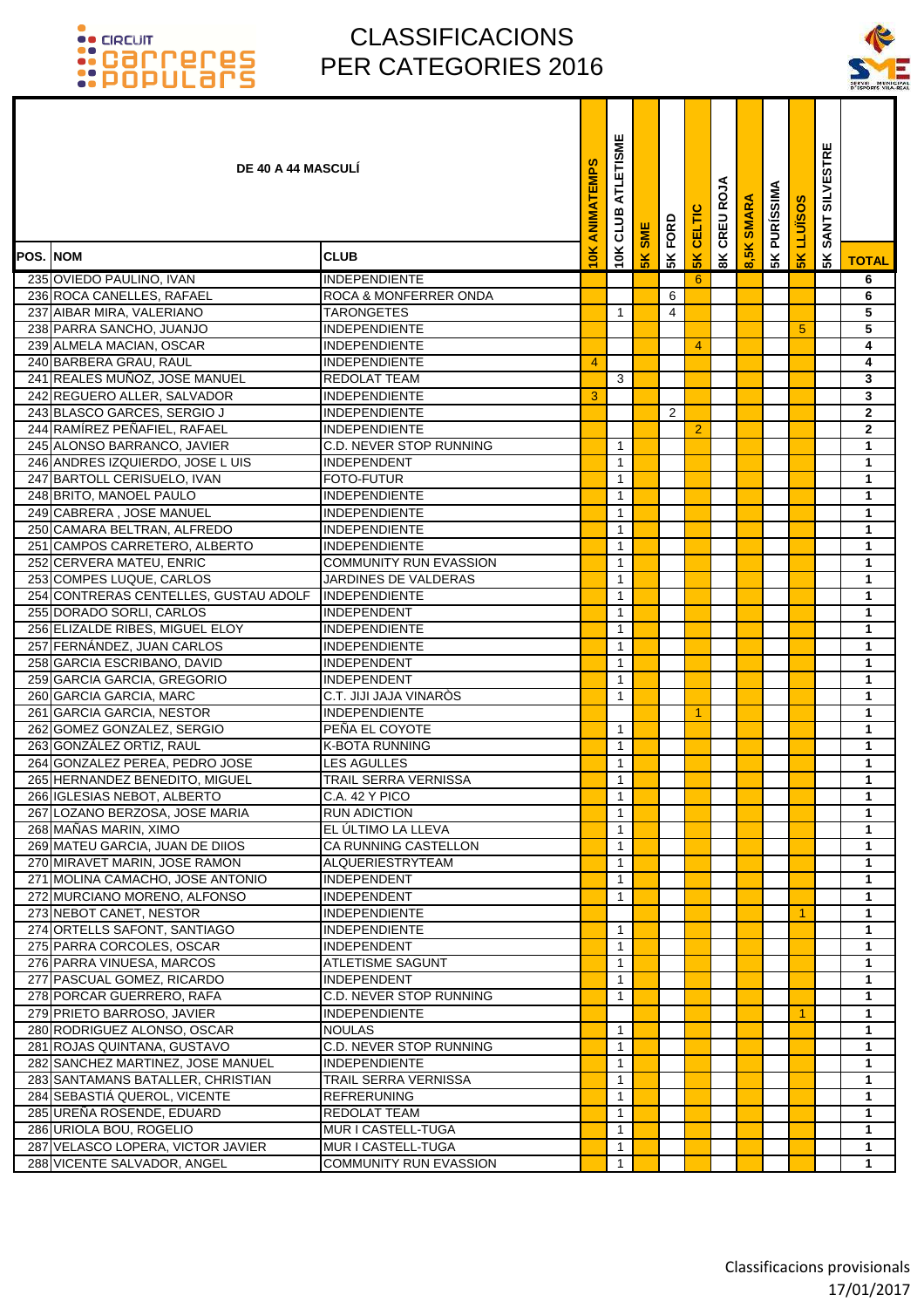### CLASSIFICACIONS PER CATEGORIES 2016



|                 | DE 45 A 49 FEMENI                                           |                                                 | ANIMATEMPS | ATLETISME<br>CLUB | SME | 5K FORD  | <b>CELTIC</b> | 8K CREU ROJA | 8,5K SMARA | <b>5K PURÍSSIMA</b> | LLUISO        | <b>SILVESTRE</b><br><b>SANT</b> |              |
|-----------------|-------------------------------------------------------------|-------------------------------------------------|------------|-------------------|-----|----------|---------------|--------------|------------|---------------------|---------------|---------------------------------|--------------|
| <b>POS. NOM</b> |                                                             | <b>CLUB</b>                                     | 10K        | 10K               | 5K  |          | 5K            |              |            |                     | 5K            | 5K                              | <b>TOTAL</b> |
|                 | 1 CLAUSELL TIRADO, ESTER                                    | <b>TARONGETES</b>                               | 50         | 50                | 50  | 50       | 50            | 50           | 50         | 50                  | 50            | 50                              | 500          |
|                 | 2 FALOMIR VENTURA, EVA                                      | INDEPENDIENTE                                   | 49         | 48                | 46  | 49       | 49            | 49           | 49         | 49                  | 49            | 48                              | 485          |
|                 | 3 SALVADOR FERRER, EVA                                      | <b>SME RUNNERS</b>                              | 43         | 43                | 36  | 34       | 35            | 41           | 41         | 41                  | 36            | 37                              | 387          |
|                 | 4 PALAU MUNDO, PALOMA                                       | <b>SME RUNNERS</b>                              | 42         | 42                | 35  | 33       | 36            | 42           | 42         | 42                  | 39            |                                 | 353          |
|                 | 5 VAQUER FERRER, LOLES<br>6 VILALTA TOMAS, TERE             | <b>DEMATIMANANA</b><br><b>INDEPENDIENTE</b>     | 45<br>46   | 45                | 42  | 35<br>41 | 42<br>47      | 47<br>32     | 43         | 44                  | 40<br>38      | 42<br>43                        | 340<br>332   |
|                 | 7 PEREZ CORACHAN, INMA                                      | <b>ATHLETIC RUNNING ANIMATEMPS</b>              | 41         | 40                | 32  |          | 28            | 40           | 40         | 36                  | 34            | 29                              | 320          |
|                 | 8 GARCIA GUAL, ASUN                                         | <b>AMICS DEL TERMET</b>                         |            | 39                |     | 38       | 44            | 48           | 44         |                     | 42            | 45                              | 300          |
|                 | 9 BELLES GIRONA, CARMEN                                     | <b>CELTIC SUBMARI</b>                           | 47         | 46                |     | 42       | 39            |              | 46         |                     | 45            |                                 | 265          |
|                 | 10 ALBA LOPEZ, FRANCISCA                                    | <b>SME RUNNERS</b>                              | 48         | 47                | 43  | 47       |               |              |            |                     |               | 47                              | 232          |
|                 | 11 VIDAL MONFERRER, ROSER                                   | CENTRE EXCURSIONISTA VILA-REAL                  |            |                   | 39  |          | 32            | 43           |            | 40                  |               | 35                              | 189          |
|                 | 12 CANTAVELLA ROCHERA, MARIA DOLORES<br>13 PONS CERCÓS, ANA | <b>TARONGETES</b><br><b>TARONGETES</b>          |            | 38                |     | 36       | 48            |              | 47<br>45   | 47                  | 44            | 44                              | 186<br>163   |
|                 | 14 SOFÍN AÑÓN, MARIAN                                       | <b>GRAO RUNNERS</b>                             |            |                   | 47  | 48       |               |              |            |                     | 48            |                                 | 143          |
|                 | 15 CHIVA ROCA, ELENA                                        | <b>INDEPENDIENTE</b>                            |            |                   |     |          | 38            |              |            |                     | $39 \vert 35$ |                                 | 112          |
|                 | 16 BENSACH CUBEDO, BEGOÑA                                   | <b>TARONGETES</b>                               |            |                   |     |          |               |              | 48         | 48                  |               |                                 | 96           |
|                 | 17 CABEDO BALLESTER, ROSANA                                 | LOS WHIPPETS                                    |            |                   | 44  |          |               |              |            |                     |               | 46                              | 90           |
|                 | 18 PESET BERNAT, PILAR                                      | <b>INDEPENDIENTE</b>                            |            | 43                |     |          | 43            |              |            |                     |               |                                 | 86           |
|                 | 19 SOLER SEGARRA, MIRIAM<br>20 LOPEZ MONTOLIO, ARANTXA      | <b>CELTIC SUBMARI</b><br><b>CELTIC SUBMARI</b>  |            |                   |     | 43       | 40            |              |            | 45                  | 43            |                                 | 86<br>85     |
|                 | 21 MUNDÓ CALDUCH, DELFINA                                   | <b>CELTIC SUBMARI</b>                           |            |                   |     |          |               | 44           |            |                     | 37            |                                 | 81           |
|                 | 22 FORTUÑO MIRO, ROSA                                       | <b>SME RUNNERS</b>                              |            |                   | 38  |          | 41            |              |            |                     |               |                                 | 79           |
|                 | 23 CABEDO MATA, EVA M.                                      | <b>INDEPENDIENTE</b>                            |            |                   |     |          | 33            |              |            |                     | 41            |                                 | 74           |
|                 | 24 GALINDO BRUÑO, CRISTINA                                  | <b>INDEPENDIENTE</b>                            |            |                   | 41  |          | 30            |              |            |                     |               |                                 | 71           |
|                 | 25 PINO RAMBLA, NIA                                         | <b>ORPESACORRE</b>                              |            |                   | 33  | 32       |               |              |            |                     |               |                                 | 65           |
|                 | 26 HERRERO RUBERT, ISABEL                                   | <b>INDEPENDIENTE</b>                            |            |                   |     |          | 27            |              |            | 37                  |               |                                 | 64           |
|                 | 27 NICOMEDES AMIGUET, YOLANDA                               | <b>INDEPENDIENTE</b>                            |            |                   |     | 31       |               |              |            |                     | 33            |                                 | 64           |
|                 | 28 BORT MATA, MARIA ANGELES                                 | <b>KEEP FIT</b>                                 |            |                   |     |          |               |              |            |                     |               | 50                              | 50           |
|                 | 29 ARENOS BALAGUER, MARIBEL<br>30 MARTINEZ MARTINEZ, LUZ    | C.E. VINAROS<br><b>REDOLAT TEAM</b>             |            | 49                | 49  |          |               |              |            |                     |               |                                 | 49<br>49     |
|                 | 31 ALEGRAN DABBAKH, AMINA                                   | AMICS DEL MASCLE                                |            |                   |     |          |               |              |            |                     |               | 49                              | 49           |
|                 | 32 MEDINA GARCIA, PURI                                      | <b>TRILAVALL</b>                                |            |                   |     |          |               |              |            |                     |               | 49                              | 49           |
|                 | 33 GILABERT ANTOLÍ, ROSA                                    | <b>BAIX MAESTRAT</b>                            |            |                   | 48  |          |               |              |            |                     |               |                                 | 48           |
|                 | 34 TOMAS FERNANDEZ, EUGENIA                                 | INDEPENDIENTE                                   |            |                   |     |          |               |              |            |                     | 47            |                                 | 47           |
|                 | 35 GARCIA MARTINEZ, PILAR                                   | C.A. L'ALCORA                                   |            |                   |     | 46       |               |              |            |                     |               |                                 | 46           |
|                 | 36 MOTA, CHARO                                              | <b>INDEPENDIENTE</b>                            |            |                   |     |          |               | 46           |            |                     |               |                                 | 46           |
|                 | 37 SANMARTIN OLIVER, GEMA                                   | INDEPENDIENTE                                   |            |                   |     |          |               |              |            | 46                  |               |                                 | 46           |
|                 | 38 TIBARY, NAIMA<br>39 ZARAGOZA BELTRÁN, M. JOSÉ            | ATMOSFERA SPORT RUNNING<br><b>INDEPENDIENTE</b> |            |                   |     |          | 46            |              |            |                     | 46            |                                 | 46<br>46     |
|                 | 40 CARRO BOSQUE, MARTA                                      | ATMOSFERA SPORT RUNNING                         |            |                   |     | 45       |               |              |            |                     |               |                                 | 45           |
|                 | 41 MONFERRER SALES, Mª DOLORES                              | CA URBAN RUNNING CASTELLON                      |            |                   |     |          |               | 45           |            |                     |               |                                 | 45           |
|                 | 42 NOVALBOS CELMA, LUISA                                    | <b>TARONGETES</b>                               |            |                   |     |          | 45            |              |            |                     |               |                                 | 45           |
|                 | 43 RIBES VERDIA, CLARA                                      | CLARAYJOSE C.A.ONDA                             |            |                   | 45  |          |               |              |            |                     |               |                                 | 45           |
|                 | 44 ESPINOSA GIMÉNEZ, ANA MARÍA                              | INDEPENDIENTE                                   |            | 44                |     |          |               |              |            |                     |               |                                 | 44           |
|                 | 45 FLOR PRADES, MARIA<br>46 FORES GIL, INMA                 | <b>INDEPENDIENTE</b><br><b>INDEPENDIENTE</b>    | 44         |                   |     | 44       |               |              |            |                     |               |                                 | 44<br>44     |
|                 | 47 CABEDO HATA, EVA MARIA                                   | 480RUNNERS                                      |            |                   |     |          |               |              |            | 43                  |               |                                 | 43           |
|                 | 48 GARCÍA MARTI, MARIA LUZ                                  | <b>INDEPENDIENTE</b>                            |            | 41                |     |          |               |              |            |                     |               |                                 | 41           |
|                 | 49 BUSTAMANTE SOLER, Mª JOSE                                | <b>INDEPENDIENTE</b>                            |            |                   |     |          |               |              |            |                     |               | 41                              | 41           |
|                 | 50 DOLS BELTRAN, M- TERESA                                  | <b>INDEPENDENT</b>                              |            |                   |     | 40       |               |              |            |                     |               |                                 | 40           |
|                 | 51 ROMAN ROMERO, MARIA JOSE                                 | <b>PYC DANCE</b>                                |            |                   | 40  |          |               |              |            |                     |               |                                 | 40           |
|                 | 52 GONZALEZ BELENGUER, MAMEN                                | <b>INDEPENDIENTE</b>                            |            |                   |     |          |               |              |            |                     |               | 40                              | 40           |
|                 | 53 RIBES GARCIA, MAITA                                      | <b>BENICASSIM RUNNERS</b>                       |            |                   |     | 39       |               |              |            |                     |               |                                 | 39           |
|                 | 54 ESTELLES FLORES, ANA<br>55 RUIZ NOVA, INMA               | <b>INDEPENDENT</b><br><b>INDEPENDIENTE</b>      |            |                   |     |          |               |              |            | 38                  |               | 39                              | 39<br>38     |
|                 | 56 GONZALEZ VILLARREAL, NURIA                               | INDEPENDENT                                     |            |                   |     |          |               |              |            |                     |               | 38                              | 38           |
|                 | 57 MONZÓ PONS, ROSA                                         | <b>TARONGETES</b>                               |            | 37                |     |          |               |              |            |                     |               |                                 | 37           |
|                 | 58 NAVARRO ORTELLS, ISABEL                                  | INDEPENDIENTE                                   |            |                   |     |          | 37            |              |            |                     |               |                                 | 37           |
|                 | 59 PALLARES BOU, CARMEN                                     | A-6                                             |            |                   | 37  |          |               |              |            |                     |               |                                 | 37           |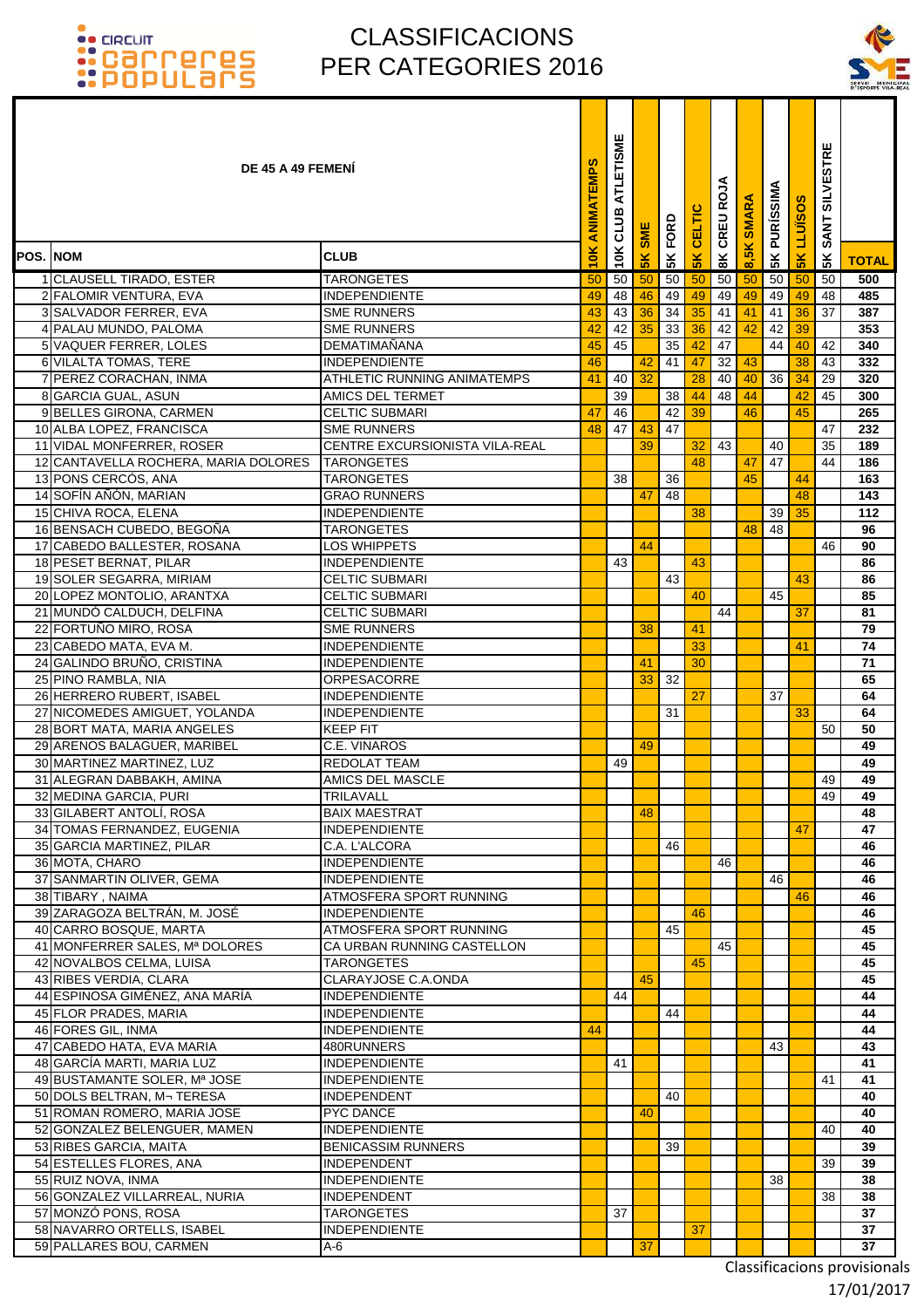

| DE 45 A 49 FEMENI                |                                  |               | ATLETISME<br>ANIMATEMPS<br>CLUB | <b>SME</b> | FORD | CELTIC | <b>BK CREU ROJA</b> | <b>SMARA</b> | <b>SK PURISSIMA</b> | S<br>LLUÏSO | <b>SILVESTRE</b><br><b>SANT</b> |                 |
|----------------------------------|----------------------------------|---------------|---------------------------------|------------|------|--------|---------------------|--------------|---------------------|-------------|---------------------------------|-----------------|
| <b>POS. NOM</b>                  | <b>CLUB</b>                      | $\frac{1}{2}$ | 10K                             | 5K         | 5K   | 5K     |                     | 8,5K         |                     | 5K          | 5K                              | <b>TOTAL</b>    |
| 60 TRILLES GUIA, SONIA           | <b>INDEPENDIENTE</b>             |               |                                 |            | 37   |        |                     |              |                     |             |                                 | $\overline{37}$ |
| 61 MURGA PUCHE, MARISOL          | <b>INDEPENDENT</b>               |               |                                 |            |      |        |                     |              |                     |             | 36                              | 36              |
| 62 CABEDO MATA, GEMA             | <b>INDEPENDIENTE</b>             |               |                                 |            |      | 34     |                     |              |                     |             |                                 | 34              |
| 63 GARCIA SELVA, SUSANA          | <b>MIM</b>                       |               |                                 | 34         |      |        |                     |              |                     |             |                                 | 34              |
| 64 MARTINEZ FRUCTUOSO, SUSI      | <b>INDEPENDIENTE</b>             |               |                                 |            |      |        |                     |              |                     |             | 34                              | 34              |
| 65 HENARES CATALAN, MARINELA     | <b>INDEPENDENT</b>               |               |                                 |            |      |        |                     |              |                     |             | 33                              | 33              |
| 66 PARRA FRUCTUOSO, YOLANDA      | <b>INDEPENDENT</b>               |               |                                 |            |      |        |                     |              |                     |             | 32                              | 32              |
| 67 DIAZ LOPEZ, ARACELI           | <b>INDEPENDIENTE</b>             |               |                                 |            |      | 31     |                     |              |                     |             |                                 | 31              |
| 68 CASTELLO NOSTRORI, Mº CARMEN  | <b>XIBECA TRAIL</b>              |               |                                 |            |      |        |                     |              |                     |             | 31                              | 31              |
| 69 GRUÑO DE JULIAN, CONSTANCIA   | <b>BICI MENSAJERÍA CASTELLON</b> |               |                                 |            | 30   |        |                     |              |                     |             |                                 | 30              |
| 70 ZARZOSO FERRER, ESTHER        | C. A. VILA-REAL                  |               |                                 |            |      |        |                     |              |                     |             | 30                              | 30              |
| 71 MARCILLA ULLDEMOLINS, EVA     | <b>INDEPENDIENTE</b>             |               |                                 |            |      | 29     |                     |              |                     |             |                                 | 29              |
| 72 BELLES, SYLVIA                | <b>INDEPENDENT</b>               |               |                                 |            |      |        |                     |              |                     |             | 28                              | 28              |
| 73 SIMO VIDAL, AMELIA            | <b>INDEPENDIENTE</b>             |               |                                 |            |      | 26     |                     |              |                     |             |                                 | 26              |
| 74 HERREROS OJEDA, ISABEL        | <b>CELTIC SUBMARI</b>            |               |                                 |            |      | 25     |                     |              |                     |             |                                 | 25              |
| 75 MILLA PRADES, INMA            | <b>INDEPENDIENTE</b>             |               |                                 |            |      | 24     |                     |              |                     |             |                                 | 24              |
| 76 MILLA PRADES, LOURDES         | <b>INDEPENDIENTE</b>             |               |                                 |            |      | 23     |                     |              |                     |             |                                 | 23              |
| 77 MARCILLA ULLDEMOLINS, CARMINA | <b>INDEPENDIENTE</b>             |               |                                 |            |      | 22     |                     |              |                     |             |                                 | 22              |
| 78 GOTERRIS, INMA                | <b>INDEPENDIENTE</b>             |               |                                 |            |      | 21     |                     |              |                     |             |                                 | 21              |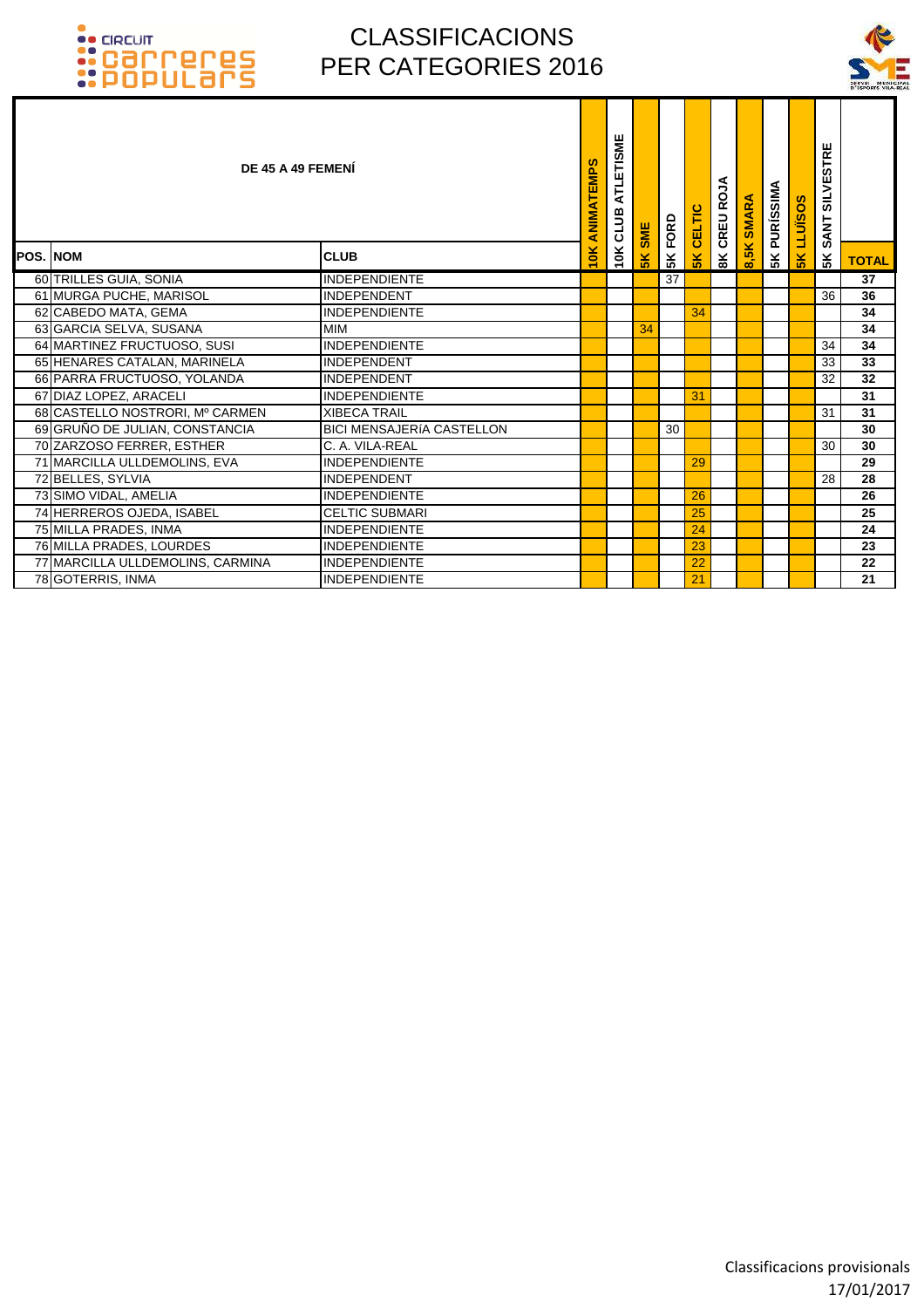### CLASSIFICACIONS PER CATEGORIES 2016



|                 | <b>DE 45 A 49 MASCULI</b>                                 |                                                  | ANIMATEMPS | ATLETISME<br>CLUB | SME           | 5K FORD  | CELTIC   | CREU ROJA       | SMARA    | <b>PURISSIMA</b> | <b>LLUISOS</b> | <b>SILVESTRE</b><br><b>SANT</b> |              |
|-----------------|-----------------------------------------------------------|--------------------------------------------------|------------|-------------------|---------------|----------|----------|-----------------|----------|------------------|----------------|---------------------------------|--------------|
| <b>POS. NOM</b> |                                                           | <b>CLUB</b>                                      | 10K        | 10K               | $\frac{8}{5}$ |          | 5K       | $\frac{8}{8}$   | 8,5K     | 5K               | 5 <sub>K</sub> | 5K                              | <b>TOTAL</b> |
|                 | 1 CUADROS ORTIZ, FRANCISCO                                | JARDINERIA HNOS. CUADROS                         | 49         | 50                | 49            | 49       | 49       | 50              | 50       | 50               | 48             | 49                              | 493          |
|                 | 2 DENIA PEREZ, FRANCISCO                                  | JARDINERIA HNOS. CUADROS                         | 40         | 40                | 44            | 42       |          | 46              | 47       | 46               | 42             | 45                              | 392          |
|                 | 3 POZO MENDOZA, FRAN                                      | ATHLETIC RUNNING ANIMATEMPS                      | 39         | $\overline{28}$   | 39            | 32       | 18       | 45              | 43       | 45               | 41             | 46                              | 376          |
|                 | 4 GIL SERRA, MANOLO                                       | DEMATIMANANA                                     | 36         | 22                |               | 28       | 43       | 42              | 40       | 40 <sup>1</sup>  | 38             | 36                              | 325          |
|                 | 5 MARTIN QUINTERO, JOSE MARIA                             | <b>INDEPENDIENTE</b>                             | 34         | 12                | 32            | 20       | 41       | 36              | 38       | 37               | 37             | 28                              | 315          |
|                 | 6 MONFERRER SANCHIS, JOSE CARLOS                          | <b>INDEPENDIENTE</b>                             | 28         | 14                | 35            | 24       | 39       | 39              | 37       | 33               | 35             | 29                              | 313          |
|                 | 7 ORTIZ MEGIAS, JUAN JOSE                                 | <b>INDEPENDENT</b>                               | 29         | 13                | 31            | 21       | 42       | $\overline{38}$ |          | 38               | 36             | 50                              | 298          |
|                 | 8 DOÑATE MONTOLIU, CARLOS                                 | INDEPENDIENTE<br><b>CM VISTABELLA</b>            | 32         | 17<br>23          | 29            |          | 38<br>44 | 40<br>47        | 35<br>44 | 35<br>43         | 32<br>40       | 33<br>43                        | 291<br>284   |
|                 | 9 BENSACH CUBEDO, FRANCISCO<br>10 MIRO MONER, DOMINGO     | <b>TRIVILA</b>                                   |            |                   | 46            | 46       |          | 49              | 48       | 48               | 45             |                                 | 282          |
|                 | 11 CHINCHILLA ROMAN, FRANCISCO                            | <b>INDEPENDIENTE</b>                             | 30         | 15                | 30            | 19       | 40       | $\overline{37}$ | 32       |                  |                | 45                              | 248          |
|                 | 12 ALBIOL ESTELLER, JOSEP PASQUAL                         | CENTRE EXCURSIONISTA VILA-REAL                   |            | 11                | 20            |          | 21       | 34              | 33       | 32               | 31             | 48                              | 230          |
|                 | 13 MEZQUITA NAVARRO, MANUEL                               | <b>INDEPENDIENTE</b>                             | 24         | 8                 |               | 9        | 27       | 28              | 28       | 26               | 24             | 41                              | 215          |
|                 | 14 TOMASETI COSTA, ANDRES                                 | C.A.ONDA                                         |            | 32                | 45            | 37       |          |                 |          |                  | 43             | 48                              | 205          |
|                 | 15 SANCHEZ GARCIA, VICENTE                                | <b>GRAO RUNNERS</b>                              | 50         |                   | 50            | 50       |          |                 |          |                  | 50             |                                 | 200          |
|                 | 16 FONT ALBIOL, VICENTE                                   | <b>INDEPENDIENTE</b>                             | 25         | 10                | 23            | 16       | 34       |                 | 34       | 28               | 28             |                                 | 198          |
|                 | 17 PEREZ CABALLERO, DIEGO                                 | C.A VILA-REAL                                    |            | 38                |               | 40       | 23       |                 |          | 47               |                | 33                              | 181          |
|                 | 18 PITARCH USO, JUAN MANUEL                               | <b>INDEPENDIENTE</b>                             | 35         | 19                |               | 38       | 45       |                 |          | 41               |                |                                 | 178          |
|                 | 19 PI MONFERRER, JORGE                                    | <b>VEDAT CASTELLON S.A</b>                       |            | $\mathbf{1}$      |               | 27       |          |                 | 39       | 39               | 34             | 35                              | 175          |
|                 | 20 PARRA VIVO, CANDIDO                                    | <b>NO PROBLEM</b><br>ATHLETIC RUNNING ANIMATEMPS | 33<br>23   | 6<br>9            | 28            | 23       | 37       | 35              |          | 27 <sup>1</sup>  | 27             |                                 | 162          |
|                 | 21 MARIN CARRASCO, PEDRO<br>22 ORTELLS SAFONT, LUIS       | INDEPENDIENTE                                    |            | 26                |               |          |          | 31<br>44        |          | 42               |                | 39<br>44                        | 156<br>156   |
|                 | 23 MARTI BARRACHINA, ALEJANDRO                            | <b>A1F SPORT</b>                                 | 48         |                   | 48            |          |          |                 | 49       |                  |                |                                 | 145          |
|                 | 24 LOMAS PAVÓN, JOSE ANTONIO                              | INDEPENDIENTE                                    |            | 49                |               |          | 50       |                 | 45       |                  |                |                                 | 144          |
|                 | 25 LLORENS GARCIA, TELMO                                  | <b>INDEPENDIENTE</b>                             |            |                   |               | $21$ 13  | 30       |                 |          | 29               |                | 46                              | 139          |
|                 | 26 RIVERA GAITERO, J. CARLOS                              | <b>INDEPENDIENTE</b>                             |            |                   |               |          | 48       |                 |          |                  | 44             | 41                              | 133          |
|                 | 27 LLOP AGUILAR, ANTONIO JOSE                             | INDEPENDIENTE                                    | 37         | 18                |               |          | 32       |                 |          |                  |                | 43                              | 130          |
|                 | 28 ARBOLEDAS CES, JUAN                                    | <b>INDEPENDIENTE</b>                             | 45         | 45                |               |          |          |                 |          |                  |                | 35                              | 125          |
|                 | 29 CABRERA PAUS, VICENTE                                  | <b>INDEPENDIENTE</b>                             |            | 31                |               |          | 46       |                 | 42       |                  |                |                                 | 119          |
|                 | 30 LOPEZ MIGUEZ, JUAN MANUEL                              | <b>INDEPENDIENTE</b>                             |            | $\mathbf{1}$      |               | 10       | 28       |                 |          |                  | 25             | 40                              | 104          |
|                 | 31 BONET RIPOLLÉS, SAMUEL                                 | <b>INDEPENDIENTE</b>                             |            |                   |               |          |          |                 | 27       | 22               | 21             | 30                              | 100          |
|                 | 32   GARCIA MUNOZ, ANTONIO<br>33 ARTERO LÓPEZ, MARCOS     | C.A. PEIX DEL GRAU<br>C.A. VILA-REAL             |            |                   |               |          |          | 48              |          |                  | 49             | 50                              | 99<br>95     |
|                 | 34 BAUTISTA TUIXANS, FERNANDO                             | TRIVILA                                          |            |                   | 27            |          | 47<br>36 |                 | 31       |                  |                |                                 | 94           |
|                 | 35 MARTINEZ ALARCON, BENJAMIN                             | <b>INDEPENDIENTE</b>                             |            |                   |               |          |          | 30              | 30       |                  | 30             |                                 | 90           |
|                 | 36 CABEDO LOZANO, ANTONIO                                 | <b>INDEPENDIENTE</b>                             | 44         | 43                |               |          |          |                 |          |                  |                |                                 | 87           |
|                 | 37 GONZALEZ MORATO, DOMINGO                               | <b>INDEPENDIENTE</b>                             | 42         |                   |               | 39       |          |                 |          |                  |                |                                 | 81           |
|                 | 38 ESCUDERO PALOMARES, JAVIER                             | C.A. ONDA                                        |            |                   | 43            | 35       |          |                 |          |                  |                |                                 | 78           |
|                 | 39 MARZA AVELLANA, MANUEL                                 | <b>INDEPENDIENTE</b>                             |            |                   |               |          | 20       |                 |          |                  | 22             | 30                              | 72           |
|                 | 40 SELLES ORS, MANUEL                                     | <b>MACARRUNNING</b>                              |            | 34                |               | 34       |          |                 |          |                  |                |                                 | 68           |
|                 | 41 DE GOMAR ALLELY, RAFA                                  | ATMOSFERA SPORT RUNNING                          |            |                   | 33            |          |          |                 |          |                  | 33             |                                 | 66           |
|                 | 42 TELLO ESCRIG, SALVADOR<br>43 ESCUDERO MORCILLO, JESÚS  | ATMOSFERA SPORT RUNNING<br><b>INDEPENDIENTE</b>  |            |                   | 34            | 30<br>29 |          |                 |          | 34               |                |                                 | 64<br>63     |
|                 | 44 ALEGRE ALEGRE, PASCUAL                                 | VILA-RUNNERS                                     |            | 23                |               |          |          |                 |          |                  |                | 39                              | 62           |
|                 | 45 GIL MIRALLES, CARLOS                                   | <b>INDEPENDIENTE</b>                             |            |                   |               |          |          |                 |          | 30 <sup>1</sup>  | 29             |                                 | 59           |
|                 | 46 RUIZ NEBOT, DAVID SANTIAGO                             | C.E.M. COSTUR                                    |            |                   |               | $40$ 18  |          |                 |          |                  |                |                                 | 58           |
|                 | 47 FRANCÉS DÍAZ, RAMÓN                                    | <b>INDEPENDIENTE</b>                             |            |                   |               |          |          |                 |          |                  | 26             | 31                              | 57           |
|                 | 48 RODRIGUEZ CRESPO, TONI                                 | <b>INDEPENDIENTE</b>                             |            | 19                | 38            |          |          |                 |          |                  |                |                                 | 57           |
|                 | 49 ESCUDEROS MORCILLO, JESUS                              | <b>INDEPENDIENTE</b>                             |            |                   |               |          | 13       | 41              |          |                  |                |                                 | 54           |
|                 | 50 BOU AVELLANA, MARCELO                                  | AT MACOTERA PERSIANAS RUANO                      |            |                   |               |          | 24       |                 | 29       |                  |                |                                 | 53           |
|                 | 51 OSUNA, JOSE MANUEL                                     | <b>PIXELCOM</b>                                  |            |                   | 24            |          |          |                 | 26       |                  |                |                                 | 50           |
|                 | 52 DIAZ GARCIA, TONI                                      | <b>C.M. DESERT AMUNT</b>                         |            |                   |               |          |          |                 |          | 49               |                |                                 | 49           |
|                 | 53 FONT ALBIOL, ALEJANDRO<br>54 MAHEDERO CORTÉS, DIONISIO | <b>INDEPENDENT</b><br><b>ES POSIBLE</b>          |            | 48                |               |          |          |                 |          |                  |                | 49                              | 49<br>48     |
|                 | 55 SILOT, SERGIO                                          | TRIATLON EVASION CASTELLON                       |            |                   |               | 48       |          |                 |          |                  |                |                                 | 48           |
|                 | 56 VICENT COLONQUES, SANTIAGO                             | <b>INDEPENDIENTE</b>                             |            |                   | 19            |          | 29       |                 |          |                  |                |                                 | 48           |
|                 | 57 ALEGRE MORALES, EMILIO                                 | UNIO ATLETICA CASTELLO                           |            |                   |               |          |          |                 |          |                  | 47             |                                 | 47           |
|                 | 58 FORTUÑO CARDA, ADRIAN                                  | <b>INDEPENDIENTE</b>                             | 47         |                   |               |          |          |                 |          |                  |                |                                 | 47           |
|                 | 59 HERNANDEZ ORIOLA, SALVADOR                             | <b>TRAIL SERRA VERNISSA</b>                      |            | 47                |               |          |          |                 |          |                  |                |                                 | 47           |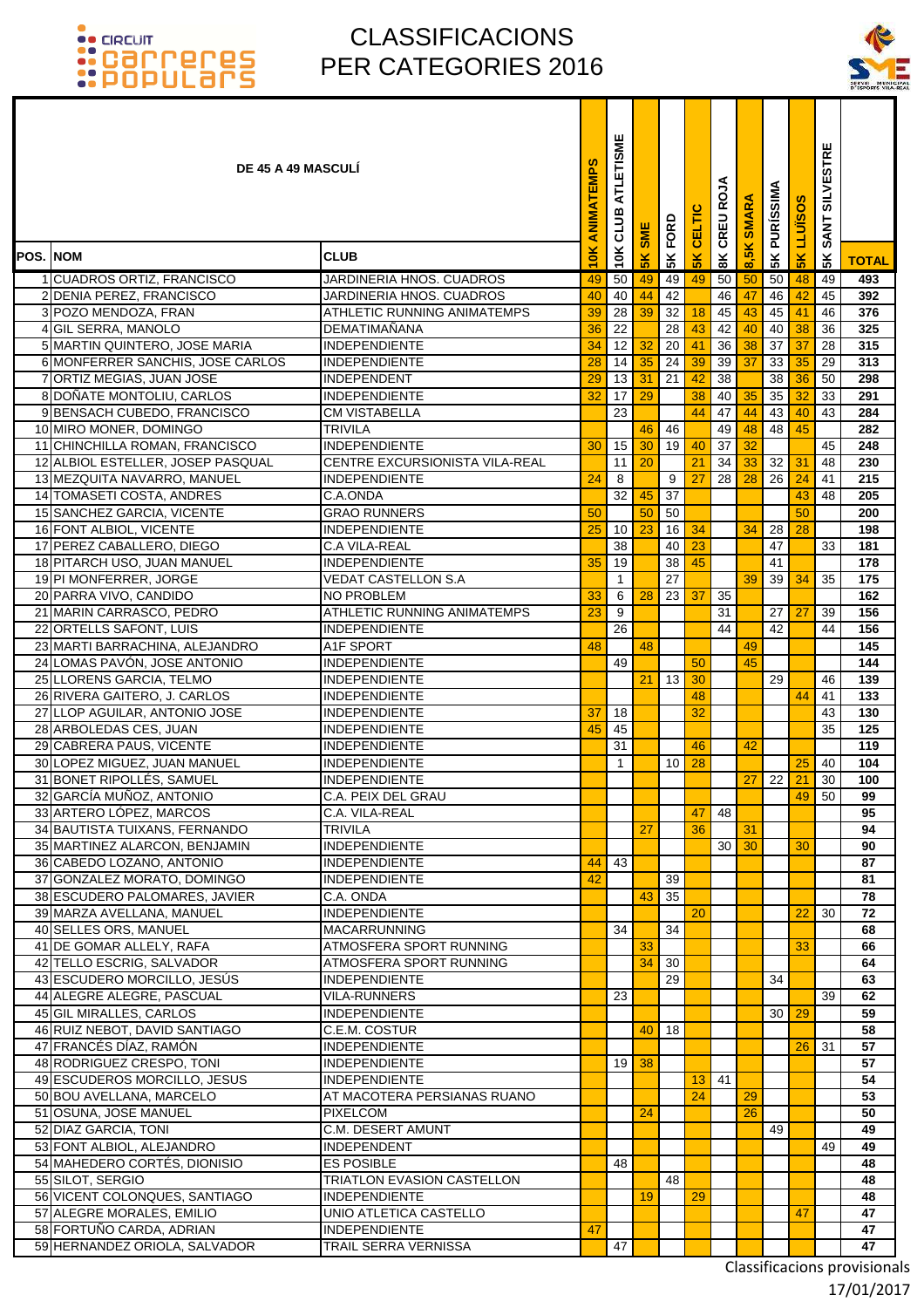

| <b>DE 45 A 49 MASCULI</b>                                         |                                    | ANIMATEMPS | ATLETISME<br>10K CLUB | <b>SME</b>     | FORD | CELTIC | ⋖<br>CREU ROJ  | <b>SMARA</b> | <b>5K PURÍSSIMA</b> | LLUISOS       | <b>SILVESTRE</b><br><b>SANT</b> |              |
|-------------------------------------------------------------------|------------------------------------|------------|-----------------------|----------------|------|--------|----------------|--------------|---------------------|---------------|---------------------------------|--------------|
| POS. NOM                                                          | <b>CLUB</b>                        | $\leq$     |                       | 5 <sub>K</sub> | 5K   | 5K     | $\frac{8}{10}$ |              |                     | $\frac{8}{5}$ | 5 <sub>K</sub>                  | <b>TOTAL</b> |
| 60 MARTI PEIRO, EMILIO                                            | INDEPENDIENTE                      |            |                       | 47             |      |        |                |              |                     |               |                                 | 47           |
| 61 TOMAS PAVON, JOSE ANTONIO                                      | INDEPENDIENTE                      |            |                       |                | 47   |        |                |              |                     |               |                                 | 47           |
| 62 SANCHEZ NAVARRO, JOSE PASCUAL                                  | <b>INDEPENDIENTE</b>               |            |                       |                |      |        |                |              |                     |               | 47                              | 47           |
| 63 CLAUSELL BOSQUET, VICENTE                                      | <b>MASCARELL BALLA</b>             |            |                       |                |      |        |                | 46           |                     |               |                                 | 46           |
| 64 ESCRICHE PLACENCIA, XIMO                                       | C.E.M. ALQUERIES RUNNING           | 46         |                       |                |      |        |                |              |                     |               |                                 | 46           |
| 65 LOPEZ ALLEPUZ, LUIS ENRIQUE                                    | <b>CAFE ANGEL</b>                  |            |                       |                |      |        |                |              |                     | 46            |                                 | 46           |
| 66 MARTINEZ GONZALEZ, JAVIER                                      | <b>C.A VILA-REAL</b>               |            | 46                    |                |      |        |                |              |                     |               |                                 | 46           |
| 67 CONEJOS BOU, JULIO                                             | ATMOSFERA SPORT RUNNING            |            |                       |                | 45   |        |                |              |                     |               |                                 | 45           |
| 68 BELTRAN, GUILLERMO                                             | CASTEMADER RUNNING TEAM            |            |                       |                | 44   |        |                |              |                     |               |                                 | 44           |
| 69 MOMPO, JOSE PASCUAL                                            | <b>INDEPENDIENTE</b>               |            |                       |                |      |        |                |              | 44                  |               |                                 | 44           |
| 70 MORALES PEREZ, PEDRO                                           | <b>FONDISTAS MORALOS</b>           |            | 44                    |                |      |        |                |              |                     |               |                                 | 44           |
| 71 GOTERRIS COPOVÍ, JESÚS                                         | <b>INDEPENDIENTE</b>               |            |                       |                |      |        |                |              |                     |               | 44                              | 44           |
| 72 CARNEROS CORDOBA, FRANCISCO JAVIER ATHLETIC RUNNING ANIMATEMPS |                                    | 43         |                       |                |      |        |                |              |                     |               |                                 | 43           |
| 73 FELIX, FCO. JAVIER                                             | <b>INDEPENDIENTE</b>               |            |                       |                |      |        | 43             |              |                     |               |                                 | 43           |
| 74 FERNANDEZ CARDERA, JUAN CARLOS                                 | <b>INDEPENDIENTE</b>               | 31         |                       |                | 12   |        |                |              |                     |               |                                 | 43           |
| 75 PALATSI ARMERO, RAUL                                           | <b>INDEPENDIENTE</b>               |            |                       |                | 43   |        |                |              |                     |               |                                 | 43<br>42     |
| 76 FERNANDEZ CINCUNEGUI, TXOMIN ASIER                             | AGARREU-LOS                        |            |                       | 42             |      |        |                |              |                     |               |                                 |              |
| 77 OQUENDO SAEZ, JESUS<br>78 FORNER GUMBAU, ÓSCAR                 | C.A.NOULAS<br><b>INDEPENDIENTE</b> |            | 42                    |                |      |        |                |              |                     |               | 42                              | 42<br>42     |
| 79 GARCIA GUERRA, EDUARDO                                         | INDEPENDIENTE                      |            |                       |                |      |        |                |              |                     |               | 42                              | 42           |
| 80 DUQUE GARCIA, FERNANDO                                         | TRIVILA                            |            |                       |                |      |        |                | 41           |                     |               |                                 | 41           |
| 81 IGLESIAS NEBOT, JUAN JOSE                                      | C.A. 42 Y PICO                     |            | 41                    |                |      |        |                |              |                     |               |                                 | 41           |
| 82 LARIVE YAGUE, JAVIER                                           | <b>CUCURBITA RUNNING</b>           |            |                       |                | 41   |        |                |              |                     |               |                                 | 41           |
| 83 PITARCH ORTELLS, JUANMA                                        | <b>INDEPENDIENTE</b>               |            |                       | 41             |      |        |                |              |                     |               |                                 | 41           |
| 84 VILA SEBASTIA, ALVARO                                          | AMICS DEL CLOT                     | 41         |                       |                |      |        |                |              |                     |               |                                 | 41           |
| 85 GOMEZ MENENDEZ, SEBAS                                          | <b>C.A VILA-REAL</b>               |            | 39                    |                |      |        |                |              |                     |               |                                 | 39           |
| 86 ÚBEDA CUBERTORER, CARLOS                                       | CORRE I CANYA                      |            |                       |                |      |        |                |              |                     | 39            |                                 | 39           |
| 87 GIL ANTONINO, XIMO                                             | DURS PER MUNTANYA - TDP            | 38         |                       |                |      |        |                |              |                     |               |                                 | 38           |
| 88 GARCIA BAURGUETE, IGNACIO                                      | C. A . LA VALL D'UIIXO             |            |                       |                |      |        |                |              |                     |               | 38                              | 38           |
| 89 SANZ EDO, KIKE                                                 | INDEPENDIENTE                      |            |                       |                |      |        |                |              |                     |               | 38                              | 38           |
| 90 GARRIDO MOR, JOSE ANTONIO                                      | INDEPENDIENTE                      |            |                       | 37             |      |        |                |              |                     |               |                                 | 37           |
| 91 PLAZA BENITA, MIGUEL ANGEL                                     | SERRANO CLUB DE ATLETISMO          |            | 37                    |                |      |        |                |              |                     |               |                                 | 37           |
| 92 CALVO ESCORIHUELA, VICTOR                                      | FORD VEDAT CASTELLON               |            |                       |                |      |        |                |              |                     |               | 37                              | 37           |
| 93 SANCHEZ SOTO, MIGUEL ANGEL                                     | INDEPENDIENTE                      |            |                       |                |      |        |                |              |                     |               | 37                              | 37           |
| 94 ARQUES MARQUEZ, JOSE ANTONIO                                   | RUNNERS RIBALTA                    |            |                       |                | 36   |        |                |              |                     |               |                                 | 36           |
| 95 FALCÓ, JUANJO                                                  | LA ROCA PARDA                      |            | 36                    |                |      |        |                |              |                     |               |                                 | 36           |
| 96 GARCIA BALLESTER, JOSE ANTONIO                                 | CLARAYJOSE C.A.ONDA                |            |                       | 36             |      |        |                |              |                     |               |                                 | 36           |
| 97 MORENO SERRA, LUIS                                             | <b>INDEPENDIENTE</b>               |            |                       |                |      |        |                | 36           |                     |               |                                 | 36           |
| 98 RUBIO PALLARES, SERGI                                          | <b>INDEPENDIENTE</b>               |            |                       |                |      |        |                |              | 36                  |               |                                 | 36           |
| 99 DE LA VEGA BENITO, TOMAS                                       | <b>CELTIC SUBMARÍ</b>              |            |                       |                |      |        |                |              |                     |               | 36                              | 36           |
| 100 GARCIA VIERA, LUIS<br>101 MARTINEZ VEDRI, ANGEL               | <b>BROMERA</b><br>C.A. NOULAS      |            | 35                    |                |      | 35     |                |              |                     |               |                                 | 35<br>35     |
| 102 TRALLERO MONTANÉ, VÍCTOR                                      | <b>INDEPENDIENTE</b>               |            | 34                    |                |      |        |                |              |                     |               |                                 | 34           |
| 103 BONET BORT, LLORENÇ                                           | SOM ESPORT-NATURA VILA-REAL        |            |                       |                |      |        |                |              |                     |               | 34                              | 34           |
| 104 MONTERO MENGUAL, JUAN JOSE                                    | <b>INDEPENDIENTE</b>               |            |                       |                |      |        |                |              |                     |               | 34                              | 34           |
| 105 BAGAN GIMENO, CARLOS                                          | <b>INDEPENDIENTE</b>               |            |                       |                | 33   |        |                |              |                     |               |                                 | 33           |
| 106 CLAUSELL LLEO, JAVI                                           | INDEPENDIENTE                      |            |                       |                |      | 33     |                |              |                     |               |                                 | 33           |
| 107 GARCIA BURGUETE, IGNACIO                                      | <b>INDEPENDIENTE</b>               |            |                       |                |      |        | 33             |              |                     |               |                                 | 33           |
| 108 MONDÉJAR SIRET, ANDRÉS                                        | C.A. CORRELIANA                    |            | 33                    |                |      |        |                |              |                     |               |                                 | 33           |
| 109 BALAGUER, PASCUAL                                             | <b>INDEPENDIENTE</b>               |            |                       |                |      |        |                |              |                     |               | 32                              | 32           |
| 110 PARRAFRUCTUOSO, DIEGO                                         | INDEPENDENT                        |            |                       |                |      |        |                |              |                     |               | 32                              | 32           |
| 111 GONZÁLEZ GONZÁLEZ, RAMÓN                                      | RUNNERS CIUTAT DE VALENCIA         |            | 31                    |                |      |        |                |              |                     |               |                                 | 31           |
| 112 MARTÍ MATA, JOSÉ PASCUAL                                      | INDEPENDIENTE                      |            |                       |                |      |        |                |              | 31                  |               |                                 | 31           |
| 113 MAS CRUSELLES, ALBERTO                                        | EVASION RUNNING CASTELLON          |            |                       |                | 31   |        |                |              |                     |               |                                 | 31           |
| 114 SALAS GIMENEZ, JAIME                                          | <b>INDEPENDIENTE</b>               |            |                       |                |      | 31     |                |              |                     |               |                                 | 31           |
| 115 SANTAFE REDON, CARLOS                                         | <b>INDEPENDIENTE</b>               |            |                       |                |      |        |                |              |                     |               | 31                              | 31           |
| 116 CHORDA LACRUZ, JUAN CARLOS                                    | C.A. LA VALL DE SEGO               |            | 30                    |                |      |        |                |              |                     |               |                                 | 30           |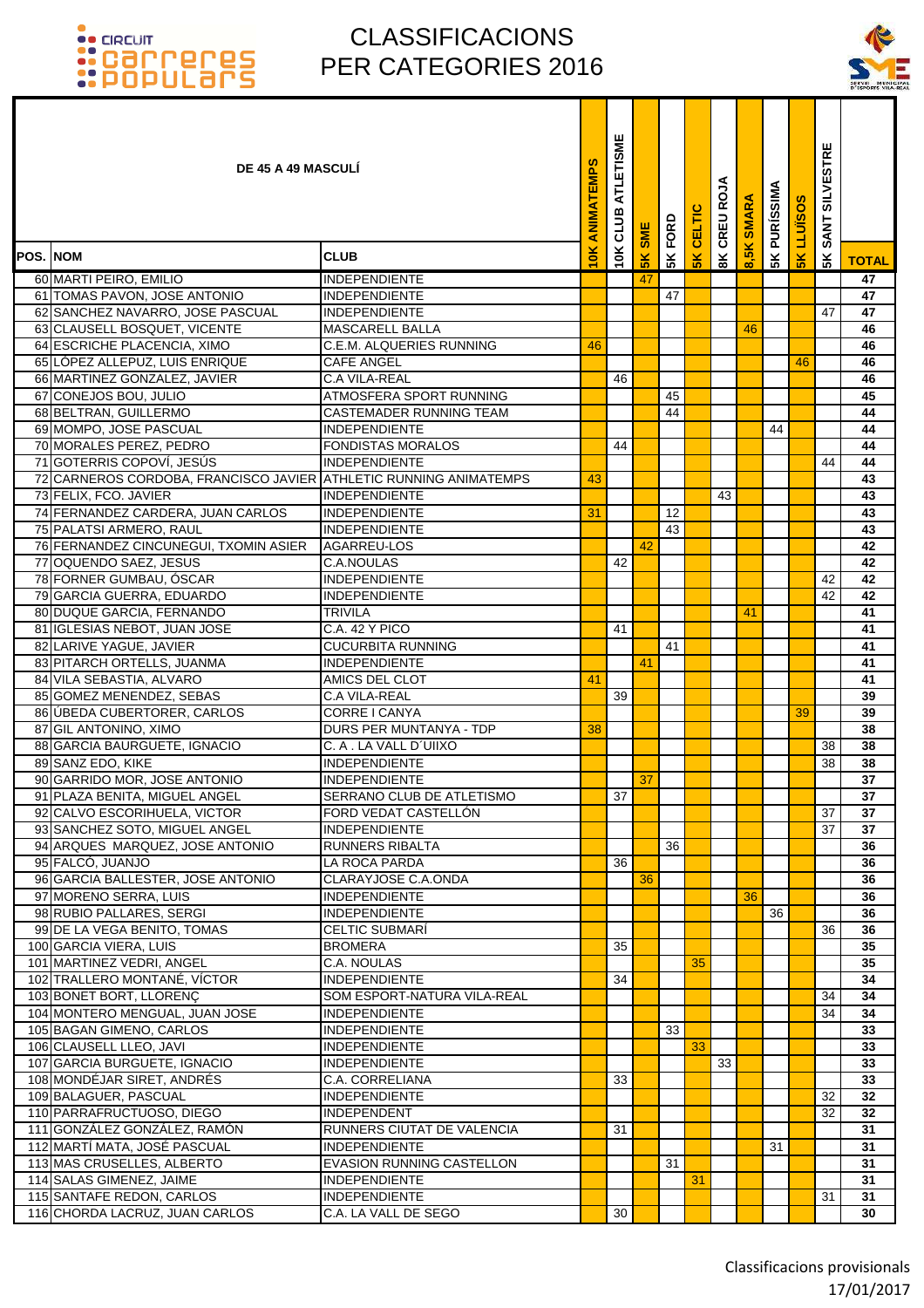

|                 | <b>DE 45 A 49 MASCULI</b>               |                            | ANIMATEMPS | ATLETISME<br>CLUB | <b>SME</b> | FORD | CELTIC        | CREU ROJA     | <b>SMARA</b>  | <b>5K PURÍSSIMA</b> | <b>LLUISOS</b> | <b>SILVESTRE</b><br><b>SANT</b> |                |
|-----------------|-----------------------------------------|----------------------------|------------|-------------------|------------|------|---------------|---------------|---------------|---------------------|----------------|---------------------------------|----------------|
| <b>POS. NOM</b> |                                         | <b>CLUB</b>                | 10K        | 10K               | 5K         | 5K   | $\frac{2}{5}$ | $\frac{8}{3}$ | $\frac{1}{2}$ |                     | 5K             | 5K                              | <b>TOTAL</b>   |
|                 | 117 JIMENEZ, JESUS                      | <b>INDEPENDIENTE</b>       |            |                   |            |      |               | 29            |               |                     |                |                                 | 29             |
|                 | 118 SOS SOLER, RAUL                     | <b>CAFÉ ÀNGEL</b>          |            | 29                |            |      |               |               |               |                     |                |                                 | 29             |
|                 | 119 BOIXADER GIL, XAVIER                | <b>CELTIC SUBMARI</b>      | 27         |                   |            |      |               |               |               |                     |                |                                 | 27             |
|                 | 120 TORRES GARCIA, PEDRO JUAN           | <b>VILA-RUNNERS</b>        |            | 27                |            |      |               |               |               |                     |                |                                 | 27             |
|                 | 121 CAPITAN BEAS, ANGEL                 | <b>INDEPENDIENTE</b>       |            |                   |            | 26   |               |               |               |                     |                |                                 | 26             |
|                 | 122 FELIPE GARCIA, JOSE CARLOS          | <b>INDEPENDIENTE</b>       | 26         |                   |            |      |               |               |               |                     |                |                                 | 26             |
|                 | 123 GALLEN NEGRE, MIQUEL                | <b>INDEPENDIENTE</b>       |            |                   |            |      | 26            |               |               |                     |                |                                 | 26             |
|                 | 124 SALES, MANUEL                       | <b>RETA</b>                |            |                   | 26         |      |               |               |               |                     |                |                                 | 26             |
|                 | 125 CANOS SANROQUE, JOSE MANUEL         | <b>CA NOULAS</b>           |            |                   |            | 25   |               |               |               |                     |                |                                 | 25             |
|                 | 126 GUAL GASCH, MANUEL                  | C.M. VISTABELLA            |            | 25                |            |      |               |               |               |                     |                |                                 | 25             |
|                 | 127 MATA MIRO, VICENTE                  | <b>INDEPENDIENTE</b>       |            |                   |            |      |               |               |               | 25                  |                |                                 | 25             |
|                 | 128 PALLARES SOLER, DANIEL              | <b>LA PEDRERA</b>          |            |                   | 25         |      |               |               |               |                     |                |                                 | 25             |
|                 | 129 RODRIGUEZ CARAVACA, PACO            | <b>INDEPENDIENTE</b>       |            |                   |            |      | 25            |               |               |                     |                |                                 | 25             |
|                 | 130 CHESA LLORENS, QUIQUE               | <b>ATLETIS VILAREAL</b>    |            |                   |            |      |               |               |               | 24                  |                |                                 | 24             |
|                 | 131 PONS SORIANO, ALBERTO JOSE          | DORSAL 19 PEGO             |            | 24                |            |      |               |               |               |                     |                |                                 | 24             |
|                 | 132 GIRONA RUBIO, JOSE PASCUAL          | <b>INDEPENDIENTE</b>       |            |                   |            |      |               |               |               | 23                  |                |                                 | 23             |
|                 | 133 MILLÀ PRADES, PASCUAL               | LLUÏSOS                    |            |                   |            |      |               |               |               |                     | 23             |                                 | 23             |
|                 | 134 CAMPOS MICO, ABEL                   | <b>INDEPENDIENTE</b>       |            |                   |            |      | 22            |               |               |                     |                |                                 | 22             |
|                 | 135 EBRO LOPEZ, JOSE MANUEL             | ULTRA RUNNERS CASTELLON    |            |                   | 22         |      |               |               |               |                     |                |                                 | 22             |
|                 | 136 MARCO GARCIA, OSCAR                 | AMICS DEL CLOT             |            |                   |            | 22   |               |               |               |                     |                |                                 | 22             |
|                 | 137 MORALES PEREZ, VALENTIN             | <b>FONDISTAS MORALOS</b>   |            | 21                |            |      |               |               |               |                     |                |                                 | 21             |
|                 | 138 ALBELLA MEZQUITA, OSCAR             | <b>FOTO-FUTUR</b>          |            | 20                |            |      |               |               |               |                     |                |                                 | 20             |
|                 | 139 CALDUCH RUBIO, PACO                 | <b>INDEPENDIENTE</b>       |            |                   |            |      | 19            |               |               |                     |                |                                 | 19             |
|                 | 140 CAMPOS RUIZ, ARTURO                 | <b>CELTIC SUBMARI</b>      |            |                   |            |      |               |               |               |                     | 19             |                                 | 19             |
|                 | 141 ALCAYNE SENENT, JOSE M <sup>a</sup> | A-6                        |            |                   | 18         |      |               |               |               |                     |                |                                 | 18             |
|                 | 142 PERIS VILA, SIMÓ                    | <b>INDEPENDIENTE</b>       |            |                   |            |      | 17            |               |               |                     |                |                                 | 17             |
|                 | 143 RILLO OSED, JESUS                   | <b>VEDAT CASTELLON S.A</b> |            |                   |            | 17   |               |               |               |                     |                |                                 | 17             |
|                 | 144 RODRIGUEZ BATALLA, PASCUAL M.       | <b>INDEPENDIENTE</b>       |            |                   | 17         |      |               |               |               |                     |                |                                 | 17             |
|                 | 145 MIRALLES CAÑAS, FRANCISCO JAVIER    | <b>INDEPENDIENTE</b>       |            |                   |            |      | 16            |               |               |                     |                |                                 | 16             |
|                 | 146 NAVARRO NEBOT, JUSTO                | <b>INDEPENDIENTE</b>       |            | 16                |            |      |               |               |               |                     |                |                                 | 16             |
|                 | 147 CABRERA IBAÑEZ, FERNANDO            | <b>INDEPENDIENTE</b>       |            |                   |            |      | 15            |               |               |                     |                |                                 | 15             |
|                 | 148 MANRIQUE HERNANDEZ, JAVIER          | <b>INDEPENDENT</b>         |            |                   |            | 15   |               |               |               |                     |                |                                 | 15             |
|                 | 149 ROCA MARTI, RUBEN                   | <b>INDEPENDIENTE</b>       |            | $\mathbf{1}$      |            | 14   |               |               |               |                     |                |                                 | 15             |
|                 | 150 MANSILLA, JOSE ALFONSO              | <b>INDEPENDIENTE</b>       |            |                   |            |      | 14            |               |               |                     |                |                                 | 14             |
|                 | 151 AMPOSTA, PASCUAL                    | <b>INDEPENDIENTE</b>       |            |                   |            |      | 12            |               |               |                     |                |                                 | 12             |
|                 | 152 BELTRÁN CERCÓS, FERNANDO            | <b>INDEPENDIENTE</b>       |            |                   |            |      | 11            |               |               |                     |                |                                 | 11             |
|                 | 153 CARRETERO DOMINGUEZ, JAVIER         | <b>VEDAT CASTELLON S.A</b> |            |                   |            | 11   |               |               |               |                     |                |                                 | 11             |
|                 | 154 SÁNCHEZ GIMENEZ, EDUARDO            | <b>TEAM SOLIVO</b>         |            | 11                |            |      |               |               |               |                     |                |                                 | 11             |
|                 | 155 VILAR BLASCO, JAVIER                | <b>INDEPENDIENTE</b>       |            |                   |            |      | 10            |               |               |                     |                |                                 | 10             |
|                 | 156 CHESA SOLER, QUIQUE                 | <b>INDEPENDIENTE</b>       |            |                   |            |      | 9             |               |               |                     |                |                                 | 9              |
|                 | 157 CUESTA MORENO, ANTONIO              | KIKEMORET DESAFIORUNNING   |            | $\overline{7}$    |            |      |               |               |               |                     |                |                                 | $\overline{7}$ |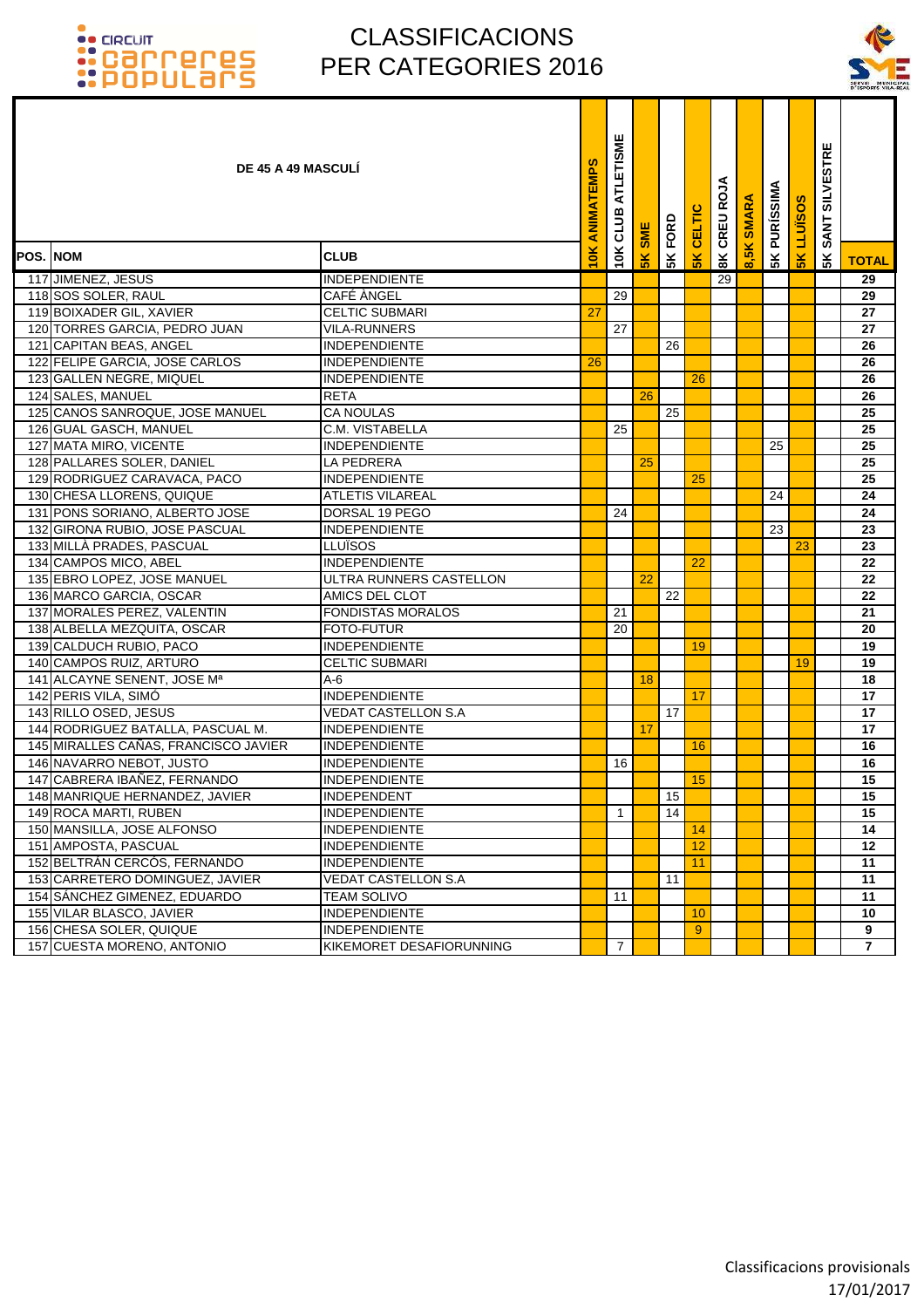

|          | DE 50 A 54 FEMENI                     |                                | ANIMATEMPS    | ATLETISME<br>10K CLUB | <b>SME</b>     | FORD | CELTIC         | CREU ROJA       | 8,5K SMARA | <b>5K PURÍSSIMA</b> | <b>LLUIS</b>  | <b>SILVESTRE</b><br><b>SANT</b> |              |
|----------|---------------------------------------|--------------------------------|---------------|-----------------------|----------------|------|----------------|-----------------|------------|---------------------|---------------|---------------------------------|--------------|
| POS. NOM |                                       | <b>CLUB</b>                    | $\frac{1}{2}$ |                       | $\frac{8}{10}$ | 5K   | 5 <sub>K</sub> | $\frac{8}{100}$ |            |                     | $\frac{1}{2}$ | 5K                              | <b>TOTAL</b> |
|          | 1 FONT LLOP, PILI                     | <b>SME RUNNERS</b>             | 50            | 45                    | 49             | 49   | 49             | 50              | 49         | 49                  | 49            | 50                              | 489          |
|          | 2 REDON ORTELLS, PILAR                | <b>INDEPENDIENTE</b>           | 48            | 42                    | 48             | 47   | 48             | 49              | 48         | 46                  | 47            | 48                              | 471          |
|          | 3 CLAUSELL TIRADO, ANA                | <b>TARONGETES</b>              |               | 50                    | 50             | 50   | 50             |                 | 50         |                     |               |                                 | 250          |
|          | 4 BOU RAMBLA, TERESA                  | <b>VILANOVA ALCOLEA</b>        | 49            |                       |                | 48   |                |                 |            | 50                  |               |                                 | 147          |
|          | 5 BROCH VILANOVA, CARMEN              | <b>INDEPENDIENTE</b>           |               |                       |                |      | 47             |                 |            |                     | 44            |                                 | 91           |
|          | 6 VILALTA TOMÁS, ISABEL               | <b>INDEPENDIENTE</b>           |               |                       |                |      | 43             |                 |            |                     | 48            |                                 | 91           |
|          | 7 LLUCH PONS, M.CARMEN                | <b>GRAO RUNNERS</b>            |               |                       |                |      |                |                 |            |                     | 50            |                                 | 50           |
|          | 8 SANCHIS MIRALLES, ORETO             | <b>SOM PASSATGE</b>            |               | 49                    |                |      |                |                 |            |                     |               |                                 | 49           |
|          | 9 VILALTA TOMÁS, BELIN                | <b>INDEPENDIENTE</b>           |               |                       |                |      |                |                 |            |                     |               | 49                              | 49           |
|          | 10 GARCIA USÓ, EVA                    | <b>INDEPENDIENTE</b>           |               |                       |                |      |                |                 |            | 48                  |               |                                 | 48           |
|          | 11 MORA GIMENEZ, MARIA                | <b>INDEPENDIENTE</b>           |               |                       |                |      |                | 48              |            |                     |               |                                 | 48           |
|          | 12 PITARCH BADAL, MARIA INMACULADA    | UNIO ATLETICA CASTELLO         |               | 48                    |                |      |                |                 |            |                     |               |                                 | 48           |
|          | 13 AGUADE LAMERA, ROSA EMMA           | C.M. VISTABELLA                |               |                       | 47             |      |                |                 |            |                     |               |                                 | 47           |
|          | 14 HERNANDEZ RODENAS, ROSA ANA        | <b>C.D. NEVER STOP RUNNING</b> |               | 47                    |                |      |                |                 |            |                     |               |                                 | 47           |
|          | 15 SANCHEZ ARROYO, MARI CARMEN        | <b>INDEPENDIENTE</b>           |               |                       |                |      |                |                 |            | 47                  |               |                                 | 47           |
|          | 16 GRANELL CABEDO, XELO               | <b>INDEPENDIENTE</b>           |               |                       |                |      |                |                 |            |                     |               | 47                              | 47           |
|          | 17 AGUILELLA GARCIA, PILAR            | <b>INDEPENDIENTE</b>           |               | 46                    |                |      |                |                 |            |                     |               |                                 | 46           |
|          | 18 MARTINEZ MARTINEZ, CARMEN          | <b>RUNNING CABANES</b>         |               |                       |                | 46   |                |                 |            |                     |               |                                 | 46           |
|          | 19 PEREZ GARCIA, ISABEL               | <b>INDEPENDIENTE</b>           |               |                       |                |      |                |                 |            |                     | 46            |                                 | 46           |
|          | 20 REMOLAR COSTA, BLANCA              | INDEPENDIENTE                  |               |                       |                |      | 46             |                 |            |                     |               |                                 | 46           |
|          | 21 REVERTER BAÑÓN, EVA                | <b>INDEPENDIENTE</b>           |               |                       | 46             |      |                |                 |            |                     |               |                                 | 46           |
|          | 22 NUÑO DE HARO, SILVIA               | <b>INDEPENDIENTE</b>           |               |                       |                |      |                |                 |            |                     |               | 46                              | 46           |
|          | 23 CARDOSA NOVA, JUANA                | <b>INDEPENDIENTE</b>           |               |                       | 45             |      |                |                 |            |                     |               |                                 | 45           |
|          | 24 GUINOT SEGUI, ANA                  | <b>INDEPENDIENTE</b>           |               |                       |                |      | 45             |                 |            |                     |               |                                 | 45           |
|          | 25 GUMBAU DOMINGO, MARIA JOSÉ         | <b>INDEPENDIENTE</b>           |               |                       |                |      |                |                 |            |                     | 45            |                                 | 45           |
|          | 26 MIRAVET JUAN, SUSANA               | <b>INDEPENDIENTE</b>           |               |                       |                |      |                |                 |            | 45                  |               |                                 | 45           |
|          | 27 CARRERAS ILLAMOLA, Mº ANGELES      | <b>INDEPENDENT</b>             |               |                       |                |      |                |                 |            |                     |               | 45                              | 45           |
|          | 28 VILLALBA CHIRIVELLA, EVA           | <b>INDEPENDIENTE</b>           |               |                       |                |      | 44             |                 |            |                     |               |                                 | 44           |
|          | 29 LLOP MONTON, DORA                  | <b>INDEPENDIENTE</b>           |               |                       |                |      | 42             |                 |            |                     |               |                                 | 42           |
|          | 30 CABRERA BALAGUER, AMELIA           | <b>INDEPENDIENTE</b>           |               |                       |                |      | 41             |                 |            |                     |               |                                 | 41           |
|          | 31 ORDOÑEZ RODRIGUEZ, ELENA           | C.D. NEVER STOP RUNNING        |               | 41                    |                |      |                |                 |            |                     |               |                                 | 41           |
|          | 32 MARTINEZ FRUCTUOSO, MARIA ASUNCION | CENTRE EXCURSIONISTA VILA-REAL |               | 40                    |                |      |                |                 |            |                     |               |                                 | 40           |
|          | 33 MATA RIBES, BIENVENIDA             | <b>INDEPENDIENTE</b>           |               |                       |                |      | 40             |                 |            |                     |               |                                 | 40           |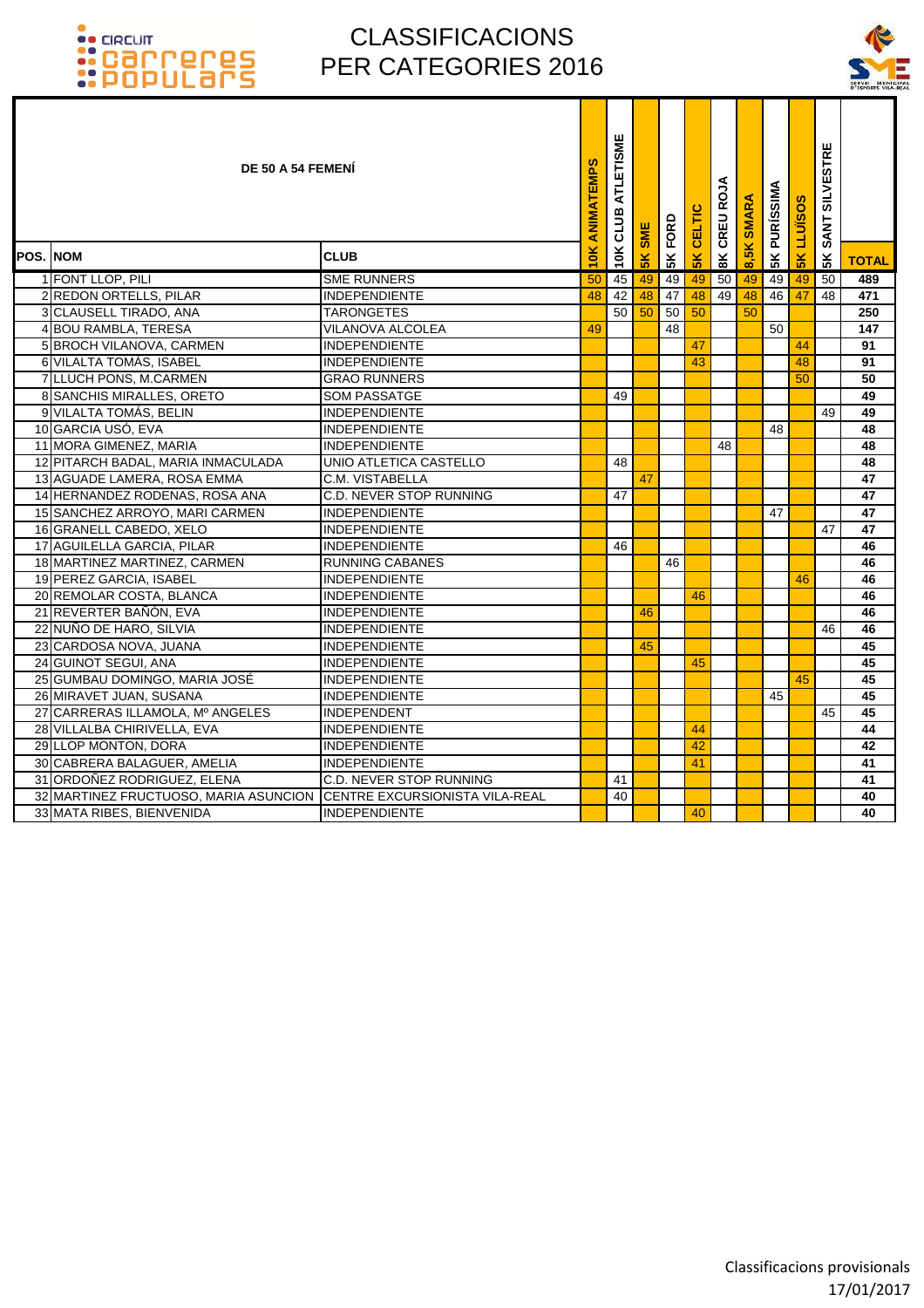### CLASSIFICACIONS PER CATEGORIES 2016



|                 | <b>DE 50 A 54 MASCULI</b>                                            |                                                  | ANIMATEMPS | ATLETISME<br>10K CLUB | <b>SME</b>     | <b>5K FORD</b> | CELTIC    | CREU ROJA      | <b>SMARA</b> | <b>5K PURÍSSIMA</b> | <b>LLUISOS</b> | <b>SILVESTRE</b><br><b>SANT</b> |              |
|-----------------|----------------------------------------------------------------------|--------------------------------------------------|------------|-----------------------|----------------|----------------|-----------|----------------|--------------|---------------------|----------------|---------------------------------|--------------|
| <b>POS. NOM</b> |                                                                      | <b>CLUB</b>                                      | 10K        |                       | 5 <sub>K</sub> |                | <b>5K</b> | $\frac{8}{10}$ | 8,5K         |                     | 5K             | 5K                              | <b>TOTAL</b> |
|                 | 1 FERNANDEZ DIEGO, FERNANDO                                          | <b>CELTIC SUBMARI</b>                            | 49         | 40                    | 48             | 50             | 49        | 50             | 50           | 50                  | 50             | 50                              | 486          |
|                 | 2 LLOP VINUESA, SANTIAGO                                             | C.A. 42 Y PICO                                   | 43         | 32                    | 43             | 48             | 46        | 49             | 48           | 48                  | 45             | 46                              | 448          |
|                 | 3 LUQUE LUQUE, LUIS                                                  | JARDINERIA HNOS. CUADROS                         | 42         | $\overline{24}$       | 42             | 45             | 41        | 42             | 37           | 43                  | 41             | 45                              | 402          |
|                 | 4 CATALAN IBAÑEZ, PEDRO                                              | WWW.PROADDICTS.COM                               | 35         | 10                    | 39             | 35             | 42        | 45             | 42           | 42                  | 38             | 38                              | 366          |
|                 | 5 LLORENS GIL, JUAN SALVADOR                                         | <b>INDEPENDIENTE</b>                             | 34         | $\mathbf{3}$          | 38             | 34             | 43        | 43             | 40           | 39                  | 35             | 40                              | 349          |
|                 | 6 PARRA VIVO, ANDRES<br>7 CASALTA MATA, JUAN MANUEL                  | <b>FOTOFUTUR</b><br><b>COMMUNITY RUN EVASION</b> | 41<br>30   | 15<br>$\overline{1}$  | 41<br>36       | 36<br>21       | 34        | 44             | 46<br>43     | 45<br>44            | 43<br>42       | 37<br>49                        | 338<br>310   |
|                 | 8 TORNER AMOROS, RAMON                                               | <b>CELTIC SUBMARI</b>                            | 46         |                       | 44             | 33             | 48        | 39             | 49           |                     | 30             |                                 | 289          |
|                 | 9 GARCIA GUAL, JUAN MANUEL                                           | <b>FOTOFUTUR</b>                                 |            | 14                    | 40             | 40             | 38        | 40             | 45           |                     |                | 36                              | 253          |
|                 | 10 CANOS MONZONIS, TONI                                              | <b>INDEPENDIENTE</b>                             | 36         |                       |                | 28             | 39        | 41             | 35           |                     | 33             | 31                              | 243          |
|                 | 11 CARCELLER SAFONT, MAURI                                           | JUANLUTEAM                                       |            | 47                    | 46             | 46             |           |                |              |                     | 47             |                                 | 186          |
|                 | 12 USO BONET, PASCUAL                                                | <b>CLUB TARONGERS</b>                            | 39         |                       |                |                | 44        | 47             |              | 46                  |                |                                 | 176          |
|                 | 13 JANES MEDINA, CARLOS                                              | INDEPENDENT                                      |            | $\overline{1}$        |                |                |           | 46             | 41           |                     | 37             | 44                              | 169          |
|                 | 14 CUADROS ESCUDER, JOSE MANUEL                                      | <b>TRIVILA</b>                                   | 50         |                       | 50             |                | 50        |                |              |                     |                |                                 | 150          |
|                 | 15 MONTIEL VIVO, JOSE                                                | <b>INDEPENDIENTE</b>                             |            |                       | 37             |                |           |                |              | 36                  | 31             | 35                              | 139          |
|                 | 16 NEBOT RIPOLLES, MANUEL                                            | <b>INDEPENDIENTE</b>                             | 44         |                       |                |                | 45        |                |              |                     | 46             |                                 | 135          |
|                 | 17 GARCIA IGLESIAS, VICENÇ                                           | AMICS DE LES CURSES POPULARS ALCALA-ALC          | 37         | $\overline{1}$        |                | 22             |           |                |              |                     | 34             | 29                              | 123          |
|                 | 18 LÓPEZ MONTOLIO, GASPAR                                            | <b>INDEPENDIENTE</b>                             |            |                       |                |                |           |                | 38           | 40                  | 36             |                                 | 114          |
|                 | 19 LLORET AYET, ENRIQUE P.<br>20 PORCAR ORIHUELA, JUAN LUIS          | <b>INDEPENDIENTE</b><br><b>INDEPENDIENTE</b>     |            | 49                    | 49             |                |           |                |              | 34                  | 28             | 41                              | 103<br>98    |
|                 | 21 GOZALBO FERRER, AGUSTIN                                           | C.A ONDA                                         |            |                       |                | 47             |           |                |              |                     | 49             |                                 | 96           |
|                 | 22 PITARCH COSTA, PASCUL                                             | <b>VILA-SWIM</b>                                 |            |                       |                |                |           |                | 34           | 32                  |                | 29                              | 95           |
|                 | 23 GARCIA CUENCA, JUAN JOSE                                          | C.A VILA-REAL                                    |            | 44                    |                |                |           |                |              | 50                  |                |                                 | 94           |
|                 | 24 VEDRI FERRER, VICENTE                                             | C.A. NOULAS                                      | 45         | 39                    |                |                |           |                |              |                     |                |                                 | 84           |
|                 | 25 FERRANDO LLORENS, JUAN                                            | <b>INDEPENDIENTE</b>                             |            |                       | 34             |                |           | 48             |              |                     |                |                                 | 82           |
|                 | 26 SERIOLS PLA, JOAN JOSEP                                           | <b>MONITOR 4 EVER</b>                            |            | 8                     |                |                |           |                |              |                     | 20             | 47                              | 75           |
|                 | 27 BROCH DUQUE, JOSE LUIS                                            | <b>INDEPENDIENTE</b>                             |            |                       |                |                | 33        |                |              |                     | 32             |                                 | 65           |
|                 | 28 MADUEÑO CRIADO, MANUEL                                            | C.A VILA-REAL                                    |            | 17                    |                |                |           |                |              |                     |                | 47                              | 64           |
|                 | 29 COSTA CUADROS, VICENTE                                            | AMICS DEL TERMET                                 |            |                       |                | 26             |           |                | 36           |                     |                |                                 | 62           |
|                 | 30 BELTRAN BRU, JORGE VICENTE                                        | <b>INDEPENDIENTE</b>                             |            |                       |                |                | 31        |                |              |                     | 27             |                                 | 58           |
|                 | 31 FENOLLOSA VILLALBA, RAFA<br>32 PIQUERAS SORIANO, DIEGO            | C.A. URBAN RUNNING CASTELLON<br><b>TRINOULAS</b> |            | 50                    |                |                |           |                |              | 49                  |                |                                 | 50<br>49     |
|                 | 33 VINUESA VIDAL, FRANCISCO                                          | AMICS CURSES POP ALCALA-ALCOSSEBRE               |            |                       |                | 49             |           |                |              |                     |                |                                 | 49           |
|                 | 34 HERRERA VALERO, FRANCISCO JAVIER                                  | PEÑA PARDALS GROGET                              |            |                       |                |                |           |                |              |                     | 48             |                                 | 48           |
|                 | 35 SAEZ SORO, EMILIO                                                 | <b>C.A. SALTAMONTES</b>                          | 48         |                       |                |                |           |                |              |                     |                |                                 | 48           |
|                 | 36 VICENTE SANCHEZ, MIGUEL ANGEL                                     | C.A. 42YPICO                                     |            | 48                    |                |                |           |                |              |                     |                |                                 | 48           |
|                 | 37 QUESADA GARCIA, PEDRO                                             | <b>INDEPENDENT</b>                               |            |                       |                |                |           |                |              |                     |                | 48                              | 48           |
|                 | 38 DOMINGO ESCRIBANO, JOSE                                           | AMICS DEL CLOT                                   |            |                       |                |                |           |                |              | 47                  |                |                                 | 47           |
|                 | 39 MARTIN CONDE, ROBERT                                              | CA LA VALL D UIXO                                |            |                       |                |                | 47        |                |              |                     |                |                                 | 47           |
|                 | 40 ROMERO MONLLEO, NORBERTO                                          | <b>INDEPENDIENTE</b>                             | 47         |                       |                |                |           |                |              |                     |                |                                 | 47           |
|                 | 41 RUIZ SANCHEZ, ADOLFO                                              | <b>LOS WHIPPETS</b>                              |            |                       | 47             |                |           |                |              |                     |                |                                 | 47           |
|                 | 42 SEBASTIA QUEROL, JOSE ANTONIO<br>43 RODRIGUEZ CARVAJAL, FLORENCIO | CASTEMADER RUNNING TEAM                          |            |                       |                |                |           |                | 47           |                     |                |                                 | 47           |
|                 | 44 TRENCO BOVEA, JUAN ANTONI                                         | <b>DC SPORT</b><br>UNIO ATLETICA CASTELLO        |            | 46                    |                |                |           |                |              |                     |                | 47                              | 47<br>46     |
|                 | 45 AGUILAR LOZANO, JOSÉ                                              | PAREJA RUNNING MORÓ                              |            |                       | 45             |                |           |                |              |                     |                |                                 | 45           |
|                 | 46 SERRANO VILLALTA, RAMON                                           | UNIO ATLETICA CASTELLO                           |            | 45                    |                |                |           |                |              |                     |                |                                 | 45           |
|                 | 47 ARROYO VICENT, XIMO                                               | C.A ONDA                                         |            |                       |                | 44             |           |                |              |                     |                |                                 | 44           |
|                 | 48 GOMEZ MOLINA, GUILLERMO                                           | C.A. RAMBLAS DE AZUEBAR                          |            |                       |                |                |           |                | 44           |                     |                |                                 | 44           |
|                 | 49 SEGOVIA ANGULO, ANTONIO                                           | <b>UAC</b>                                       |            |                       |                |                |           |                |              |                     | 44             |                                 | 44           |
|                 | 50 JAEGER, FRANK                                                     | INDEPENDIENTE                                    |            |                       |                | 43             |           |                |              |                     |                |                                 | 43           |
|                 | 51 MENA IVARS, JUAN CARLOS                                           | <b>INDEPENDENT</b>                               |            | 43                    |                |                |           |                |              |                     |                |                                 | 43           |
|                 | 52 RICHARTE BALAGUER, JOSE ANTONIO                                   | <b>INDEPENDENT</b>                               |            | 42                    |                |                |           |                |              |                     |                |                                 | 42           |
|                 | 53 SALES MAZA, ANTONIO                                               | <b>INDEPENDENT</b>                               |            |                       |                | 42             |           |                |              |                     |                |                                 | 42           |
|                 | 54 ANTONINI MORALES, CARLOS                                          | MELILLEROS DE VILA-REAL                          |            |                       |                |                |           |                |              |                     |                | 43                              | 43           |
|                 | 55 BERNAT JIMENEZ, VICENT<br>56 LÓPEZ HERRERO, ANTONIO               | <b>TARONGETES</b><br><b>ATLETISME SAGUNT</b>     |            | 41                    |                |                |           |                |              | 41                  |                |                                 | 41<br>41     |
|                 | 57 MATA GONZALEZ, JESUS                                              | INDEPENDIENTE                                    |            |                       |                | 41             |           |                |              |                     |                |                                 | 41           |
|                 | 58 FERNANDEZ AVILES, ANTONIO                                         | <b>INDEPENDENT</b>                               |            |                       |                |                |           |                |              |                     |                | 42                              | 42           |
|                 | 59 BERNAT GIMENEZ, VICENT                                            | <b>INDEPENDIENTE</b>                             |            |                       |                |                | 40        |                |              |                     |                |                                 | 40           |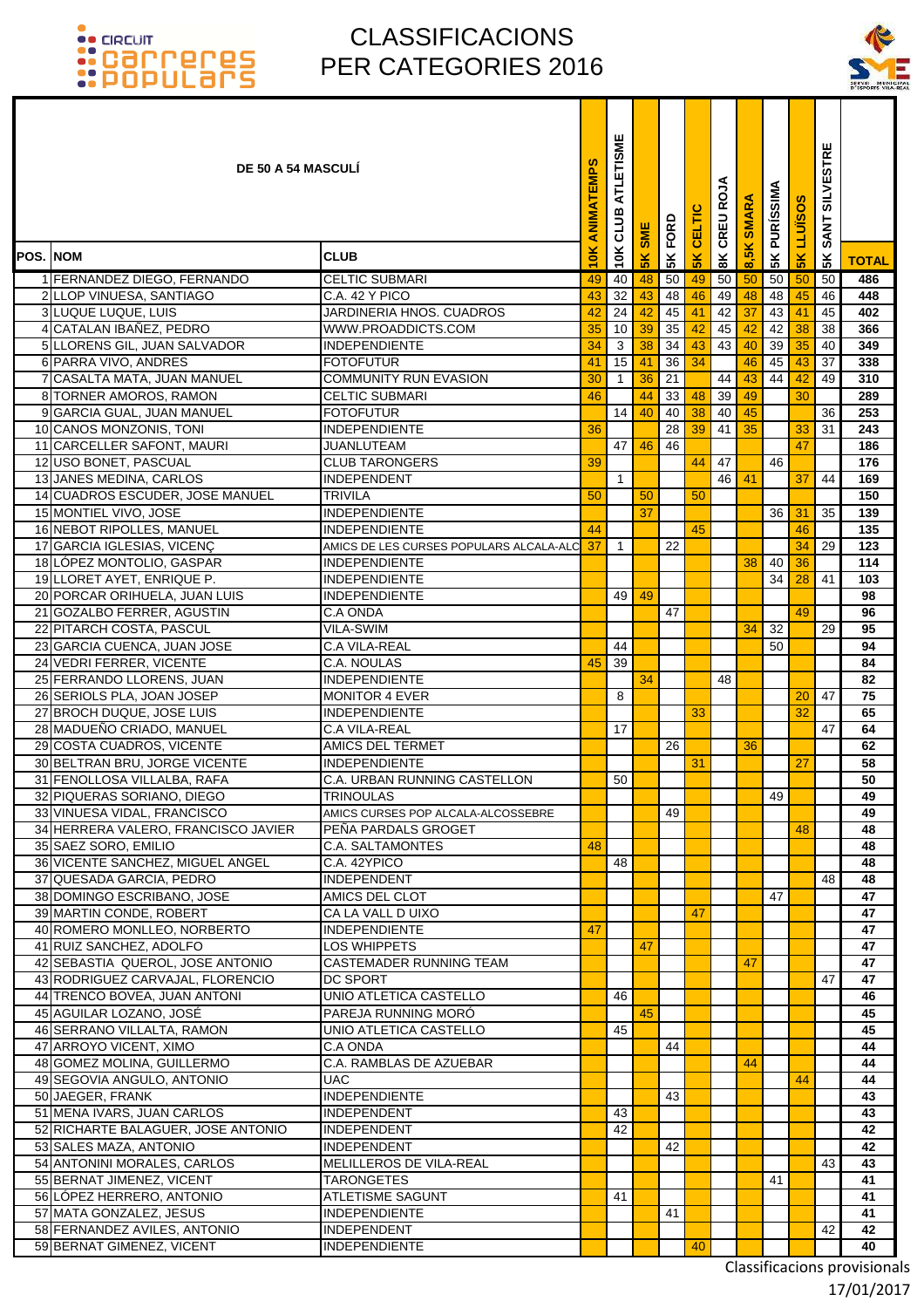### CLASSIFICACIONS PER CATEGORIES 2016

۰ Т Т



|                  | <b>DE 50 A 54 MASCULI</b>                               |                                                 | ANIMATEMPS | ATLETISME<br>10K CLUB | <b>SME</b> | FORD | CELTIC        | CREU ROJA      | <b>SMARA</b>        | <b>5K PURÍSSIMA</b> | <b>LLUISOS</b> | <b>SILVESTRE</b><br><b>SANT</b> |              |
|------------------|---------------------------------------------------------|-------------------------------------------------|------------|-----------------------|------------|------|---------------|----------------|---------------------|---------------------|----------------|---------------------------------|--------------|
| <b>POS. INOM</b> |                                                         | <b>CLUB</b>                                     | 10K        |                       | 5K         | 5K   | $\frac{1}{2}$ | $\frac{8}{10}$ | $\frac{2}{5}$<br>ၹႜ |                     | 5K             | 5K                              | <b>TOTAL</b> |
|                  | 60 BOIXADER GIL, ERNESTO                                | <b>CELTIC SUBMARI</b>                           | 40         |                       |            |      |               |                |                     |                     |                |                                 | 40           |
|                  | 61 NAVARRO CENTELLES, VICENTE AMADEO                    | <b>INDEPENDIENTE</b>                            |            |                       |            |      |               |                |                     |                     | 40             |                                 | 40           |
|                  | 62 BENLLOCH ARNAU, JOSE MANUEL                          | <b>INDEPENDIENTE</b>                            |            |                       |            |      |               |                |                     |                     | 39             |                                 | 39           |
|                  | 63 BORT MATA, JOSE MANUEL                               | <b>INDEPENDIENTE</b>                            |            |                       |            |      |               |                | 39                  |                     |                |                                 | 39           |
|                  | 64 ESCRIVA BURGUERA, AGUSTIN                            | <b>PUB 1800</b>                                 | 38         | $\mathbf{1}$          |            |      |               |                |                     |                     |                |                                 | 39           |
|                  | 65 FERRARA SOCARRADES, FRANCISCO                        | REFINERIA CASTELLON                             |            |                       |            | 39   |               |                |                     |                     |                |                                 | 39           |
|                  | 66 ADRIAN IOM, MARISOIU                                 | <b>APARICI GRUP BTT</b>                         |            | 38                    |            |      |               |                |                     |                     |                |                                 | 38           |
|                  | 67 SALGADO VALLVEY, JOSE MARIA                          | <b>INDEPENDIENTE</b>                            |            |                       |            | 38   |               |                |                     |                     |                |                                 | 38           |
|                  | 68 ALAMA, LUIS                                          | THE KENYAN URBAN WAY -RAQUEL LANDIN-            |            |                       |            | 37   |               |                |                     |                     |                |                                 | 37           |
|                  | 69 BORIA SALT, ALBERTO                                  | <b>INDEPENDIENTE</b>                            |            |                       |            |      |               |                |                     | 37                  |                |                                 | 37           |
|                  | 70 GÓMEZ, JAVI                                          | C.A. RAMBLAS DE AZUEBAR                         |            |                       |            |      | 37            |                |                     |                     |                |                                 | 37           |
|                  | 71 SOLER RODRIGUEZ, PERE                                | UNIO ATLETICA CASTELLO                          |            | 37                    |            |      |               |                |                     |                     |                |                                 | 37           |
|                  | 72 TARREGA BENLLOCH, JUAN FRANCISCO                     | INDEPENDIENTE                                   |            |                       |            |      | 36            |                |                     |                     |                |                                 | 36           |
|                  | 73 AMPOSTA COSTA, VICENT                                | <b>INDEPENDIENTE</b>                            |            |                       |            |      |               |                |                     | 35                  |                |                                 | 35           |
|                  | 74 CAÑAS GARCÍA, JOSÉ ANTONIO                           | AMICS DEL CLOT                                  |            | 6                     |            | 29   |               |                |                     |                     |                |                                 | 35           |
|                  | 75 IBAÑEZ JIMENEZ, JUAN CARLOS                          | <b>EMO RUNNING</b>                              |            |                       | 35         |      |               |                |                     |                     |                |                                 | 35           |
|                  | 76 MARTÍNEZ PÉREZ, JOSÉ GIL                             | <b>INDEPENDIENTE</b>                            |            | 35                    |            |      |               |                |                     |                     |                |                                 | 35           |
|                  | 77 SANJUAN MEZQUITA, JUANJO                             | <b>INDEPENDIENTE</b>                            |            |                       |            |      | 35            |                |                     |                     |                |                                 | 35           |
|                  | 78 PALLARES BOU, JAIME<br>79 GARRIDO, BENITO            | MELILLEROS DE VILA-REAL<br><b>INDEPENDIENTE</b> | 33         |                       |            |      |               |                |                     |                     |                | 34                              | 34           |
|                  | 80 GONELL CHIVA, MIQUEL                                 | <b>INDEPENDIENTE</b>                            |            |                       |            |      |               |                |                     | 33                  |                |                                 | 33<br>33     |
|                  | 81 PASCUAL PUCHADES, MANUEL                             | <b>NOULAS</b>                                   |            | 33                    |            |      |               |                |                     |                     |                |                                 | 33           |
|                  | 82 ARANDA BAEZA, RAFAEL                                 | <b>INDEPENDIENTE</b>                            |            |                       |            |      |               |                |                     |                     |                | 33                              | 33           |
|                  | 83 EDO TENA, JOSE                                       | <b>INDEPENDIENTE</b>                            |            |                       |            | 32   |               |                |                     |                     |                |                                 | 32           |
|                  | 84 MELUL NACMIAS, MARIO                                 | <b>INDEPENDIENTE</b>                            | 32         |                       |            |      |               |                |                     |                     |                |                                 | 32           |
|                  | 85 TELLOLS LLORENS, ERNESTO                             | <b>INDEPENDIENTE</b>                            |            |                       |            |      | 32            |                |                     |                     |                |                                 | 32           |
|                  | 86 CATALA COSTA, CARLOS                                 | <b>INDEPENDIENTE</b>                            |            |                       |            |      |               |                |                     | 31                  |                |                                 | 31           |
|                  | 87 COMES VIDAL, JOSE CARLOS                             | AMICS DEL CLOT                                  |            |                       |            | 31   |               |                |                     |                     |                |                                 | 31           |
|                  | 88 MEZQUITA RUBERT, PASCUAL LUIS                        | <b>INDEPENDIENTE</b>                            | 31         |                       |            |      |               |                |                     |                     |                |                                 | 31           |
|                  | 89 APARICI ARQUIMBAU, JOSE                              | <b>INDEPENDIENTE</b>                            |            |                       |            |      | 30            |                |                     |                     |                |                                 | 30           |
|                  | 90 BALAGUER MESÓN, JUAN CARLOS                          | <b>ATLETISME SAGUNT</b>                         |            | 30                    |            |      |               |                |                     |                     |                |                                 | 30           |
|                  | 91 CEREZUELA CEREZUELA, PEDRO                           | <b>CUDOL</b>                                    |            |                       |            | 30   |               |                |                     |                     |                |                                 | 30           |
|                  | 92 ATIENZA FOLGADO, JAVIER                              | <b>INDEPENDENT</b>                              |            |                       |            |      |               |                |                     |                     |                | 30 l                            | 30           |
|                  | 93 ALMELA FORTEA, VICENTE                               | <b>INDEPENDIENTE</b>                            |            |                       |            |      | 29            |                |                     |                     |                |                                 | 29           |
|                  | 94 SOLER RODRIGUEZ, JORDI                               | UNIO ATLETICA CASTELLO                          |            | 29                    |            |      |               |                |                     |                     |                |                                 | 29           |
|                  | 95 GARCIA SARRION, PEDRO TOMAS                          | <b>INDEPENDIENTE</b>                            |            |                       |            |      | 28            |                |                     |                     |                |                                 | 28           |
|                  | 96 PI MONFERRER, PASCUAL                                | <b>INDEPENDENT</b>                              |            | $\mathbf{1}$          |            | 27   |               |                |                     |                     |                |                                 | 28           |
|                  | 97 MOLINER BORT, VÍCTOR MANUEL                          | AMICS DEL MASCLE                                |            |                       |            |      |               |                |                     |                     |                | 28                              | 28           |
|                  | 98 CARDA SAN JOSE, JUAN                                 | <b>CELTIC SUBMARI</b>                           |            |                       |            |      | 27            |                |                     |                     |                |                                 | 27           |
|                  | 99 FALOMIR VENTURA, GASPAR                              | <b>RUN ADICTION</b><br><b>INDEPENDIENTE</b>     |            | 27                    |            |      |               |                |                     |                     |                |                                 | 27           |
|                  | 100 RABADÁN CEREZO, ANTONIO<br>101 SANCHEZ LOPEZ, TOMAS | MUR I CASTELL-TUGA                              |            | 26                    |            |      |               |                |                     |                     | 26             |                                 | 26<br>26     |
|                  | 102 GUINOT CASTELLON, SALVADOR                          | <b>INDEPENDIENTE</b>                            |            |                       |            | 25   |               |                |                     |                     |                |                                 | 25           |
|                  | 103 GARCIA CAMPA, NACHO                                 | <b>INDEPENDIENTE</b>                            |            |                       |            | 24   |               |                |                     |                     |                |                                 | 24           |
|                  | 104 ORZAEZ, ANGEL                                       | <b>INDEPENDENT</b>                              |            |                       |            | 23   |               |                |                     |                     |                |                                 | 23           |
|                  | 105 GONZALEZ SALVADOR, CESAR                            | UNIO ATLETICA CASTELLO                          |            | 22                    |            |      |               |                |                     |                     |                |                                 | 22           |
|                  | 106 BREVA CUBERTORER, ALBERTO                           | UNIO ATLETICA CASTELLO                          |            | 21                    |            |      |               |                |                     |                     |                |                                 | 21           |
|                  | 107 PEREZ CATALAN, JESUS MANUEL                         | AMICS DEL CLOT                                  |            | 20                    |            |      |               |                |                     |                     |                |                                 | 20           |
|                  | 108 ALBELLA MEZQUITA, JOSEP                             | C.A VILA-REAL                                   |            | 16                    |            |      |               |                |                     |                     |                |                                 | 16           |
|                  | 109 ALAMO PARDO, SANTOS                                 | <b>INDEPENDENT</b>                              |            | 13                    |            |      |               |                |                     |                     |                |                                 | 13           |
|                  | 110 RODENAS RODRIGUEZ, MARCELO                          | <b>INDEPENDENT</b>                              |            | 12                    |            |      |               |                |                     |                     |                |                                 | 12           |
|                  | 111 RUIZ MANZANO, JOSE MARIA                            | <b>INDEPENDIENTE</b>                            |            | 10                    |            |      |               |                |                     |                     |                |                                 | 10           |
|                  | 112 GARCIA BARTOLL, CESAR                               | UNIO ATLETICA CASTELLO                          |            | 9                     |            |      |               |                |                     |                     |                |                                 | 9            |
|                  | 113 SANCHEZ ROBLES, ISMAEL                              | <b>C.A VILA-REAL</b>                            |            | 7                     |            |      |               |                |                     |                     |                |                                 | 7            |
|                  | 114 TEVAR GARCIA, VICENTE                               | <b>CALCHER</b>                                  |            | 5                     |            |      |               |                |                     |                     |                |                                 | 5            |
|                  | 115 SANTOS NAVA, JOSE FRANCISCO                         | <b>INDEPENDENT</b>                              |            | 4                     |            |      |               |                |                     |                     |                |                                 | 4            |
|                  | 116 ANDREU AMAT, JOSE ANTONIO                           | <b>INDEPENDENT</b>                              |            | $\overline{1}$        |            |      |               |                |                     |                     |                |                                 | $\mathbf{1}$ |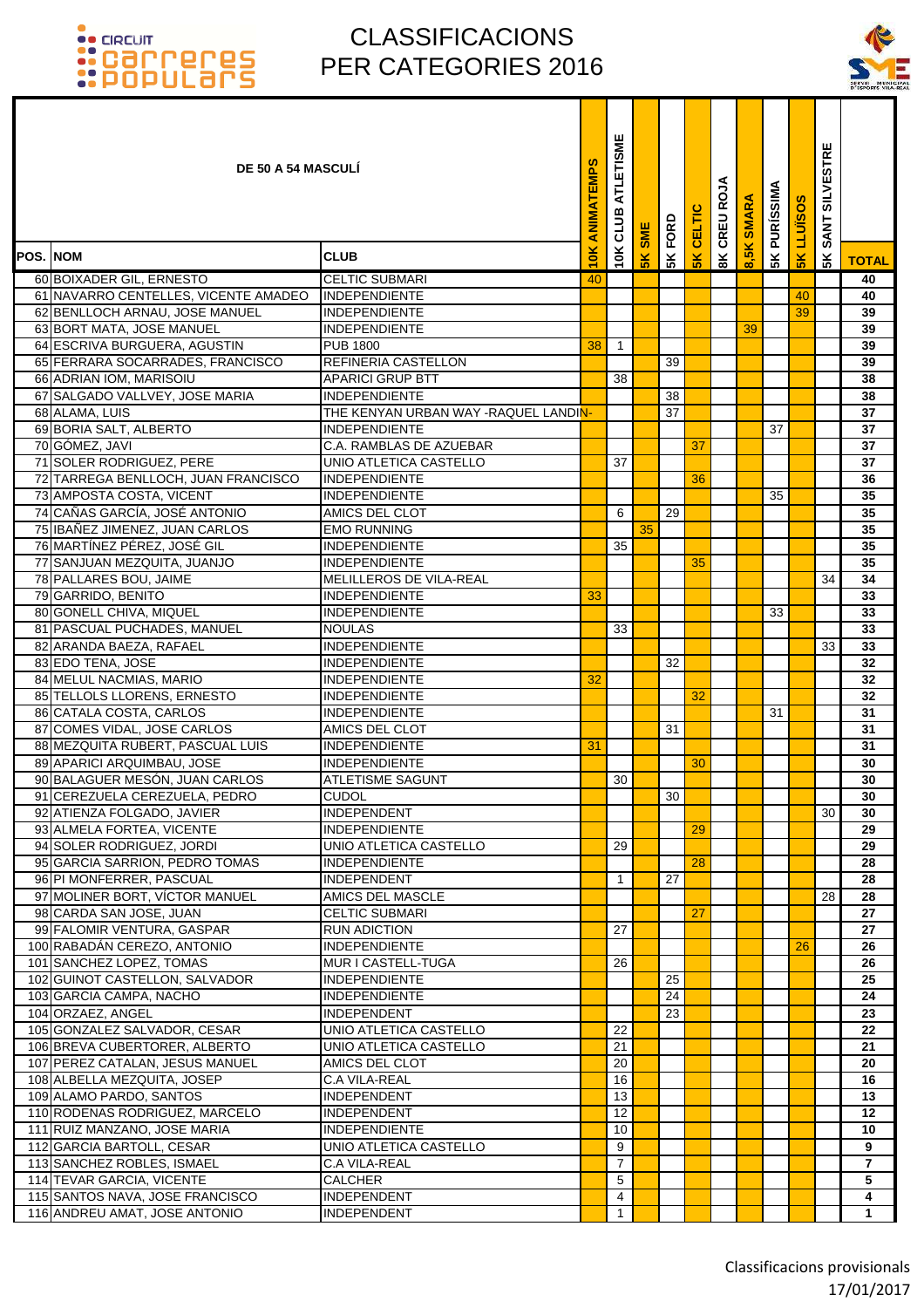



|                 | <b>DE 50 A 54 MASCULI</b>             |                                | <b>TEMPS</b><br>≦<br>NIM⊅ | ATLETISME<br>10K CLUB | <b>SME</b>     | FORD | CELTIC         | CREU ROJA      | 8,5K SMARA | ⋖<br><b>PURÍSSIM</b> | <b>LLUISOS</b> | 뷙<br>ᄐ<br><b>in</b><br>ÿ<br>a∟<br><b>SANT</b> |              |
|-----------------|---------------------------------------|--------------------------------|---------------------------|-----------------------|----------------|------|----------------|----------------|------------|----------------------|----------------|-----------------------------------------------|--------------|
| <b>POS. NOM</b> |                                       | <b>CLUB</b>                    | ¥                         |                       | 5 <sub>K</sub> | 5K   | 5 <sub>K</sub> | $\frac{8}{10}$ |            | 5K                   | 5K             | 5 <sup>K</sup>                                | <b>TOTAL</b> |
|                 | 117 BARBERO MASA, ANGEL               | <b>C.A. CORRELIANA</b>         |                           |                       |                |      |                |                |            |                      |                |                                               |              |
|                 | 118 BARRACHINA MOMPÓ, JUANJO          | <b>INDEPENDENT</b>             |                           |                       |                |      |                |                |            |                      |                |                                               |              |
|                 | 119 CUBEDO CAMAÑ, VICENTE             | <b>INDEPENDENT</b>             |                           |                       |                |      |                |                |            |                      |                |                                               |              |
|                 | 120 MONTES MATA, JOSE ANTONIO         | CENTRE EXCURSIONISTA VILA-REAL |                           |                       |                |      |                |                |            |                      |                |                                               |              |
|                 | 121 MOTA GARCIA, MIGUEL               | <b>INDEPENDENT</b>             |                           |                       |                |      |                |                |            |                      |                |                                               |              |
|                 | 122 NEBOT NACHER, PACO                | AMICS DEL C LOT                |                           |                       |                |      |                |                |            |                      |                |                                               |              |
|                 | 123 RODRIGUEZ SAENZ DE CABEZON, ANGEL | <b>INDEPENDENT</b>             |                           |                       |                |      |                |                |            |                      |                |                                               |              |
|                 | 124 TRILLES AGUILELLA, VICENTE        | <b>INDEPENDENT</b>             |                           |                       |                |      |                |                |            |                      |                |                                               |              |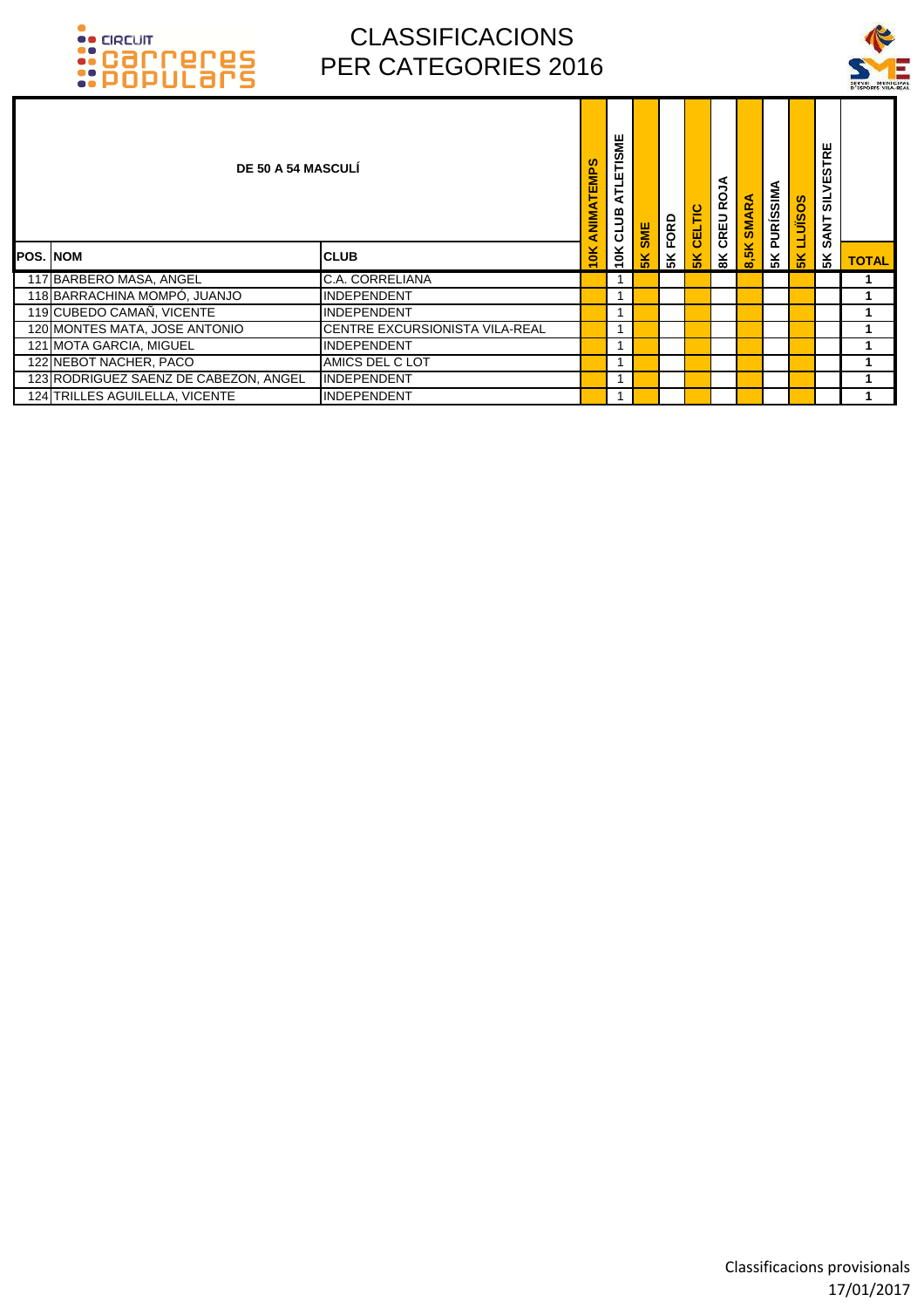

|                              | DE 55 A 59 FEMENI            | ATLETISME<br>ANIMATEMPS<br>10K CLUB | <b>SME</b>    | FORD            | CELTIC | CREU ROJA      | 8,5K SMARA | <b>5K PURÍSSIMA</b> | <b>LLUISOS</b> | <b>SILVESTRE</b><br><b>SANT</b> |              |
|------------------------------|------------------------------|-------------------------------------|---------------|-----------------|--------|----------------|------------|---------------------|----------------|---------------------------------|--------------|
| <b>POS. NOM</b>              | <b>CLUB</b>                  | $\frac{1}{2}$                       | $\frac{1}{2}$ | 5K              | 5K     | $\frac{8}{10}$ |            |                     | $\frac{2}{3}$  | 5K                              | <b>TOTAL</b> |
| 1 JUAREZ ROMERO, MªALFONSA   | <b>INDEPENDIENTE</b>         | 50                                  | 47            | 49              | 50     | 50             | 50         | 50                  | 50             | 50                              | 446          |
| 2 SOLER MARTINEZ, MªJOSE     | <b>SME RUNNERS</b>           | 49                                  | 45            | 48              | 49     |                | 49         |                     |                |                                 | 240          |
| 3 LLEONART VIVES, MARIA JOSE | <b>BENICASSIM RUNNERS</b>    |                                     | 49            | 50 <sup>°</sup> |        |                |            |                     |                |                                 | 99           |
| 4 NICOLAU IBAÑEZ, SACRA      | <b>CLUB ATLETISMO ALTURA</b> |                                     | 50            |                 |        |                |            |                     |                |                                 | 50           |
| 5 MORA, PEPA                 | <b>INDEPENDIENTE</b>         |                                     |               |                 |        | 49             |            |                     |                |                                 | 49           |
| 6 RODA, LOLI                 | <b>LLUÏSOS</b>               |                                     |               |                 |        |                |            |                     | 49             |                                 | 49           |
| 7 RODRIGUEZ, CELIA           | <b>INDEPENDIENTE</b>         |                                     |               |                 |        |                |            |                     |                | 49                              | 49           |
| 8 FORCADELL SAPORT, LLEDÓ    | L'OVELLA CORRE               |                                     | 48            |                 |        |                |            |                     |                |                                 | 48           |
| 9 TENA SAFONT, LINA          | <b>INDEPENDIENTE</b>         |                                     |               |                 | 48     |                |            |                     |                |                                 | 48           |
| 10 SOLSONA GIL, AMPARO       | <b>INDEPENDIENTE</b>         |                                     |               |                 |        |                |            |                     |                | 48                              | 48           |
| 11 PASTOR GARCIA, LLUM       | <b>INDEPENDIENTE</b>         |                                     |               |                 | 47     |                |            |                     |                |                                 | 47           |
| 12 CASTILLO CASTILLO, ANDREA | <b>INDEPENDENT</b>           |                                     |               |                 |        |                |            |                     |                | 47                              | 47           |
| 13 BALAGUER BURGUETE, ISABEL | <b>INDEPENDIENTE</b>         |                                     |               |                 | 46     |                |            |                     |                |                                 | 46           |
| 14 ROMEO CASANOVAS, MAR      | L'OVELLA CORRE               |                                     | 46            |                 |        |                |            |                     |                |                                 | 46           |
| 15 VILANOVA BELLMUNT, ROSA   | <b>INDEPENDIENTE</b>         |                                     |               |                 | 45     |                |            |                     |                |                                 | 45           |
| 16 MENERO, ANA LUCIA         | <b>INDEPENDIENTE</b>         |                                     |               |                 | 44     |                |            |                     |                |                                 | 44           |
| 17 SOLAZ BARRACHINA, SEFI    | <b>INDEPENDIENTE</b>         |                                     |               |                 | 43     |                |            |                     |                |                                 | 43           |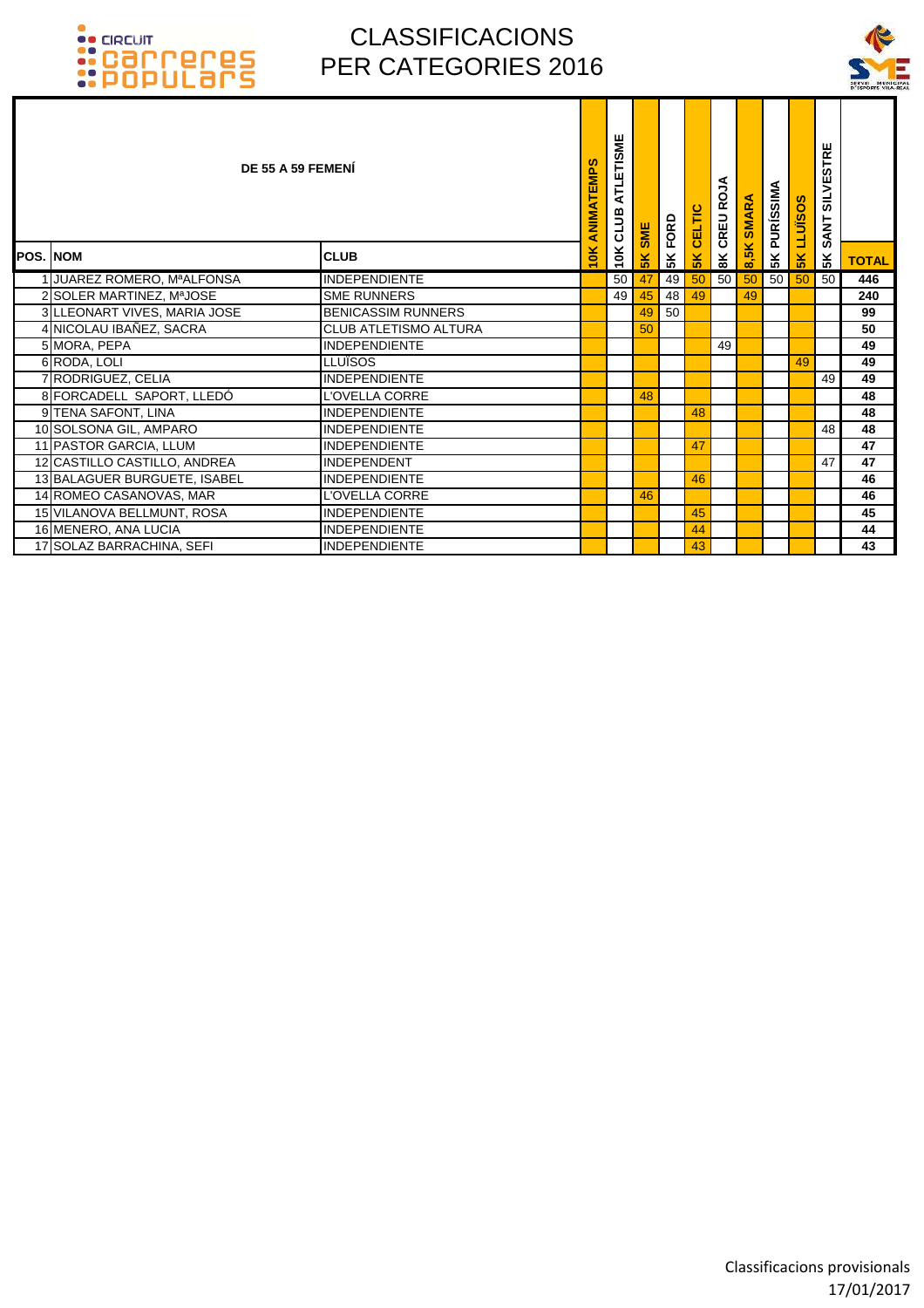### CLASSIFICACIONS PER CATEGORIES 2016

T ▔



|          | <b>DE 55 A 59 MASCULI</b>                                    |                                            | ANIMATEMPS | ATLETISME<br>CLUB | <b>SME</b>    | FORD     | CELTIC    | CREU ROJA     | <b>ARA</b><br>$\overline{\mathbf{s}}$ | <b>PURÍSSIMA</b> | <b>LLUISOS</b> | <b>SILVESTRE</b><br><b>SANT</b> |              |
|----------|--------------------------------------------------------------|--------------------------------------------|------------|-------------------|---------------|----------|-----------|---------------|---------------------------------------|------------------|----------------|---------------------------------|--------------|
| POS. NOM |                                                              | <b>CLUB</b>                                | 10K        | 10K               | $\frac{2}{5}$ | 5K       | <b>5K</b> | $\frac{8}{3}$ | 8,5K                                  | 5K               | 5 <sub>K</sub> | 5K                              | <b>TOTAL</b> |
|          | 1 RUIZ GOMEZ, DONATO                                         | <b>JARDINERIA HNOS, CUADROS</b>            | 50         | 48                | 49            | 49       | 50        | 50            | 49                                    | 50               | 48             | 50                              | 493          |
|          | 2 CASAÑA GOMEZ, JAVIER                                       | <b>INDEPENDENT</b>                         | 45         | 41                | 45            | 47       | 49        | 48            | 47                                    | 47               | 46             | 48                              | 463          |
|          | 3 HERVIAS PEREZ, JUAN CARLOS                                 | <b>INDEPENDIENTE</b>                       | 46         | 35                |               | 38       | 48        | 47            | 45                                    | 43               | 43             | 45                              | 390          |
|          | 4 NAVARRO GOTERRIS, VICENTE                                  | AMICS DEL TERMET                           | 47         | 43                |               | 40       | 47        | 45            | 46                                    | 48               |                | 46                              | 362          |
|          | 5 CORTELLS MESEGUER, ANTONIO                                 | INDEPENDIENTE                              | 43         | 30                |               | 37       | 46        |               | 43                                    | 45               | 45             | 34                              | 323          |
|          | 6 CANTAVELLA RAMBLA, VICENT                                  | <b>INDEPENDIENTE</b>                       |            | 40                | 47            | 39       |           | 49            | 48                                    | 46               |                | 36                              | 305          |
|          | 7 REQUENA MORENO, JOSE ANDRES                                | <b>INDEPENDIENTE</b>                       |            |                   | 41            | 33       | 44        | 43            | 42                                    | 40               | 40             |                                 | 283          |
|          | 8 FORCADA SALES, TONI                                        | <b>INDEPENDIENTE</b>                       | 44         |                   | 44            |          |           | 46            |                                       |                  | 44             |                                 | 178          |
|          | 9 BROCH GOTERRIS, JESUS                                      | <b>INDEPENDIENTE</b>                       |            |                   |               |          | 43        | 42            |                                       |                  | 49             | 43                              | 177          |
|          | 10 MOLES GARCIA, PASCUAL                                     | <b>INDEPENDIENTE</b>                       | 40         |                   |               |          |           |               |                                       | 42               | 42             | 44                              | 168          |
|          | 11 PERIS CERVERA, AMADEO                                     | ANIMALS DE MONTE                           |            | 28                | 40            |          | 45        |               |                                       |                  |                | 39                              | 152          |
|          | 12 GARCIA SEGURA, PASCUAL                                    | TRIVILA                                    |            |                   |               |          |           |               |                                       | 49               | 50             |                                 | 99           |
|          | 13 PEREZ PRADAS, JUAN MANUEL                                 | <b>INDEPENDIENTE</b>                       | 49         |                   | 48            |          |           |               |                                       |                  |                |                                 | 97           |
|          | 14 PASTOR GARCIA, JUAN                                       | C.A.ONDA                                   |            | 46                |               | 50       |           |               |                                       |                  |                |                                 | 96           |
|          | 15 CASTAÑ FORNES, LUIS<br>16 VIVES GIMENO, JUAN JOSE         | C.A. ONDA<br>C.A. ONDA                     | 48         |                   | 50            | 44<br>42 |           |               |                                       |                  |                |                                 | 94<br>90     |
|          | 17 LLORENS CORTES, MANUEL                                    | <b>INDEPENDIENTE</b>                       |            |                   |               |          |           | 44            |                                       | 44               |                |                                 | 88           |
|          | 18 SAPORTA RAMOS, VICENT                                     | INDEPENDIENTE                              |            |                   |               |          | 42        |               |                                       |                  |                | 37                              | 79           |
|          | 19 CORDOBA CARO, RAMON                                       | VILANOVA ALCOLEA                           | 42         |                   |               | 32       |           |               |                                       |                  |                |                                 | 74           |
|          | 20 MARTI ARGILAGA, AMADEO                                    | CLUB MONTAÑA PUERTOMINGALVO                | 41         | 31                |               |          |           |               |                                       |                  |                |                                 | 72           |
|          | 21 RIPOLLES GALLEN, ANTONIO                                  | <b>INDEPENDIENTE</b>                       |            |                   |               | 31       |           |               |                                       |                  | 41             |                                 | 72           |
|          | 22 RECATALA VALLS, ANTONIO                                   | <b>ATLETISME VILA-REAL</b>                 |            |                   |               |          |           |               | 50                                    |                  |                |                                 | 50           |
|          | 23 SILLA MACHANCOSES, FRANCISCO                              | SOM PASSATGE                               |            | 50                |               |          |           |               |                                       |                  |                |                                 | 50           |
|          | 24 PEREZ RAMON, JOAN                                         | TOS PELAT MONCADA                          |            | 49                |               |          |           |               |                                       |                  |                |                                 | 49           |
|          | 25 FERNANDEZ FERNANDEZ, SANTIAGO                             | <b>INDEPENDIENTE</b>                       |            |                   |               |          |           |               |                                       |                  |                | 49                              | 49           |
|          | 26 CALERO HUERTAS, PACO                                      | C.A ONDA                                   |            |                   |               | 48       |           |               |                                       |                  |                |                                 | 48           |
|          | 27 FERNANDEZ, SANTIAGO                                       | INDEPENDIENTE                              |            |                   |               |          |           |               |                                       |                  | 47             |                                 | 47           |
|          | 28 LLORET MONTANES, VICENTE                                  | INDEPENDIENTE                              |            |                   |               |          |           |               |                                       |                  |                | 47                              | 47           |
|          | 29 CASTILLO TOMAS, VICENT                                    | UNIO ATLETICA CASTELLO                     |            |                   |               | 46       |           |               |                                       |                  |                |                                 | 46           |
|          | 30 NOVELLA SAEZ, MANOLO                                      | C.A. ONDA                                  |            |                   | 46            |          |           |               |                                       |                  |                |                                 | 46           |
|          | 31 COLLADO TORRALBA, JORGE                                   | <b>TRIVILA</b>                             |            | 45                |               |          |           |               |                                       |                  |                |                                 | 45           |
|          | 32 REULA LLOPIS, JOSE LUIS                                   | <b>CLUB RUNNING CABANES</b>                |            |                   |               | 45       |           |               |                                       |                  |                |                                 | 45           |
|          | 33 BRACEROS QUESADA, MIQUEL<br>34 VALLES VIVES, PACO         | AMICS DEL TERMET<br>TRAGAMILLAS            |            | 44                |               |          |           |               | 44                                    |                  |                |                                 | 44<br>44     |
|          | 35 CARDA CARBONELL, JAVIER                                   | <b>INDEPENDIENTE</b>                       |            |                   |               |          |           |               |                                       |                  |                | 44                              | 44           |
|          | 36 CASARES ORTS, SALVADOR                                    | C.A ONDA                                   |            |                   |               | 43       |           |               |                                       |                  |                |                                 | 43           |
|          | 37 COLERA BONIFASI, PASCUAL                                  | <b>INDEPENDIENTE</b>                       |            |                   | 43            |          |           |               |                                       |                  |                |                                 | 43           |
|          | 38 MARTINEZ GARCIA, FERNANDO                                 | <b>INDEPENDIENTE</b>                       |            |                   | 42            |          |           |               |                                       |                  |                |                                 | 42           |
|          | 39 RUBIO RIBERA, VICENTE                                     | <b>CRESPO CRONORUNNERS</b>                 |            | 42                |               |          |           |               |                                       |                  |                |                                 | 42           |
|          | 40 VIVO MONTIEL, HERMENEGILDO                                | <b>INDEPENDIENTE</b>                       |            |                   |               |          |           |               |                                       |                  |                | 42                              | 42           |
|          | 41 LLORENS MONTAÑES, VICENTE                                 | URBAN                                      |            |                   |               | 41       |           |               |                                       |                  |                |                                 | 41           |
|          | 42 MONZONIS, JOAQUIN                                         | INDEPENDIENTE                              |            |                   |               |          |           |               |                                       | 41               |                |                                 | 41           |
|          | 43 MORENO JAÉN, ISIDRO                                       | <b>INDEPENDIENTE</b>                       |            |                   |               |          | 41        |               |                                       |                  |                |                                 | 41           |
|          | 44 GARCÍA RUBERT, JOSE LUIS                                  | <b>TOLDOS ISERTE</b>                       |            |                   |               |          |           |               |                                       |                  |                | 41                              | 41           |
|          | 45 MARTÍ PRADES, JOSÉ                                        | AMICS DE LA MONTANYA, SERRA EN             |            |                   |               |          | 40        |               |                                       |                  |                |                                 | 40           |
|          | 46 SEGARRA BARRERA, VICENT                                   | <b>INDEPENDIENTE</b>                       |            |                   |               |          |           |               |                                       |                  |                | 40                              | 40           |
|          | 47 BARBERA AHICART, TAFOL                                    | <b>INDEPENDIENTE</b>                       |            |                   | 39            |          | 39        |               |                                       |                  |                |                                 | 39           |
|          | 48 CARRILLO TORRES, FRANCISCO<br>49 CASTAÑER DOMINGO, JAVIER | <b>INDEPENDIENTE</b><br><b>SALTAMONTES</b> |            | 39                |               |          |           |               |                                       |                  |                |                                 | 39<br>39     |
|          | 50 GOMEZ CARDA, VICENTE                                      | <b>INDEPENDIENTE</b>                       |            |                   |               |          |           |               |                                       |                  | 39             |                                 | 39           |
|          | 51 VENTURA PORCAR, FRANCISCO MANUEL                          | <b>INDEPENDIENTE</b>                       |            |                   |               |          |           |               |                                       | 39               |                |                                 | 39           |
|          | 52 VILLANUEVA IZQUIERDO, VICENTE                             | <b>INDEPENDIENTE</b>                       | 39         |                   |               |          |           |               |                                       |                  |                |                                 | 39           |
|          | 53 CABRERA BALAGUER, PASCUAL                                 | <b>INDEPENDIENTE</b>                       |            |                   |               |          | 38        |               |                                       |                  |                |                                 | 38           |
|          | 54 FORCADA PESET, JAVIER                                     | <b>INDEPENDIENTE</b>                       |            |                   |               |          |           |               |                                       |                  | 38             |                                 | 38           |
|          | 55 MOLLA DOMENECH, VICENTE                                   | <b>INDEPENDIENTE</b>                       | 38         |                   |               |          |           |               |                                       |                  |                |                                 | 38           |
|          | 56 MORANT MARZAL, FCO. JAVIER                                | <b>INDEPENDIENTE</b>                       |            | 38                |               |          |           |               |                                       |                  |                |                                 | 38           |
|          | 57 ANDRÉS REQUENA, JOSE                                      | AMICS DEL TERMET                           |            |                   |               |          |           |               |                                       |                  |                | 38                              | 38           |
|          | 58 LOPEZ ORELLANA, MANUEL                                    | A LAS 14:10                                |            | 37                |               |          |           |               |                                       |                  |                |                                 | 37           |
|          | 59 MULES BORT, SALVADOR                                      | <b>INDEPENDIENTE</b>                       |            |                   |               |          | 37        |               |                                       |                  |                |                                 | 37           |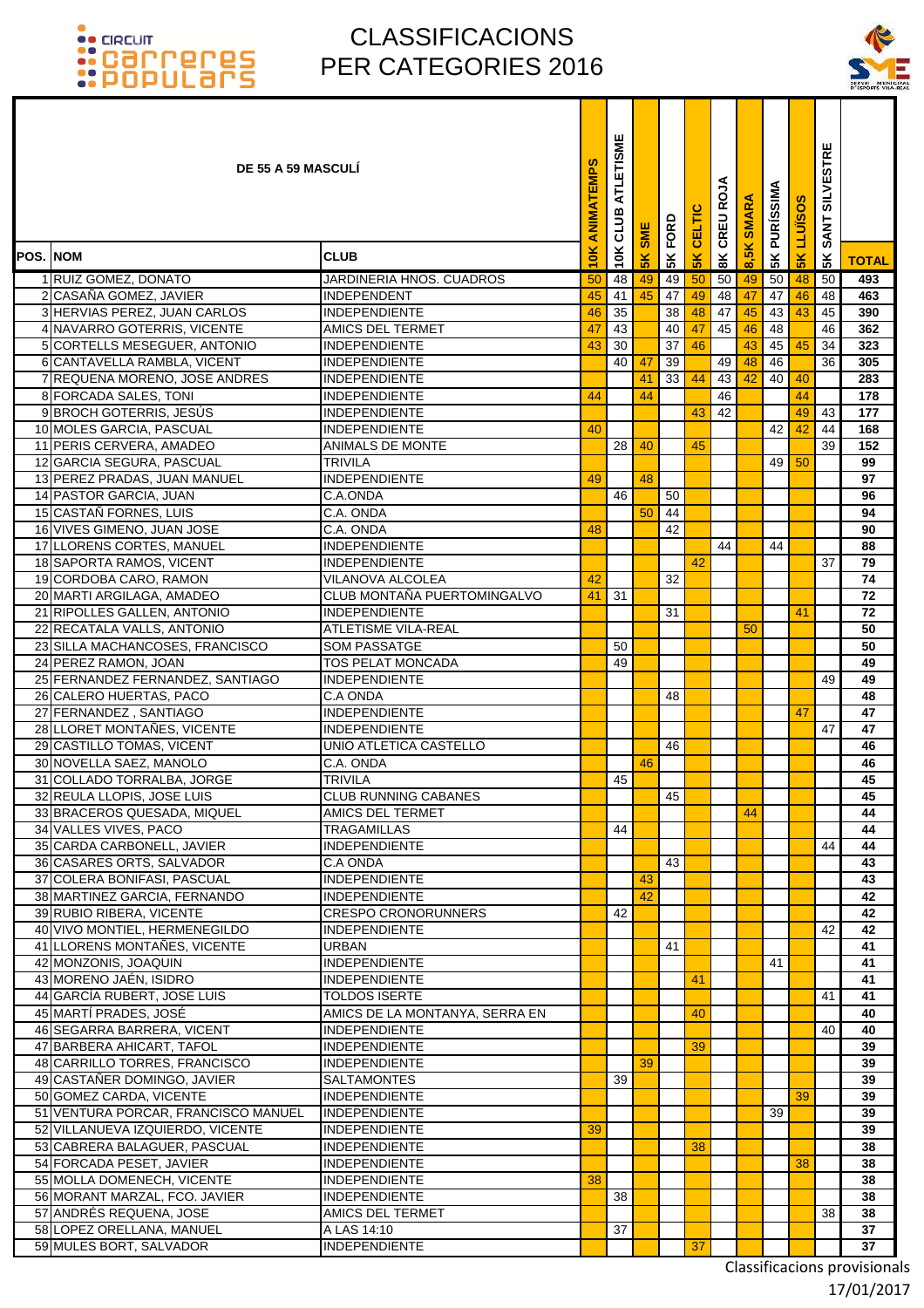

|                 |                                 | <b>DE 55 A 59 MASCULI</b>    | <b>ANIMATEMPS</b> | ATLETISME<br>10K CLUB | SME | FORD | CELTIC        | ALO<br>$\boldsymbol{\underline{\alpha}}$<br><b>CREU</b> | <b>SMARA</b> | PURÍSSIMA | <b>SOSINTT</b> | <b>SILVESTRE</b><br><b>SANT</b> |              |
|-----------------|---------------------------------|------------------------------|-------------------|-----------------------|-----|------|---------------|---------------------------------------------------------|--------------|-----------|----------------|---------------------------------|--------------|
| <b>POS. NOM</b> |                                 | <b>CLUB</b>                  | 10 <sub>K</sub>   |                       | 5K  | 5K   | $\frac{1}{5}$ | $\mathbf{R}$                                            | 8,5K         | 5K        | $\frac{8}{5}$  | 5 <sup>K</sup>                  | <b>TOTAL</b> |
|                 | 60 MONER, MANUEL                | <b>INDEPENDIENTE</b>         |                   |                       |     |      | 36            |                                                         |              |           |                |                                 | 36           |
|                 | 61 TRAVER SORRIBES, JOSE MIGUEL | <b>RUNNETONES</b>            |                   |                       |     | 36   |               |                                                         |              |           |                |                                 | 36           |
|                 | 62 VILLAREAL, JUAN CARLOS       | <b>INDEPENDIENTE</b>         |                   | 36                    |     |      |               |                                                         |              |           |                |                                 | 36           |
|                 | 63 CARPIO MARTINEZ, JOSE LUIS   | VEDAT CASTELLON S.A          |                   |                       |     | 35   |               |                                                         |              |           |                |                                 | 35           |
|                 | 64 LOPEZ MEZQUITA, JUANJO       | <b>INDEPENDIENTE</b>         |                   |                       |     |      | 35            |                                                         |              |           |                |                                 | 35           |
|                 | 65 HITOS OLIVERA, SANTIAGO      | <b>MARATHON DE LANZAROTE</b> |                   |                       |     |      |               |                                                         |              |           |                | 35                              | 35           |
|                 | 66 DIAZ JURADO, JUAN PEDRO      | <b>INDEPENDIENTE</b>         |                   |                       |     | 34   |               |                                                         |              |           |                |                                 | 34           |
|                 | 67 EIXEA COSTA, ALEJO           | <b>INDEPENDIENTE</b>         |                   |                       |     |      | 34            |                                                         |              |           |                |                                 | 34           |
|                 | 68 SANCHEZ CARRASCOSA, AGUSTIN  | S.D. CORRECAMINOS            |                   | 34                    |     |      |               |                                                         |              |           |                |                                 | 34           |
|                 | 69 FUENTES GIL, JOSE ANDRES     | C.E.A. BETERA                |                   | 33                    |     |      |               |                                                         |              |           |                |                                 | 33           |
|                 | 70 GUERRERO SANCHEZ, CARLOS     | <b>INDEPENDIENTE</b>         |                   |                       |     |      | 33            |                                                         |              |           |                |                                 | 33           |
|                 | 71 CANDAU BROCH, MANUEL         | <b>INDEPENDIENTE</b>         |                   |                       |     |      | 32            |                                                         |              |           |                |                                 | 32           |
|                 | 72 FERNANDEZ GALAN, JESUS       | NOKIA-CARRERAS               |                   | 32                    |     |      |               |                                                         |              |           |                |                                 | 32           |
|                 | 73 CABALLER ALABADI, JOSE       | S.D. CORRECAMINOS            |                   | 29                    |     |      |               |                                                         |              |           |                |                                 | 29           |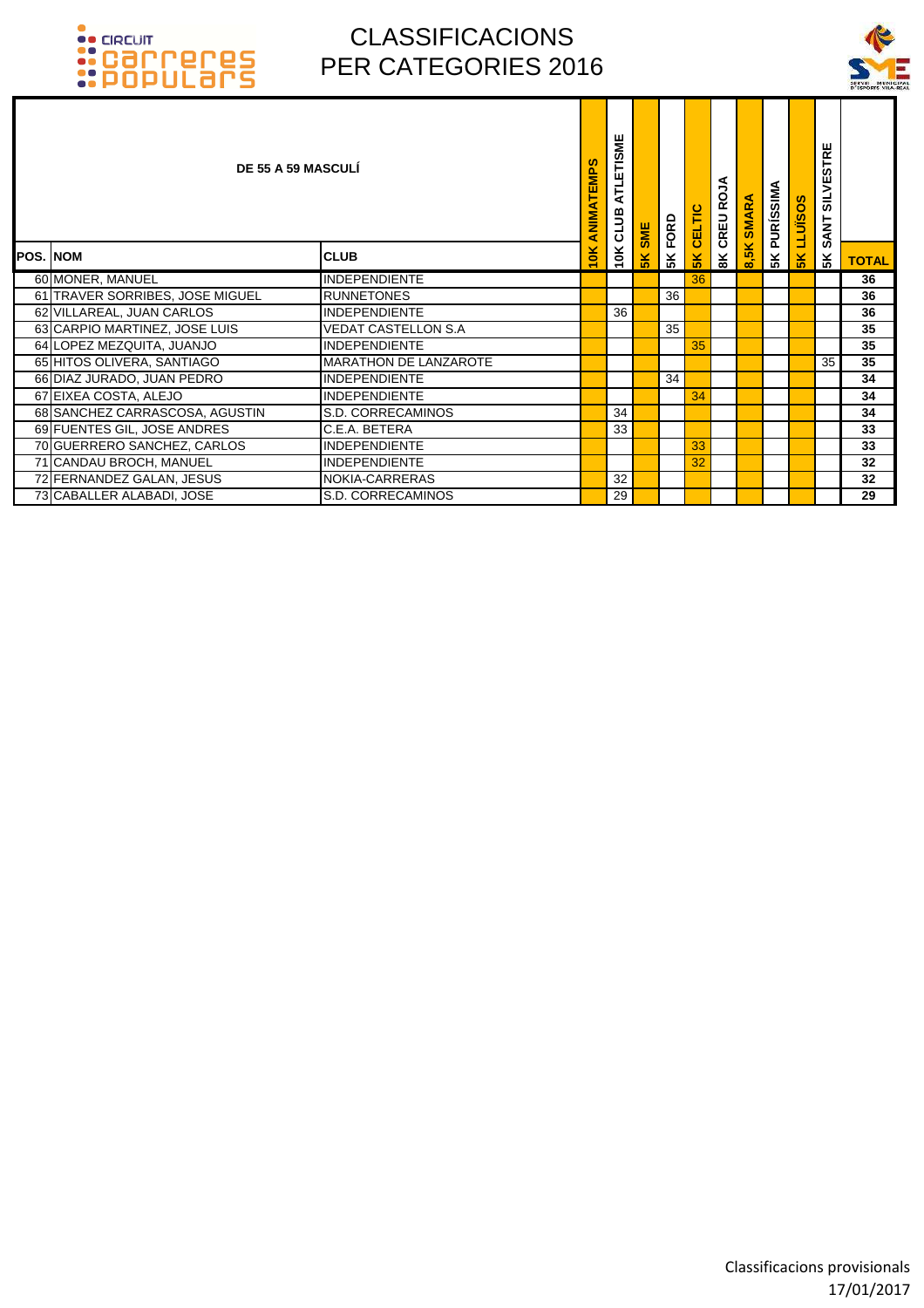



| DE 60 A 64 FEMENI                                 |                                                  | ANIMATEMPS               | ATLETISME<br>10K CLUB |                | <b>5K FORD</b>   | CELTIC              | <b>8K CREU ROJA</b> | <b>SMARA</b>        | <b>5K PURÍSSIMA</b> | <b>LLUISOS</b> | <b>SILVESTRE</b><br><b>SANT</b> |              |
|---------------------------------------------------|--------------------------------------------------|--------------------------|-----------------------|----------------|------------------|---------------------|---------------------|---------------------|---------------------|----------------|---------------------------------|--------------|
| <b>POS. NOM</b>                                   | <b>CLUB</b>                                      | 10K                      |                       | <b>5K SME</b>  |                  |                     |                     | 8,5K                |                     |                |                                 |              |
|                                                   |                                                  |                          |                       |                |                  | 5 <sub>K</sub>      |                     |                     |                     | $\frac{8}{5}$  | 5K                              | <b>TOTAL</b> |
| 1 CARDEAL HERMOSILLA, MERCEDES                    | <b>TRIATLON PRIEGO</b><br><b>INDEPENDIENTE</b>   |                          |                       | 50             |                  |                     |                     |                     |                     |                |                                 | 50           |
| 2 GARCIA SANCHEZ, MARIA<br>3 PITARCH ALMELA, FINA | <b>INDEPENDIENTE</b>                             |                          |                       |                |                  | 50<br>49            |                     |                     |                     |                |                                 | 50<br>49     |
|                                                   |                                                  |                          |                       |                |                  |                     |                     |                     |                     |                |                                 |              |
| <b>DE 60 A 64 MASCULI</b>                         |                                                  | ANIMATEMPS               | ATLETISME<br>10K CLUB | <b>SK SME</b>  | <b>5K FORD</b>   | <b>5K CELTIC</b>    | <b>BK CREU ROJA</b> | <b>SMARA</b>        | <b>5K PURÍSSIMA</b> | <b>LLUISOS</b> | <b>SILVESTRE</b><br><b>SANT</b> |              |
| POS. NOM                                          | <b>CLUB</b>                                      | 10K                      |                       |                |                  |                     |                     | 8,5K                |                     | $\frac{8}{5}$  | 5K                              | <b>TOTAL</b> |
| 1 ESCUDERO CANO, JUAN                             | C.A. TERRA I ASFALT                              | 47                       | 47                    | 44             | 46               | 48                  | 47                  | 49                  | 46                  | 46             | 48                              | 468          |
| 2 CASTILLO PEÑARROCHA, JUANJO                     | CORREDORS DE SOCA CASTELLO                       | 49                       | 48                    | 45             | 48               |                     | 48                  | 50                  | 47                  | 47             | 46                              | 428          |
| 3 RODRIGUEZ CASTILLO, JUAN JOSE                   | <b>AMICS DEL TERMET</b>                          | 48                       |                       | 47             | 47               | 50                  | 49                  |                     |                     |                | 45                              | 286          |
| 4 MIR RUBIO, AGUSTIN                              | <b>TERRA I ASFALT</b>                            | 46                       |                       | 42             |                  | 47                  |                     |                     | 45                  | 44             |                                 | 224          |
| 5 ORELLANA MARTIN, ENRIQUE                        | <b>INDEPENDIENTE</b>                             |                          |                       | 50             |                  |                     | 50                  |                     |                     | 50             | 50                              | 200          |
| 6 PERONA GARCIA, PAULINO                          | <b>INDEPENDIENTE</b>                             |                          |                       |                |                  |                     |                     |                     | 50 <sub>1</sub>     | 48             | 49                              | 147          |
| 7 GIL LLIVEROS, JOSE                              | ASOCIACION VICTIMAS DEL TERRORISMO <sup>50</sup> |                          | 49                    |                |                  |                     |                     |                     |                     |                |                                 | 99           |
| 8 GIL BADENES, XIMO                               | C.A. ONDA                                        |                          |                       | 48             | 50               |                     |                     |                     |                     |                |                                 | 98           |
| 9 SORIANO ARNAL, JUAN VICENTE                     | <b>INDEPENDIENTE</b>                             |                          |                       |                |                  |                     |                     |                     | 49 I                | 49             |                                 | 98           |
| 10 IBAÑEZ IBAÑEZ, ELADI                           | <b>UAC</b>                                       |                          | 25                    |                | 49               |                     |                     |                     |                     |                |                                 | 74           |
| 11 MORALES RODRIGUEZ, JUAN JOSE                   | <b>CALCHER</b>                                   |                          | 50                    |                |                  |                     |                     |                     |                     |                |                                 | 50           |
| 12 GARCIA BAQUERO, NARCISO                        | <b>INDEPENDIENTE</b>                             |                          |                       |                |                  | 49                  |                     |                     |                     |                |                                 | 49           |
| 13 PAREJA MOCHALES, ANTONIO                       | <b>TRIATLON PRIEGO</b>                           |                          |                       | 49             |                  |                     |                     |                     |                     |                |                                 | 49           |
| 14 TRAVER, SANTIAGO                               | <b>INDEPENDIENTE</b>                             |                          |                       |                |                  |                     |                     |                     | 48                  |                |                                 | 48           |
| 15 CORBALAN BADENES, TOMAS                        | <b>INDEPENDIENTE</b>                             |                          |                       |                |                  | 46                  |                     |                     |                     |                |                                 | 46           |
| 16 FORES MUSTIELES, XIMO                          | <b>GRAO RUNNERS</b>                              |                          |                       | 46             |                  |                     |                     |                     |                     |                |                                 | 46           |
| 17 SANZ MARTINEZ, JUAN CARLOS                     | SD CORRECAMINOS                                  |                          | 46                    |                |                  |                     |                     |                     |                     |                |                                 | 46           |
| 18 GARCIA VAQUERO AGUADO, NARCISO                 | C.A. TERRA I ASFALT                              |                          |                       |                |                  |                     |                     |                     |                     | 45             |                                 | 45           |
| 19 MERCE ARCHILES, ANTONIO                        | VEDAT CASTELLON S.A                              |                          |                       |                | 45               |                     |                     |                     |                     |                |                                 | 45           |
| 20 SANZ MARI, JOAQUIN                             | <b>INDEPENDIENTE</b>                             |                          |                       |                | 44               |                     |                     |                     |                     |                |                                 | 44           |
| 21 DOMINGO VENTURA, JOSE LUIS                     | <b>INDEPENDIENTE</b>                             |                          |                       |                |                  |                     |                     |                     |                     |                | 44                              | 44           |
| 22 MAREÑÁ GUARDIOLA, JUAN                         | <b>INDEPENDIENTE</b>                             |                          |                       |                |                  |                     |                     |                     |                     | 43             |                                 | 43           |
| 23 MARIN MONFORT, FRANCISCO                       | MIM                                              |                          |                       | 43             |                  |                     |                     |                     |                     |                |                                 | 43           |
|                                                   |                                                  |                          |                       |                |                  |                     |                     |                     |                     |                |                                 |              |
| <b>MÉS DE 65 FEMENÍ</b>                           | ANIMATEMPS                                       | ATLETISME<br><b>CLUB</b> | SME                   | <b>SK FORD</b> | <b>5K CELTIC</b> | <b>BK CREU ROJA</b> | 8,5K SMARA          | <b>5K PURÍSSIMA</b> | <b>LLUISOS</b>      | SANT SILVESTRE |                                 |              |
| <b>POS. NOM</b>                                   | <b>CLUB</b>                                      | 10K                      | 10K                   | 5K             |                  |                     |                     |                     |                     | 5K             | 5K                              | <b>TOTAL</b> |
| 1 NAPOLITANO, SONIA                               | S.D. CORRECAMINOS                                |                          | 50                    |                |                  |                     |                     |                     |                     |                |                                 | 50           |
| 2 RIBES CREUS, BIENVENIDA                         | INDEPENDIENTE                                    |                          |                       |                |                  | 50                  |                     |                     |                     |                |                                 | 50           |
| 3 VALLEJO, FRANCISCA                              | INDEPENDENT                                      |                          |                       |                |                  |                     |                     |                     |                     |                | 50                              | 50           |
| 4 BOIXADER AGUSTÍ, REME                           | <b>INDEPENDIENTE</b>                             |                          |                       |                |                  | 49                  |                     |                     |                     |                |                                 | 49           |
|                                                   |                                                  |                          |                       |                |                  |                     |                     |                     |                     |                |                                 |              |